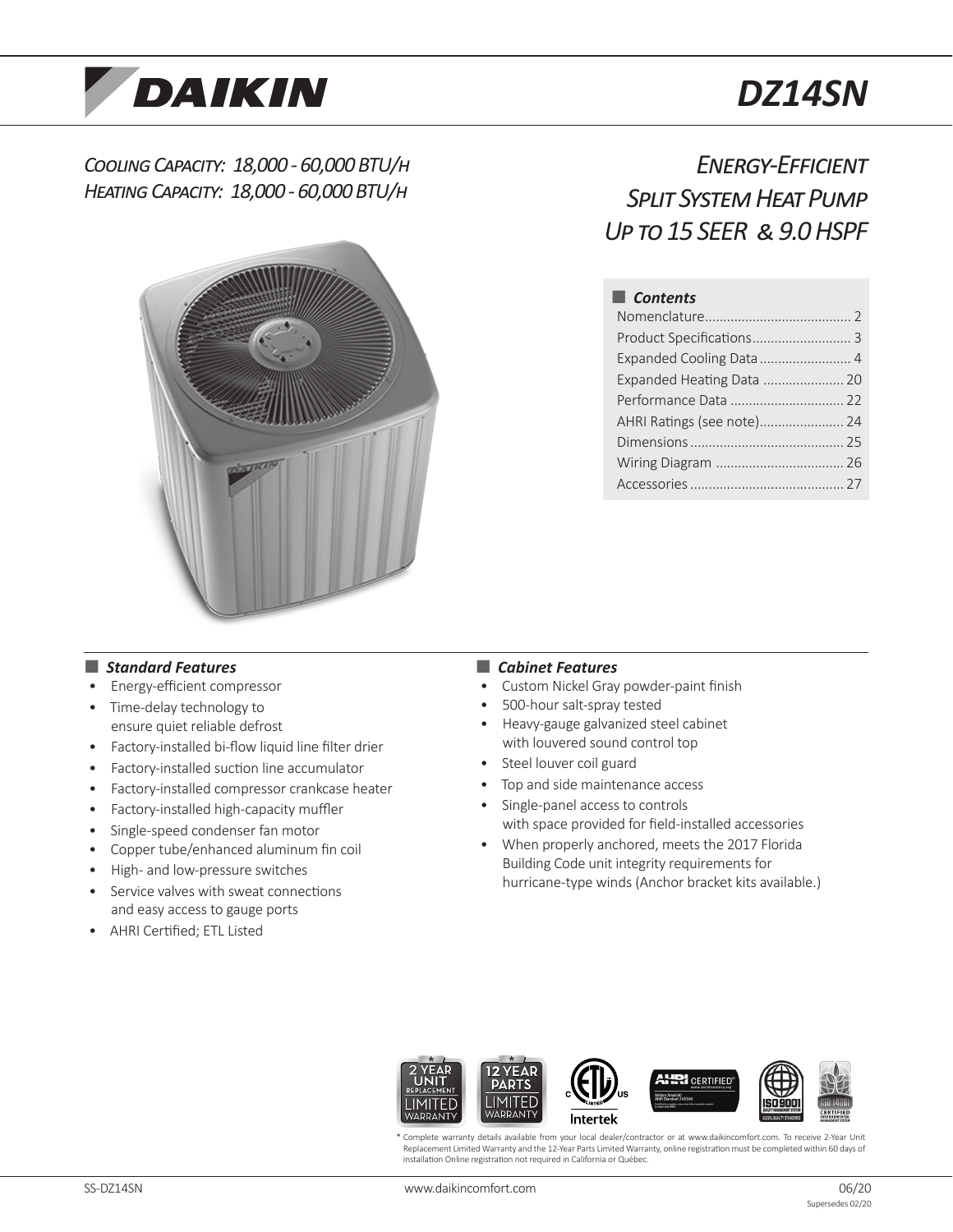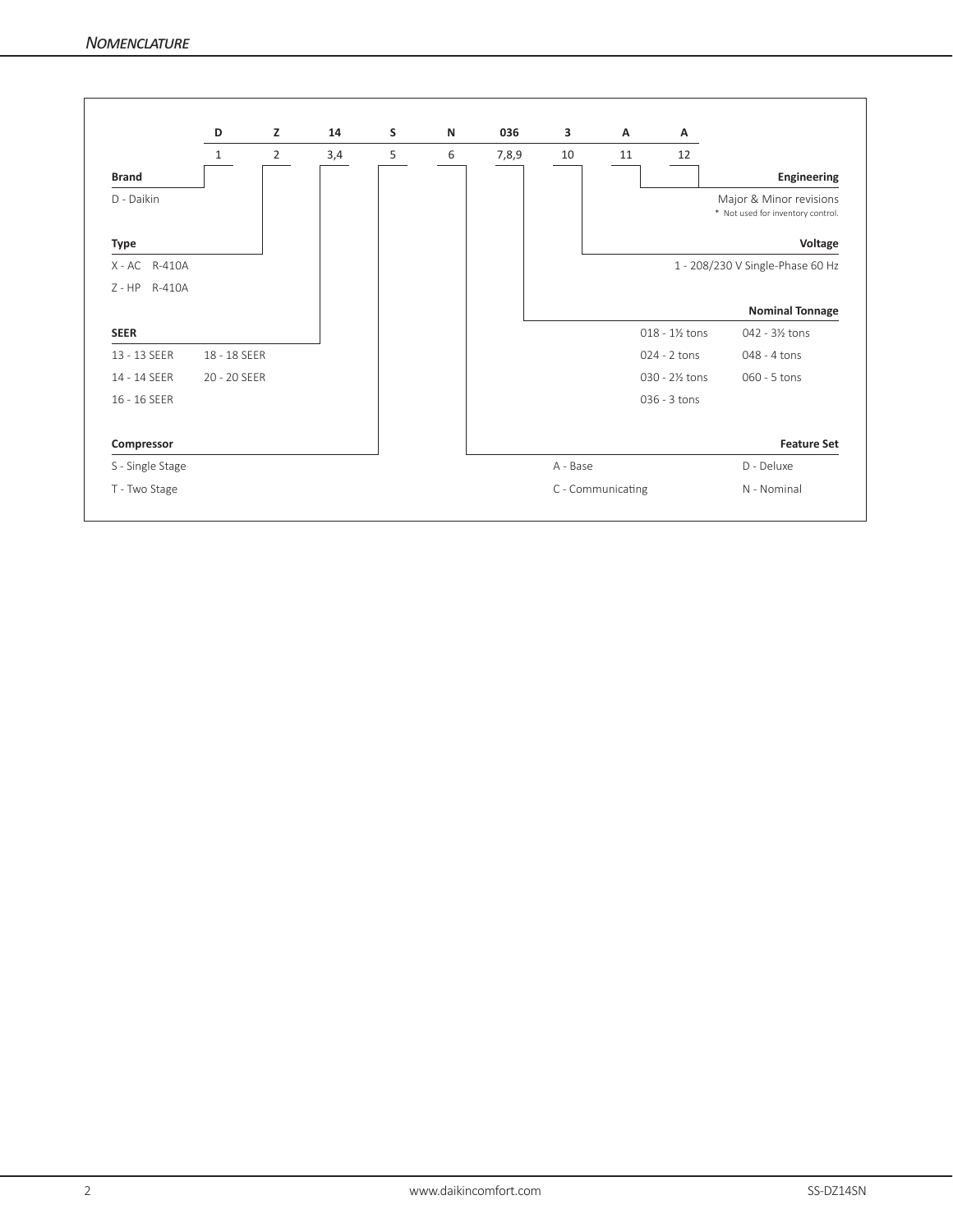|                                          | DZ14SN<br>0181A*                   | DZ14SN<br>0241A*                   | DZ14SN<br>0301A*                   | DZ14SN<br>0361A*                   | DZ14SN<br>0421A*                   | DZ14SN<br>0481A*                   | DZ14SN<br>0491A*                   | DZ14SN<br>0601A*                   |
|------------------------------------------|------------------------------------|------------------------------------|------------------------------------|------------------------------------|------------------------------------|------------------------------------|------------------------------------|------------------------------------|
| <b>NOMINAL CAPACITIES</b>                |                                    |                                    |                                    |                                    |                                    |                                    |                                    |                                    |
| Cooling (BTU/h)                          | 18,000                             | 24,000                             | 30,000                             | 36,000                             | 42,000                             | 48,000                             | 48,000                             | 60,000                             |
| Heating (BTU/h)                          | 18,000                             | 24,000                             | 30,000                             | 36,000                             | 42,000                             | 48,000                             | 48,000                             | 60,000                             |
| SEER / EER                               | 14/11.5                            | 14/11.5                            | 14/11.5                            | 14/11.5                            | 14/11.5                            | 14/11.5                            | 14/11.5                            | 14/11.5                            |
| Decibels                                 | 72                                 | 72                                 | 74                                 | 74                                 | 75                                 | 75                                 | 76                                 | 76                                 |
| <b>COMPRESSOR</b>                        |                                    |                                    |                                    |                                    |                                    |                                    |                                    |                                    |
| <b>RLA</b>                               | 9.0                                | 10.9                               | 13.5                               | 15.4                               | 16.7                               | 18.5                               | 19.9                               | 26.4                               |
| <b>LRA</b>                               | 47.5                               | 62.9                               | 72.5                               | 83.9                               | 109.0                              | 124.0                              | 109.0                              | 134.0                              |
| Type                                     | Scroll                             | Scroll                             | Scroll                             | Scroll                             | Scroll                             | Scroll                             | Scroll                             | Scroll                             |
| <b>CONDENSER FAN MOTOR</b>               |                                    |                                    |                                    |                                    |                                    |                                    |                                    |                                    |
| Horsepower                               | 1/6                                | 1/6                                | 1/6                                | 1/6                                | 1/6                                | 1/4                                | 1/6                                | 1/4                                |
| <b>FLA</b>                               | 0.95                               | 0.95                               | 0.95                               | 0.95                               | 1.1                                | 1.3                                | 1.1                                | 1.3                                |
| <b>REFRIGERATION SYSTEM</b>              |                                    |                                    |                                    |                                    |                                    |                                    |                                    |                                    |
| Refrigerant Line Size <sup>1</sup>       |                                    |                                    |                                    |                                    |                                    |                                    |                                    |                                    |
| Liquid Line Size ("O.D.)                 | $\frac{3}{8}$ <sup>11</sup>        | $\frac{3}{8}$ <sup>11</sup>        | $\frac{3}{8}$ <sup>11</sup>        | $\frac{3}{8}$ <sup>11</sup>        | $\frac{3}{8}$ <sup>11</sup>        | $\frac{3}{8}$ <sup>11</sup>        | $\frac{3}{8}$ <sup>11</sup>        | $\frac{3}{8}$ <sup>11</sup>        |
| Suction Line Size ("O.D.)                | $\frac{3}{4}$ <sup>11</sup>        | $\frac{3}{4}$ <sup>11</sup>        | $\frac{3}{4}$ <sup>11</sup>        | $\frac{7}{8}$ "                    | $1\frac{1}{8}$                     | $1\frac{1}{8}$ "                   | $1\frac{1}{8}$                     | $1\frac{1}{8}$ "                   |
| Refrigerant Connection Size              |                                    |                                    |                                    |                                    |                                    |                                    |                                    |                                    |
| Liquid Valve Size ("O.D.)                | $\frac{3}{8}$ <sup>11</sup>        | $\frac{3}{8}$ <sup>11</sup>        | $\frac{3}{8}$ <sup>11</sup>        | $\frac{3}{8}$ <sup>11</sup>        | $\frac{3}{8}$ <sup>11</sup>        | $\frac{3}{8}$ <sup>11</sup>        | $\frac{3}{8}$ <sup>11</sup>        | $\frac{3}{8}$ <sup>11</sup>        |
| Suction Valve Size ("O.D.)               | $\frac{3}{4}$ <sup>11</sup>        | $\frac{3}{4}$ <sup>11</sup>        | $\frac{3}{4}$ <sup>11</sup>        | $\frac{3}{4}$ <sup>11</sup>        | $\frac{7}{8}$                      | $\frac{3}{4}$ <sup>11</sup>        | $\frac{7}{8}$ "                    | $\frac{7}{8}$ <sup>11</sup>        |
| Valve Connection Type                    | Sweat                              | Sweat                              | Sweat                              | Sweat                              | Sweat                              | Sweat                              | Sweat                              | Sweat                              |
| Refrigerant Charge (oz.)                 | 108                                | 108                                | 108                                | 115                                | 153                                | 157                                | 192                                | 205                                |
| <b>ELECTRICAL DATA</b>                   |                                    |                                    |                                    |                                    |                                    |                                    |                                    |                                    |
| Volts/Phase (60 Hz)                      | 208-230/1                          | 208-230/1                          | 208-230/1                          | 208-230/1                          | 208-230/1                          | 208-230/1                          | 208-230/1                          | 208-230/1                          |
| Minimum Circuit Ampacity <sup>2</sup>    | 12.2                               | 14.6                               | 17.8                               | 20.2                               | 22.0                               | 24.4                               | 26.0                               | 34.3                               |
| Max. Overcurrent Protection <sup>3</sup> | 20                                 | 25                                 | 30                                 | 35                                 | 35                                 | 40                                 | 45                                 | 60                                 |
| Min / Max Volts                          | 197 / 253                          | 197 / 253                          | 197 / 253                          | 197 / 253                          | 197 / 253                          | 197 / 253                          | 197 / 253                          | 197 / 253                          |
| <b>Electrical Conduit Size</b>           | $\frac{1}{2}$ " or $\frac{3}{4}$ " | $\frac{1}{2}$ " or $\frac{3}{4}$ " | $\frac{1}{2}$ " or $\frac{3}{4}$ " | $\frac{1}{2}$ " or $\frac{3}{4}$ " | $\frac{1}{2}$ " or $\frac{3}{4}$ " | $\frac{1}{2}$ " or $\frac{3}{4}$ " | $\frac{1}{2}$ " or $\frac{3}{4}$ " | $\frac{1}{2}$ " or $\frac{3}{4}$ " |
| <b>EQUIPMENT WEIGHT (LBS)</b>            | 143                                | 143                                | 171                                | 173                                | 191                                | 226                                | 273                                | 277                                |
| <b>SHIP WEIGHT (LBS)</b>                 | 154                                | 154                                | 182                                | 184                                | 207                                | 237                                | 288                                | 292                                |

<sup>1</sup> Tested and rated in accordance with ARI Standard 210/240

<sup>2</sup> Wire size should be determined in accordance with National Electrical Codes; extensive wire runs will require larger wire sizes

<sup>3</sup> Must use time-delay fuses or HACR-type circuit breakers of the same size as noted.

#### **Notes**

• Always check the S&R plate for electrical data on the unit being installed.

• Installer will need to supply <sup>74</sup>" to 1<sup>14"</sup> adapters for suction line connections.

• Unit is charged with refrigerant for 15' of ⅜" liquid line. System charge must be adjusted per Installation Instructions Final Charge Procedure.

• Installation of these units may require the specified TXV Kit to be installed on the indoor coil. THE SPECIFIED TXV IS DETERMINED BY THE OUTDOOR UNIT NOT THE INDOOR COIL.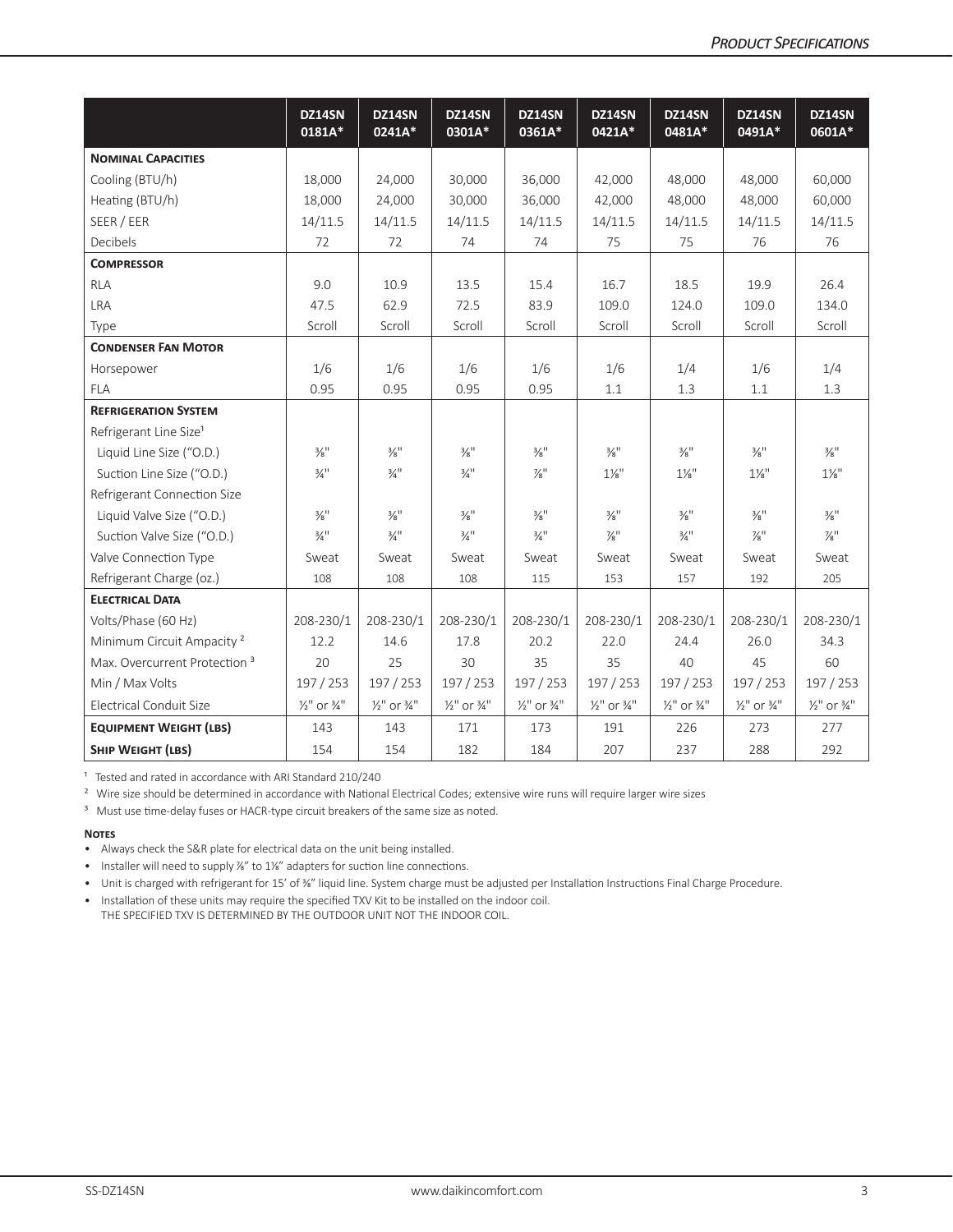| R              |                                                                                          |                                                                                                                                                                                                                                                                                                                                                     |                                                                                                                                                                                                                                                                                                                                                                                                                                                                                                                                                                                                                                                                                                                                                                                                                                                                                                                                                                                                                                                                                                                                                                                                                                                                                                                                                                                                                                                                                                                                                                                                                                                                                                                                                                                                                                                                                                                                                                                                                                                                                                                                                                                                                                                                                                                                   |      |                                                                                                                                                                                                                                                                                                                                                                                                                                                                                                                                                                                                                                                                                                                                                                                                                                                                                                                                                                                                                                                                                                                                                                                                                                                                                                                                                                                                                                                                                                                                                                                                                                                                                                                                                                                                                                                                                                                                                                                                                                                                                                                                                                                                                                                                                                                                                                                                                                                                                                                                                                                                                                                                                                                                                                                                                                                                                                                                                                                                                        |
|----------------|------------------------------------------------------------------------------------------|-----------------------------------------------------------------------------------------------------------------------------------------------------------------------------------------------------------------------------------------------------------------------------------------------------------------------------------------------------|-----------------------------------------------------------------------------------------------------------------------------------------------------------------------------------------------------------------------------------------------------------------------------------------------------------------------------------------------------------------------------------------------------------------------------------------------------------------------------------------------------------------------------------------------------------------------------------------------------------------------------------------------------------------------------------------------------------------------------------------------------------------------------------------------------------------------------------------------------------------------------------------------------------------------------------------------------------------------------------------------------------------------------------------------------------------------------------------------------------------------------------------------------------------------------------------------------------------------------------------------------------------------------------------------------------------------------------------------------------------------------------------------------------------------------------------------------------------------------------------------------------------------------------------------------------------------------------------------------------------------------------------------------------------------------------------------------------------------------------------------------------------------------------------------------------------------------------------------------------------------------------------------------------------------------------------------------------------------------------------------------------------------------------------------------------------------------------------------------------------------------------------------------------------------------------------------------------------------------------------------------------------------------------------------------------------------------------|------|------------------------------------------------------------------------------------------------------------------------------------------------------------------------------------------------------------------------------------------------------------------------------------------------------------------------------------------------------------------------------------------------------------------------------------------------------------------------------------------------------------------------------------------------------------------------------------------------------------------------------------------------------------------------------------------------------------------------------------------------------------------------------------------------------------------------------------------------------------------------------------------------------------------------------------------------------------------------------------------------------------------------------------------------------------------------------------------------------------------------------------------------------------------------------------------------------------------------------------------------------------------------------------------------------------------------------------------------------------------------------------------------------------------------------------------------------------------------------------------------------------------------------------------------------------------------------------------------------------------------------------------------------------------------------------------------------------------------------------------------------------------------------------------------------------------------------------------------------------------------------------------------------------------------------------------------------------------------------------------------------------------------------------------------------------------------------------------------------------------------------------------------------------------------------------------------------------------------------------------------------------------------------------------------------------------------------------------------------------------------------------------------------------------------------------------------------------------------------------------------------------------------------------------------------------------------------------------------------------------------------------------------------------------------------------------------------------------------------------------------------------------------------------------------------------------------------------------------------------------------------------------------------------------------------------------------------------------------------------------------------------------------|
| $\sqrt{2}$     |                                                                                          |                                                                                                                                                                                                                                                                                                                                                     |                                                                                                                                                                                                                                                                                                                                                                                                                                                                                                                                                                                                                                                                                                                                                                                                                                                                                                                                                                                                                                                                                                                                                                                                                                                                                                                                                                                                                                                                                                                                                                                                                                                                                                                                                                                                                                                                                                                                                                                                                                                                                                                                                                                                                                                                                                                                   |      |                                                                                                                                                                                                                                                                                                                                                                                                                                                                                                                                                                                                                                                                                                                                                                                                                                                                                                                                                                                                                                                                                                                                                                                                                                                                                                                                                                                                                                                                                                                                                                                                                                                                                                                                                                                                                                                                                                                                                                                                                                                                                                                                                                                                                                                                                                                                                                                                                                                                                                                                                                                                                                                                                                                                                                                                                                                                                                                                                                                                                        |
|                |                                                                                          |                                                                                                                                                                                                                                                                                                                                                     |                                                                                                                                                                                                                                                                                                                                                                                                                                                                                                                                                                                                                                                                                                                                                                                                                                                                                                                                                                                                                                                                                                                                                                                                                                                                                                                                                                                                                                                                                                                                                                                                                                                                                                                                                                                                                                                                                                                                                                                                                                                                                                                                                                                                                                                                                                                                   |      |                                                                                                                                                                                                                                                                                                                                                                                                                                                                                                                                                                                                                                                                                                                                                                                                                                                                                                                                                                                                                                                                                                                                                                                                                                                                                                                                                                                                                                                                                                                                                                                                                                                                                                                                                                                                                                                                                                                                                                                                                                                                                                                                                                                                                                                                                                                                                                                                                                                                                                                                                                                                                                                                                                                                                                                                                                                                                                                                                                                                                        |
| ြို့           |                                                                                          |                                                                                                                                                                                                                                                                                                                                                     |                                                                                                                                                                                                                                                                                                                                                                                                                                                                                                                                                                                                                                                                                                                                                                                                                                                                                                                                                                                                                                                                                                                                                                                                                                                                                                                                                                                                                                                                                                                                                                                                                                                                                                                                                                                                                                                                                                                                                                                                                                                                                                                                                                                                                                                                                                                                   |      |                                                                                                                                                                                                                                                                                                                                                                                                                                                                                                                                                                                                                                                                                                                                                                                                                                                                                                                                                                                                                                                                                                                                                                                                                                                                                                                                                                                                                                                                                                                                                                                                                                                                                                                                                                                                                                                                                                                                                                                                                                                                                                                                                                                                                                                                                                                                                                                                                                                                                                                                                                                                                                                                                                                                                                                                                                                                                                                                                                                                                        |
|                |                                                                                          |                                                                                                                                                                                                                                                                                                                                                     |                                                                                                                                                                                                                                                                                                                                                                                                                                                                                                                                                                                                                                                                                                                                                                                                                                                                                                                                                                                                                                                                                                                                                                                                                                                                                                                                                                                                                                                                                                                                                                                                                                                                                                                                                                                                                                                                                                                                                                                                                                                                                                                                                                                                                                                                                                                                   |      |                                                                                                                                                                                                                                                                                                                                                                                                                                                                                                                                                                                                                                                                                                                                                                                                                                                                                                                                                                                                                                                                                                                                                                                                                                                                                                                                                                                                                                                                                                                                                                                                                                                                                                                                                                                                                                                                                                                                                                                                                                                                                                                                                                                                                                                                                                                                                                                                                                                                                                                                                                                                                                                                                                                                                                                                                                                                                                                                                                                                                        |
| 5              |                                                                                          |                                                                                                                                                                                                                                                                                                                                                     |                                                                                                                                                                                                                                                                                                                                                                                                                                                                                                                                                                                                                                                                                                                                                                                                                                                                                                                                                                                                                                                                                                                                                                                                                                                                                                                                                                                                                                                                                                                                                                                                                                                                                                                                                                                                                                                                                                                                                                                                                                                                                                                                                                                                                                                                                                                                   |      |                                                                                                                                                                                                                                                                                                                                                                                                                                                                                                                                                                                                                                                                                                                                                                                                                                                                                                                                                                                                                                                                                                                                                                                                                                                                                                                                                                                                                                                                                                                                                                                                                                                                                                                                                                                                                                                                                                                                                                                                                                                                                                                                                                                                                                                                                                                                                                                                                                                                                                                                                                                                                                                                                                                                                                                                                                                                                                                                                                                                                        |
|                |                                                                                          |                                                                                                                                                                                                                                                                                                                                                     |                                                                                                                                                                                                                                                                                                                                                                                                                                                                                                                                                                                                                                                                                                                                                                                                                                                                                                                                                                                                                                                                                                                                                                                                                                                                                                                                                                                                                                                                                                                                                                                                                                                                                                                                                                                                                                                                                                                                                                                                                                                                                                                                                                                                                                                                                                                                   |      |                                                                                                                                                                                                                                                                                                                                                                                                                                                                                                                                                                                                                                                                                                                                                                                                                                                                                                                                                                                                                                                                                                                                                                                                                                                                                                                                                                                                                                                                                                                                                                                                                                                                                                                                                                                                                                                                                                                                                                                                                                                                                                                                                                                                                                                                                                                                                                                                                                                                                                                                                                                                                                                                                                                                                                                                                                                                                                                                                                                                                        |
| ္တ             |                                                                                          |                                                                                                                                                                                                                                                                                                                                                     |                                                                                                                                                                                                                                                                                                                                                                                                                                                                                                                                                                                                                                                                                                                                                                                                                                                                                                                                                                                                                                                                                                                                                                                                                                                                                                                                                                                                                                                                                                                                                                                                                                                                                                                                                                                                                                                                                                                                                                                                                                                                                                                                                                                                                                                                                                                                   |      |                                                                                                                                                                                                                                                                                                                                                                                                                                                                                                                                                                                                                                                                                                                                                                                                                                                                                                                                                                                                                                                                                                                                                                                                                                                                                                                                                                                                                                                                                                                                                                                                                                                                                                                                                                                                                                                                                                                                                                                                                                                                                                                                                                                                                                                                                                                                                                                                                                                                                                                                                                                                                                                                                                                                                                                                                                                                                                                                                                                                                        |
|                |                                                                                          |                                                                                                                                                                                                                                                                                                                                                     |                                                                                                                                                                                                                                                                                                                                                                                                                                                                                                                                                                                                                                                                                                                                                                                                                                                                                                                                                                                                                                                                                                                                                                                                                                                                                                                                                                                                                                                                                                                                                                                                                                                                                                                                                                                                                                                                                                                                                                                                                                                                                                                                                                                                                                                                                                                                   |      |                                                                                                                                                                                                                                                                                                                                                                                                                                                                                                                                                                                                                                                                                                                                                                                                                                                                                                                                                                                                                                                                                                                                                                                                                                                                                                                                                                                                                                                                                                                                                                                                                                                                                                                                                                                                                                                                                                                                                                                                                                                                                                                                                                                                                                                                                                                                                                                                                                                                                                                                                                                                                                                                                                                                                                                                                                                                                                                                                                                                                        |
| $\frac{3}{5}$  |                                                                                          |                                                                                                                                                                                                                                                                                                                                                     |                                                                                                                                                                                                                                                                                                                                                                                                                                                                                                                                                                                                                                                                                                                                                                                                                                                                                                                                                                                                                                                                                                                                                                                                                                                                                                                                                                                                                                                                                                                                                                                                                                                                                                                                                                                                                                                                                                                                                                                                                                                                                                                                                                                                                                                                                                                                   |      |                                                                                                                                                                                                                                                                                                                                                                                                                                                                                                                                                                                                                                                                                                                                                                                                                                                                                                                                                                                                                                                                                                                                                                                                                                                                                                                                                                                                                                                                                                                                                                                                                                                                                                                                                                                                                                                                                                                                                                                                                                                                                                                                                                                                                                                                                                                                                                                                                                                                                                                                                                                                                                                                                                                                                                                                                                                                                                                                                                                                                        |
| ‡ສ             |                                                                                          |                                                                                                                                                                                                                                                                                                                                                     |                                                                                                                                                                                                                                                                                                                                                                                                                                                                                                                                                                                                                                                                                                                                                                                                                                                                                                                                                                                                                                                                                                                                                                                                                                                                                                                                                                                                                                                                                                                                                                                                                                                                                                                                                                                                                                                                                                                                                                                                                                                                                                                                                                                                                                                                                                                                   |      |                                                                                                                                                                                                                                                                                                                                                                                                                                                                                                                                                                                                                                                                                                                                                                                                                                                                                                                                                                                                                                                                                                                                                                                                                                                                                                                                                                                                                                                                                                                                                                                                                                                                                                                                                                                                                                                                                                                                                                                                                                                                                                                                                                                                                                                                                                                                                                                                                                                                                                                                                                                                                                                                                                                                                                                                                                                                                                                                                                                                                        |
|                |                                                                                          |                                                                                                                                                                                                                                                                                                                                                     |                                                                                                                                                                                                                                                                                                                                                                                                                                                                                                                                                                                                                                                                                                                                                                                                                                                                                                                                                                                                                                                                                                                                                                                                                                                                                                                                                                                                                                                                                                                                                                                                                                                                                                                                                                                                                                                                                                                                                                                                                                                                                                                                                                                                                                                                                                                                   |      |                                                                                                                                                                                                                                                                                                                                                                                                                                                                                                                                                                                                                                                                                                                                                                                                                                                                                                                                                                                                                                                                                                                                                                                                                                                                                                                                                                                                                                                                                                                                                                                                                                                                                                                                                                                                                                                                                                                                                                                                                                                                                                                                                                                                                                                                                                                                                                                                                                                                                                                                                                                                                                                                                                                                                                                                                                                                                                                                                                                                                        |
| E R            |                                                                                          |                                                                                                                                                                                                                                                                                                                                                     |                                                                                                                                                                                                                                                                                                                                                                                                                                                                                                                                                                                                                                                                                                                                                                                                                                                                                                                                                                                                                                                                                                                                                                                                                                                                                                                                                                                                                                                                                                                                                                                                                                                                                                                                                                                                                                                                                                                                                                                                                                                                                                                                                                                                                                                                                                                                   |      |                                                                                                                                                                                                                                                                                                                                                                                                                                                                                                                                                                                                                                                                                                                                                                                                                                                                                                                                                                                                                                                                                                                                                                                                                                                                                                                                                                                                                                                                                                                                                                                                                                                                                                                                                                                                                                                                                                                                                                                                                                                                                                                                                                                                                                                                                                                                                                                                                                                                                                                                                                                                                                                                                                                                                                                                                                                                                                                                                                                                                        |
| ្រៃ            |                                                                                          |                                                                                                                                                                                                                                                                                                                                                     |                                                                                                                                                                                                                                                                                                                                                                                                                                                                                                                                                                                                                                                                                                                                                                                                                                                                                                                                                                                                                                                                                                                                                                                                                                                                                                                                                                                                                                                                                                                                                                                                                                                                                                                                                                                                                                                                                                                                                                                                                                                                                                                                                                                                                                                                                                                                   |      |                                                                                                                                                                                                                                                                                                                                                                                                                                                                                                                                                                                                                                                                                                                                                                                                                                                                                                                                                                                                                                                                                                                                                                                                                                                                                                                                                                                                                                                                                                                                                                                                                                                                                                                                                                                                                                                                                                                                                                                                                                                                                                                                                                                                                                                                                                                                                                                                                                                                                                                                                                                                                                                                                                                                                                                                                                                                                                                                                                                                                        |
|                |                                                                                          |                                                                                                                                                                                                                                                                                                                                                     |                                                                                                                                                                                                                                                                                                                                                                                                                                                                                                                                                                                                                                                                                                                                                                                                                                                                                                                                                                                                                                                                                                                                                                                                                                                                                                                                                                                                                                                                                                                                                                                                                                                                                                                                                                                                                                                                                                                                                                                                                                                                                                                                                                                                                                                                                                                                   |      |                                                                                                                                                                                                                                                                                                                                                                                                                                                                                                                                                                                                                                                                                                                                                                                                                                                                                                                                                                                                                                                                                                                                                                                                                                                                                                                                                                                                                                                                                                                                                                                                                                                                                                                                                                                                                                                                                                                                                                                                                                                                                                                                                                                                                                                                                                                                                                                                                                                                                                                                                                                                                                                                                                                                                                                                                                                                                                                                                                                                                        |
|                |                                                                                          |                                                                                                                                                                                                                                                                                                                                                     |                                                                                                                                                                                                                                                                                                                                                                                                                                                                                                                                                                                                                                                                                                                                                                                                                                                                                                                                                                                                                                                                                                                                                                                                                                                                                                                                                                                                                                                                                                                                                                                                                                                                                                                                                                                                                                                                                                                                                                                                                                                                                                                                                                                                                                                                                                                                   |      |                                                                                                                                                                                                                                                                                                                                                                                                                                                                                                                                                                                                                                                                                                                                                                                                                                                                                                                                                                                                                                                                                                                                                                                                                                                                                                                                                                                                                                                                                                                                                                                                                                                                                                                                                                                                                                                                                                                                                                                                                                                                                                                                                                                                                                                                                                                                                                                                                                                                                                                                                                                                                                                                                                                                                                                                                                                                                                                                                                                                                        |
|                |                                                                                          |                                                                                                                                                                                                                                                                                                                                                     |                                                                                                                                                                                                                                                                                                                                                                                                                                                                                                                                                                                                                                                                                                                                                                                                                                                                                                                                                                                                                                                                                                                                                                                                                                                                                                                                                                                                                                                                                                                                                                                                                                                                                                                                                                                                                                                                                                                                                                                                                                                                                                                                                                                                                                                                                                                                   |      |                                                                                                                                                                                                                                                                                                                                                                                                                                                                                                                                                                                                                                                                                                                                                                                                                                                                                                                                                                                                                                                                                                                                                                                                                                                                                                                                                                                                                                                                                                                                                                                                                                                                                                                                                                                                                                                                                                                                                                                                                                                                                                                                                                                                                                                                                                                                                                                                                                                                                                                                                                                                                                                                                                                                                                                                                                                                                                                                                                                                                        |
|                |                                                                                          |                                                                                                                                                                                                                                                                                                                                                     |                                                                                                                                                                                                                                                                                                                                                                                                                                                                                                                                                                                                                                                                                                                                                                                                                                                                                                                                                                                                                                                                                                                                                                                                                                                                                                                                                                                                                                                                                                                                                                                                                                                                                                                                                                                                                                                                                                                                                                                                                                                                                                                                                                                                                                                                                                                                   |      |                                                                                                                                                                                                                                                                                                                                                                                                                                                                                                                                                                                                                                                                                                                                                                                                                                                                                                                                                                                                                                                                                                                                                                                                                                                                                                                                                                                                                                                                                                                                                                                                                                                                                                                                                                                                                                                                                                                                                                                                                                                                                                                                                                                                                                                                                                                                                                                                                                                                                                                                                                                                                                                                                                                                                                                                                                                                                                                                                                                                                        |
| 3              |                                                                                          |                                                                                                                                                                                                                                                                                                                                                     |                                                                                                                                                                                                                                                                                                                                                                                                                                                                                                                                                                                                                                                                                                                                                                                                                                                                                                                                                                                                                                                                                                                                                                                                                                                                                                                                                                                                                                                                                                                                                                                                                                                                                                                                                                                                                                                                                                                                                                                                                                                                                                                                                                                                                                                                                                                                   | 0.75 |                                                                                                                                                                                                                                                                                                                                                                                                                                                                                                                                                                                                                                                                                                                                                                                                                                                                                                                                                                                                                                                                                                                                                                                                                                                                                                                                                                                                                                                                                                                                                                                                                                                                                                                                                                                                                                                                                                                                                                                                                                                                                                                                                                                                                                                                                                                                                                                                                                                                                                                                                                                                                                                                                                                                                                                                                                                                                                                                                                                                                        |
| ြို့           | $0.69$<br>18<br>1.18<br>4.6                                                              | $17$<br>$1.18$<br>$4.6$<br>28                                                                                                                                                                                                                                                                                                                       | 17.5                                                                                                                                                                                                                                                                                                                                                                                                                                                                                                                                                                                                                                                                                                                                                                                                                                                                                                                                                                                                                                                                                                                                                                                                                                                                                                                                                                                                                                                                                                                                                                                                                                                                                                                                                                                                                                                                                                                                                                                                                                                                                                                                                                                                                                                                                                                              |      | $rac{5}{27}$ $rac{8}{1}$<br>87<br>36                                                                                                                                                                                                                                                                                                                                                                                                                                                                                                                                                                                                                                                                                                                                                                                                                                                                                                                                                                                                                                                                                                                                                                                                                                                                                                                                                                                                                                                                                                                                                                                                                                                                                                                                                                                                                                                                                                                                                                                                                                                                                                                                                                                                                                                                                                                                                                                                                                                                                                                                                                                                                                                                                                                                                                                                                                                                                                                                                                                   |
| R              |                                                                                          |                                                                                                                                                                                                                                                                                                                                                     |                                                                                                                                                                                                                                                                                                                                                                                                                                                                                                                                                                                                                                                                                                                                                                                                                                                                                                                                                                                                                                                                                                                                                                                                                                                                                                                                                                                                                                                                                                                                                                                                                                                                                                                                                                                                                                                                                                                                                                                                                                                                                                                                                                                                                                                                                                                                   |      |                                                                                                                                                                                                                                                                                                                                                                                                                                                                                                                                                                                                                                                                                                                                                                                                                                                                                                                                                                                                                                                                                                                                                                                                                                                                                                                                                                                                                                                                                                                                                                                                                                                                                                                                                                                                                                                                                                                                                                                                                                                                                                                                                                                                                                                                                                                                                                                                                                                                                                                                                                                                                                                                                                                                                                                                                                                                                                                                                                                                                        |
| $\overline{6}$ |                                                                                          |                                                                                                                                                                                                                                                                                                                                                     |                                                                                                                                                                                                                                                                                                                                                                                                                                                                                                                                                                                                                                                                                                                                                                                                                                                                                                                                                                                                                                                                                                                                                                                                                                                                                                                                                                                                                                                                                                                                                                                                                                                                                                                                                                                                                                                                                                                                                                                                                                                                                                                                                                                                                                                                                                                                   |      |                                                                                                                                                                                                                                                                                                                                                                                                                                                                                                                                                                                                                                                                                                                                                                                                                                                                                                                                                                                                                                                                                                                                                                                                                                                                                                                                                                                                                                                                                                                                                                                                                                                                                                                                                                                                                                                                                                                                                                                                                                                                                                                                                                                                                                                                                                                                                                                                                                                                                                                                                                                                                                                                                                                                                                                                                                                                                                                                                                                                                        |
| 3              |                                                                                          |                                                                                                                                                                                                                                                                                                                                                     |                                                                                                                                                                                                                                                                                                                                                                                                                                                                                                                                                                                                                                                                                                                                                                                                                                                                                                                                                                                                                                                                                                                                                                                                                                                                                                                                                                                                                                                                                                                                                                                                                                                                                                                                                                                                                                                                                                                                                                                                                                                                                                                                                                                                                                                                                                                                   |      |                                                                                                                                                                                                                                                                                                                                                                                                                                                                                                                                                                                                                                                                                                                                                                                                                                                                                                                                                                                                                                                                                                                                                                                                                                                                                                                                                                                                                                                                                                                                                                                                                                                                                                                                                                                                                                                                                                                                                                                                                                                                                                                                                                                                                                                                                                                                                                                                                                                                                                                                                                                                                                                                                                                                                                                                                                                                                                                                                                                                                        |
| ္မက            |                                                                                          |                                                                                                                                                                                                                                                                                                                                                     |                                                                                                                                                                                                                                                                                                                                                                                                                                                                                                                                                                                                                                                                                                                                                                                                                                                                                                                                                                                                                                                                                                                                                                                                                                                                                                                                                                                                                                                                                                                                                                                                                                                                                                                                                                                                                                                                                                                                                                                                                                                                                                                                                                                                                                                                                                                                   |      | $\begin{array}{c c} 0.85 \\ 2.1 \\ 1.07 \\ 4.1 \\ 2.49 \\ 1.29 \\ \hline \end{array}$                                                                                                                                                                                                                                                                                                                                                                                                                                                                                                                                                                                                                                                                                                                                                                                                                                                                                                                                                                                                                                                                                                                                                                                                                                                                                                                                                                                                                                                                                                                                                                                                                                                                                                                                                                                                                                                                                                                                                                                                                                                                                                                                                                                                                                                                                                                                                                                                                                                                                                                                                                                                                                                                                                                                                                                                                                                                                                                                  |
|                |                                                                                          |                                                                                                                                                                                                                                                                                                                                                     |                                                                                                                                                                                                                                                                                                                                                                                                                                                                                                                                                                                                                                                                                                                                                                                                                                                                                                                                                                                                                                                                                                                                                                                                                                                                                                                                                                                                                                                                                                                                                                                                                                                                                                                                                                                                                                                                                                                                                                                                                                                                                                                                                                                                                                                                                                                                   |      | $\begin{array}{c}\n\overline{5} \\ \overline{4} \\ \overline{5} \\ \overline{4} \\ \overline{5} \\ \overline{6} \\ \overline{7} \\ \overline{8} \\ \overline{1} \\ \overline{1} \\ \overline{1} \\ \overline{1} \\ \overline{1} \\ \overline{1} \\ \overline{1} \\ \overline{1} \\ \overline{1} \\ \overline{1} \\ \overline{1} \\ \overline{1} \\ \overline{1} \\ \overline{1} \\ \overline{1} \\ \overline{1} \\ \overline{1} \\ \overline{1} \\ \overline{1} \\ \overline{1} \\ \overline{1} \\ \overline{1} \\ \over$                                                                                                                                                                                                                                                                                                                                                                                                                                                                                                                                                                                                                                                                                                                                                                                                                                                                                                                                                                                                                                                                                                                                                                                                                                                                                                                                                                                                                                                                                                                                                                                                                                                                                                                                                                                                                                                                                                                                                                                                                                                                                                                                                                                                                                                                                                                                                                                                                                                                                              |
| 525            | 610                                                                                      | 675                                                                                                                                                                                                                                                                                                                                                 | 525                                                                                                                                                                                                                                                                                                                                                                                                                                                                                                                                                                                                                                                                                                                                                                                                                                                                                                                                                                                                                                                                                                                                                                                                                                                                                                                                                                                                                                                                                                                                                                                                                                                                                                                                                                                                                                                                                                                                                                                                                                                                                                                                                                                                                                                                                                                               | 610  | 675                                                                                                                                                                                                                                                                                                                                                                                                                                                                                                                                                                                                                                                                                                                                                                                                                                                                                                                                                                                                                                                                                                                                                                                                                                                                                                                                                                                                                                                                                                                                                                                                                                                                                                                                                                                                                                                                                                                                                                                                                                                                                                                                                                                                                                                                                                                                                                                                                                                                                                                                                                                                                                                                                                                                                                                                                                                                                                                                                                                                                    |
|                |                                                                                          |                                                                                                                                                                                                                                                                                                                                                     |                                                                                                                                                                                                                                                                                                                                                                                                                                                                                                                                                                                                                                                                                                                                                                                                                                                                                                                                                                                                                                                                                                                                                                                                                                                                                                                                                                                                                                                                                                                                                                                                                                                                                                                                                                                                                                                                                                                                                                                                                                                                                                                                                                                                                                                                                                                                   |      |                                                                                                                                                                                                                                                                                                                                                                                                                                                                                                                                                                                                                                                                                                                                                                                                                                                                                                                                                                                                                                                                                                                                                                                                                                                                                                                                                                                                                                                                                                                                                                                                                                                                                                                                                                                                                                                                                                                                                                                                                                                                                                                                                                                                                                                                                                                                                                                                                                                                                                                                                                                                                                                                                                                                                                                                                                                                                                                                                                                                                        |
|                | $18.0$<br>0.55<br>0.55<br>ិ<br>បុ<br>បុ<br>$\frac{18}{18}$ 54<br>0.54<br>0.7<br>$\delta$ | $\begin{array}{c c}\n1.7 & 4.5 & 0.00 & 0.00 & 0.00 & 0.00 & 0.00 & 0.00 & 0.00 & 0.00 & 0.00 & 0.00 & 0.00 & 0.00 & 0.00 & 0.00 & 0.00 & 0.00 & 0.00 & 0.00 & 0.00 & 0.00 & 0.00 & 0.00 & 0.00 & 0.00 & 0.00 & 0.00 & 0.00 & 0.00 & 0.00 & 0.00 & 0.00 & 0.00 & 0.00 & 0.$<br>$\begin{array}{c c} 1.17 \\ 4.5 \\ 283 \\ 180 \\ \hline \end{array}$ | $\begin{bmatrix} 11 & 13 & 15 & 16 \\ 11 & 13 & 15 & 16 \\ 11 & 13 & 16 & 16 \\ 11 & 13 & 16 & 16 \\ 11 & 13 & 16 & 16 \\ 11 & 13 & 16 & 16 \\ 11 & 13 & 16 & 16 \\ 12 & 14 & 16 & 16 \\ 13 & 15 & 16 & 16 \\ 14 & 16 & 16 & 16 \\ 15 & 17 & 18 & 16 \\ 16 & 18 & 17 & 18 \\ 17 & 18 & 18 & 17 \\ 18 & 1$<br>is 2 4 5 6 7 5 6 7 6 7 6 7 7 8 7 7 8 7 7 8 7 7 8 7 7 8 7 7 8 7 7 8 7 7 8 7 7 8 7 7 8 7 7 8 7 7 7 8 7 7 7 8 7 7<br>ដូ ១ ៦ ជិ ៤ ង ៦  ដូ ៦ ង ជិ ៤ ង ៦  ដូ ១ ៦ ដូ ៤ ង ង ៦ <br>ដូ ១ ៦ ជិ ៤ ង ៦  ដូ ១ ង ជិ ៤ ង ៦  ដូ ១ ៦ ដូ ៤ ង ង ដូ<br>ra 2 de de 2010 de 2010 de 2010 de 2010 de 2010 de 2010 de 2010 de 2010 de 2010 de 2010 de 2010 de 2010 de 201<br>19 de 2010 de 2010 de 2010 de 2010 de 2010 de 2010 de 2010 de 2010 de 2010 de 2010 de 2010 de 2010 de 2010 de<br>$\frac{1}{2}$ 8 $\frac{1}{6}$ 5 $\frac{1}{6}$ 8 $\frac{1}{3}$ 7 $\frac{1}{3}$ 8 $\frac{1}{3}$ 8 $\frac{1}{6}$ 8 $\frac{1}{3}$ 7 $\frac{1}{3}$ 8 $\frac{1}{3}$ 8 $\frac{1}{6}$ 8 $\frac{1}{3}$ 9 $\frac{1}{3}$ 8 $\frac{1}{3}$<br>$\frac{3}{2}$ $\frac{1}{2}$ $\frac{1}{3}$ $\frac{3}{2}$ $\frac{3}{2}$ $\frac{3}{2}$ $\frac{3}{2}$ $\frac{3}{2}$ $\frac{3}{2}$ $\frac{3}{2}$ $\frac{3}{2}$ $\frac{3}{2}$ $\frac{3}{2}$ $\frac{3}{2}$ $\frac{3}{2}$ $\frac{3}{2}$ $\frac{3}{2}$ $\frac{3}{2}$ $\frac{3}{2}$ $\frac{3}{2}$ $\frac{3}{2}$ $\frac{3}{2}$<br>$\begin{array}{r} 286 \\ 136 \\ 0.65 \\ 0.41 \\ 0.55 \\ 0.42 \\ 0.43 \\ 0.44 \\ 0.88 \\ 0.31 \\ 0.43 \\ 0.45 \\ 0.45 \\ 0.47 \\ 0.48 \\ 0.49 \\ 0.48 \\ 0.49 \\ 0.49 \\ 0.49 \\ 0.49 \\ 0.49 \\ 0.49 \\ 0.49 \\ 0.49 \\ 0.49 \\ 0.49 \\ 0.49 \\ 0.49 \\ 0.49 \\ 0.49 \\ 0.49 \\ 0.49 \\ 0.49 \\ 0.49 \\ 0.49$<br>$\frac{285}{132}$<br>134<br>0.73<br>$\frac{13}{13}$ $\frac{1}{3}$ $\frac{1}{3}$ $\frac{1}{3}$ $\frac{1}{3}$ $\frac{1}{3}$ $\frac{1}{3}$ $\frac{1}{3}$ $\frac{1}{3}$ $\frac{1}{3}$ $\frac{1}{3}$ $\frac{1}{3}$ $\frac{1}{3}$ $\frac{1}{3}$ $\frac{1}{3}$ $\frac{1}{3}$ $\frac{1}{3}$ $\frac{1}{3}$ $\frac{1}{3}$ $\frac{1}{3}$ $\frac{1}{3}$ $\frac{1}{3}$<br>$\frac{12}{12}$ $\frac{32}{12}$ $\frac{32}{12}$ $\frac{12}{12}$ $\frac{32}{12}$ $\frac{32}{12}$ $\frac{32}{12}$ $\frac{32}{12}$ $\frac{32}{12}$ $\frac{32}{12}$ $\frac{32}{12}$ $\frac{32}{12}$ $\frac{32}{12}$ $\frac{32}{12}$ $\frac{32}{12}$ $\frac{32}{12}$ $\frac{32}{12}$ $\frac{32}{12}$ $\frac{3$ |      | $\frac{15}{19} \frac{12}{12}$ $\frac{12}{12}$ $\frac{12}{12}$ $\frac{12}{12}$ $\frac{12}{12}$ $\frac{12}{12}$ $\frac{12}{12}$ $\frac{12}{12}$ $\frac{12}{12}$ $\frac{12}{12}$ $\frac{12}{12}$ $\frac{12}{12}$ $\frac{12}{12}$<br><u>les dividis dividis di dividis di dividis di dividis di dividis di dividis di dividis di dividis di dividis d</u><br>Les dividis di dividis di dividis di dividis di dividis di dividis di dividis di dividis di dividis di dividis<br>$\begin{bmatrix} 2 & 3 & 3 & 3 & 3 & 4 \\ 3 & 3 & 3 & 3 & 3 & 4 \\ 2 & 3 & 3 & 3 & 4 & 5 \\ 3 & 3 & 3 & 4 & 5 & 6 \\ 4 & 3 & 3 & 4 & 5 & 6 \\ 5 & 4 & 3 & 3 & 5 & 6 \\ 6 & 5 & 4 & 3 & 5 & 6 \\ 7 & 6 & 5 & 3 & 5 & 6 \\ 8 & 6 & 3 & 5 & 5 & 6 \\ 9 & 10 & 10 & 11 & 11 & 13 \\ 11 & 11 & 12 & 13 & 13 & 15 \\ 12 & $<br>$\begin{bmatrix} 12 & 13 & 13 & 14 & 16 \\ 12 & 13 & 14 & 14 & 16 \\ 13 & 14 & 14 & 14 & 16 \\ 14 & 14 & 14 & 14 & 16 \\ 15 & 15 & 14 & 15 & 16 \\ 16 & 16 & 15 & 16 & 16 \\ 17 & 16 & 16 & 17 & 18 \\ 18 & 17 & 18 & 18 & 17 \\ 19 & 19 & 19 & 18 & 19 \\ 10 & 19 & 19 & 19 & 19 \\ 11 & 10 & 19 & 1$<br>$\begin{array}{ l } \hline 18.0 & 0.68 \\ 0.68 & 7.17 \\ 1.17 & 4.5 \\ 4.5 & 28.4 \\ \hline \end{array}$<br>$\frac{17}{4}$ $\frac{15}{8}$ $\frac{20}{10}$ $\frac{20}{10}$ $\frac{20}{10}$<br>$\frac{13}{4.6}$ $\frac{8}{286}$ $\frac{13}{18.2}$<br>$\begin{bmatrix} \dot{\mathbf{z}} & \dot{\mathbf{z}} & \dot{\mathbf{z}} & \dot{\mathbf{z}} \\ \dot{\mathbf{z}} & \dot{\mathbf{z}} & \dot{\mathbf{z}} & \dot{\mathbf{z}} \\ \dot{\mathbf{z}} & \dot{\mathbf{z}} & \dot{\mathbf{z}} & \dot{\mathbf{z}} \\ \dot{\mathbf{z}} & \dot{\mathbf{z}} & \dot{\mathbf{z}} & \dot{\mathbf{z}} \end{bmatrix} \begin{bmatrix} \dot{\mathbf{z}} & \dot{\mathbf{z}} & \dot{\mathbf{z}} & \dot{\mathbf{z}} \\ \dot{\mathbf{z}} & \dot{\mathbf{z}} & \dot{\mathbf$<br>$\begin{array}{ l }\n\hline\n35 & 21 \\ 0.6 & 71 \\ 1.05 & 41 \\ 1.05 & 41 \\ \hline\n184 & 101 \\ 0.74 & 101 \\ 0.74 & 101 \\ 0.74 & 101 \\ 0.74 & 101 \\ 0.74 & 101 \\ 0.74 & 101 \\ 0.74 & 101 \\ 0.74 & 101 \\ 0.74 & 101 \\ 0.74 & 101 \\ 0.74 & 101 \\ 0.74 & 101 \\ 0.74 & 101 \\ 0.74 & 101 \\ 0.74 & 101 \\ 0.74 & 101 \\ $<br>$\begin{bmatrix} 2 & 3 & 2 & 3 \\ 1 & 2 & 3 & 3 \\ 0 & 0 & 0 & 0 \\ 0 & 0 & 0 & 0 \\ 0 & 0 & 0 & 0 \\ 0 & 0 & 0 & 0 \\ 0 & 0 & 0 & 0 \\ 0 & 0 & 0 & 0 \\ 0 & 0 & 0 & 0 \\ 0 & 0 & 0 & 0 \\ 0 & 0 & 0 & 0 \\ 0 & 0 & 0 & 0 \\ 0 & 0 & 0 & 0 \\ 0 & 0 & 0 & 0 & 0 \\ 0 & 0 & 0 & 0 & 0 \\ 0 & 0 & 0 & 0 & 0 \\ 0 & 0 & 0 & 0 & $<br>$\frac{1}{4}$ , $\frac{3}{4}$ , $\frac{2}{12}$ , $\frac{1}{4}$<br>$\begin{array}{ l l l l }\hline \frac{1}{2} & \frac{1}{2} & \frac{1}{2} & \frac{1}{2} & \frac{1}{2} & \frac{1}{2} & \frac{1}{2} & \frac{1}{2} & \frac{1}{2} & \frac{1}{2} & \frac{1}{2} & \frac{1}{2} & \frac{1}{2} & \frac{1}{2} & \frac{1}{2} & \frac{1}{2} & \frac{1}{2} & \frac{1}{2} & \frac{1}{2} & \frac{1}{2} & \frac{1}{2} & \frac{1}{2} & \frac{1}{2} & \frac{1}{2} & \frac{1}{2} & \frac{$ |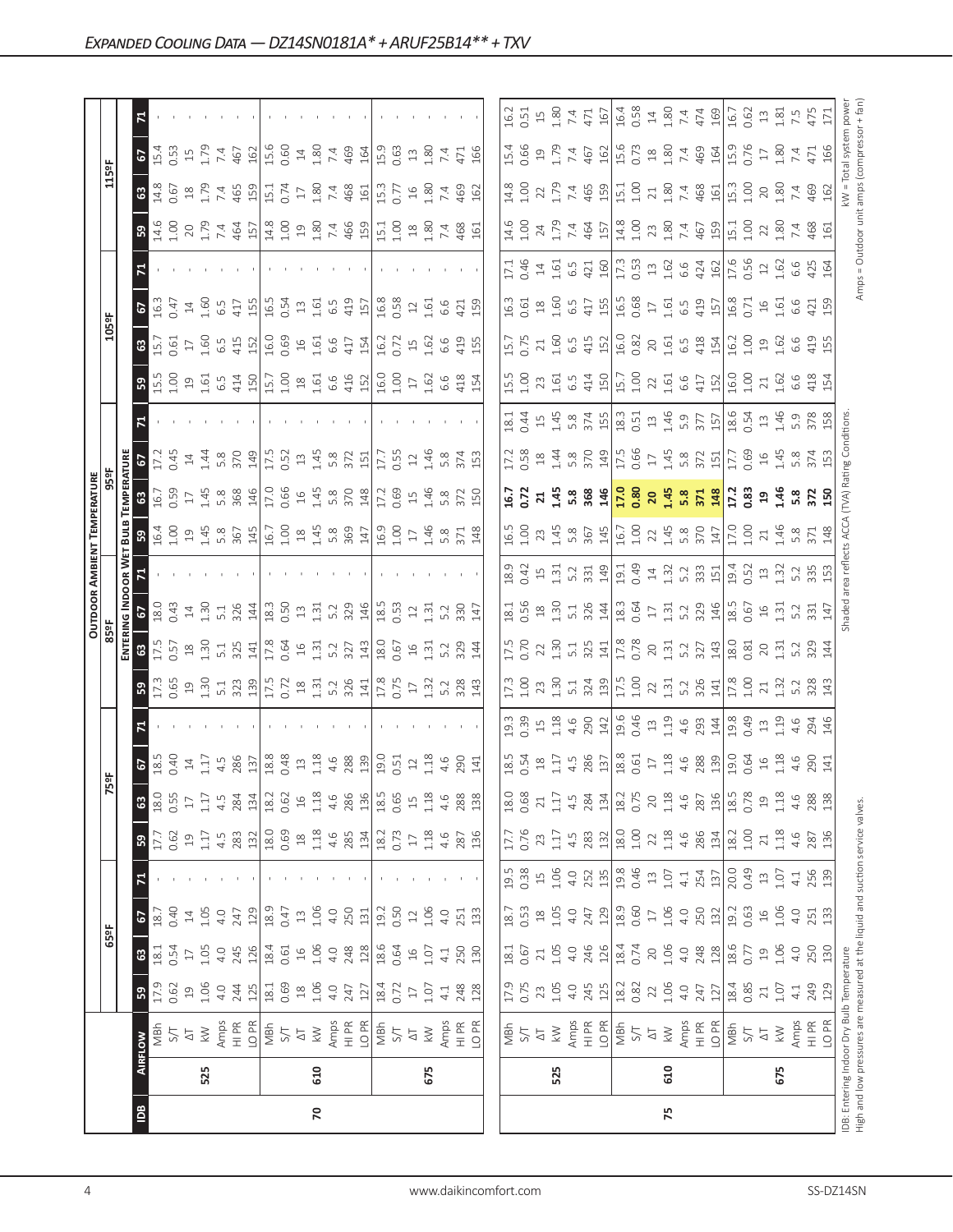|                                                                                                                                                                                                                                                                                                                                                                                                               |                                                                                                                                                                                                | 85 |  |  |  |                |                                                                 |                                                                       |
|---------------------------------------------------------------------------------------------------------------------------------------------------------------------------------------------------------------------------------------------------------------------------------------------------------------------------------------------------------------------------------------------------------------|------------------------------------------------------------------------------------------------------------------------------------------------------------------------------------------------|----|--|--|--|----------------|-----------------------------------------------------------------|-----------------------------------------------------------------------|
|                                                                                                                                                                                                                                                                                                                                                                                                               |                                                                                                                                                                                                |    |  |  |  |                |                                                                 |                                                                       |
| $\frac{1}{\sqrt{2}}\sum_{i=1}^{n} \lambda_{i} \sum_{j=1}^{n} \lambda_{j} \sum_{j=1}^{n} \lambda_{j} \sum_{j=1}^{n} \lambda_{j} \sum_{j=1}^{n} \lambda_{j} \sum_{j=1}^{n} \lambda_{j} \sum_{j=1}^{n} \lambda_{j} \sum_{j=1}^{n} \lambda_{j} \sum_{j=1}^{n} \lambda_{j} \sum_{j=1}^{n} \lambda_{j} \sum_{j=1}^{n} \lambda_{j} \sum_{j=1}^{n} \lambda_{j} \sum_{j=1}^{n} \lambda_{j} \sum_{j=1}^{n} \lambda_{j}$ | 610                                                                                                                                                                                            |    |  |  |  |                |                                                                 | 675                                                                   |
|                                                                                                                                                                                                                                                                                                                                                                                                               |                                                                                                                                                                                                |    |  |  |  |                |                                                                 |                                                                       |
| $4.0$<br>$74.28$<br>$18.3$<br>$18.3$                                                                                                                                                                                                                                                                                                                                                                          | 29<br>$\overline{a}$ .                                                                                                                                                                         |    |  |  |  |                | $29$<br>$1.07$<br>$4.1$<br>$250$<br>$131$                       |                                                                       |
| $250$ $\frac{1}{2}$ $\frac{1}{2}$ $\frac{1}{2}$ $\frac{1}{2}$                                                                                                                                                                                                                                                                                                                                                 | 28<br>$\frac{5}{11}$                                                                                                                                                                           |    |  |  |  |                | $27$<br>$1.07$<br>$4.1$<br>$251$<br>$132$                       |                                                                       |
| $\begin{array}{c} 251 \\ 134 \\ 19.6 \\ 0.8 \\ 7.0 \\ 7.1 \\ 4.5 \\ 3.6 \\ 1.3 \\ 4.3 \\ 5.3 \\ 1.3 \\ 6 \end{array}$<br>$rac{1}{4}$                                                                                                                                                                                                                                                                          | $0.84$<br>$24$<br>$1.06$                                                                                                                                                                       |    |  |  |  |                |                                                                 |                                                                       |
| $4.1$<br>$256$<br>$139$<br>$20.72$<br>0.72                                                                                                                                                                                                                                                                                                                                                                    | $0.69$<br>$21$<br>$1.07$                                                                                                                                                                       |    |  |  |  |                | $\begin{array}{c} 20 \\ 1.07 \\ 4.1 \\ 2.57 \\ 141 \end{array}$ |                                                                       |
| $\begin{array}{r} 287 \\ 137 \\ 196 \\ 149 \\ 29 \\ 30 \\ 49 \\ 139 \\ 139 \\ \end{array}$                                                                                                                                                                                                                                                                                                                    | $rac{6}{2}$<br>$1.18$<br>4.6                                                                                                                                                                   |    |  |  |  |                |                                                                 |                                                                       |
| $\frac{288}{1300}$<br>4.6                                                                                                                                                                                                                                                                                                                                                                                     | $^{28}$<br>28                                                                                                                                                                                  |    |  |  |  |                | $\begin{array}{c} 27 \\ 1.19 \\ 4.6 \\ 290 \\ 140 \end{array}$  |                                                                       |
| $\begin{bmatrix} 0.01 & 0.01 & 0.01 & 0.01 & 0.01 & 0.01 & 0.01 & 0.01 & 0.01 & 0.01 & 0.01 & 0.01 & 0.01 & 0.01 & 0.01 & 0.01 & 0.01 & 0.01 & 0.01 & 0.01 & 0.01 & 0.01 & 0.01 & 0.01 & 0.01 & 0.01 & 0.01 & 0.01 & 0.01 & 0.01 & 0.01 & 0.01 & 0.01 & 0.01 & 0.01 & 0.0$                                                                                                                                    |                                                                                                                                                                                                |    |  |  |  |                |                                                                 |                                                                       |
|                                                                                                                                                                                                                                                                                                                                                                                                               |                                                                                                                                                                                                |    |  |  |  |                |                                                                 |                                                                       |
| $\begin{bmatrix} 1 & 1 & 1 & 1 & 1 \\ 1 & 1 & 1 & 1 & 1 \\ 1 & 1 & 1 & 1 & 1 \\ 1 & 1 & 1 & 1 & 1 \\ 1 & 1 & 1 & 1 & 1 \\ 1 & 1 & 1 & 1 & 1 \\ 1 & 1 & 1 & 1 & 1 \\ 1 & 1 & 1 & 1 & 1 \\ 1 & 1 & 1 & 1 & 1 \\ 1 & 1 & 1 & 1 & 1 \\ 1 & 1 & 1 & 1 & 1 \\ 1 & 1 & 1 & 1 & 1 \\ 1 & 1 & 1 & 1 & 1 \\ 1 & 1 & 1 & 1 & 1 \\ 1 & $                                                                                  |                                                                                                                                                                                                |    |  |  |  |                | $29$<br>$1.32$<br>$5.2$<br>$3.45$                               |                                                                       |
|                                                                                                                                                                                                                                                                                                                                                                                                               |                                                                                                                                                                                                |    |  |  |  |                | $27$<br>$1.32$<br>$5.2$<br>$3.3$<br>$147$                       |                                                                       |
|                                                                                                                                                                                                                                                                                                                                                                                                               |                                                                                                                                                                                                |    |  |  |  |                | $24$<br>$1.32$<br>$5.2$<br>$3.50$                               |                                                                       |
|                                                                                                                                                                                                                                                                                                                                                                                                               |                                                                                                                                                                                                |    |  |  |  |                |                                                                 |                                                                       |
| $\begin{array}{c} 5.8 \\ 5.71 \\ 3.74 \\ 1.49 \\ 1.00 \\ 2.8 \\ 5.9 \\ 5.9 \\ \end{array}$                                                                                                                                                                                                                                                                                                                    | $-39.46$                                                                                                                                                                                       |    |  |  |  |                |                                                                 |                                                                       |
| $\frac{8}{37}$ $\frac{1}{27}$ $\frac{1}{27}$ $\frac{1}{20}$ $\frac{1}{20}$                                                                                                                                                                                                                                                                                                                                    | $\frac{17.4}{27}$                                                                                                                                                                              |    |  |  |  |                | $2746$<br>$1.46$<br>$5.74$<br>$372$                             |                                                                       |
|                                                                                                                                                                                                                                                                                                                                                                                                               |                                                                                                                                                                                                |    |  |  |  |                |                                                                 |                                                                       |
| $0.74$<br>$21.46$<br>$5.9$ $8.9$<br>$19.0$<br>$19.77$                                                                                                                                                                                                                                                                                                                                                         |                                                                                                                                                                                                |    |  |  |  |                |                                                                 | $20$<br>$1.47$<br>$5.9$<br>$380$<br>$161$                             |
| $\begin{array}{c} 1.00 \\ 2.7 \\ 1.61 \\ 6.6 \\ 4.19 \\ 1.60 \\ 1.00 \\ 1.00 \\ 1.00 \\ \hline \end{array}$<br>$\frac{100}{29}$<br>$\frac{25}{161}$<br>$\frac{6}{42}$<br>$\frac{8}{15}$<br>$\frac{15}{161}$                                                                                                                                                                                                   |                                                                                                                                                                                                |    |  |  |  |                |                                                                 | $260$<br>$1.60$<br>$42$<br>$458$<br>$28$<br>$1.62$<br>$6.6$<br>$4.56$ |
| $\frac{1}{2}$ , $\frac{1}{4}$ , $\frac{1}{6}$ , $\frac{6}{4}$ , $\frac{1}{4}$ , $\frac{1}{2}$ , $\frac{1}{2}$                                                                                                                                                                                                                                                                                                 |                                                                                                                                                                                                |    |  |  |  | $\overline{0}$ |                                                                 | $73$<br>$1.62$<br>$6.6$<br>$423$<br>$161$                             |
| $0.77$<br>$2.1$ $6.6$<br>$425$<br>$18.0$<br>$18.0$<br>$18.0$                                                                                                                                                                                                                                                                                                                                                  |                                                                                                                                                                                                |    |  |  |  |                |                                                                 | $20$<br>$1.63$<br>$6.6$<br>$427$<br>$166$                             |
|                                                                                                                                                                                                                                                                                                                                                                                                               |                                                                                                                                                                                                |    |  |  |  |                |                                                                 |                                                                       |
| $7.498$ $1.500$                                                                                                                                                                                                                                                                                                                                                                                               |                                                                                                                                                                                                |    |  |  |  |                |                                                                 | 29<br>1.81<br>7.4                                                     |
|                                                                                                                                                                                                                                                                                                                                                                                                               | $\frac{1}{15}$ , $\frac{2}{5}$ , $\frac{8}{5}$ , $\frac{8}{5}$ , $\frac{1}{5}$ , $\frac{4}{5}$ , $\frac{5}{5}$ , $\frac{1}{5}$ , $\frac{1}{5}$ , $\frac{2}{5}$ , $\frac{8}{5}$ , $\frac{8}{5}$ |    |  |  |  |                |                                                                 | $28$<br>$1.80$<br>$7.4$                                               |
|                                                                                                                                                                                                                                                                                                                                                                                                               |                                                                                                                                                                                                |    |  |  |  |                |                                                                 |                                                                       |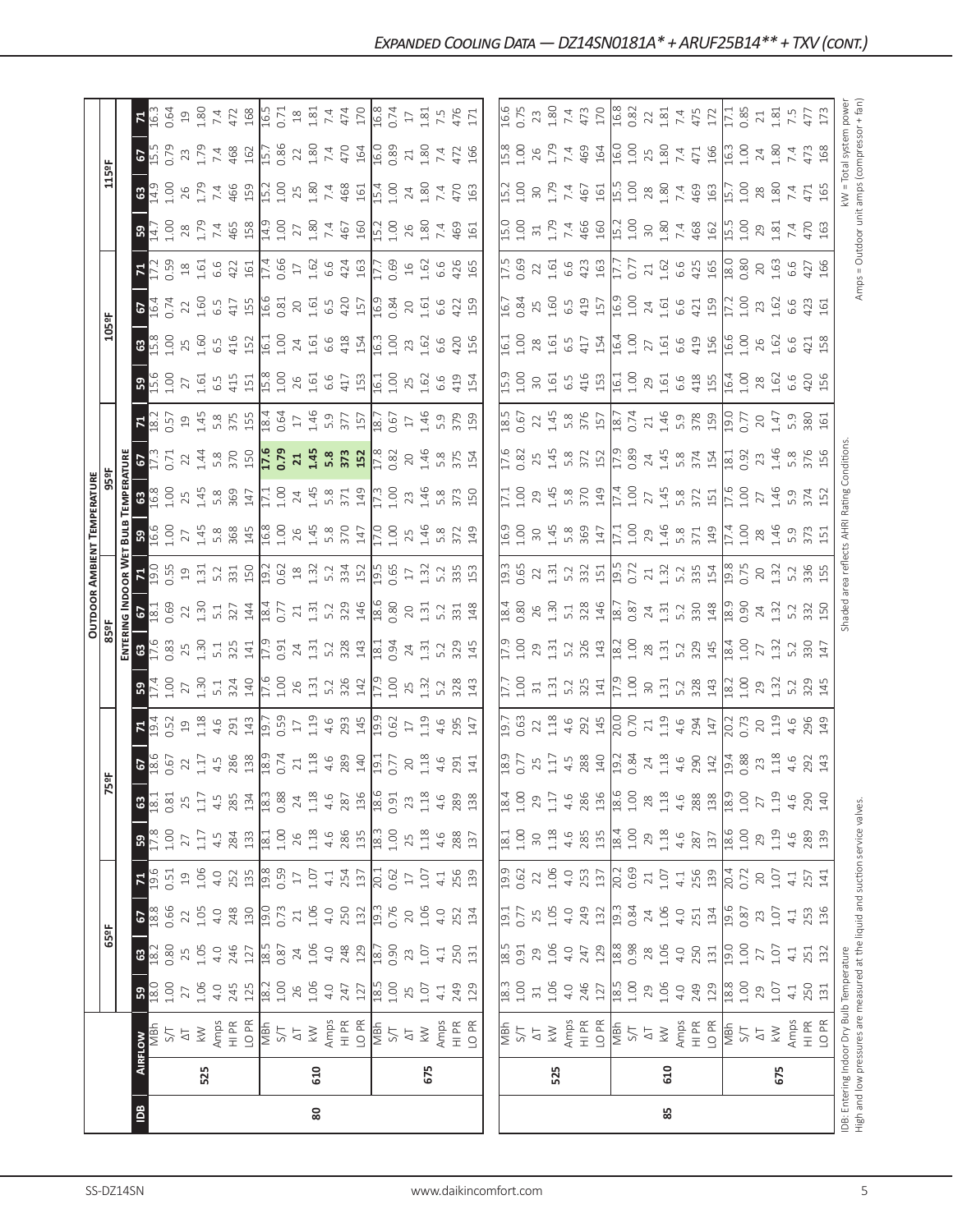|                |     |                                                                                                                            |                 |                 |                |                                           |                |                |                                                                                                                                                                                                                                                                                                                                                                                              |                                                                                                                                                                                                                                                                                                                                                           |                                                                                                                                                                                                                                                                                                                                                       |                                                                                                                                                                                                                                                                                                                                                                                                                  | <b>OUTDOOR AMBIENT TEMPERATURI</b>                                                                                                                                                                                                                                                                                                                                          |                                                                                                                                                                                                                                                                                                             |                                                                                                                                                                                                                                                                                                                         |                                                                                                                                                                                                                                                                                                                              |                                                                                                                                                                                                                                                                                                                     |                   |                                                                                                                                                                                                                                                                                                                                                                                                   |                                                                                                                                                                                                                                   |                                                                                                                                                             |                                                                                                                                                                                                                                                                                             |      |
|----------------|-----|----------------------------------------------------------------------------------------------------------------------------|-----------------|-----------------|----------------|-------------------------------------------|----------------|----------------|----------------------------------------------------------------------------------------------------------------------------------------------------------------------------------------------------------------------------------------------------------------------------------------------------------------------------------------------------------------------------------------------|-----------------------------------------------------------------------------------------------------------------------------------------------------------------------------------------------------------------------------------------------------------------------------------------------------------------------------------------------------------|-------------------------------------------------------------------------------------------------------------------------------------------------------------------------------------------------------------------------------------------------------------------------------------------------------------------------------------------------------|------------------------------------------------------------------------------------------------------------------------------------------------------------------------------------------------------------------------------------------------------------------------------------------------------------------------------------------------------------------------------------------------------------------|-----------------------------------------------------------------------------------------------------------------------------------------------------------------------------------------------------------------------------------------------------------------------------------------------------------------------------------------------------------------------------|-------------------------------------------------------------------------------------------------------------------------------------------------------------------------------------------------------------------------------------------------------------------------------------------------------------|-------------------------------------------------------------------------------------------------------------------------------------------------------------------------------------------------------------------------------------------------------------------------------------------------------------------------|------------------------------------------------------------------------------------------------------------------------------------------------------------------------------------------------------------------------------------------------------------------------------------------------------------------------------|---------------------------------------------------------------------------------------------------------------------------------------------------------------------------------------------------------------------------------------------------------------------------------------------------------------------|-------------------|---------------------------------------------------------------------------------------------------------------------------------------------------------------------------------------------------------------------------------------------------------------------------------------------------------------------------------------------------------------------------------------------------|-----------------------------------------------------------------------------------------------------------------------------------------------------------------------------------------------------------------------------------|-------------------------------------------------------------------------------------------------------------------------------------------------------------|---------------------------------------------------------------------------------------------------------------------------------------------------------------------------------------------------------------------------------------------------------------------------------------------|------|
|                |     |                                                                                                                            |                 | 65°F            |                |                                           |                |                | 5°F                                                                                                                                                                                                                                                                                                                                                                                          |                                                                                                                                                                                                                                                                                                                                                           |                                                                                                                                                                                                                                                                                                                                                       |                                                                                                                                                                                                                                                                                                                                                                                                                  |                                                                                                                                                                                                                                                                                                                                                                             |                                                                                                                                                                                                                                                                                                             |                                                                                                                                                                                                                                                                                                                         |                                                                                                                                                                                                                                                                                                                              |                                                                                                                                                                                                                                                                                                                     | 105°F             |                                                                                                                                                                                                                                                                                                                                                                                                   |                                                                                                                                                                                                                                   | 115°F                                                                                                                                                       |                                                                                                                                                                                                                                                                                             |      |
|                |     |                                                                                                                            |                 |                 |                |                                           |                |                |                                                                                                                                                                                                                                                                                                                                                                                              |                                                                                                                                                                                                                                                                                                                                                           |                                                                                                                                                                                                                                                                                                                                                       |                                                                                                                                                                                                                                                                                                                                                                                                                  |                                                                                                                                                                                                                                                                                                                                                                             |                                                                                                                                                                                                                                                                                                             |                                                                                                                                                                                                                                                                                                                         |                                                                                                                                                                                                                                                                                                                              |                                                                                                                                                                                                                                                                                                                     |                   |                                                                                                                                                                                                                                                                                                                                                                                                   |                                                                                                                                                                                                                                   |                                                                                                                                                             |                                                                                                                                                                                                                                                                                             |      |
| $\overline{B}$ |     | AIRFLOW                                                                                                                    | ${\tt S}$       | $\mathbbmss{3}$ | 2              | $\mathbf{z}$                              | ${\tt S}$      | ෂ              |                                                                                                                                                                                                                                                                                                                                                                                              |                                                                                                                                                                                                                                                                                                                                                           |                                                                                                                                                                                                                                                                                                                                                       |                                                                                                                                                                                                                                                                                                                                                                                                                  |                                                                                                                                                                                                                                                                                                                                                                             |                                                                                                                                                                                                                                                                                                             |                                                                                                                                                                                                                                                                                                                         |                                                                                                                                                                                                                                                                                                                              |                                                                                                                                                                                                                                                                                                                     |                   | $rac{67}{21.5}$                                                                                                                                                                                                                                                                                                                                                                                   |                                                                                                                                                                                                                                   |                                                                                                                                                             | $S_{0.50}$                                                                                                                                                                                                                                                                                  |      |
|                |     | MBh                                                                                                                        | 23.7            | 24.0            | 24.7           |                                           | 23.4           | 23.8           |                                                                                                                                                                                                                                                                                                                                                                                              |                                                                                                                                                                                                                                                                                                                                                           |                                                                                                                                                                                                                                                                                                                                                       |                                                                                                                                                                                                                                                                                                                                                                                                                  |                                                                                                                                                                                                                                                                                                                                                                             |                                                                                                                                                                                                                                                                                                             | 22.8                                                                                                                                                                                                                                                                                                                    |                                                                                                                                                                                                                                                                                                                              |                                                                                                                                                                                                                                                                                                                     |                   |                                                                                                                                                                                                                                                                                                                                                                                                   |                                                                                                                                                                                                                                   |                                                                                                                                                             |                                                                                                                                                                                                                                                                                             |      |
|                |     | 5/7                                                                                                                        | 0.59            | 0.51            | 0.37           |                                           | 0.60           | 0.52           |                                                                                                                                                                                                                                                                                                                                                                                              |                                                                                                                                                                                                                                                                                                                                                           |                                                                                                                                                                                                                                                                                                                                                       |                                                                                                                                                                                                                                                                                                                                                                                                                  |                                                                                                                                                                                                                                                                                                                                                                             |                                                                                                                                                                                                                                                                                                             |                                                                                                                                                                                                                                                                                                                         |                                                                                                                                                                                                                                                                                                                              |                                                                                                                                                                                                                                                                                                                     |                   |                                                                                                                                                                                                                                                                                                                                                                                                   |                                                                                                                                                                                                                                   |                                                                                                                                                             |                                                                                                                                                                                                                                                                                             |      |
|                |     | $\overline{\circ}$                                                                                                         | $\overline{19}$ | $\Box$          | 14             |                                           | $\overline{c}$ | $\Box$         |                                                                                                                                                                                                                                                                                                                                                                                              |                                                                                                                                                                                                                                                                                                                                                           |                                                                                                                                                                                                                                                                                                                                                       |                                                                                                                                                                                                                                                                                                                                                                                                                  |                                                                                                                                                                                                                                                                                                                                                                             |                                                                                                                                                                                                                                                                                                             |                                                                                                                                                                                                                                                                                                                         |                                                                                                                                                                                                                                                                                                                              |                                                                                                                                                                                                                                                                                                                     |                   | $\frac{14}{2.18}$                                                                                                                                                                                                                                                                                                                                                                                 |                                                                                                                                                                                                                                   | $\frac{63}{96}$ $\frac{6}{94}$ $\frac{8}{44}$                                                                                                               | $15$<br>$2.44$                                                                                                                                                                                                                                                                              |      |
|                | 700 | $\lesssim$                                                                                                                 | 1.41            | 1.40            | 1.40           |                                           | 1.57           | 1.57           |                                                                                                                                                                                                                                                                                                                                                                                              |                                                                                                                                                                                                                                                                                                                                                           |                                                                                                                                                                                                                                                                                                                                                       |                                                                                                                                                                                                                                                                                                                                                                                                                  |                                                                                                                                                                                                                                                                                                                                                                             |                                                                                                                                                                                                                                                                                                             |                                                                                                                                                                                                                                                                                                                         |                                                                                                                                                                                                                                                                                                                              |                                                                                                                                                                                                                                                                                                                     |                   |                                                                                                                                                                                                                                                                                                                                                                                                   |                                                                                                                                                                                                                                   |                                                                                                                                                             |                                                                                                                                                                                                                                                                                             |      |
|                |     |                                                                                                                            | 5.2             | 5.2             | 5.2            |                                           | 6.0            | 5.9            |                                                                                                                                                                                                                                                                                                                                                                                              |                                                                                                                                                                                                                                                                                                                                                           |                                                                                                                                                                                                                                                                                                                                                       |                                                                                                                                                                                                                                                                                                                                                                                                                  |                                                                                                                                                                                                                                                                                                                                                                             |                                                                                                                                                                                                                                                                                                             |                                                                                                                                                                                                                                                                                                                         |                                                                                                                                                                                                                                                                                                                              |                                                                                                                                                                                                                                                                                                                     |                   | 8.7                                                                                                                                                                                                                                                                                                                                                                                               |                                                                                                                                                                                                                                   |                                                                                                                                                             |                                                                                                                                                                                                                                                                                             |      |
|                |     | Amps<br>HI PR                                                                                                              | 249             | 250             | 252            |                                           | 288            | 290            | $\frac{1}{6} \frac{1}{2} \frac{1}{2} \frac{1}{2} \frac{1}{2} \frac{1}{2} \frac{1}{2} \frac{1}{2} \frac{1}{2} \frac{1}{2} \frac{1}{2} \frac{1}{2} \frac{1}{2} \frac{1}{2} \frac{1}{2} \frac{1}{2} \frac{1}{2} \frac{1}{2} \frac{1}{2} \frac{1}{2} \frac{1}{2} \frac{1}{2} \frac{1}{2} \frac{1}{2} \frac{1}{2} \frac{1}{2} \frac{1}{2} \frac{1}{2} \frac{1}{2} \frac{1}{2} \frac{1}{2} \frac{$ | $3\frac{8}{2}$ $\frac{8}{2}$ $\frac{6}{5}$ $\frac{6}{2}$ $\frac{8}{5}$ $\frac{8}{3}$ $\frac{8}{2}$ $\frac{1}{2}$ $\frac{1}{6}$ $\frac{1}{6}$ $\frac{8}{2}$ $\frac{8}{2}$ $\frac{8}{2}$ $\frac{8}{2}$ $\frac{8}{2}$ $\frac{8}{2}$ $\frac{8}{2}$ $\frac{8}{2}$ $\frac{8}{2}$ $\frac{8}{2}$ $\frac{8}{2}$ $\frac{8}{2}$ $\frac{8}{2}$ $\frac{8}{2}$ $\frac{$ | $3\frac{3}{2}$ $\frac{3}{2}$ $\frac{5}{2}$ $\frac{6}{2}$ $\frac{8}{2}$ $\frac{3}{2}$ $\frac{3}{2}$ $\frac{13}{2}$ $\frac{3}{2}$ $\frac{6}{2}$ $\frac{6}{2}$ $\frac{8}{2}$ $\frac{3}{2}$ $\frac{13}{2}$ $\frac{3}{2}$ $\frac{3}{2}$ $\frac{13}{2}$ $\frac{3}{2}$ $\frac{3}{2}$ $\frac{4}{2}$ $\frac{13}{2}$ $\frac{3}{2}$ $\frac{4}{2}$ $\frac{13}{2}$ | $S$ 3 3 4 5 6 8 7 6 7 7 8 9 7 7 8 9 7 7 8 9 7 7 8 9 7 7 8 9 7 7 8 9 7 7 8 9 7 7 8 9 7 7 8 9 7 7 8 9 7 7 8 9 7 7 8 9 7 7 8 9 7 7 8 9 7 7 8 9 7 7 8 9 7 7 8 9 7 7 8 9 7 7 8 9 7 7 8 9 7 7 8 9 7 7 7 8 9 7 7 7 8 9 7 7 7 8 9 7 7                                                                                                                                                                                    | $B$ $\overline{C}$ $\overline{C}$ $\overline{D}$ $\overline{D}$ $\overline{D}$ $\overline{D}$ $\overline{D}$ $\overline{D}$ $\overline{D}$ $\overline{D}$ $\overline{D}$ $\overline{D}$ $\overline{D}$ $\overline{D}$ $\overline{D}$ $\overline{D}$ $\overline{D}$ $\overline{D}$ $\overline{D}$ $\overline{D}$ $\overline{D}$ $\overline{D}$ $\overline{D}$ $\overline{D}$ | $3\frac{1}{2}$ $2\frac{1}{2}$ $5\frac{1}{2}$ $5\frac{1}{2}$ $7\frac{1}{2}$ $8\frac{1}{2}$ $1\frac{1}{2}$ $1\frac{1}{2}$ $1\frac{1}{2}$ $1\frac{1}{2}$ $1\frac{1}{2}$ $1\frac{1}{2}$ $1\frac{1}{2}$ $1\frac{1}{2}$ $1\frac{1}{2}$ $1\frac{1}{2}$ $1\frac{1}{2}$ $1\frac{1}{2}$ $1\frac{1}{2}$ $1\frac{1}{2}$ | $\begin{array}{c} 1 \  \  \, 1 \  \  \, 1 \  \  \, 2 \  \  \, 2 \  \  \, 2 \  \  \, 2 \  \  \, 2 \  \  \, 2 \  \  \, 2 \  \  \, 2 \  \  \, 2 \  \  \, 2 \  \  \, 2 \  \  \, 2 \  \  \, 2 \  \  \, 2 \  \  \, 2 \  \  \, 2 \  \  \, 2 \  \  \, 2 \  \  \, 2 \  \  \, 2 \  \  \, 2 \  \  \, 2 \  \  \, 2 \  \  \, 2 \  \$ |                                                                                                                                                                                                                                                                                                                              | $\frac{1}{2}$ $\frac{1}{2}$ $\frac{1}{2}$ $\frac{1}{2}$ $\frac{1}{2}$ $\frac{1}{2}$ $\frac{1}{2}$ $\frac{1}{2}$ $\frac{1}{2}$ $\frac{1}{2}$ $\frac{1}{2}$ $\frac{1}{2}$ $\frac{1}{2}$ $\frac{1}{2}$ $\frac{1}{2}$ $\frac{1}{2}$ $\frac{1}{2}$ $\frac{1}{2}$ $\frac{1}{2}$ $\frac{1}{2}$ $\frac{1}{2}$ $\frac{1}{2}$ |                   | 425                                                                                                                                                                                                                                                                                                                                                                                               |                                                                                                                                                                                                                                   | $\frac{955}{42}$<br>$\frac{55}{42}$<br>$\frac{225}{42}$<br>$\frac{255}{42}$<br>$\frac{255}{42}$<br>$\frac{255}{42}$<br>$\frac{255}{42}$<br>$\frac{255}{42}$ | $\begin{array}{c} 9.987 \\ 9.760 \\ 10.600 \\ 10.600 \\ 10.600 \\ 10.600 \\ 10.600 \\ 10.600 \\ 10.600 \\ 10.600 \\ 10.600 \\ 10.600 \\ 10.600 \\ 10.600 \\ 10.600 \\ 10.600 \\ 10.600 \\ 10.600 \\ 10.600 \\ 10.600 \\ 10.600 \\ 10.600 \\ 10.600 \\ 10.600 \\ 10.600 \\ 10.600 \\ 10.600$ |      |
|                |     | LO PR                                                                                                                      | 123             | 124             | 128            |                                           | 130            | 132            |                                                                                                                                                                                                                                                                                                                                                                                              |                                                                                                                                                                                                                                                                                                                                                           |                                                                                                                                                                                                                                                                                                                                                       |                                                                                                                                                                                                                                                                                                                                                                                                                  |                                                                                                                                                                                                                                                                                                                                                                             |                                                                                                                                                                                                                                                                                                             |                                                                                                                                                                                                                                                                                                                         |                                                                                                                                                                                                                                                                                                                              |                                                                                                                                                                                                                                                                                                                     |                   | 153                                                                                                                                                                                                                                                                                                                                                                                               |                                                                                                                                                                                                                                   |                                                                                                                                                             |                                                                                                                                                                                                                                                                                             |      |
|                |     | $\frac{1}{2}$                                                                                                              | 23.9            | 24.2            | 25.0           |                                           | 23.7           | 24.0           |                                                                                                                                                                                                                                                                                                                                                                                              |                                                                                                                                                                                                                                                                                                                                                           |                                                                                                                                                                                                                                                                                                                                                       |                                                                                                                                                                                                                                                                                                                                                                                                                  |                                                                                                                                                                                                                                                                                                                                                                             |                                                                                                                                                                                                                                                                                                             |                                                                                                                                                                                                                                                                                                                         |                                                                                                                                                                                                                                                                                                                              |                                                                                                                                                                                                                                                                                                                     |                   | 21.7<br>0.52<br>13                                                                                                                                                                                                                                                                                                                                                                                |                                                                                                                                                                                                                                   |                                                                                                                                                             |                                                                                                                                                                                                                                                                                             |      |
|                |     |                                                                                                                            | 0.67            | 0.59            | 0.44           |                                           | 0.67           | 0.59           |                                                                                                                                                                                                                                                                                                                                                                                              |                                                                                                                                                                                                                                                                                                                                                           |                                                                                                                                                                                                                                                                                                                                                       |                                                                                                                                                                                                                                                                                                                                                                                                                  |                                                                                                                                                                                                                                                                                                                                                                             |                                                                                                                                                                                                                                                                                                             |                                                                                                                                                                                                                                                                                                                         |                                                                                                                                                                                                                                                                                                                              |                                                                                                                                                                                                                                                                                                                     |                   |                                                                                                                                                                                                                                                                                                                                                                                                   |                                                                                                                                                                                                                                   |                                                                                                                                                             |                                                                                                                                                                                                                                                                                             |      |
|                |     | $\overline{\triangle}$                                                                                                     | $^{28}$         | $16$            | $13$           |                                           | $\frac{8}{18}$ | $\frac{16}{1}$ |                                                                                                                                                                                                                                                                                                                                                                                              |                                                                                                                                                                                                                                                                                                                                                           |                                                                                                                                                                                                                                                                                                                                                       |                                                                                                                                                                                                                                                                                                                                                                                                                  |                                                                                                                                                                                                                                                                                                                                                                             |                                                                                                                                                                                                                                                                                                             |                                                                                                                                                                                                                                                                                                                         |                                                                                                                                                                                                                                                                                                                              |                                                                                                                                                                                                                                                                                                                     |                   |                                                                                                                                                                                                                                                                                                                                                                                                   |                                                                                                                                                                                                                                   |                                                                                                                                                             |                                                                                                                                                                                                                                                                                             |      |
| 20             | 800 | $\gtrapprox$                                                                                                               | 1.41            | 1.41            | 1.41           |                                           | 1.58           | 1.58           |                                                                                                                                                                                                                                                                                                                                                                                              |                                                                                                                                                                                                                                                                                                                                                           |                                                                                                                                                                                                                                                                                                                                                       |                                                                                                                                                                                                                                                                                                                                                                                                                  |                                                                                                                                                                                                                                                                                                                                                                             |                                                                                                                                                                                                                                                                                                             |                                                                                                                                                                                                                                                                                                                         |                                                                                                                                                                                                                                                                                                                              |                                                                                                                                                                                                                                                                                                                     |                   |                                                                                                                                                                                                                                                                                                                                                                                                   |                                                                                                                                                                                                                                   |                                                                                                                                                             |                                                                                                                                                                                                                                                                                             |      |
|                |     | Amps                                                                                                                       | 5.2             | 5.2             | 5.2            |                                           | 6.0            | 6.0            |                                                                                                                                                                                                                                                                                                                                                                                              |                                                                                                                                                                                                                                                                                                                                                           |                                                                                                                                                                                                                                                                                                                                                       |                                                                                                                                                                                                                                                                                                                                                                                                                  |                                                                                                                                                                                                                                                                                                                                                                             |                                                                                                                                                                                                                                                                                                             |                                                                                                                                                                                                                                                                                                                         |                                                                                                                                                                                                                                                                                                                              |                                                                                                                                                                                                                                                                                                                     |                   |                                                                                                                                                                                                                                                                                                                                                                                                   |                                                                                                                                                                                                                                   |                                                                                                                                                             |                                                                                                                                                                                                                                                                                             |      |
|                |     | $\frac{PR}{T}$                                                                                                             | 251             | 252             | 254            |                                           | 290            | 292            |                                                                                                                                                                                                                                                                                                                                                                                              |                                                                                                                                                                                                                                                                                                                                                           |                                                                                                                                                                                                                                                                                                                                                       |                                                                                                                                                                                                                                                                                                                                                                                                                  |                                                                                                                                                                                                                                                                                                                                                                             |                                                                                                                                                                                                                                                                                                             |                                                                                                                                                                                                                                                                                                                         |                                                                                                                                                                                                                                                                                                                              |                                                                                                                                                                                                                                                                                                                     |                   | $2.38$ $8.3$ $15/2$<br>$8.3$ $15/2$<br>$15/2$<br>$15/2$<br>$15/2$                                                                                                                                                                                                                                                                                                                                 |                                                                                                                                                                                                                                   |                                                                                                                                                             |                                                                                                                                                                                                                                                                                             |      |
|                |     | LO <sub>PR</sub>                                                                                                           | 125             | 126             | 129            |                                           | 132            | 134            |                                                                                                                                                                                                                                                                                                                                                                                              |                                                                                                                                                                                                                                                                                                                                                           |                                                                                                                                                                                                                                                                                                                                                       |                                                                                                                                                                                                                                                                                                                                                                                                                  |                                                                                                                                                                                                                                                                                                                                                                             |                                                                                                                                                                                                                                                                                                             |                                                                                                                                                                                                                                                                                                                         |                                                                                                                                                                                                                                                                                                                              |                                                                                                                                                                                                                                                                                                                     |                   |                                                                                                                                                                                                                                                                                                                                                                                                   |                                                                                                                                                                                                                                   |                                                                                                                                                             |                                                                                                                                                                                                                                                                                             |      |
|                |     | MBh                                                                                                                        | 24.1            | 24.5            | 25.2           |                                           | 23.9           | 24.2           |                                                                                                                                                                                                                                                                                                                                                                                              |                                                                                                                                                                                                                                                                                                                                                           |                                                                                                                                                                                                                                                                                                                                                       |                                                                                                                                                                                                                                                                                                                                                                                                                  |                                                                                                                                                                                                                                                                                                                                                                             |                                                                                                                                                                                                                                                                                                             |                                                                                                                                                                                                                                                                                                                         |                                                                                                                                                                                                                                                                                                                              |                                                                                                                                                                                                                                                                                                                     |                   |                                                                                                                                                                                                                                                                                                                                                                                                   |                                                                                                                                                                                                                                   |                                                                                                                                                             |                                                                                                                                                                                                                                                                                             |      |
|                |     | 5/1                                                                                                                        | 0.71            | 0.62            | 0.48           |                                           | 0.71           | 0.63           |                                                                                                                                                                                                                                                                                                                                                                                              |                                                                                                                                                                                                                                                                                                                                                           |                                                                                                                                                                                                                                                                                                                                                       |                                                                                                                                                                                                                                                                                                                                                                                                                  |                                                                                                                                                                                                                                                                                                                                                                             |                                                                                                                                                                                                                                                                                                             |                                                                                                                                                                                                                                                                                                                         |                                                                                                                                                                                                                                                                                                                              |                                                                                                                                                                                                                                                                                                                     |                   |                                                                                                                                                                                                                                                                                                                                                                                                   |                                                                                                                                                                                                                                   |                                                                                                                                                             |                                                                                                                                                                                                                                                                                             |      |
|                |     | $\overline{\Delta}$                                                                                                        | $\Box$          | $16$            | $12$           |                                           | $\Box$         | 15             |                                                                                                                                                                                                                                                                                                                                                                                              |                                                                                                                                                                                                                                                                                                                                                           |                                                                                                                                                                                                                                                                                                                                                       |                                                                                                                                                                                                                                                                                                                                                                                                                  |                                                                                                                                                                                                                                                                                                                                                                             |                                                                                                                                                                                                                                                                                                             |                                                                                                                                                                                                                                                                                                                         |                                                                                                                                                                                                                                                                                                                              |                                                                                                                                                                                                                                                                                                                     |                   |                                                                                                                                                                                                                                                                                                                                                                                                   |                                                                                                                                                                                                                                   |                                                                                                                                                             |                                                                                                                                                                                                                                                                                             |      |
|                | 870 | $\leq$                                                                                                                     | 1.42            | 1.42            | 1.42           |                                           | 1.59           | 1.58           |                                                                                                                                                                                                                                                                                                                                                                                              |                                                                                                                                                                                                                                                                                                                                                           |                                                                                                                                                                                                                                                                                                                                                       |                                                                                                                                                                                                                                                                                                                                                                                                                  |                                                                                                                                                                                                                                                                                                                                                                             |                                                                                                                                                                                                                                                                                                             |                                                                                                                                                                                                                                                                                                                         |                                                                                                                                                                                                                                                                                                                              |                                                                                                                                                                                                                                                                                                                     | $15$<br>$2.19$    | 2.19                                                                                                                                                                                                                                                                                                                                                                                              |                                                                                                                                                                                                                                   |                                                                                                                                                             |                                                                                                                                                                                                                                                                                             |      |
|                |     | Amps                                                                                                                       | 5.3             | 5.3             | 5.2            |                                           | 6.0            | 6.0            |                                                                                                                                                                                                                                                                                                                                                                                              |                                                                                                                                                                                                                                                                                                                                                           |                                                                                                                                                                                                                                                                                                                                                       |                                                                                                                                                                                                                                                                                                                                                                                                                  |                                                                                                                                                                                                                                                                                                                                                                             |                                                                                                                                                                                                                                                                                                             |                                                                                                                                                                                                                                                                                                                         |                                                                                                                                                                                                                                                                                                                              |                                                                                                                                                                                                                                                                                                                     |                   |                                                                                                                                                                                                                                                                                                                                                                                                   |                                                                                                                                                                                                                                   |                                                                                                                                                             |                                                                                                                                                                                                                                                                                             |      |
|                |     | $\frac{R}{H}$                                                                                                              | 252             | 253             | 255            |                                           | 292            | 293            |                                                                                                                                                                                                                                                                                                                                                                                              |                                                                                                                                                                                                                                                                                                                                                           |                                                                                                                                                                                                                                                                                                                                                       |                                                                                                                                                                                                                                                                                                                                                                                                                  |                                                                                                                                                                                                                                                                                                                                                                             |                                                                                                                                                                                                                                                                                                             |                                                                                                                                                                                                                                                                                                                         |                                                                                                                                                                                                                                                                                                                              |                                                                                                                                                                                                                                                                                                                     | 8.8<br>427<br>152 |                                                                                                                                                                                                                                                                                                                                                                                                   |                                                                                                                                                                                                                                   |                                                                                                                                                             |                                                                                                                                                                                                                                                                                             |      |
|                |     | LO PR                                                                                                                      | 126             | 127             | 130            |                                           | 133            | 135            |                                                                                                                                                                                                                                                                                                                                                                                              |                                                                                                                                                                                                                                                                                                                                                           |                                                                                                                                                                                                                                                                                                                                                       |                                                                                                                                                                                                                                                                                                                                                                                                                  |                                                                                                                                                                                                                                                                                                                                                                             |                                                                                                                                                                                                                                                                                                             |                                                                                                                                                                                                                                                                                                                         |                                                                                                                                                                                                                                                                                                                              |                                                                                                                                                                                                                                                                                                                     |                   | 8.8<br>429<br>156                                                                                                                                                                                                                                                                                                                                                                                 |                                                                                                                                                                                                                                   | $16$ $0.08$ $0.08$ $0.08$ $0.08$                                                                                                                            |                                                                                                                                                                                                                                                                                             |      |
|                |     |                                                                                                                            |                 |                 |                |                                           |                |                |                                                                                                                                                                                                                                                                                                                                                                                              |                                                                                                                                                                                                                                                                                                                                                           |                                                                                                                                                                                                                                                                                                                                                       |                                                                                                                                                                                                                                                                                                                                                                                                                  |                                                                                                                                                                                                                                                                                                                                                                             |                                                                                                                                                                                                                                                                                                             |                                                                                                                                                                                                                                                                                                                         |                                                                                                                                                                                                                                                                                                                              |                                                                                                                                                                                                                                                                                                                     |                   |                                                                                                                                                                                                                                                                                                                                                                                                   |                                                                                                                                                                                                                                   |                                                                                                                                                             |                                                                                                                                                                                                                                                                                             |      |
|                |     |                                                                                                                            | 23.7            | 24.0            | 24.7           | 25.8                                      | 23.5           | 23.8           |                                                                                                                                                                                                                                                                                                                                                                                              |                                                                                                                                                                                                                                                                                                                                                           |                                                                                                                                                                                                                                                                                                                                                       |                                                                                                                                                                                                                                                                                                                                                                                                                  |                                                                                                                                                                                                                                                                                                                                                                             |                                                                                                                                                                                                                                                                                                             |                                                                                                                                                                                                                                                                                                                         |                                                                                                                                                                                                                                                                                                                              |                                                                                                                                                                                                                                                                                                                     |                   |                                                                                                                                                                                                                                                                                                                                                                                                   |                                                                                                                                                                                                                                   |                                                                                                                                                             |                                                                                                                                                                                                                                                                                             |      |
|                |     | NBh<br>S/T                                                                                                                 | 0.73            | 0.65            | 0.50           | 0.35                                      | 0.73           | 0.65           |                                                                                                                                                                                                                                                                                                                                                                                              |                                                                                                                                                                                                                                                                                                                                                           |                                                                                                                                                                                                                                                                                                                                                       |                                                                                                                                                                                                                                                                                                                                                                                                                  |                                                                                                                                                                                                                                                                                                                                                                             |                                                                                                                                                                                                                                                                                                             |                                                                                                                                                                                                                                                                                                                         |                                                                                                                                                                                                                                                                                                                              |                                                                                                                                                                                                                                                                                                                     |                   |                                                                                                                                                                                                                                                                                                                                                                                                   |                                                                                                                                                                                                                                   |                                                                                                                                                             |                                                                                                                                                                                                                                                                                             |      |
|                |     | $\overline{\triangle}$                                                                                                     | 23              | 21              | $\frac{8}{18}$ | $15$                                      | 23             | 21             |                                                                                                                                                                                                                                                                                                                                                                                              |                                                                                                                                                                                                                                                                                                                                                           |                                                                                                                                                                                                                                                                                                                                                       |                                                                                                                                                                                                                                                                                                                                                                                                                  |                                                                                                                                                                                                                                                                                                                                                                             |                                                                                                                                                                                                                                                                                                             |                                                                                                                                                                                                                                                                                                                         |                                                                                                                                                                                                                                                                                                                              |                                                                                                                                                                                                                                                                                                                     |                   |                                                                                                                                                                                                                                                                                                                                                                                                   |                                                                                                                                                                                                                                   |                                                                                                                                                             |                                                                                                                                                                                                                                                                                             |      |
|                | 700 | $\gtrapprox$                                                                                                               | 1.40            | 1.40            | 1.40           | 1.41                                      | 1.57           | $1.57$         |                                                                                                                                                                                                                                                                                                                                                                                              |                                                                                                                                                                                                                                                                                                                                                           |                                                                                                                                                                                                                                                                                                                                                       |                                                                                                                                                                                                                                                                                                                                                                                                                  |                                                                                                                                                                                                                                                                                                                                                                             |                                                                                                                                                                                                                                                                                                             |                                                                                                                                                                                                                                                                                                                         |                                                                                                                                                                                                                                                                                                                              |                                                                                                                                                                                                                                                                                                                     |                   |                                                                                                                                                                                                                                                                                                                                                                                                   |                                                                                                                                                                                                                                   |                                                                                                                                                             |                                                                                                                                                                                                                                                                                             |      |
|                |     | Amps                                                                                                                       | 5.2             | 5.2             | 5.2            | 5.2                                       | 5.9            | 5.9            |                                                                                                                                                                                                                                                                                                                                                                                              |                                                                                                                                                                                                                                                                                                                                                           |                                                                                                                                                                                                                                                                                                                                                       |                                                                                                                                                                                                                                                                                                                                                                                                                  |                                                                                                                                                                                                                                                                                                                                                                             |                                                                                                                                                                                                                                                                                                             |                                                                                                                                                                                                                                                                                                                         |                                                                                                                                                                                                                                                                                                                              |                                                                                                                                                                                                                                                                                                                     |                   |                                                                                                                                                                                                                                                                                                                                                                                                   |                                                                                                                                                                                                                                   |                                                                                                                                                             |                                                                                                                                                                                                                                                                                             |      |
|                |     | $\frac{P}{T}$                                                                                                              | 249             | 250             | 252            | 256                                       | 289            | 290            |                                                                                                                                                                                                                                                                                                                                                                                              |                                                                                                                                                                                                                                                                                                                                                           |                                                                                                                                                                                                                                                                                                                                                       |                                                                                                                                                                                                                                                                                                                                                                                                                  |                                                                                                                                                                                                                                                                                                                                                                             |                                                                                                                                                                                                                                                                                                             |                                                                                                                                                                                                                                                                                                                         |                                                                                                                                                                                                                                                                                                                              |                                                                                                                                                                                                                                                                                                                     |                   |                                                                                                                                                                                                                                                                                                                                                                                                   |                                                                                                                                                                                                                                   |                                                                                                                                                             |                                                                                                                                                                                                                                                                                             |      |
|                |     | LO <sub>PR</sub>                                                                                                           | 123             | 125             | 128            | 133                                       | 131            | 132            |                                                                                                                                                                                                                                                                                                                                                                                              |                                                                                                                                                                                                                                                                                                                                                           |                                                                                                                                                                                                                                                                                                                                                       |                                                                                                                                                                                                                                                                                                                                                                                                                  |                                                                                                                                                                                                                                                                                                                                                                             |                                                                                                                                                                                                                                                                                                             |                                                                                                                                                                                                                                                                                                                         |                                                                                                                                                                                                                                                                                                                              |                                                                                                                                                                                                                                                                                                                     |                   |                                                                                                                                                                                                                                                                                                                                                                                                   |                                                                                                                                                                                                                                   |                                                                                                                                                             |                                                                                                                                                                                                                                                                                             |      |
|                |     | MBh                                                                                                                        | 23.9            | 24.3            | 25.0           | 26.1                                      | 23.7           | 24.0<br>0.73   |                                                                                                                                                                                                                                                                                                                                                                                              |                                                                                                                                                                                                                                                                                                                                                           |                                                                                                                                                                                                                                                                                                                                                       |                                                                                                                                                                                                                                                                                                                                                                                                                  |                                                                                                                                                                                                                                                                                                                                                                             |                                                                                                                                                                                                                                                                                                             |                                                                                                                                                                                                                                                                                                                         |                                                                                                                                                                                                                                                                                                                              |                                                                                                                                                                                                                                                                                                                     |                   |                                                                                                                                                                                                                                                                                                                                                                                                   |                                                                                                                                                                                                                                   |                                                                                                                                                             |                                                                                                                                                                                                                                                                                             |      |
|                |     | 5/7                                                                                                                        | 0.80            | 0.72            | 0.58           | 0.43                                      | 0.81           |                |                                                                                                                                                                                                                                                                                                                                                                                              |                                                                                                                                                                                                                                                                                                                                                           |                                                                                                                                                                                                                                                                                                                                                       |                                                                                                                                                                                                                                                                                                                                                                                                                  |                                                                                                                                                                                                                                                                                                                                                                             |                                                                                                                                                                                                                                                                                                             |                                                                                                                                                                                                                                                                                                                         |                                                                                                                                                                                                                                                                                                                              |                                                                                                                                                                                                                                                                                                                     |                   |                                                                                                                                                                                                                                                                                                                                                                                                   |                                                                                                                                                                                                                                   |                                                                                                                                                             |                                                                                                                                                                                                                                                                                             |      |
|                |     | $\overline{\triangle}$                                                                                                     | $22\,$          | $20$            | $\Box$         | $\ensuremath{\mathop{\mathbb{Z}}}\xspace$ | $21\,$         | 20             |                                                                                                                                                                                                                                                                                                                                                                                              |                                                                                                                                                                                                                                                                                                                                                           |                                                                                                                                                                                                                                                                                                                                                       |                                                                                                                                                                                                                                                                                                                                                                                                                  |                                                                                                                                                                                                                                                                                                                                                                             |                                                                                                                                                                                                                                                                                                             |                                                                                                                                                                                                                                                                                                                         |                                                                                                                                                                                                                                                                                                                              |                                                                                                                                                                                                                                                                                                                     |                   |                                                                                                                                                                                                                                                                                                                                                                                                   |                                                                                                                                                                                                                                   |                                                                                                                                                             |                                                                                                                                                                                                                                                                                             |      |
| 75             | 800 | $\geqslant$                                                                                                                | 1.41            | 1.41            | $1.41\,$       | 1.42                                      | 1.58           | 1.58           |                                                                                                                                                                                                                                                                                                                                                                                              |                                                                                                                                                                                                                                                                                                                                                           |                                                                                                                                                                                                                                                                                                                                                       |                                                                                                                                                                                                                                                                                                                                                                                                                  |                                                                                                                                                                                                                                                                                                                                                                             |                                                                                                                                                                                                                                                                                                             |                                                                                                                                                                                                                                                                                                                         |                                                                                                                                                                                                                                                                                                                              |                                                                                                                                                                                                                                                                                                                     |                   |                                                                                                                                                                                                                                                                                                                                                                                                   |                                                                                                                                                                                                                                   |                                                                                                                                                             |                                                                                                                                                                                                                                                                                             |      |
|                |     | Amps<br>HI PR                                                                                                              | 5.2             | 5.2             | 5.2            | 5.3                                       | 6.0<br>291     | 6.0            |                                                                                                                                                                                                                                                                                                                                                                                              |                                                                                                                                                                                                                                                                                                                                                           |                                                                                                                                                                                                                                                                                                                                                       |                                                                                                                                                                                                                                                                                                                                                                                                                  |                                                                                                                                                                                                                                                                                                                                                                             |                                                                                                                                                                                                                                                                                                             |                                                                                                                                                                                                                                                                                                                         |                                                                                                                                                                                                                                                                                                                              |                                                                                                                                                                                                                                                                                                                     |                   |                                                                                                                                                                                                                                                                                                                                                                                                   |                                                                                                                                                                                                                                   |                                                                                                                                                             |                                                                                                                                                                                                                                                                                             |      |
|                |     |                                                                                                                            | 251             | 252             | 254            | 258                                       |                | 292            |                                                                                                                                                                                                                                                                                                                                                                                              |                                                                                                                                                                                                                                                                                                                                                           | $\begin{array}{c} 23.88 \\ 0.68 \\ 1.75 \\ 2.89 \\ 3.75 \\ 4.75 \\ 5.89 \\ 6.87 \\ 7.89 \\ 7.89 \\ 7.89 \\ 7.89 \\ 7.89 \\ 7.89 \\ 7.89 \\ 7.89 \\ 7.89 \\ 7.89 \\ 7.89 \\ 7.89 \\ 7.89 \\ 7.89 \\ 7.89 \\ 7.89 \\ 7.89 \\ 7.89 \\ 7.89 \\ 7.89 \\ 7.89 \\ 7.89 \\ 7.89 \\ 7.89 \\ 7.89 \\ 7.89 \\ 7.89 \\ 7$                                         | $\begin{array}{ccc}\n 3.5 & \text{S} & \text{S} & \text{S} & \text{S} \\  2.5 & \text{S} & \text{S} & \text{S} & \text{S} \\  3.5 & \text{S} & \text{S} & \text{S} & \text{S} \\  4.5 & \text{S} & \text{S} & \text{S} & \text{S} \\  5.5 & \text{S} & \text{S} & \text{S} & \text{S} \\  6.5 & \text{S} & \text{S} & \text{S} & \text{S} \\  7.5 & \text{S} & \text{S} & \text{S} & \text{S} \\  8.5 & \text{S$ | $21.3$ $23.4$ $25.4$ $26.4$ $27.4$ $27.4$ $28.4$ $29.4$ $29.4$ $29.4$ $29.4$ $29.4$ $29.4$ $29.4$ $29.4$ $29.4$ $29.4$ $29.4$ $29.4$ $29.4$ $29.4$ $29.4$ $29.4$ $29.4$ $29.4$ $29.4$ $29.4$ $29.4$ $29.4$ $29.4$ $29.4$ $29.$                                                                                                                                              |                                                                                                                                                                                                                                                                                                             | $23.56$ $25.57$ $27.57$ $27.57$ $27.57$ $27.57$ $27.57$ $27.57$ $27.57$ $27.57$ $27.57$ $27.57$ $27.57$ $27.57$ $27.57$ $27.57$ $27.57$ $27.57$ $27.57$ $27.57$ $27.57$ $27.57$ $27.57$ $27.57$ $27.57$ $27.57$ $27.57$ $27.5$                                                                                          | $\begin{array}{cccccccccc} 23.5 & 7 & 2 & 8 & 8 & 8 & 12 \\ 1 & 1 & 1 & 1 & 1 & 1 & 1 \\ 2 & 3 & 2 & 3 & 1 & 1 & 1 \\ 3 & 4 & 5 & 5 & 1 & 1 & 1 \\ 4 & 5 & 6 & 1 & 1 & 1 & 1 \\ 5 & 6 & 1 & 1 & 1 & 1 & 1 \\ 6 & 1 & 1 & 1 & 1 & 1 & 1 \\ 7 & 1 & 1 & 1 & 1 & 1 & 1 \\ 8 & 1 & 1 & 1 & 1 & 1 & 1 \\ 9 & 1 & 1 & 1 & 1 & 1 &$ |                                                                                                                                                                                                                                                                                                                     |                   | $\begin{array}{c} 1.98 \text{ C} & \text{C} & \text{C} \\ 1.99 \text{ C} & \text{C} & \text{C} \\ 1.99 \text{ C} & \text{C} & \text{C} \\ 1.99 \text{ C} & \text{C} & \text{C} \\ 1.99 \text{ C} & \text{C} & \text{C} \\ 1.99 \text{ C} & \text{C} & \text{C} \\ 1.99 \text{ C} & \text{C} & \text{C} \\ 1.99 \text{ C} & \text{C} & \text{C} \\ 1.99 \text{ C} & \text{C} & \text{C} \\ 1.99 \$ | $\frac{16}{21}$ and the set of the set of the set of the set of the set of the set of the set of the set of the set of the set of the set of the set of the set of the set of the set of the set of the set of the set of the set |                                                                                                                                                             | $20.69$ and a signal school of the second second second second second second second second second second second second second second second second second second second second second second second second second second seco                                                               |      |
|                |     | LO PR                                                                                                                      | 125             | 126             | 129            | 135                                       | 132            | 134            |                                                                                                                                                                                                                                                                                                                                                                                              |                                                                                                                                                                                                                                                                                                                                                           |                                                                                                                                                                                                                                                                                                                                                       |                                                                                                                                                                                                                                                                                                                                                                                                                  |                                                                                                                                                                                                                                                                                                                                                                             |                                                                                                                                                                                                                                                                                                             |                                                                                                                                                                                                                                                                                                                         |                                                                                                                                                                                                                                                                                                                              |                                                                                                                                                                                                                                                                                                                     |                   |                                                                                                                                                                                                                                                                                                                                                                                                   |                                                                                                                                                                                                                                   |                                                                                                                                                             |                                                                                                                                                                                                                                                                                             |      |
|                |     | $-25$<br>S/T                                                                                                               | 24.1            | 24.5            | 25.2           | 26.3                                      | 23.9<br>1.00   | 24.3           |                                                                                                                                                                                                                                                                                                                                                                                              |                                                                                                                                                                                                                                                                                                                                                           |                                                                                                                                                                                                                                                                                                                                                       |                                                                                                                                                                                                                                                                                                                                                                                                                  |                                                                                                                                                                                                                                                                                                                                                                             |                                                                                                                                                                                                                                                                                                             |                                                                                                                                                                                                                                                                                                                         |                                                                                                                                                                                                                                                                                                                              |                                                                                                                                                                                                                                                                                                                     |                   |                                                                                                                                                                                                                                                                                                                                                                                                   |                                                                                                                                                                                                                                   |                                                                                                                                                             |                                                                                                                                                                                                                                                                                             |      |
|                |     |                                                                                                                            | 0.84            | 0.76            | 0.62           | 0.47                                      |                | 0.77           |                                                                                                                                                                                                                                                                                                                                                                                              |                                                                                                                                                                                                                                                                                                                                                           |                                                                                                                                                                                                                                                                                                                                                       |                                                                                                                                                                                                                                                                                                                                                                                                                  |                                                                                                                                                                                                                                                                                                                                                                             |                                                                                                                                                                                                                                                                                                             |                                                                                                                                                                                                                                                                                                                         |                                                                                                                                                                                                                                                                                                                              |                                                                                                                                                                                                                                                                                                                     |                   |                                                                                                                                                                                                                                                                                                                                                                                                   |                                                                                                                                                                                                                                   |                                                                                                                                                             |                                                                                                                                                                                                                                                                                             |      |
|                |     | $\overline{\mathcal{L}}$                                                                                                   | 21              | $\overline{c}$  | $\frac{16}{1}$ | $13$                                      | $\geq$         | $\overline{c}$ |                                                                                                                                                                                                                                                                                                                                                                                              |                                                                                                                                                                                                                                                                                                                                                           |                                                                                                                                                                                                                                                                                                                                                       |                                                                                                                                                                                                                                                                                                                                                                                                                  |                                                                                                                                                                                                                                                                                                                                                                             |                                                                                                                                                                                                                                                                                                             |                                                                                                                                                                                                                                                                                                                         |                                                                                                                                                                                                                                                                                                                              |                                                                                                                                                                                                                                                                                                                     |                   |                                                                                                                                                                                                                                                                                                                                                                                                   |                                                                                                                                                                                                                                   |                                                                                                                                                             |                                                                                                                                                                                                                                                                                             |      |
|                | 870 | $\lesssim$                                                                                                                 | 1.42            | 1.42            | 1.41           | 1.43                                      | 1.58           | 1.58           |                                                                                                                                                                                                                                                                                                                                                                                              |                                                                                                                                                                                                                                                                                                                                                           |                                                                                                                                                                                                                                                                                                                                                       |                                                                                                                                                                                                                                                                                                                                                                                                                  |                                                                                                                                                                                                                                                                                                                                                                             |                                                                                                                                                                                                                                                                                                             |                                                                                                                                                                                                                                                                                                                         |                                                                                                                                                                                                                                                                                                                              |                                                                                                                                                                                                                                                                                                                     |                   |                                                                                                                                                                                                                                                                                                                                                                                                   |                                                                                                                                                                                                                                   |                                                                                                                                                             |                                                                                                                                                                                                                                                                                             |      |
|                |     | Amps                                                                                                                       | 5.3             | 5.2             | 5.2            | 5.3                                       | 6.0            | 6.0            |                                                                                                                                                                                                                                                                                                                                                                                              |                                                                                                                                                                                                                                                                                                                                                           |                                                                                                                                                                                                                                                                                                                                                       |                                                                                                                                                                                                                                                                                                                                                                                                                  |                                                                                                                                                                                                                                                                                                                                                                             |                                                                                                                                                                                                                                                                                                             |                                                                                                                                                                                                                                                                                                                         |                                                                                                                                                                                                                                                                                                                              |                                                                                                                                                                                                                                                                                                                     |                   |                                                                                                                                                                                                                                                                                                                                                                                                   |                                                                                                                                                                                                                                   |                                                                                                                                                             |                                                                                                                                                                                                                                                                                             |      |
|                |     | $\frac{PR}{T}$                                                                                                             | 253             | 254             | 255            | 260                                       | 292            | 293            |                                                                                                                                                                                                                                                                                                                                                                                              |                                                                                                                                                                                                                                                                                                                                                           |                                                                                                                                                                                                                                                                                                                                                       |                                                                                                                                                                                                                                                                                                                                                                                                                  |                                                                                                                                                                                                                                                                                                                                                                             |                                                                                                                                                                                                                                                                                                             |                                                                                                                                                                                                                                                                                                                         |                                                                                                                                                                                                                                                                                                                              |                                                                                                                                                                                                                                                                                                                     |                   |                                                                                                                                                                                                                                                                                                                                                                                                   |                                                                                                                                                                                                                                   |                                                                                                                                                             |                                                                                                                                                                                                                                                                                             |      |
|                |     | LO <sub>PR</sub>                                                                                                           | 126             | 127             | 130            | 136                                       | 133            | 135            |                                                                                                                                                                                                                                                                                                                                                                                              |                                                                                                                                                                                                                                                                                                                                                           |                                                                                                                                                                                                                                                                                                                                                       | 145                                                                                                                                                                                                                                                                                                                                                                                                              |                                                                                                                                                                                                                                                                                                                                                                             |                                                                                                                                                                                                                                                                                                             |                                                                                                                                                                                                                                                                                                                         |                                                                                                                                                                                                                                                                                                                              |                                                                                                                                                                                                                                                                                                                     |                   |                                                                                                                                                                                                                                                                                                                                                                                                   |                                                                                                                                                                                                                                   |                                                                                                                                                             |                                                                                                                                                                                                                                                                                             |      |
|                |     | High and low pressures are measured at the liquid and suction service valves.<br>IDB: Entering Indoor Dry Bulb Temperature |                 |                 |                |                                           |                |                |                                                                                                                                                                                                                                                                                                                                                                                              |                                                                                                                                                                                                                                                                                                                                                           |                                                                                                                                                                                                                                                                                                                                                       | haded                                                                                                                                                                                                                                                                                                                                                                                                            | cts ACCA                                                                                                                                                                                                                                                                                                                                                                    |                                                                                                                                                                                                                                                                                                             | TVA) Rating Condi                                                                                                                                                                                                                                                                                                       | tions                                                                                                                                                                                                                                                                                                                        |                                                                                                                                                                                                                                                                                                                     |                   |                                                                                                                                                                                                                                                                                                                                                                                                   |                                                                                                                                                                                                                                   | :W = Total syster                                                                                                                                           |                                                                                                                                                                                                                                                                                             | powe |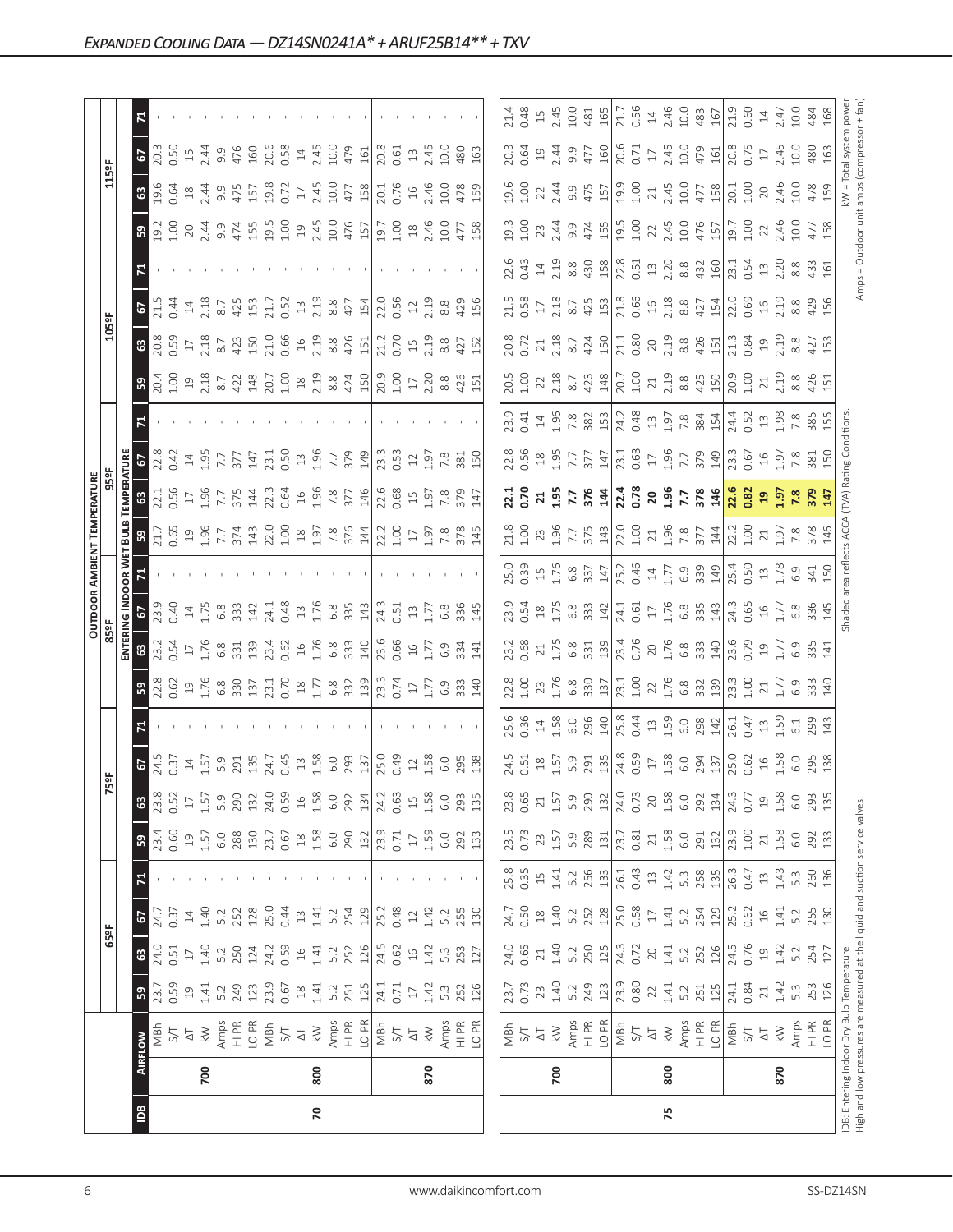|     |     |                                                                               |                                                                                                                                                                                                                                                                                                                                                   |                                                                                                                                                                                                                                                                                                                       |                                                                                                               |                                             |                                                                                                                             |                                                                                                     |                                                                                                                                                                                                                                                                                             |                                                                                                                                                                                                                                                                                                               |                                                                                                                                                                                                                                                                 |                                                                                                                                                                                                                                                                                                             |            |                                                                                                                                                                                                                                                                                                                                                                                         | OUTDOOR AMBIENT TEMPERATURE                                                                                                                                                                                                                                           |                                                                                                                                                                                                                                                                                                                                                                                                                                       |                                                                                                                                                                                                                                                                                                             |                                                                                                                                                                                                                                                                                                                       |                                                                                                                                                                                                                                 |                                                                                                                                                                                                                                                                                             |                                                                                                                                                                                                                                |                                                                                                                                                                                                                                                                                                                    |                                                                                                                                                                                                                                                                                                                                                                                               |                                                                                                                                                                        |                                                                  |                                                                                                                                                                                                                                                                                                                        |
|-----|-----|-------------------------------------------------------------------------------|---------------------------------------------------------------------------------------------------------------------------------------------------------------------------------------------------------------------------------------------------------------------------------------------------------------------------------------------------|-----------------------------------------------------------------------------------------------------------------------------------------------------------------------------------------------------------------------------------------------------------------------------------------------------------------------|---------------------------------------------------------------------------------------------------------------|---------------------------------------------|-----------------------------------------------------------------------------------------------------------------------------|-----------------------------------------------------------------------------------------------------|---------------------------------------------------------------------------------------------------------------------------------------------------------------------------------------------------------------------------------------------------------------------------------------------|---------------------------------------------------------------------------------------------------------------------------------------------------------------------------------------------------------------------------------------------------------------------------------------------------------------|-----------------------------------------------------------------------------------------------------------------------------------------------------------------------------------------------------------------------------------------------------------------|-------------------------------------------------------------------------------------------------------------------------------------------------------------------------------------------------------------------------------------------------------------------------------------------------------------|------------|-----------------------------------------------------------------------------------------------------------------------------------------------------------------------------------------------------------------------------------------------------------------------------------------------------------------------------------------------------------------------------------------|-----------------------------------------------------------------------------------------------------------------------------------------------------------------------------------------------------------------------------------------------------------------------|---------------------------------------------------------------------------------------------------------------------------------------------------------------------------------------------------------------------------------------------------------------------------------------------------------------------------------------------------------------------------------------------------------------------------------------|-------------------------------------------------------------------------------------------------------------------------------------------------------------------------------------------------------------------------------------------------------------------------------------------------------------|-----------------------------------------------------------------------------------------------------------------------------------------------------------------------------------------------------------------------------------------------------------------------------------------------------------------------|---------------------------------------------------------------------------------------------------------------------------------------------------------------------------------------------------------------------------------|---------------------------------------------------------------------------------------------------------------------------------------------------------------------------------------------------------------------------------------------------------------------------------------------|--------------------------------------------------------------------------------------------------------------------------------------------------------------------------------------------------------------------------------|--------------------------------------------------------------------------------------------------------------------------------------------------------------------------------------------------------------------------------------------------------------------------------------------------------------------|-----------------------------------------------------------------------------------------------------------------------------------------------------------------------------------------------------------------------------------------------------------------------------------------------------------------------------------------------------------------------------------------------|------------------------------------------------------------------------------------------------------------------------------------------------------------------------|------------------------------------------------------------------|------------------------------------------------------------------------------------------------------------------------------------------------------------------------------------------------------------------------------------------------------------------------------------------------------------------------|
|     |     |                                                                               |                                                                                                                                                                                                                                                                                                                                                   | 65°F                                                                                                                                                                                                                                                                                                                  |                                                                                                               |                                             |                                                                                                                             |                                                                                                     | 읈                                                                                                                                                                                                                                                                                           |                                                                                                                                                                                                                                                                                                               |                                                                                                                                                                                                                                                                 |                                                                                                                                                                                                                                                                                                             |            |                                                                                                                                                                                                                                                                                                                                                                                         |                                                                                                                                                                                                                                                                       |                                                                                                                                                                                                                                                                                                                                                                                                                                       |                                                                                                                                                                                                                                                                                                             |                                                                                                                                                                                                                                                                                                                       |                                                                                                                                                                                                                                 | 105°F                                                                                                                                                                                                                                                                                       |                                                                                                                                                                                                                                |                                                                                                                                                                                                                                                                                                                    |                                                                                                                                                                                                                                                                                                                                                                                               | 115°F                                                                                                                                                                  |                                                                  |                                                                                                                                                                                                                                                                                                                        |
|     |     |                                                                               |                                                                                                                                                                                                                                                                                                                                                   |                                                                                                                                                                                                                                                                                                                       |                                                                                                               |                                             |                                                                                                                             |                                                                                                     |                                                                                                                                                                                                                                                                                             |                                                                                                                                                                                                                                                                                                               |                                                                                                                                                                                                                                                                 | Enteri                                                                                                                                                                                                                                                                                                      | as Ivo     | OOR W                                                                                                                                                                                                                                                                                                                                                                                   | BULB                                                                                                                                                                                                                                                                  |                                                                                                                                                                                                                                                                                                                                                                                                                                       |                                                                                                                                                                                                                                                                                                             |                                                                                                                                                                                                                                                                                                                       |                                                                                                                                                                                                                                 |                                                                                                                                                                                                                                                                                             |                                                                                                                                                                                                                                |                                                                                                                                                                                                                                                                                                                    |                                                                                                                                                                                                                                                                                                                                                                                               |                                                                                                                                                                        |                                                                  |                                                                                                                                                                                                                                                                                                                        |
| Bal |     | <b>AIRFLOW</b>                                                                |                                                                                                                                                                                                                                                                                                                                                   |                                                                                                                                                                                                                                                                                                                       |                                                                                                               |                                             |                                                                                                                             | $\bullet$                                                                                           |                                                                                                                                                                                                                                                                                             |                                                                                                                                                                                                                                                                                                               |                                                                                                                                                                                                                                                                 |                                                                                                                                                                                                                                                                                                             |            |                                                                                                                                                                                                                                                                                                                                                                                         |                                                                                                                                                                                                                                                                       |                                                                                                                                                                                                                                                                                                                                                                                                                                       |                                                                                                                                                                                                                                                                                                             |                                                                                                                                                                                                                                                                                                                       |                                                                                                                                                                                                                                 |                                                                                                                                                                                                                                                                                             |                                                                                                                                                                                                                                |                                                                                                                                                                                                                                                                                                                    |                                                                                                                                                                                                                                                                                                                                                                                               |                                                                                                                                                                        |                                                                  |                                                                                                                                                                                                                                                                                                                        |
|     |     | MBh<br>S/T<br>Amps<br>Amps<br>LD PR                                           | <b>8</b><br>23.00<br>24.1                                                                                                                                                                                                                                                                                                                         | <b>8</b><br>24.1<br>0.78                                                                                                                                                                                                                                                                                              | 67<br>24.8<br>0.64                                                                                            | $\frac{1}{25.9}$                            | <b>59</b><br>23.6                                                                                                           |                                                                                                     | $rac{67}{24.6}$                                                                                                                                                                                                                                                                             | $\frac{1}{25.7}$                                                                                                                                                                                                                                                                                              | $3\frac{3}{10}$ $3\frac{3}{10}$ $5\frac{3}{10}$ $5\frac{3}{10}$ $5\frac{3}{10}$ $5\frac{3}{10}$ $5\frac{3}{10}$ $5\frac{3}{10}$ $5\frac{3}{10}$ $5\frac{3}{10}$ $5\frac{3}{10}$ $5\frac{3}{10}$ $5\frac{3}{10}$ $5\frac{3}{10}$ $5\frac{3}{10}$ $5\frac{3}{10}$ | $3\frac{3}{2}$ $3\frac{3}{2}$ $3\frac{4}{2}$ $5\frac{6}{3}$ $3\frac{3}{2}$ $1\frac{3}{2}$ $3\frac{3}{2}$ $3\frac{4}{2}$ $1\frac{3}{2}$ $3\frac{3}{2}$ $3\frac{3}{2}$ $1\frac{3}{2}$ $3\frac{3}{2}$ $3\frac{3}{2}$ $1\frac{3}{2}$ $3\frac{3}{2}$ $3\frac{3}{2}$ $3\frac{3}{2}$ $3\frac{3}{2}$ $3\frac{3}{2}$ |            | $\frac{1}{2} \sum_{i=1}^{5} \sum_{i=1}^{5} \sum_{i=1}^{5} \sum_{i=1}^{5} \sum_{i=1}^{5} \sum_{i=1}^{5} \sum_{i=1}^{5} \sum_{i=1}^{5} \sum_{i=1}^{5} \sum_{i=1}^{5} \sum_{i=1}^{5} \sum_{i=1}^{5} \sum_{i=1}^{5} \sum_{i=1}^{5} \sum_{i=1}^{5} \sum_{i=1}^{5} \sum_{i=1}^{5} \sum_{i=1}^{5} \sum_{i=1}^{5} \sum_{i=1}^{5} \sum_{i=1}^{5} \sum_{$                                         | $3.23$ $2.8$ $3.7$ $2.7$ $3.2$ $3.2$ $3.2$ $3.2$ $3.2$ $3.2$ $3.2$ $3.2$ $3.2$ $3.2$ $3.2$ $3.2$ $3.2$ $3.2$ $3.2$ $3.2$ $3.2$ $3.2$ $3.2$ $3.2$ $3.2$ $3.2$ $3.2$ $3.2$ $3.2$ $3.2$ $3.2$ $3.2$ $3.2$ $3.2$ $3.2$ $3.2$ $3.2$                                        | $rac{3}{22.3}$                                                                                                                                                                                                                                                                                                                                                                                                                        | $52.36$<br>$2.36$<br>$51.57$<br>$2.36$<br>$2.37$<br>$2.37$<br>$2.37$<br>$2.37$<br>$2.37$<br>$2.37$<br>$2.37$<br>$2.37$<br>$2.37$<br>$2.37$<br>$2.37$<br>$2.37$                                                                                                                                              | $7.935$ $\frac{3}{2}$ $\frac{3}{2}$ $\frac{3}{2}$ $\frac{3}{2}$ $\frac{3}{2}$ $\frac{3}{2}$ $\frac{3}{2}$ $\frac{3}{2}$ $\frac{3}{2}$ $\frac{3}{2}$ $\frac{3}{2}$ $\frac{3}{2}$ $\frac{3}{2}$ $\frac{3}{2}$ $\frac{3}{2}$ $\frac{3}{2}$ $\frac{3}{2}$ $\frac{3}{2}$ $\frac{3}{2}$ $\frac{3}{2}$ $\frac{3}{2}$ $\frac$ | $3\frac{8}{50}$ $3\frac{6}{50}$ $3\frac{8}{50}$ $3\frac{3}{50}$ $3\frac{1}{50}$ $3\frac{6}{50}$ $3\frac{6}{50}$ $3\frac{6}{50}$ $3\frac{6}{50}$ $3\frac{6}{50}$ $3\frac{6}{50}$ $3\frac{6}{50}$ $3\frac{6}{50}$ $3\frac{6}{50}$ |                                                                                                                                                                                                                                                                                             | 67<br>21.6<br>0.71                                                                                                                                                                                                             | $7.7.9$ $\frac{6}{3}$ $\frac{8}{3}$ $\frac{8}{3}$ $\frac{8}{3}$ $\frac{10}{3}$ $\frac{10}{3}$ $\frac{5}{6}$ $\frac{1}{2}$ $\frac{2}{3}$ $\frac{8}{3}$ $\frac{3}{4}$ $\frac{10}{2}$ $\frac{10}{3}$ $\frac{3}{2}$ $\frac{6}{3}$ $\frac{10}{3}$ $\frac{10}{3}$ $\frac{3}{6}$ $\frac{3}{4}$ $\frac{4}{5}$ $\frac{11}{$ | $\frac{1}{2}$ and $\frac{1}{2}$ and $\frac{1}{2}$ and $\frac{1}{2}$ and $\frac{1}{2}$ and $\frac{1}{2}$ and $\frac{1}{2}$ and $\frac{1}{2}$ and $\frac{1}{2}$ and $\frac{1}{2}$ and $\frac{1}{2}$ and $\frac{1}{2}$ and $\frac{1}{2}$ and $\frac{1}{2}$ and $\frac{1}{2}$ and $\frac{1}{2}$ a                                                                                                 | $3.50$ $\frac{3.50}{3.40}$ $\frac{3.50}{3.40}$ $\frac{3.50}{3.40}$ $\frac{3.50}{3.40}$ $\frac{3.50}{3.40}$ $\frac{3.50}{3.40}$ $\frac{3.50}{3.40}$ $\frac{3.50}{3.40}$ | $rac{20}{204}$                                                   | $\frac{71.5}{21.5}$                                                                                                                                                                                                                                                                                                    |
|     |     |                                                                               |                                                                                                                                                                                                                                                                                                                                                   |                                                                                                                                                                                                                                                                                                                       |                                                                                                               |                                             |                                                                                                                             | 0.79                                                                                                |                                                                                                                                                                                                                                                                                             |                                                                                                                                                                                                                                                                                                               |                                                                                                                                                                                                                                                                 |                                                                                                                                                                                                                                                                                                             |            |                                                                                                                                                                                                                                                                                                                                                                                         |                                                                                                                                                                                                                                                                       |                                                                                                                                                                                                                                                                                                                                                                                                                                       |                                                                                                                                                                                                                                                                                                             |                                                                                                                                                                                                                                                                                                                       |                                                                                                                                                                                                                                 |                                                                                                                                                                                                                                                                                             |                                                                                                                                                                                                                                |                                                                                                                                                                                                                                                                                                                    |                                                                                                                                                                                                                                                                                                                                                                                               |                                                                                                                                                                        |                                                                  |                                                                                                                                                                                                                                                                                                                        |
|     | 700 |                                                                               |                                                                                                                                                                                                                                                                                                                                                   | $7.4$ $\frac{3}{2}$ $\frac{3}{2}$ $\frac{1}{2}$ $\frac{4}{4}$ $\frac{3}{2}$ $\frac{4}{2}$ $\frac{3}{2}$ $\frac{4}{4}$ $\frac{7}{2}$ $\frac{3}{2}$ $\frac{1}{2}$ $\frac{1}{4}$ $\frac{3}{2}$ $\frac{3}{2}$ $\frac{1}{2}$ $\frac{4}{2}$ $\frac{3}{2}$ $\frac{3}{2}$ $\frac{3}{2}$ $\frac{1}{2}$ $\frac{4}{2}$ $\frac{3$ | $\begin{array}{c} 22 \\ 1.40 \\ 5.2 \\ 252 \\ 28 \\ 1.1 \\ 0.71 \\ \end{array}$                               | $1.41$ $\,$                                 | 1.57<br>26                                                                                                                  | 1.57<br>25                                                                                          | $\begin{array}{c} 1.5538 \\ 1.53384 \\ 1.54524 \\ 1.5563 \\ 1.5672 \\ 1.5722 \\ 1.5723 \\ 1.5723 \\ 1.5723 \\ 1.5723 \\ 1.5723 \\ 1.5723 \\ 1.5723 \\ 1.5723 \\ 1.5723 \\ 1.5723 \\ 1.5723 \\ 1.5723 \\ 1.5723 \\ 1.5723 \\ 1.5723 \\ 1.5723 \\ 1.5723 \\ 1.5723 \\ 1.5723 \\ 1.5723 \\ 1.$ |                                                                                                                                                                                                                                                                                                               |                                                                                                                                                                                                                                                                 |                                                                                                                                                                                                                                                                                                             |            |                                                                                                                                                                                                                                                                                                                                                                                         |                                                                                                                                                                                                                                                                       |                                                                                                                                                                                                                                                                                                                                                                                                                                       |                                                                                                                                                                                                                                                                                                             |                                                                                                                                                                                                                                                                                                                       |                                                                                                                                                                                                                                 |                                                                                                                                                                                                                                                                                             | $\begin{array}{c} 11.51 & 0.000 & 0.000 & 0.000 \\ 0.000 & 0.000 & 0.000 & 0.000 \\ 0.000 & 0.000 & 0.000 & 0.000 \\ 0.000 & 0.000 & 0.000 & 0.000 \\ 0.000 & 0.000 & 0.000 & 0.000 \\ \end{array}$                            |                                                                                                                                                                                                                                                                                                                    |                                                                                                                                                                                                                                                                                                                                                                                               |                                                                                                                                                                        | 22                                                               | $\begin{array}{c}\n 19.733 \\  14.503 \\  15.603 \\  15.603 \\  15.603 \\  15.603 \\  15.603 \\  15.603 \\  15.603 \\  15.603 \\  15.603 \\  15.603 \\  15.603 \\  15.603 \\  15.603 \\  15.603 \\  15.603 \\  15.603 \\  15.603 \\  15.603 \\  15.603 \\  15.603 \\  15.603 \\  15.603 \\  15.603 \\  15.603 \\  15.$ |
|     |     |                                                                               |                                                                                                                                                                                                                                                                                                                                                   |                                                                                                                                                                                                                                                                                                                       |                                                                                                               |                                             |                                                                                                                             |                                                                                                     |                                                                                                                                                                                                                                                                                             |                                                                                                                                                                                                                                                                                                               |                                                                                                                                                                                                                                                                 |                                                                                                                                                                                                                                                                                                             |            |                                                                                                                                                                                                                                                                                                                                                                                         |                                                                                                                                                                                                                                                                       |                                                                                                                                                                                                                                                                                                                                                                                                                                       |                                                                                                                                                                                                                                                                                                             |                                                                                                                                                                                                                                                                                                                       |                                                                                                                                                                                                                                 |                                                                                                                                                                                                                                                                                             |                                                                                                                                                                                                                                |                                                                                                                                                                                                                                                                                                                    |                                                                                                                                                                                                                                                                                                                                                                                               |                                                                                                                                                                        | $2.44$<br>9.9                                                    |                                                                                                                                                                                                                                                                                                                        |
|     |     |                                                                               | $\begin{array}{c}\n 1.53 \\  1.53 \\  1.53 \\  1.53 \\  1.53 \\  1.53 \\  1.53 \\  1.53 \\  1.53 \\  1.53 \\  1.53 \\  1.53 \\  1.53 \\  1.53 \\  1.53 \\  1.53 \\  1.53 \\  1.53 \\  1.53 \\  1.53 \\  1.53 \\  1.53 \\  1.53 \\  1.53 \\  1.53 \\  1.53 \\  1.53 \\  1.53 \\  1.53 \\  1.53 \\  1.53 \\  1.53 \\  1.53 \\  1.53 \\  1.53 \\  1$ |                                                                                                                                                                                                                                                                                                                       |                                                                                                               | 5.2<br>257<br>133<br>26.2                   | $rac{6.0}{289}$ $rac{31}{21}$ $rac{8}{21}$ $rac{6}{21}$ $rac{6}{21}$                                                        | $5.9$ 0 $290$ $13$                                                                                  |                                                                                                                                                                                                                                                                                             |                                                                                                                                                                                                                                                                                                               |                                                                                                                                                                                                                                                                 |                                                                                                                                                                                                                                                                                                             |            |                                                                                                                                                                                                                                                                                                                                                                                         |                                                                                                                                                                                                                                                                       |                                                                                                                                                                                                                                                                                                                                                                                                                                       |                                                                                                                                                                                                                                                                                                             |                                                                                                                                                                                                                                                                                                                       |                                                                                                                                                                                                                                 |                                                                                                                                                                                                                                                                                             |                                                                                                                                                                                                                                |                                                                                                                                                                                                                                                                                                                    |                                                                                                                                                                                                                                                                                                                                                                                               |                                                                                                                                                                        | 477                                                              |                                                                                                                                                                                                                                                                                                                        |
|     |     |                                                                               |                                                                                                                                                                                                                                                                                                                                                   |                                                                                                                                                                                                                                                                                                                       |                                                                                                               |                                             |                                                                                                                             |                                                                                                     |                                                                                                                                                                                                                                                                                             |                                                                                                                                                                                                                                                                                                               |                                                                                                                                                                                                                                                                 |                                                                                                                                                                                                                                                                                                             |            |                                                                                                                                                                                                                                                                                                                                                                                         |                                                                                                                                                                                                                                                                       |                                                                                                                                                                                                                                                                                                                                                                                                                                       |                                                                                                                                                                                                                                                                                                             |                                                                                                                                                                                                                                                                                                                       |                                                                                                                                                                                                                                 |                                                                                                                                                                                                                                                                                             |                                                                                                                                                                                                                                |                                                                                                                                                                                                                                                                                                                    |                                                                                                                                                                                                                                                                                                                                                                                               |                                                                                                                                                                        | 160                                                              |                                                                                                                                                                                                                                                                                                                        |
|     |     |                                                                               |                                                                                                                                                                                                                                                                                                                                                   |                                                                                                                                                                                                                                                                                                                       |                                                                                                               |                                             |                                                                                                                             | 24.2<br>0.86                                                                                        |                                                                                                                                                                                                                                                                                             |                                                                                                                                                                                                                                                                                                               |                                                                                                                                                                                                                                                                 |                                                                                                                                                                                                                                                                                                             |            |                                                                                                                                                                                                                                                                                                                                                                                         |                                                                                                                                                                                                                                                                       |                                                                                                                                                                                                                                                                                                                                                                                                                                       |                                                                                                                                                                                                                                                                                                             |                                                                                                                                                                                                                                                                                                                       |                                                                                                                                                                                                                                 |                                                                                                                                                                                                                                                                                             |                                                                                                                                                                                                                                |                                                                                                                                                                                                                                                                                                                    |                                                                                                                                                                                                                                                                                                                                                                                               |                                                                                                                                                                        | 20.7                                                             |                                                                                                                                                                                                                                                                                                                        |
|     |     | MBh<br>S/T<br>Amps<br>Ampr<br>H PR<br>D<br>B                                  |                                                                                                                                                                                                                                                                                                                                                   |                                                                                                                                                                                                                                                                                                                       |                                                                                                               |                                             |                                                                                                                             |                                                                                                     |                                                                                                                                                                                                                                                                                             |                                                                                                                                                                                                                                                                                                               |                                                                                                                                                                                                                                                                 |                                                                                                                                                                                                                                                                                                             |            |                                                                                                                                                                                                                                                                                                                                                                                         |                                                                                                                                                                                                                                                                       |                                                                                                                                                                                                                                                                                                                                                                                                                                       |                                                                                                                                                                                                                                                                                                             |                                                                                                                                                                                                                                                                                                                       |                                                                                                                                                                                                                                 |                                                                                                                                                                                                                                                                                             |                                                                                                                                                                                                                                |                                                                                                                                                                                                                                                                                                                    |                                                                                                                                                                                                                                                                                                                                                                                               |                                                                                                                                                                        | 0.84                                                             |                                                                                                                                                                                                                                                                                                                        |
|     |     |                                                                               |                                                                                                                                                                                                                                                                                                                                                   |                                                                                                                                                                                                                                                                                                                       |                                                                                                               | $17\,$                                      |                                                                                                                             | 24                                                                                                  |                                                                                                                                                                                                                                                                                             |                                                                                                                                                                                                                                                                                                               |                                                                                                                                                                                                                                                                 |                                                                                                                                                                                                                                                                                                             |            |                                                                                                                                                                                                                                                                                                                                                                                         |                                                                                                                                                                                                                                                                       |                                                                                                                                                                                                                                                                                                                                                                                                                                       |                                                                                                                                                                                                                                                                                                             |                                                                                                                                                                                                                                                                                                                       |                                                                                                                                                                                                                                 |                                                                                                                                                                                                                                                                                             |                                                                                                                                                                                                                                |                                                                                                                                                                                                                                                                                                                    |                                                                                                                                                                                                                                                                                                                                                                                               |                                                                                                                                                                        |                                                                  |                                                                                                                                                                                                                                                                                                                        |
| 80  | 800 |                                                                               |                                                                                                                                                                                                                                                                                                                                                   |                                                                                                                                                                                                                                                                                                                       | $20$<br>1.41<br>5.2                                                                                           | $1.42$<br>5.3                               | 1.58                                                                                                                        | $1.58$<br>6.0                                                                                       |                                                                                                                                                                                                                                                                                             |                                                                                                                                                                                                                                                                                                               |                                                                                                                                                                                                                                                                 |                                                                                                                                                                                                                                                                                                             |            |                                                                                                                                                                                                                                                                                                                                                                                         |                                                                                                                                                                                                                                                                       |                                                                                                                                                                                                                                                                                                                                                                                                                                       |                                                                                                                                                                                                                                                                                                             |                                                                                                                                                                                                                                                                                                                       |                                                                                                                                                                                                                                 |                                                                                                                                                                                                                                                                                             |                                                                                                                                                                                                                                |                                                                                                                                                                                                                                                                                                                    |                                                                                                                                                                                                                                                                                                                                                                                               |                                                                                                                                                                        |                                                                  |                                                                                                                                                                                                                                                                                                                        |
|     |     |                                                                               |                                                                                                                                                                                                                                                                                                                                                   |                                                                                                                                                                                                                                                                                                                       |                                                                                                               |                                             | 6.0                                                                                                                         |                                                                                                     |                                                                                                                                                                                                                                                                                             |                                                                                                                                                                                                                                                                                                               |                                                                                                                                                                                                                                                                 |                                                                                                                                                                                                                                                                                                             |            |                                                                                                                                                                                                                                                                                                                                                                                         |                                                                                                                                                                                                                                                                       |                                                                                                                                                                                                                                                                                                                                                                                                                                       |                                                                                                                                                                                                                                                                                                             |                                                                                                                                                                                                                                                                                                                       |                                                                                                                                                                                                                                 |                                                                                                                                                                                                                                                                                             |                                                                                                                                                                                                                                |                                                                                                                                                                                                                                                                                                                    |                                                                                                                                                                                                                                                                                                                                                                                               |                                                                                                                                                                        |                                                                  |                                                                                                                                                                                                                                                                                                                        |
|     |     |                                                                               |                                                                                                                                                                                                                                                                                                                                                   |                                                                                                                                                                                                                                                                                                                       |                                                                                                               |                                             | $\frac{291}{13}$                                                                                                            | 292                                                                                                 |                                                                                                                                                                                                                                                                                             |                                                                                                                                                                                                                                                                                                               |                                                                                                                                                                                                                                                                 |                                                                                                                                                                                                                                                                                                             |            |                                                                                                                                                                                                                                                                                                                                                                                         |                                                                                                                                                                                                                                                                       |                                                                                                                                                                                                                                                                                                                                                                                                                                       |                                                                                                                                                                                                                                                                                                             |                                                                                                                                                                                                                                                                                                                       |                                                                                                                                                                                                                                 |                                                                                                                                                                                                                                                                                             |                                                                                                                                                                                                                                |                                                                                                                                                                                                                                                                                                                    |                                                                                                                                                                                                                                                                                                                                                                                               |                                                                                                                                                                        |                                                                  |                                                                                                                                                                                                                                                                                                                        |
|     |     |                                                                               |                                                                                                                                                                                                                                                                                                                                                   |                                                                                                                                                                                                                                                                                                                       |                                                                                                               |                                             |                                                                                                                             |                                                                                                     |                                                                                                                                                                                                                                                                                             |                                                                                                                                                                                                                                                                                                               |                                                                                                                                                                                                                                                                 |                                                                                                                                                                                                                                                                                                             |            |                                                                                                                                                                                                                                                                                                                                                                                         |                                                                                                                                                                                                                                                                       |                                                                                                                                                                                                                                                                                                                                                                                                                                       |                                                                                                                                                                                                                                                                                                             |                                                                                                                                                                                                                                                                                                                       |                                                                                                                                                                                                                                 |                                                                                                                                                                                                                                                                                             |                                                                                                                                                                                                                                |                                                                                                                                                                                                                                                                                                                    |                                                                                                                                                                                                                                                                                                                                                                                               |                                                                                                                                                                        |                                                                  |                                                                                                                                                                                                                                                                                                                        |
|     |     |                                                                               |                                                                                                                                                                                                                                                                                                                                                   |                                                                                                                                                                                                                                                                                                                       | $\frac{255}{130}$<br>$\frac{130}{25.3}$                                                                       | 259<br>254<br>26.60                         | 24.0                                                                                                                        |                                                                                                     |                                                                                                                                                                                                                                                                                             |                                                                                                                                                                                                                                                                                                               |                                                                                                                                                                                                                                                                 |                                                                                                                                                                                                                                                                                                             |            |                                                                                                                                                                                                                                                                                                                                                                                         |                                                                                                                                                                                                                                                                       |                                                                                                                                                                                                                                                                                                                                                                                                                                       |                                                                                                                                                                                                                                                                                                             |                                                                                                                                                                                                                                                                                                                       |                                                                                                                                                                                                                                 |                                                                                                                                                                                                                                                                                             |                                                                                                                                                                                                                                |                                                                                                                                                                                                                                                                                                                    |                                                                                                                                                                                                                                                                                                                                                                                               |                                                                                                                                                                        | $71.45$<br>$2.45$<br>$479$<br>$49$<br>$100$<br>$20.88$<br>$0.88$ |                                                                                                                                                                                                                                                                                                                        |
|     |     | $\frac{1}{2}$<br>$\frac{1}{2}$                                                |                                                                                                                                                                                                                                                                                                                                                   |                                                                                                                                                                                                                                                                                                                       |                                                                                                               |                                             | 1.00                                                                                                                        | $6.90$<br>0.90                                                                                      |                                                                                                                                                                                                                                                                                             |                                                                                                                                                                                                                                                                                                               |                                                                                                                                                                                                                                                                 |                                                                                                                                                                                                                                                                                                             |            |                                                                                                                                                                                                                                                                                                                                                                                         |                                                                                                                                                                                                                                                                       |                                                                                                                                                                                                                                                                                                                                                                                                                                       |                                                                                                                                                                                                                                                                                                             |                                                                                                                                                                                                                                                                                                                       |                                                                                                                                                                                                                                 |                                                                                                                                                                                                                                                                                             |                                                                                                                                                                                                                                |                                                                                                                                                                                                                                                                                                                    |                                                                                                                                                                                                                                                                                                                                                                                               |                                                                                                                                                                        |                                                                  |                                                                                                                                                                                                                                                                                                                        |
|     |     |                                                                               |                                                                                                                                                                                                                                                                                                                                                   |                                                                                                                                                                                                                                                                                                                       | $20$                                                                                                          | $\Gamma$                                    | 25                                                                                                                          |                                                                                                     |                                                                                                                                                                                                                                                                                             |                                                                                                                                                                                                                                                                                                               |                                                                                                                                                                                                                                                                 |                                                                                                                                                                                                                                                                                                             |            |                                                                                                                                                                                                                                                                                                                                                                                         |                                                                                                                                                                                                                                                                       |                                                                                                                                                                                                                                                                                                                                                                                                                                       |                                                                                                                                                                                                                                                                                                             |                                                                                                                                                                                                                                                                                                                       |                                                                                                                                                                                                                                 |                                                                                                                                                                                                                                                                                             |                                                                                                                                                                                                                                |                                                                                                                                                                                                                                                                                                                    |                                                                                                                                                                                                                                                                                                                                                                                               |                                                                                                                                                                        |                                                                  |                                                                                                                                                                                                                                                                                                                        |
|     | 870 | $\lesssim$                                                                    | $25$<br>1.42                                                                                                                                                                                                                                                                                                                                      | $23$<br>1.42                                                                                                                                                                                                                                                                                                          | 1.42                                                                                                          | 1.43                                        | 1.59                                                                                                                        | $23$<br>$1.58$<br>$6.0$                                                                             |                                                                                                                                                                                                                                                                                             |                                                                                                                                                                                                                                                                                                               |                                                                                                                                                                                                                                                                 |                                                                                                                                                                                                                                                                                                             |            |                                                                                                                                                                                                                                                                                                                                                                                         |                                                                                                                                                                                                                                                                       |                                                                                                                                                                                                                                                                                                                                                                                                                                       | 29,885                                                                                                                                                                                                                                                                                                      |                                                                                                                                                                                                                                                                                                                       |                                                                                                                                                                                                                                 |                                                                                                                                                                                                                                                                                             |                                                                                                                                                                                                                                |                                                                                                                                                                                                                                                                                                                    |                                                                                                                                                                                                                                                                                                                                                                                               | $24$<br>2.46                                                                                                                                                           | $7\frac{45}{100}$ $64\frac{5}{100}$                              |                                                                                                                                                                                                                                                                                                                        |
|     |     |                                                                               |                                                                                                                                                                                                                                                                                                                                                   | 5.3                                                                                                                                                                                                                                                                                                                   | 5.2                                                                                                           | 5.3                                         | 6.0                                                                                                                         |                                                                                                     |                                                                                                                                                                                                                                                                                             |                                                                                                                                                                                                                                                                                                               |                                                                                                                                                                                                                                                                 |                                                                                                                                                                                                                                                                                                             |            |                                                                                                                                                                                                                                                                                                                                                                                         |                                                                                                                                                                                                                                                                       |                                                                                                                                                                                                                                                                                                                                                                                                                                       |                                                                                                                                                                                                                                                                                                             |                                                                                                                                                                                                                                                                                                                       |                                                                                                                                                                                                                                 |                                                                                                                                                                                                                                                                                             |                                                                                                                                                                                                                                |                                                                                                                                                                                                                                                                                                                    |                                                                                                                                                                                                                                                                                                                                                                                               |                                                                                                                                                                        |                                                                  |                                                                                                                                                                                                                                                                                                                        |
|     |     | Amps<br>HI PR<br>LO PR                                                        | 5.3<br>253<br>126                                                                                                                                                                                                                                                                                                                                 |                                                                                                                                                                                                                                                                                                                       |                                                                                                               |                                             |                                                                                                                             |                                                                                                     |                                                                                                                                                                                                                                                                                             | 300                                                                                                                                                                                                                                                                                                           |                                                                                                                                                                                                                                                                 |                                                                                                                                                                                                                                                                                                             |            |                                                                                                                                                                                                                                                                                                                                                                                         |                                                                                                                                                                                                                                                                       |                                                                                                                                                                                                                                                                                                                                                                                                                                       |                                                                                                                                                                                                                                                                                                             |                                                                                                                                                                                                                                                                                                                       |                                                                                                                                                                                                                                 |                                                                                                                                                                                                                                                                                             |                                                                                                                                                                                                                                |                                                                                                                                                                                                                                                                                                                    |                                                                                                                                                                                                                                                                                                                                                                                               |                                                                                                                                                                        |                                                                  | 10.0<br>485<br>168                                                                                                                                                                                                                                                                                                     |
|     |     |                                                                               |                                                                                                                                                                                                                                                                                                                                                   | 254<br>128                                                                                                                                                                                                                                                                                                            | 256<br>131                                                                                                    | 260<br>136                                  | 293<br>134                                                                                                                  | 294<br>135                                                                                          |                                                                                                                                                                                                                                                                                             | $\frac{14}{4}$                                                                                                                                                                                                                                                                                                | 140                                                                                                                                                                                                                                                             | 142                                                                                                                                                                                                                                                                                                         | 145        |                                                                                                                                                                                                                                                                                                                                                                                         |                                                                                                                                                                                                                                                                       |                                                                                                                                                                                                                                                                                                                                                                                                                                       |                                                                                                                                                                                                                                                                                                             |                                                                                                                                                                                                                                                                                                                       |                                                                                                                                                                                                                                 |                                                                                                                                                                                                                                                                                             |                                                                                                                                                                                                                                |                                                                                                                                                                                                                                                                                                                    | 158                                                                                                                                                                                                                                                                                                                                                                                           | 150                                                                                                                                                                    |                                                                  |                                                                                                                                                                                                                                                                                                                        |
|     |     |                                                                               |                                                                                                                                                                                                                                                                                                                                                   |                                                                                                                                                                                                                                                                                                                       |                                                                                                               |                                             |                                                                                                                             |                                                                                                     |                                                                                                                                                                                                                                                                                             |                                                                                                                                                                                                                                                                                                               |                                                                                                                                                                                                                                                                 |                                                                                                                                                                                                                                                                                                             |            |                                                                                                                                                                                                                                                                                                                                                                                         |                                                                                                                                                                                                                                                                       |                                                                                                                                                                                                                                                                                                                                                                                                                                       |                                                                                                                                                                                                                                                                                                             |                                                                                                                                                                                                                                                                                                                       |                                                                                                                                                                                                                                 |                                                                                                                                                                                                                                                                                             |                                                                                                                                                                                                                                |                                                                                                                                                                                                                                                                                                                    |                                                                                                                                                                                                                                                                                                                                                                                               |                                                                                                                                                                        |                                                                  |                                                                                                                                                                                                                                                                                                                        |
|     |     |                                                                               |                                                                                                                                                                                                                                                                                                                                                   |                                                                                                                                                                                                                                                                                                                       |                                                                                                               |                                             |                                                                                                                             |                                                                                                     |                                                                                                                                                                                                                                                                                             |                                                                                                                                                                                                                                                                                                               |                                                                                                                                                                                                                                                                 |                                                                                                                                                                                                                                                                                                             |            |                                                                                                                                                                                                                                                                                                                                                                                         |                                                                                                                                                                                                                                                                       |                                                                                                                                                                                                                                                                                                                                                                                                                                       |                                                                                                                                                                                                                                                                                                             |                                                                                                                                                                                                                                                                                                                       |                                                                                                                                                                                                                                 |                                                                                                                                                                                                                                                                                             |                                                                                                                                                                                                                                |                                                                                                                                                                                                                                                                                                                    |                                                                                                                                                                                                                                                                                                                                                                                               |                                                                                                                                                                        |                                                                  |                                                                                                                                                                                                                                                                                                                        |
|     |     |                                                                               |                                                                                                                                                                                                                                                                                                                                                   | 24.5<br>0.89                                                                                                                                                                                                                                                                                                          | 25.2<br>0.74                                                                                                  | 26.3<br>0.59                                | 24.0<br>1.00                                                                                                                | 24.3<br>0.89                                                                                        |                                                                                                                                                                                                                                                                                             |                                                                                                                                                                                                                                                                                                               |                                                                                                                                                                                                                                                                 |                                                                                                                                                                                                                                                                                                             |            |                                                                                                                                                                                                                                                                                                                                                                                         |                                                                                                                                                                                                                                                                       |                                                                                                                                                                                                                                                                                                                                                                                                                                       |                                                                                                                                                                                                                                                                                                             |                                                                                                                                                                                                                                                                                                                       |                                                                                                                                                                                                                                 |                                                                                                                                                                                                                                                                                             |                                                                                                                                                                                                                                |                                                                                                                                                                                                                                                                                                                    |                                                                                                                                                                                                                                                                                                                                                                                               |                                                                                                                                                                        |                                                                  |                                                                                                                                                                                                                                                                                                                        |
|     |     | $\frac{5}{8}$ $\frac{24}{8}$                                                  |                                                                                                                                                                                                                                                                                                                                                   |                                                                                                                                                                                                                                                                                                                       |                                                                                                               |                                             |                                                                                                                             |                                                                                                     |                                                                                                                                                                                                                                                                                             |                                                                                                                                                                                                                                                                                                               |                                                                                                                                                                                                                                                                 |                                                                                                                                                                                                                                                                                                             |            |                                                                                                                                                                                                                                                                                                                                                                                         |                                                                                                                                                                                                                                                                       |                                                                                                                                                                                                                                                                                                                                                                                                                                       |                                                                                                                                                                                                                                                                                                             |                                                                                                                                                                                                                                                                                                                       |                                                                                                                                                                                                                                 |                                                                                                                                                                                                                                                                                             |                                                                                                                                                                                                                                |                                                                                                                                                                                                                                                                                                                    |                                                                                                                                                                                                                                                                                                                                                                                               |                                                                                                                                                                        |                                                                  |                                                                                                                                                                                                                                                                                                                        |
|     | 700 |                                                                               |                                                                                                                                                                                                                                                                                                                                                   |                                                                                                                                                                                                                                                                                                                       |                                                                                                               |                                             |                                                                                                                             |                                                                                                     |                                                                                                                                                                                                                                                                                             |                                                                                                                                                                                                                                                                                                               |                                                                                                                                                                                                                                                                 |                                                                                                                                                                                                                                                                                                             |            |                                                                                                                                                                                                                                                                                                                                                                                         |                                                                                                                                                                                                                                                                       |                                                                                                                                                                                                                                                                                                                                                                                                                                       |                                                                                                                                                                                                                                                                                                             |                                                                                                                                                                                                                                                                                                                       |                                                                                                                                                                                                                                 |                                                                                                                                                                                                                                                                                             |                                                                                                                                                                                                                                |                                                                                                                                                                                                                                                                                                                    |                                                                                                                                                                                                                                                                                                                                                                                               |                                                                                                                                                                        |                                                                  |                                                                                                                                                                                                                                                                                                                        |
|     |     |                                                                               |                                                                                                                                                                                                                                                                                                                                                   |                                                                                                                                                                                                                                                                                                                       |                                                                                                               |                                             | $\begin{array}{c} 30 \\ 1.57 \\ 6.0 \\ 290 \\ 133 \end{array}$                                                              | $28$<br>$1.50$<br>$6.0$<br>$291$<br>$134$                                                           |                                                                                                                                                                                                                                                                                             |                                                                                                                                                                                                                                                                                                               |                                                                                                                                                                                                                                                                 |                                                                                                                                                                                                                                                                                                             |            |                                                                                                                                                                                                                                                                                                                                                                                         |                                                                                                                                                                                                                                                                       |                                                                                                                                                                                                                                                                                                                                                                                                                                       |                                                                                                                                                                                                                                                                                                             |                                                                                                                                                                                                                                                                                                                       |                                                                                                                                                                                                                                 |                                                                                                                                                                                                                                                                                             |                                                                                                                                                                                                                                |                                                                                                                                                                                                                                                                                                                    |                                                                                                                                                                                                                                                                                                                                                                                               |                                                                                                                                                                        |                                                                  |                                                                                                                                                                                                                                                                                                                        |
|     |     |                                                                               |                                                                                                                                                                                                                                                                                                                                                   |                                                                                                                                                                                                                                                                                                                       |                                                                                                               |                                             |                                                                                                                             |                                                                                                     |                                                                                                                                                                                                                                                                                             |                                                                                                                                                                                                                                                                                                               |                                                                                                                                                                                                                                                                 |                                                                                                                                                                                                                                                                                                             |            |                                                                                                                                                                                                                                                                                                                                                                                         |                                                                                                                                                                                                                                                                       |                                                                                                                                                                                                                                                                                                                                                                                                                                       |                                                                                                                                                                                                                                                                                                             |                                                                                                                                                                                                                                                                                                                       |                                                                                                                                                                                                                                 |                                                                                                                                                                                                                                                                                             |                                                                                                                                                                                                                                |                                                                                                                                                                                                                                                                                                                    |                                                                                                                                                                                                                                                                                                                                                                                               |                                                                                                                                                                        |                                                                  |                                                                                                                                                                                                                                                                                                                        |
|     |     |                                                                               |                                                                                                                                                                                                                                                                                                                                                   | $28$<br>$1.41$<br>$5.2$<br>$21$                                                                                                                                                                                                                                                                                       | $25$<br>$1.40$<br>$5.2$<br>$7.50$<br>$1.80$                                                                   | $22$ $1.42$ $5.2$ $89$ $1.5$                |                                                                                                                             |                                                                                                     |                                                                                                                                                                                                                                                                                             |                                                                                                                                                                                                                                                                                                               |                                                                                                                                                                                                                                                                 |                                                                                                                                                                                                                                                                                                             |            |                                                                                                                                                                                                                                                                                                                                                                                         |                                                                                                                                                                                                                                                                       |                                                                                                                                                                                                                                                                                                                                                                                                                                       |                                                                                                                                                                                                                                                                                                             |                                                                                                                                                                                                                                                                                                                       |                                                                                                                                                                                                                                 |                                                                                                                                                                                                                                                                                             |                                                                                                                                                                                                                                |                                                                                                                                                                                                                                                                                                                    |                                                                                                                                                                                                                                                                                                                                                                                               | 20.100<br>20.45<br>20.45<br>20.27                                                                                                                                      | $20.8$<br>$2.4$<br>$2.4$<br>$9.8$<br>$4\frac{10}{2}$             |                                                                                                                                                                                                                                                                                                                        |
|     |     |                                                                               |                                                                                                                                                                                                                                                                                                                                                   |                                                                                                                                                                                                                                                                                                                       | 25.5<br>0.82                                                                                                  | 26.6<br>0.67                                | $24.2$<br>1.00                                                                                                              | $24.6$<br>1.00                                                                                      |                                                                                                                                                                                                                                                                                             |                                                                                                                                                                                                                                                                                                               |                                                                                                                                                                                                                                                                 |                                                                                                                                                                                                                                                                                                             |            |                                                                                                                                                                                                                                                                                                                                                                                         |                                                                                                                                                                                                                                                                       |                                                                                                                                                                                                                                                                                                                                                                                                                                       |                                                                                                                                                                                                                                                                                                             |                                                                                                                                                                                                                                                                                                                       |                                                                                                                                                                                                                                 |                                                                                                                                                                                                                                                                                             |                                                                                                                                                                                                                                |                                                                                                                                                                                                                                                                                                                    |                                                                                                                                                                                                                                                                                                                                                                                               |                                                                                                                                                                        |                                                                  |                                                                                                                                                                                                                                                                                                                        |
|     |     |                                                                               |                                                                                                                                                                                                                                                                                                                                                   |                                                                                                                                                                                                                                                                                                                       |                                                                                                               |                                             |                                                                                                                             |                                                                                                     |                                                                                                                                                                                                                                                                                             |                                                                                                                                                                                                                                                                                                               |                                                                                                                                                                                                                                                                 |                                                                                                                                                                                                                                                                                                             |            |                                                                                                                                                                                                                                                                                                                                                                                         |                                                                                                                                                                                                                                                                       |                                                                                                                                                                                                                                                                                                                                                                                                                                       |                                                                                                                                                                                                                                                                                                             |                                                                                                                                                                                                                                                                                                                       |                                                                                                                                                                                                                                 |                                                                                                                                                                                                                                                                                             |                                                                                                                                                                                                                                |                                                                                                                                                                                                                                                                                                                    |                                                                                                                                                                                                                                                                                                                                                                                               |                                                                                                                                                                        |                                                                  |                                                                                                                                                                                                                                                                                                                        |
|     |     |                                                                               |                                                                                                                                                                                                                                                                                                                                                   |                                                                                                                                                                                                                                                                                                                       |                                                                                                               |                                             |                                                                                                                             |                                                                                                     |                                                                                                                                                                                                                                                                                             |                                                                                                                                                                                                                                                                                                               |                                                                                                                                                                                                                                                                 |                                                                                                                                                                                                                                                                                                             |            |                                                                                                                                                                                                                                                                                                                                                                                         |                                                                                                                                                                                                                                                                       |                                                                                                                                                                                                                                                                                                                                                                                                                                       |                                                                                                                                                                                                                                                                                                             |                                                                                                                                                                                                                                                                                                                       |                                                                                                                                                                                                                                 |                                                                                                                                                                                                                                                                                             |                                                                                                                                                                                                                                |                                                                                                                                                                                                                                                                                                                    |                                                                                                                                                                                                                                                                                                                                                                                               |                                                                                                                                                                        |                                                                  |                                                                                                                                                                                                                                                                                                                        |
| 85  | 800 |                                                                               |                                                                                                                                                                                                                                                                                                                                                   |                                                                                                                                                                                                                                                                                                                       |                                                                                                               |                                             |                                                                                                                             |                                                                                                     |                                                                                                                                                                                                                                                                                             |                                                                                                                                                                                                                                                                                                               |                                                                                                                                                                                                                                                                 |                                                                                                                                                                                                                                                                                                             |            |                                                                                                                                                                                                                                                                                                                                                                                         |                                                                                                                                                                                                                                                                       |                                                                                                                                                                                                                                                                                                                                                                                                                                       |                                                                                                                                                                                                                                                                                                             |                                                                                                                                                                                                                                                                                                                       |                                                                                                                                                                                                                                 |                                                                                                                                                                                                                                                                                             |                                                                                                                                                                                                                                |                                                                                                                                                                                                                                                                                                                    |                                                                                                                                                                                                                                                                                                                                                                                               |                                                                                                                                                                        |                                                                  |                                                                                                                                                                                                                                                                                                                        |
|     |     |                                                                               |                                                                                                                                                                                                                                                                                                                                                   |                                                                                                                                                                                                                                                                                                                       |                                                                                                               |                                             |                                                                                                                             |                                                                                                     |                                                                                                                                                                                                                                                                                             |                                                                                                                                                                                                                                                                                                               |                                                                                                                                                                                                                                                                 |                                                                                                                                                                                                                                                                                                             |            |                                                                                                                                                                                                                                                                                                                                                                                         |                                                                                                                                                                                                                                                                       |                                                                                                                                                                                                                                                                                                                                                                                                                                       |                                                                                                                                                                                                                                                                                                             |                                                                                                                                                                                                                                                                                                                       |                                                                                                                                                                                                                                 |                                                                                                                                                                                                                                                                                             |                                                                                                                                                                                                                                |                                                                                                                                                                                                                                                                                                                    |                                                                                                                                                                                                                                                                                                                                                                                               |                                                                                                                                                                        |                                                                  |                                                                                                                                                                                                                                                                                                                        |
|     |     | Amps<br>HIPR<br>LOPE<br>S/T<br>Amps<br>Amps<br>Amps<br>HIPR                   |                                                                                                                                                                                                                                                                                                                                                   | $\begin{array}{c}\n 24.8 \\  0.96 \\  0.7 \\  1.4 \\  5.2 \\  7.3 \\  8.2 \\  1.0 \\  1.0 \\  1.0 \\  1.\n\end{array}$                                                                                                                                                                                                | $24$ $1.41$ $5.2$ $5.5$ $\frac{2}{12}$ $\frac{1}{25}$ $\frac{2}{5}$ $\frac{5}{6}$ $\frac{5}{6}$ $\frac{2}{6}$ | $20$<br>1.43<br>5.3<br>260<br>26.8<br>26.71 | $\begin{array}{c c}\n 29 & 58 \\  1.58 & 292 \\  \hline\n 0.01 & 34.4 \\  1.50 & 292 \\  \hline\n 1.4 & 1.00\n \end{array}$ | $\begin{array}{c c}\n77 & 58 \\ 1.58 & 0.33 \\ 6.0 & 793 \\ 136 & 74.00 \\ 1.00 & 293\n\end{array}$ |                                                                                                                                                                                                                                                                                             |                                                                                                                                                                                                                                                                                                               |                                                                                                                                                                                                                                                                 | $\begin{array}{l} 23.508\\ 21.608\\ 22.608\\ 23.709\\ 24.709\\ 25.709\\ 26.709\\ 27.709\\ 28.709\\ 29.709\\ 21.709\\ 22.709\\ 23.709\\ 24.709\\ 25.709\\ 26.709\\ 27.709\\ 28.709\\ 29.709\\ 29.709\\ 29.709\\ 29.709\\ 29.709\\ 29.709\\ 29.709\\ 29.709\\ 29.7$                                           |            |                                                                                                                                                                                                                                                                                                                                                                                         |                                                                                                                                                                                                                                                                       | $\frac{16}{21} \times \frac{16}{21} \times \frac{16}{21} \times \frac{16}{21} \times \frac{16}{21} \times \frac{16}{21} \times \frac{16}{21} \times \frac{16}{21} \times \frac{16}{21} \times \frac{16}{21} \times \frac{16}{21} \times \frac{16}{21} \times \frac{16}{21} \times \frac{16}{21} \times \frac{16}{21} \times \frac{16}{21} \times \frac{16}{21} \times \frac{16}{21} \times \frac{16}{21} \times \frac{16}{21} \times$ | $\begin{array}{l} 23.86 \\ 23.87 \\ 24.96 \\ 25.7 \\ 26.87 \\ 27.8 \\ 28.9 \\ 29.8 \\ 21.8 \\ 23.8 \\ 24.9 \\ 25.8 \\ 27.8 \\ 28.8 \\ 21.8 \\ 23.8 \\ 27.8 \\ 28.9 \\ 29.8 \\ 21.8 \\ 23.8 \\ 27.8 \\ 28.9 \\ 29.8 \\ 29.8 \\ 21.8 \\ 23.8 \\ 25.8 \\ 27.8 \\ 28.8 \\ 29.8 \\ 29.8 \\ 21.8 \\ 23.8 \\ 24.8$ | $24.4$ $25.7$ $27.8$ $28.8$ $21.7$ $22.8$ $29.8$ $21.7$ $22.8$ $29.8$ $21.7$ $22.8$ $23.7$ $24.7$ $25.7$ $26.7$ $27.8$ $28.8$ $21.7$ $22.8$ $23.8$ $24.7$ $25.7$ $26.7$ $27.8$ $28.8$ $29.8$ $21.7$ $22.8$ $23.8$ $24.7$ $25.$                                                                                        |                                                                                                                                                                                                                                 |                                                                                                                                                                                                                                                                                             |                                                                                                                                                                                                                                |                                                                                                                                                                                                                                                                                                                    |                                                                                                                                                                                                                                                                                                                                                                                               | 2018<br>2018<br>2019<br>2019<br>2019<br>2019<br>2019                                                                                                                   |                                                                  |                                                                                                                                                                                                                                                                                                                        |
|     |     |                                                                               |                                                                                                                                                                                                                                                                                                                                                   |                                                                                                                                                                                                                                                                                                                       |                                                                                                               |                                             |                                                                                                                             |                                                                                                     |                                                                                                                                                                                                                                                                                             |                                                                                                                                                                                                                                                                                                               |                                                                                                                                                                                                                                                                 |                                                                                                                                                                                                                                                                                                             |            |                                                                                                                                                                                                                                                                                                                                                                                         |                                                                                                                                                                                                                                                                       |                                                                                                                                                                                                                                                                                                                                                                                                                                       |                                                                                                                                                                                                                                                                                                             |                                                                                                                                                                                                                                                                                                                       |                                                                                                                                                                                                                                 |                                                                                                                                                                                                                                                                                             |                                                                                                                                                                                                                                |                                                                                                                                                                                                                                                                                                                    |                                                                                                                                                                                                                                                                                                                                                                                               |                                                                                                                                                                        |                                                                  |                                                                                                                                                                                                                                                                                                                        |
|     |     |                                                                               |                                                                                                                                                                                                                                                                                                                                                   |                                                                                                                                                                                                                                                                                                                       |                                                                                                               |                                             |                                                                                                                             |                                                                                                     |                                                                                                                                                                                                                                                                                             |                                                                                                                                                                                                                                                                                                               |                                                                                                                                                                                                                                                                 |                                                                                                                                                                                                                                                                                                             |            |                                                                                                                                                                                                                                                                                                                                                                                         |                                                                                                                                                                                                                                                                       |                                                                                                                                                                                                                                                                                                                                                                                                                                       |                                                                                                                                                                                                                                                                                                             |                                                                                                                                                                                                                                                                                                                       |                                                                                                                                                                                                                                 |                                                                                                                                                                                                                                                                                             |                                                                                                                                                                                                                                |                                                                                                                                                                                                                                                                                                                    |                                                                                                                                                                                                                                                                                                                                                                                               |                                                                                                                                                                        |                                                                  |                                                                                                                                                                                                                                                                                                                        |
|     |     | 4성<br>지지                                                                      |                                                                                                                                                                                                                                                                                                                                                   |                                                                                                                                                                                                                                                                                                                       |                                                                                                               |                                             |                                                                                                                             |                                                                                                     |                                                                                                                                                                                                                                                                                             |                                                                                                                                                                                                                                                                                                               |                                                                                                                                                                                                                                                                 |                                                                                                                                                                                                                                                                                                             |            |                                                                                                                                                                                                                                                                                                                                                                                         |                                                                                                                                                                                                                                                                       |                                                                                                                                                                                                                                                                                                                                                                                                                                       |                                                                                                                                                                                                                                                                                                             |                                                                                                                                                                                                                                                                                                                       |                                                                                                                                                                                                                                 |                                                                                                                                                                                                                                                                                             |                                                                                                                                                                                                                                |                                                                                                                                                                                                                                                                                                                    |                                                                                                                                                                                                                                                                                                                                                                                               |                                                                                                                                                                        |                                                                  |                                                                                                                                                                                                                                                                                                                        |
|     |     |                                                                               |                                                                                                                                                                                                                                                                                                                                                   | 26                                                                                                                                                                                                                                                                                                                    | 23                                                                                                            | $20\,$                                      | $28$                                                                                                                        |                                                                                                     |                                                                                                                                                                                                                                                                                             |                                                                                                                                                                                                                                                                                                               |                                                                                                                                                                                                                                                                 |                                                                                                                                                                                                                                                                                                             |            |                                                                                                                                                                                                                                                                                                                                                                                         |                                                                                                                                                                                                                                                                       |                                                                                                                                                                                                                                                                                                                                                                                                                                       |                                                                                                                                                                                                                                                                                                             |                                                                                                                                                                                                                                                                                                                       |                                                                                                                                                                                                                                 |                                                                                                                                                                                                                                                                                             |                                                                                                                                                                                                                                |                                                                                                                                                                                                                                                                                                                    |                                                                                                                                                                                                                                                                                                                                                                                               |                                                                                                                                                                        |                                                                  |                                                                                                                                                                                                                                                                                                                        |
|     | 870 | $\gtrapprox$                                                                  |                                                                                                                                                                                                                                                                                                                                                   | 1.42                                                                                                                                                                                                                                                                                                                  | 1.42                                                                                                          | $1.43$<br>5.3                               | 1.59                                                                                                                        | $1.59$<br>6.0                                                                                       |                                                                                                                                                                                                                                                                                             |                                                                                                                                                                                                                                                                                                               |                                                                                                                                                                                                                                                                 |                                                                                                                                                                                                                                                                                                             |            |                                                                                                                                                                                                                                                                                                                                                                                         |                                                                                                                                                                                                                                                                       |                                                                                                                                                                                                                                                                                                                                                                                                                                       |                                                                                                                                                                                                                                                                                                             |                                                                                                                                                                                                                                                                                                                       |                                                                                                                                                                                                                                 |                                                                                                                                                                                                                                                                                             |                                                                                                                                                                                                                                |                                                                                                                                                                                                                                                                                                                    |                                                                                                                                                                                                                                                                                                                                                                                               |                                                                                                                                                                        |                                                                  |                                                                                                                                                                                                                                                                                                                        |
|     |     |                                                                               |                                                                                                                                                                                                                                                                                                                                                   | 5.3                                                                                                                                                                                                                                                                                                                   | 5.3                                                                                                           |                                             | 6.0                                                                                                                         |                                                                                                     |                                                                                                                                                                                                                                                                                             |                                                                                                                                                                                                                                                                                                               |                                                                                                                                                                                                                                                                 |                                                                                                                                                                                                                                                                                                             |            |                                                                                                                                                                                                                                                                                                                                                                                         |                                                                                                                                                                                                                                                                       |                                                                                                                                                                                                                                                                                                                                                                                                                                       |                                                                                                                                                                                                                                                                                                             |                                                                                                                                                                                                                                                                                                                       |                                                                                                                                                                                                                                 |                                                                                                                                                                                                                                                                                             |                                                                                                                                                                                                                                |                                                                                                                                                                                                                                                                                                                    |                                                                                                                                                                                                                                                                                                                                                                                               |                                                                                                                                                                        |                                                                  |                                                                                                                                                                                                                                                                                                                        |
|     |     | Amps<br>HI PR<br>LO PR                                                        |                                                                                                                                                                                                                                                                                                                                                   | 255<br>130                                                                                                                                                                                                                                                                                                            | 257<br>133                                                                                                    | 261<br>138                                  | 294<br>136                                                                                                                  | 295<br>137                                                                                          | ន្ត្រី ដូច ខ្លួន ដូច ខ្លួន ដូច ខ្លួន ដូច ខ្លួន ដូច ខ្លួន ដូច ខ្លួន ដូច ខ្លួន ដូច ខ្លួន ដូច ខ្លួន<br>ក្នុង ដូច ខ្លួន ដូច ខ្លួន ដូច ខ្លួន ដូច ខ្លួន ដូច ខ្លួន ដូច ខ្លួន ដូច ខ្លួន ដូច ខ្លួន ដូច ខ្លួន ដូច                                                                                     | $\begin{array}{l} 1696 \\ 1696 \\ 1696 \\ 1696 \\ 1696 \\ 1696 \\ 1696 \\ 1696 \\ 1696 \\ 1696 \\ 1696 \\ 1696 \\ 1696 \\ 1696 \\ 1696 \\ 1696 \\ 1696 \\ 1696 \\ 1696 \\ 1696 \\ 1696 \\ 1696 \\ 1696 \\ 1696 \\ 1696 \\ 1696 \\ 1696 \\ 1696 \\ 1696 \\ 1696 \\ 1696 \\ 1696 \\ 1696 \\ 1696 \\ 1696 \\ 16$ | $23.58$ $25.88$ $27.88$ $27.82$ $27.82$ $27.82$ $27.82$ $27.82$ $27.82$ $27.82$ $27.82$ $27.82$ $27.82$ $27.82$ $27.82$ $27.82$ $27.82$ $27.82$ $27.82$ $27.82$ $27.82$ $27.82$ $27.82$ $27.82$ $27.82$ $27.82$ $27.82$ $27.8$                                  | 336<br>144                                                                                                                                                                                                                                                                                                  | 338<br>147 | $\begin{array}{cccccccccc} \text{S.5} & \text{S.6} & \text{S.7} & \text{S.8} & \text{S.7} & \text{S.8} \\ \text{S.6} & \text{S.7} & \text{S.8} & \text{S.7} & \text{S.7} & \text{S.8} & \text{S.7} & \text{S.8} \\ \text{S.7} & \text{S.8} & \text{S.8} & \text{S.8} & \text{S.8} & \text{S.8} & \text{S.8} \\ \text{S.8} & \text{S.8} & \text{S.8} & \text{S.8} & \text{S.8} & \text{$ | $\begin{array}{l} 23.99 & 25.88 & 27.88 & 27.88 & 27.88 & 27.88 & 27.88 & 27.88 & 27.88 & 27.88 & 27.88 & 27.88 & 27.88 & 27.88 & 27.88 & 27.88 & 27.88 & 27.88 & 27.88 & 27.88 & 27.88 & 27.88 & 27.88 & 27.88 & 27.88 & 27.88 & 27.88 & 27.88 & 27.88 & 27.88 & 27$ |                                                                                                                                                                                                                                                                                                                                                                                                                                       | $\begin{array}{c} 382 \\ 153 \end{array}$                                                                                                                                                                                                                                                                   | 387<br>158                                                                                                                                                                                                                                                                                                            | $21.28$ and a star discussion of the contract of the contract of the contract of the contract of the contract of the contract of the contract of the contract of the contract of the contract of the contract of the contract   | $\begin{array}{l} 1.11 & 1.12 & 1.13 \\ 1.1 & 1.1 & 1.14 \\ 1.1 & 1.1 & 1.14 \\ 1.1 & 1.1 & 1.14 \\ 1.1 & 1.1 & 1.14 \\ 1.1 & 1.1 & 1.14 \\ 1.1 & 1.1 & 1.14 \\ 1.1 & 1.1 & 1.14 \\ 1.1 & 1.1 & 1.14 \\ 1.1 & 1.1 & 1.14 \\ 1.1 & 1.1 & 1.14 \\ 1.1 & 1.1 & 1.14 \\ 1.1 & 1.1 & 1.14 \\ 1.$ | $23.835$ $25.875$ $26.875$ $27.875$ $28.875$ $29.875$ $29.875$ $29.875$ $29.875$ $29.875$ $29.875$ $29.875$ $29.875$ $29.875$ $29.875$ $29.875$ $29.875$ $29.875$ $29.875$ $29.875$ $29.875$ $29.875$ $29.875$ $29.875$ $29.8$ |                                                                                                                                                                                                                                                                                                                    | $\begin{array}{l} 33.69 \, \text{S} \, \text{S} \, \text{S} \, \text{S} \, \text{S} \, \text{S} \, \text{S} \, \text{S} \, \text{S} \, \text{S} \, \text{S} \, \text{S} \, \text{S} \, \text{S} \, \text{S} \, \text{S} \, \text{S} \, \text{S} \, \text{S} \, \text{S} \, \text{S} \, \text{S} \, \text{S} \, \text{S} \, \text{S} \, \text{S} \, \text{S} \, \text{S} \, \text{S} \, \text$ | 2.46<br>10.0<br>480<br>162                                                                                                                                             |                                                                  |                                                                                                                                                                                                                                                                                                                        |
|     |     |                                                                               |                                                                                                                                                                                                                                                                                                                                                   |                                                                                                                                                                                                                                                                                                                       |                                                                                                               |                                             |                                                                                                                             |                                                                                                     |                                                                                                                                                                                                                                                                                             |                                                                                                                                                                                                                                                                                                               |                                                                                                                                                                                                                                                                 |                                                                                                                                                                                                                                                                                                             |            |                                                                                                                                                                                                                                                                                                                                                                                         |                                                                                                                                                                                                                                                                       |                                                                                                                                                                                                                                                                                                                                                                                                                                       |                                                                                                                                                                                                                                                                                                             |                                                                                                                                                                                                                                                                                                                       |                                                                                                                                                                                                                                 |                                                                                                                                                                                                                                                                                             |                                                                                                                                                                                                                                |                                                                                                                                                                                                                                                                                                                    |                                                                                                                                                                                                                                                                                                                                                                                               |                                                                                                                                                                        |                                                                  |                                                                                                                                                                                                                                                                                                                        |
|     |     | IDB: Entering Indoor Dry Bulb Temperature                                     |                                                                                                                                                                                                                                                                                                                                                   |                                                                                                                                                                                                                                                                                                                       |                                                                                                               |                                             |                                                                                                                             |                                                                                                     |                                                                                                                                                                                                                                                                                             |                                                                                                                                                                                                                                                                                                               |                                                                                                                                                                                                                                                                 |                                                                                                                                                                                                                                                                                                             | Shaded     | area refl                                                                                                                                                                                                                                                                                                                                                                               | ects AHR                                                                                                                                                                                                                                                              | Rating Condition:                                                                                                                                                                                                                                                                                                                                                                                                                     |                                                                                                                                                                                                                                                                                                             |                                                                                                                                                                                                                                                                                                                       |                                                                                                                                                                                                                                 |                                                                                                                                                                                                                                                                                             |                                                                                                                                                                                                                                |                                                                                                                                                                                                                                                                                                                    |                                                                                                                                                                                                                                                                                                                                                                                               | $\langle W = \text{Total system}$                                                                                                                                      |                                                                  | power                                                                                                                                                                                                                                                                                                                  |
|     |     | High and low pressures are measured at the liquid and suction service valves. |                                                                                                                                                                                                                                                                                                                                                   |                                                                                                                                                                                                                                                                                                                       |                                                                                                               |                                             |                                                                                                                             |                                                                                                     |                                                                                                                                                                                                                                                                                             |                                                                                                                                                                                                                                                                                                               |                                                                                                                                                                                                                                                                 |                                                                                                                                                                                                                                                                                                             |            |                                                                                                                                                                                                                                                                                                                                                                                         |                                                                                                                                                                                                                                                                       |                                                                                                                                                                                                                                                                                                                                                                                                                                       |                                                                                                                                                                                                                                                                                                             |                                                                                                                                                                                                                                                                                                                       |                                                                                                                                                                                                                                 |                                                                                                                                                                                                                                                                                             |                                                                                                                                                                                                                                |                                                                                                                                                                                                                                                                                                                    | Amps = Outdoor unit amps (compressor + fan                                                                                                                                                                                                                                                                                                                                                    |                                                                                                                                                                        |                                                                  |                                                                                                                                                                                                                                                                                                                        |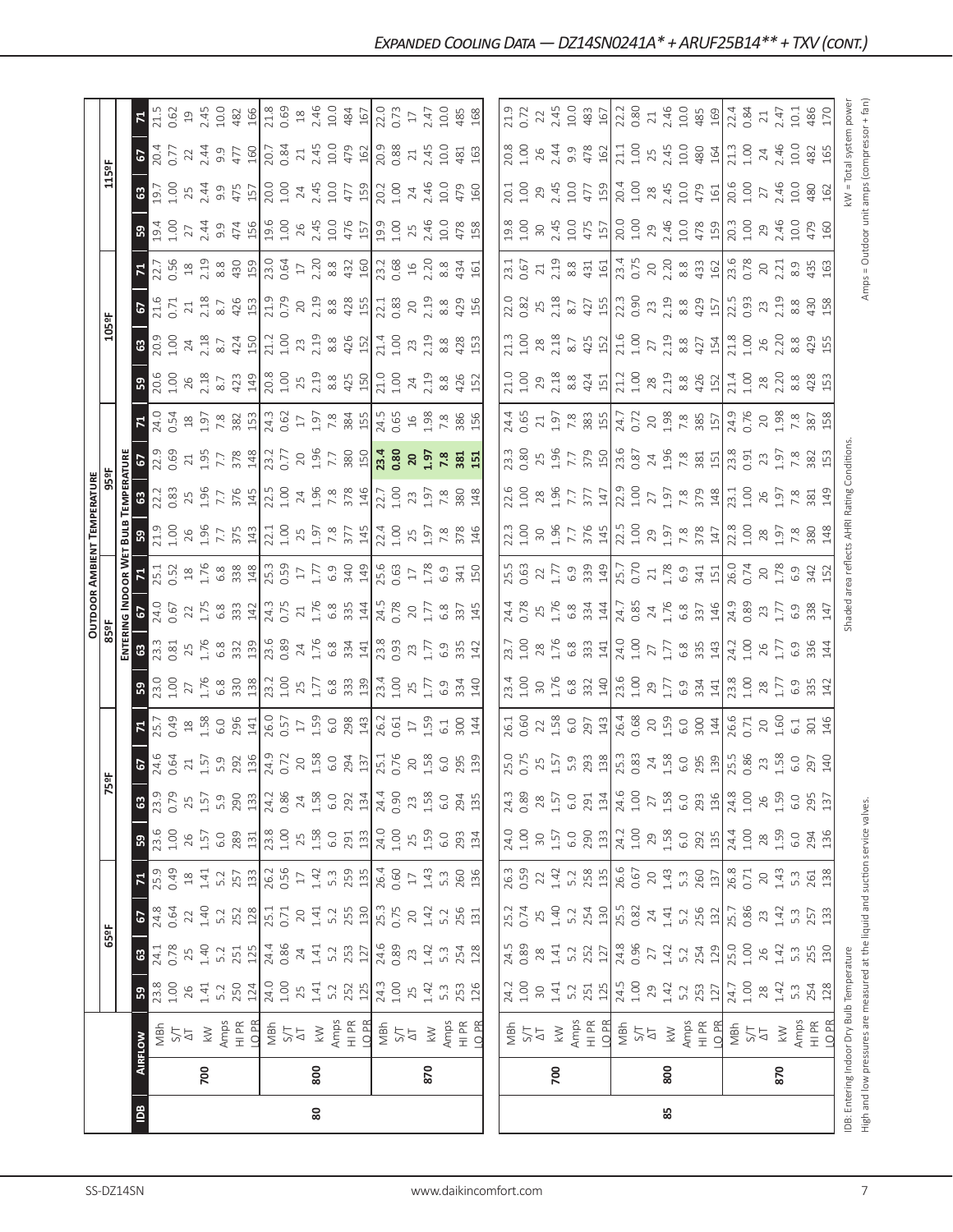|                |      |                                                                                                                            |          |                  |                |        |                                                   |                |                                                                                                                                                                                                                                                                                                             |                                                                                                                                                                                                                                                                                                                                                           |                                                                                                                                                                                                                                                                                                                                                                                      |                                                                                                                                                                                                                                                                                                                                                                            |                                                                                                                                                                                                                                                                           | <b>OUTDOOR AMBIENT TEMPERATURE</b>                                                                                                                                                                                             |                   |                                                                    |                                                                                                                                                                                                                                                                                                                                  |                                            |                                                                                                      |                                                                                                                                                                                                                                                                                                                     |                                                                                                                                                                                                                                                                                                             |                                                                                                                                                                                                                                                                                                                     |                                                                                                                                                                                                                               |                                                                                                                                                                                                                                |
|----------------|------|----------------------------------------------------------------------------------------------------------------------------|----------|------------------|----------------|--------|---------------------------------------------------|----------------|-------------------------------------------------------------------------------------------------------------------------------------------------------------------------------------------------------------------------------------------------------------------------------------------------------------|-----------------------------------------------------------------------------------------------------------------------------------------------------------------------------------------------------------------------------------------------------------------------------------------------------------------------------------------------------------|--------------------------------------------------------------------------------------------------------------------------------------------------------------------------------------------------------------------------------------------------------------------------------------------------------------------------------------------------------------------------------------|----------------------------------------------------------------------------------------------------------------------------------------------------------------------------------------------------------------------------------------------------------------------------------------------------------------------------------------------------------------------------|---------------------------------------------------------------------------------------------------------------------------------------------------------------------------------------------------------------------------------------------------------------------------|--------------------------------------------------------------------------------------------------------------------------------------------------------------------------------------------------------------------------------|-------------------|--------------------------------------------------------------------|----------------------------------------------------------------------------------------------------------------------------------------------------------------------------------------------------------------------------------------------------------------------------------------------------------------------------------|--------------------------------------------|------------------------------------------------------------------------------------------------------|---------------------------------------------------------------------------------------------------------------------------------------------------------------------------------------------------------------------------------------------------------------------------------------------------------------------|-------------------------------------------------------------------------------------------------------------------------------------------------------------------------------------------------------------------------------------------------------------------------------------------------------------|---------------------------------------------------------------------------------------------------------------------------------------------------------------------------------------------------------------------------------------------------------------------------------------------------------------------|-------------------------------------------------------------------------------------------------------------------------------------------------------------------------------------------------------------------------------|--------------------------------------------------------------------------------------------------------------------------------------------------------------------------------------------------------------------------------|
|                |      |                                                                                                                            |          | 65°F             |                |        |                                                   |                | 5ºF                                                                                                                                                                                                                                                                                                         |                                                                                                                                                                                                                                                                                                                                                           |                                                                                                                                                                                                                                                                                                                                                                                      |                                                                                                                                                                                                                                                                                                                                                                            |                                                                                                                                                                                                                                                                           |                                                                                                                                                                                                                                |                   |                                                                    |                                                                                                                                                                                                                                                                                                                                  | 105°F                                      |                                                                                                      |                                                                                                                                                                                                                                                                                                                     |                                                                                                                                                                                                                                                                                                             | 115°F                                                                                                                                                                                                                                                                                                               |                                                                                                                                                                                                                               |                                                                                                                                                                                                                                |
|                |      |                                                                                                                            |          |                  |                |        |                                                   |                |                                                                                                                                                                                                                                                                                                             |                                                                                                                                                                                                                                                                                                                                                           |                                                                                                                                                                                                                                                                                                                                                                                      |                                                                                                                                                                                                                                                                                                                                                                            |                                                                                                                                                                                                                                                                           |                                                                                                                                                                                                                                |                   |                                                                    |                                                                                                                                                                                                                                                                                                                                  |                                            |                                                                                                      |                                                                                                                                                                                                                                                                                                                     |                                                                                                                                                                                                                                                                                                             |                                                                                                                                                                                                                                                                                                                     |                                                                                                                                                                                                                               |                                                                                                                                                                                                                                |
| $\overline{B}$ |      | <b>AIRFLOW</b>                                                                                                             | 59       | $\mathbbmss{3}$  | 2              | 71     | ${\tt S}$                                         | ෂ              |                                                                                                                                                                                                                                                                                                             |                                                                                                                                                                                                                                                                                                                                                           |                                                                                                                                                                                                                                                                                                                                                                                      |                                                                                                                                                                                                                                                                                                                                                                            |                                                                                                                                                                                                                                                                           |                                                                                                                                                                                                                                |                   |                                                                    |                                                                                                                                                                                                                                                                                                                                  | $\frac{35.1}{25.1}$<br>0.65 17<br>2.63 423 | $\frac{6}{25}$ , $\frac{9}{25}$ , $\frac{11}{25}$ , $\frac{3}{25}$ , $\frac{3}{25}$ , $\frac{3}{25}$ |                                                                                                                                                                                                                                                                                                                     |                                                                                                                                                                                                                                                                                                             | 8.5000                                                                                                                                                                                                                                                                                                              | $rac{67}{24.5}$                                                                                                                                                                                                               |                                                                                                                                                                                                                                |
|                |      | MBh                                                                                                                        | 28.4     | 28.8             | 29.7           |        | 28.2                                              | 28.6           |                                                                                                                                                                                                                                                                                                             |                                                                                                                                                                                                                                                                                                                                                           |                                                                                                                                                                                                                                                                                                                                                                                      |                                                                                                                                                                                                                                                                                                                                                                            |                                                                                                                                                                                                                                                                           |                                                                                                                                                                                                                                |                   |                                                                    |                                                                                                                                                                                                                                                                                                                                  |                                            |                                                                                                      |                                                                                                                                                                                                                                                                                                                     |                                                                                                                                                                                                                                                                                                             |                                                                                                                                                                                                                                                                                                                     |                                                                                                                                                                                                                               |                                                                                                                                                                                                                                |
|                |      | 5/7                                                                                                                        | 0.65     | 0.57             | 0.44           |        | 0.66                                              | 0.58           |                                                                                                                                                                                                                                                                                                             |                                                                                                                                                                                                                                                                                                                                                           |                                                                                                                                                                                                                                                                                                                                                                                      |                                                                                                                                                                                                                                                                                                                                                                            |                                                                                                                                                                                                                                                                           |                                                                                                                                                                                                                                |                   |                                                                    |                                                                                                                                                                                                                                                                                                                                  |                                            |                                                                                                      |                                                                                                                                                                                                                                                                                                                     |                                                                                                                                                                                                                                                                                                             |                                                                                                                                                                                                                                                                                                                     |                                                                                                                                                                                                                               |                                                                                                                                                                                                                                |
|                |      | $\overline{\sim}$                                                                                                          | 19       | $\Box$           | $13$           |        | $\overline{c}$                                    | $\Box$         |                                                                                                                                                                                                                                                                                                             |                                                                                                                                                                                                                                                                                                                                                           |                                                                                                                                                                                                                                                                                                                                                                                      |                                                                                                                                                                                                                                                                                                                                                                            |                                                                                                                                                                                                                                                                           |                                                                                                                                                                                                                                |                   |                                                                    |                                                                                                                                                                                                                                                                                                                                  |                                            |                                                                                                      |                                                                                                                                                                                                                                                                                                                     |                                                                                                                                                                                                                                                                                                             |                                                                                                                                                                                                                                                                                                                     |                                                                                                                                                                                                                               |                                                                                                                                                                                                                                |
|                | 870  | $\lesssim$                                                                                                                 | 1.69     | 1.69             | 1.68           |        | 1.89                                              | 1.89           |                                                                                                                                                                                                                                                                                                             |                                                                                                                                                                                                                                                                                                                                                           |                                                                                                                                                                                                                                                                                                                                                                                      |                                                                                                                                                                                                                                                                                                                                                                            |                                                                                                                                                                                                                                                                           |                                                                                                                                                                                                                                |                   |                                                                    |                                                                                                                                                                                                                                                                                                                                  |                                            |                                                                                                      |                                                                                                                                                                                                                                                                                                                     |                                                                                                                                                                                                                                                                                                             |                                                                                                                                                                                                                                                                                                                     |                                                                                                                                                                                                                               |                                                                                                                                                                                                                                |
|                |      |                                                                                                                            | 6.5      | 6.5              | 6.5            |        | $7.\overline{5}$<br>289                           | 7.5            |                                                                                                                                                                                                                                                                                                             |                                                                                                                                                                                                                                                                                                                                                           |                                                                                                                                                                                                                                                                                                                                                                                      |                                                                                                                                                                                                                                                                                                                                                                            |                                                                                                                                                                                                                                                                           |                                                                                                                                                                                                                                |                   |                                                                    |                                                                                                                                                                                                                                                                                                                                  |                                            |                                                                                                      |                                                                                                                                                                                                                                                                                                                     |                                                                                                                                                                                                                                                                                                             |                                                                                                                                                                                                                                                                                                                     |                                                                                                                                                                                                                               |                                                                                                                                                                                                                                |
|                |      | Amps<br>HI PR                                                                                                              | 250      | 251              | 253            |        |                                                   | 290            | $2\frac{3}{5}$ $2\frac{3}{5}$ $3\frac{3}{5}$ $2\frac{3}{5}$ $3\frac{3}{5}$ $3\frac{3}{5}$ $3\frac{3}{5}$ $3\frac{3}{5}$ $3\frac{3}{5}$ $3\frac{3}{5}$ $3\frac{3}{5}$ $3\frac{3}{5}$ $3\frac{3}{5}$ $3\frac{3}{5}$ $3\frac{3}{5}$ $3\frac{3}{5}$ $3\frac{3}{5}$ $3\frac{3}{5}$ $3\frac{3}{5}$ $3\frac{3}{5}$ | $3\frac{1}{2}$ $\frac{1}{2}$ $\frac{1}{3}$ $\frac{3}{3}$ $\frac{3}{3}$ $\frac{3}{3}$ $\frac{1}{3}$ $\frac{1}{6}$ $\frac{1}{2}$ $\frac{1}{6}$ $\frac{3}{2}$ $\frac{3}{2}$ $\frac{3}{2}$ $\frac{1}{3}$ $\frac{1}{3}$ $\frac{1}{3}$ $\frac{1}{3}$ $\frac{1}{3}$ $\frac{1}{3}$ $\frac{1}{3}$ $\frac{1}{3}$ $\frac{1}{3}$ $\frac{1}{3}$ $\frac{1}{3}$ $\frac{$ | $3\overline{)}$ $\overline{)}$ $\overline{)}$ $\overline{)}$ $\overline{)}$ $\overline{)}$ $\overline{)}$ $\overline{)}$ $\overline{)}$ $\overline{)}$ $\overline{)}$ $\overline{)}$ $\overline{)}$ $\overline{)}$ $\overline{)}$ $\overline{)}$ $\overline{)}$ $\overline{)}$ $\overline{)}$ $\overline{)}$ $\overline{)}$ $\overline{)}$ $\overline{)}$ $\overline{)}$ $\overline$ | $S \times 1$ $S \times 1$ $S \times 2$ $S \times 1$ $S \times 2$ $S \times 1$ $S \times 2$ $S \times 2$ $S \times 1$ $S \times 2$ $S \times 2$ $S \times 2$ $S \times 2$ $S \times 2$ $S \times 2$ $S \times 2$ $S \times 2$ $S \times 2$ $S \times 2$ $S \times 2$ $S \times 2$ $S \times 2$ $S \times 2$ $S \times 2$ $S \times 2$ $S \times 2$ $S \times 2$ $S \times $ |                                                                                                                                                                                                                                                                           | $3.25$ $2.3$ $3.3$ $3.5$ $2.5$ $3.5$ $3.5$ $3.5$ $3.5$ $3.5$ $3.5$ $3.5$ $3.5$ $3.5$ $3.5$ $3.5$ $3.5$ $3.5$ $3.5$ $3.5$ $3.5$ $3.5$ $3.5$ $3.5$ $3.5$ $3.5$ $3.5$ $3.5$ $3.5$ $3.5$ $3.5$ $3.5$ $3.5$ $3.5$ $3.5$ $3.5$ $3.5$ |                   |                                                                    | $3\frac{1}{2}$ , $\frac{1}{2}$ , $\frac{1}{2}$ , $\frac{1}{2}$ , $\frac{1}{2}$ , $\frac{1}{2}$ , $\frac{1}{2}$ , $\frac{1}{2}$ , $\frac{1}{2}$ , $\frac{1}{2}$ , $\frac{1}{2}$ , $\frac{1}{2}$ , $\frac{1}{2}$ , $\frac{1}{2}$ , $\frac{1}{2}$ , $\frac{1}{2}$ , $\frac{1}{2}$ , $\frac{1}{2}$ , $\frac{1}{2}$ , $\frac{1}{2}$ , |                                            |                                                                                                      |                                                                                                                                                                                                                                                                                                                     | $\frac{3}{12}$ $\frac{3}{12}$ $\frac{3}{12}$ $\frac{3}{12}$ $\frac{3}{12}$ $\frac{3}{12}$ $\frac{3}{12}$ $\frac{3}{12}$ $\frac{3}{12}$ $\frac{3}{12}$ $\frac{3}{12}$ $\frac{3}{12}$ $\frac{3}{12}$ $\frac{3}{12}$ $\frac{3}{12}$ $\frac{3}{12}$ $\frac{3}{12}$ $\frac{3}{12}$ $\frac{3}{12}$ $\frac{3}{12}$ | $\begin{array}{c} 29.53 \\ 21.54 \\ 21.54 \\ \hline \end{array}$                                                                                                                                                                                                                                                    |                                                                                                                                                                                                                               |                                                                                                                                                                                                                                |
|                |      | LO PR                                                                                                                      | 118      | 120              | 123            |        | 125                                               | 127            |                                                                                                                                                                                                                                                                                                             |                                                                                                                                                                                                                                                                                                                                                           |                                                                                                                                                                                                                                                                                                                                                                                      |                                                                                                                                                                                                                                                                                                                                                                            |                                                                                                                                                                                                                                                                           |                                                                                                                                                                                                                                |                   |                                                                    |                                                                                                                                                                                                                                                                                                                                  |                                            | 146                                                                                                  |                                                                                                                                                                                                                                                                                                                     |                                                                                                                                                                                                                                                                                                             |                                                                                                                                                                                                                                                                                                                     |                                                                                                                                                                                                                               |                                                                                                                                                                                                                                |
|                |      | $\frac{1}{2}$                                                                                                              | 29.0     | 29.4             | 30.2           |        | 28.7                                              | 29.1           |                                                                                                                                                                                                                                                                                                             |                                                                                                                                                                                                                                                                                                                                                           |                                                                                                                                                                                                                                                                                                                                                                                      |                                                                                                                                                                                                                                                                                                                                                                            |                                                                                                                                                                                                                                                                           |                                                                                                                                                                                                                                |                   |                                                                    |                                                                                                                                                                                                                                                                                                                                  |                                            | $\begin{array}{c} 26.4 \\ 0.55 \\ 2.64 \\ 2.69 \\ 427 \\ \hline \end{array}$                         |                                                                                                                                                                                                                                                                                                                     |                                                                                                                                                                                                                                                                                                             | 24.2<br>0.73<br>17<br>2.96                                                                                                                                                                                                                                                                                          |                                                                                                                                                                                                                               |                                                                                                                                                                                                                                |
|                |      |                                                                                                                            | 0.69     | 0.61             | 0.48           |        | 0.69                                              | 0.62           |                                                                                                                                                                                                                                                                                                             |                                                                                                                                                                                                                                                                                                                                                           |                                                                                                                                                                                                                                                                                                                                                                                      |                                                                                                                                                                                                                                                                                                                                                                            |                                                                                                                                                                                                                                                                           |                                                                                                                                                                                                                                |                   |                                                                    |                                                                                                                                                                                                                                                                                                                                  |                                            |                                                                                                      |                                                                                                                                                                                                                                                                                                                     |                                                                                                                                                                                                                                                                                                             |                                                                                                                                                                                                                                                                                                                     |                                                                                                                                                                                                                               |                                                                                                                                                                                                                                |
|                |      | $\overline{\Delta}$                                                                                                        | $^{28}$  | $16$             | $12$           |        | $\overset{\text{\tiny \textsf{SO}}}{\rightarrow}$ | $16$           |                                                                                                                                                                                                                                                                                                             |                                                                                                                                                                                                                                                                                                                                                           |                                                                                                                                                                                                                                                                                                                                                                                      |                                                                                                                                                                                                                                                                                                                                                                            |                                                                                                                                                                                                                                                                           |                                                                                                                                                                                                                                |                   |                                                                    |                                                                                                                                                                                                                                                                                                                                  |                                            |                                                                                                      |                                                                                                                                                                                                                                                                                                                     |                                                                                                                                                                                                                                                                                                             |                                                                                                                                                                                                                                                                                                                     |                                                                                                                                                                                                                               |                                                                                                                                                                                                                                |
| 20             | 1000 | $\lesssim$                                                                                                                 | 1.70     | 1.70             | 1.69           |        | 1.90                                              | 1.90           |                                                                                                                                                                                                                                                                                                             |                                                                                                                                                                                                                                                                                                                                                           |                                                                                                                                                                                                                                                                                                                                                                                      |                                                                                                                                                                                                                                                                                                                                                                            |                                                                                                                                                                                                                                                                           |                                                                                                                                                                                                                                |                   |                                                                    |                                                                                                                                                                                                                                                                                                                                  |                                            |                                                                                                      |                                                                                                                                                                                                                                                                                                                     |                                                                                                                                                                                                                                                                                                             |                                                                                                                                                                                                                                                                                                                     |                                                                                                                                                                                                                               |                                                                                                                                                                                                                                |
|                |      | Amps                                                                                                                       | 6.6      | 6.6              | 6.6            |        | 7.5                                               | 7.5            |                                                                                                                                                                                                                                                                                                             |                                                                                                                                                                                                                                                                                                                                                           |                                                                                                                                                                                                                                                                                                                                                                                      |                                                                                                                                                                                                                                                                                                                                                                            |                                                                                                                                                                                                                                                                           |                                                                                                                                                                                                                                |                   |                                                                    |                                                                                                                                                                                                                                                                                                                                  |                                            |                                                                                                      |                                                                                                                                                                                                                                                                                                                     |                                                                                                                                                                                                                                                                                                             |                                                                                                                                                                                                                                                                                                                     |                                                                                                                                                                                                                               |                                                                                                                                                                                                                                |
|                |      | $\frac{P}{I}$                                                                                                              | 252      | 254              | 255            |        | 292                                               | 293            |                                                                                                                                                                                                                                                                                                             |                                                                                                                                                                                                                                                                                                                                                           |                                                                                                                                                                                                                                                                                                                                                                                      |                                                                                                                                                                                                                                                                                                                                                                            |                                                                                                                                                                                                                                                                           |                                                                                                                                                                                                                                |                   |                                                                    |                                                                                                                                                                                                                                                                                                                                  |                                            |                                                                                                      |                                                                                                                                                                                                                                                                                                                     |                                                                                                                                                                                                                                                                                                             | $\frac{1}{2}$ $\frac{1}{4}$ $\frac{1}{2}$ $\frac{1}{6}$ $\frac{1}{2}$ $\frac{1}{6}$ $\frac{1}{2}$ $\frac{1}{6}$ $\frac{1}{2}$ $\frac{1}{6}$ $\frac{1}{2}$ $\frac{1}{6}$ $\frac{1}{2}$ $\frac{1}{6}$ $\frac{1}{2}$ $\frac{1}{6}$ $\frac{1}{2}$ $\frac{1}{6}$ $\frac{1}{2}$ $\frac{1}{6}$ $\frac{1}{6}$ $\frac{1}{6}$ |                                                                                                                                                                                                                               |                                                                                                                                                                                                                                |
|                |      | LO <sub>PR</sub>                                                                                                           | 120      | 122              | 125            |        | 128                                               | 129            |                                                                                                                                                                                                                                                                                                             |                                                                                                                                                                                                                                                                                                                                                           |                                                                                                                                                                                                                                                                                                                                                                                      |                                                                                                                                                                                                                                                                                                                                                                            |                                                                                                                                                                                                                                                                           |                                                                                                                                                                                                                                |                   |                                                                    |                                                                                                                                                                                                                                                                                                                                  |                                            |                                                                                                      |                                                                                                                                                                                                                                                                                                                     |                                                                                                                                                                                                                                                                                                             |                                                                                                                                                                                                                                                                                                                     |                                                                                                                                                                                                                               |                                                                                                                                                                                                                                |
|                |      |                                                                                                                            | 29.6     | 30.0             | 30.9           |        | 29.4                                              | 29.8           |                                                                                                                                                                                                                                                                                                             |                                                                                                                                                                                                                                                                                                                                                           |                                                                                                                                                                                                                                                                                                                                                                                      |                                                                                                                                                                                                                                                                                                                                                                            |                                                                                                                                                                                                                                                                           |                                                                                                                                                                                                                                |                   |                                                                    |                                                                                                                                                                                                                                                                                                                                  |                                            |                                                                                                      |                                                                                                                                                                                                                                                                                                                     |                                                                                                                                                                                                                                                                                                             |                                                                                                                                                                                                                                                                                                                     |                                                                                                                                                                                                                               |                                                                                                                                                                                                                                |
|                |      | $\frac{1}{2}$                                                                                                              | 0.69     | 0.62             | 0.49           |        | 0.70                                              | 0.62           |                                                                                                                                                                                                                                                                                                             |                                                                                                                                                                                                                                                                                                                                                           |                                                                                                                                                                                                                                                                                                                                                                                      |                                                                                                                                                                                                                                                                                                                                                                            |                                                                                                                                                                                                                                                                           |                                                                                                                                                                                                                                |                   |                                                                    |                                                                                                                                                                                                                                                                                                                                  |                                            |                                                                                                      |                                                                                                                                                                                                                                                                                                                     |                                                                                                                                                                                                                                                                                                             |                                                                                                                                                                                                                                                                                                                     |                                                                                                                                                                                                                               |                                                                                                                                                                                                                                |
|                |      | $\Delta \top$                                                                                                              | $\Gamma$ | $15$             | $\Xi$          |        | $\Box$                                            | $\overline{1}$ |                                                                                                                                                                                                                                                                                                             |                                                                                                                                                                                                                                                                                                                                                           |                                                                                                                                                                                                                                                                                                                                                                                      |                                                                                                                                                                                                                                                                                                                                                                            |                                                                                                                                                                                                                                                                           |                                                                                                                                                                                                                                |                   |                                                                    |                                                                                                                                                                                                                                                                                                                                  |                                            |                                                                                                      |                                                                                                                                                                                                                                                                                                                     |                                                                                                                                                                                                                                                                                                             |                                                                                                                                                                                                                                                                                                                     |                                                                                                                                                                                                                               |                                                                                                                                                                                                                                |
|                | 1125 | $\gtrapprox$                                                                                                               | 1.71     | 1.71             | 1.70           |        | 1.91                                              | $1.91\,$       |                                                                                                                                                                                                                                                                                                             |                                                                                                                                                                                                                                                                                                                                                           |                                                                                                                                                                                                                                                                                                                                                                                      |                                                                                                                                                                                                                                                                                                                                                                            |                                                                                                                                                                                                                                                                           |                                                                                                                                                                                                                                |                   |                                                                    |                                                                                                                                                                                                                                                                                                                                  |                                            | $27.1$<br>0.56<br>1.56<br>2.69<br>2.9<br>4<br>3                                                      |                                                                                                                                                                                                                                                                                                                     |                                                                                                                                                                                                                                                                                                             |                                                                                                                                                                                                                                                                                                                     |                                                                                                                                                                                                                               |                                                                                                                                                                                                                                |
|                |      | Amps                                                                                                                       | 6.6      | 6.6              | 6.6            |        | 7.6                                               | 7.6            |                                                                                                                                                                                                                                                                                                             |                                                                                                                                                                                                                                                                                                                                                           |                                                                                                                                                                                                                                                                                                                                                                                      |                                                                                                                                                                                                                                                                                                                                                                            |                                                                                                                                                                                                                                                                           |                                                                                                                                                                                                                                |                   |                                                                    |                                                                                                                                                                                                                                                                                                                                  |                                            |                                                                                                      |                                                                                                                                                                                                                                                                                                                     |                                                                                                                                                                                                                                                                                                             |                                                                                                                                                                                                                                                                                                                     |                                                                                                                                                                                                                               |                                                                                                                                                                                                                                |
|                |      |                                                                                                                            | 255      | 256              | 258            |        | 294                                               | 295            |                                                                                                                                                                                                                                                                                                             |                                                                                                                                                                                                                                                                                                                                                           |                                                                                                                                                                                                                                                                                                                                                                                      |                                                                                                                                                                                                                                                                                                                                                                            |                                                                                                                                                                                                                                                                           |                                                                                                                                                                                                                                |                   |                                                                    |                                                                                                                                                                                                                                                                                                                                  |                                            |                                                                                                      |                                                                                                                                                                                                                                                                                                                     |                                                                                                                                                                                                                                                                                                             |                                                                                                                                                                                                                                                                                                                     |                                                                                                                                                                                                                               |                                                                                                                                                                                                                                |
|                |      | H PR<br>LO PR                                                                                                              | 123      | 124              | 127            |        | 130                                               | 132            |                                                                                                                                                                                                                                                                                                             |                                                                                                                                                                                                                                                                                                                                                           |                                                                                                                                                                                                                                                                                                                                                                                      |                                                                                                                                                                                                                                                                                                                                                                            |                                                                                                                                                                                                                                                                           |                                                                                                                                                                                                                                |                   |                                                                    |                                                                                                                                                                                                                                                                                                                                  |                                            |                                                                                                      |                                                                                                                                                                                                                                                                                                                     |                                                                                                                                                                                                                                                                                                             |                                                                                                                                                                                                                                                                                                                     |                                                                                                                                                                                                                               |                                                                                                                                                                                                                                |
|                |      |                                                                                                                            |          |                  |                |        |                                                   |                |                                                                                                                                                                                                                                                                                                             |                                                                                                                                                                                                                                                                                                                                                           |                                                                                                                                                                                                                                                                                                                                                                                      |                                                                                                                                                                                                                                                                                                                                                                            |                                                                                                                                                                                                                                                                           |                                                                                                                                                                                                                                |                   |                                                                    |                                                                                                                                                                                                                                                                                                                                  |                                            |                                                                                                      |                                                                                                                                                                                                                                                                                                                     |                                                                                                                                                                                                                                                                                                             |                                                                                                                                                                                                                                                                                                                     |                                                                                                                                                                                                                               |                                                                                                                                                                                                                                |
|                |      |                                                                                                                            | 28.5     | 28.9             | 29.7           | 31.0   | 28.2                                              | 28.6           |                                                                                                                                                                                                                                                                                                             |                                                                                                                                                                                                                                                                                                                                                           |                                                                                                                                                                                                                                                                                                                                                                                      | 28.7                                                                                                                                                                                                                                                                                                                                                                       |                                                                                                                                                                                                                                                                           |                                                                                                                                                                                                                                | 27.5              |                                                                    |                                                                                                                                                                                                                                                                                                                                  |                                            |                                                                                                      |                                                                                                                                                                                                                                                                                                                     |                                                                                                                                                                                                                                                                                                             |                                                                                                                                                                                                                                                                                                                     |                                                                                                                                                                                                                               |                                                                                                                                                                                                                                |
|                |      | NS<br>S/T                                                                                                                  | 0.77     | 0.70             | 0.57           | 0.43   | 0.78                                              | 0.71           |                                                                                                                                                                                                                                                                                                             |                                                                                                                                                                                                                                                                                                                                                           |                                                                                                                                                                                                                                                                                                                                                                                      |                                                                                                                                                                                                                                                                                                                                                                            |                                                                                                                                                                                                                                                                           |                                                                                                                                                                                                                                |                   |                                                                    |                                                                                                                                                                                                                                                                                                                                  |                                            |                                                                                                      |                                                                                                                                                                                                                                                                                                                     |                                                                                                                                                                                                                                                                                                             |                                                                                                                                                                                                                                                                                                                     |                                                                                                                                                                                                                               |                                                                                                                                                                                                                                |
|                |      | $\overline{\circ}$                                                                                                         | 23       | 21               | $\Box$         | $14\,$ | 23                                                | 21             |                                                                                                                                                                                                                                                                                                             |                                                                                                                                                                                                                                                                                                                                                           |                                                                                                                                                                                                                                                                                                                                                                                      |                                                                                                                                                                                                                                                                                                                                                                            |                                                                                                                                                                                                                                                                           |                                                                                                                                                                                                                                |                   |                                                                    |                                                                                                                                                                                                                                                                                                                                  |                                            |                                                                                                      |                                                                                                                                                                                                                                                                                                                     |                                                                                                                                                                                                                                                                                                             |                                                                                                                                                                                                                                                                                                                     |                                                                                                                                                                                                                               |                                                                                                                                                                                                                                |
|                | 870  | $\gtrapprox$                                                                                                               | 1.69     | 1.69             | 1.68           | 1.70   | 1.89                                              | 1.89           |                                                                                                                                                                                                                                                                                                             |                                                                                                                                                                                                                                                                                                                                                           |                                                                                                                                                                                                                                                                                                                                                                                      |                                                                                                                                                                                                                                                                                                                                                                            |                                                                                                                                                                                                                                                                           |                                                                                                                                                                                                                                |                   |                                                                    |                                                                                                                                                                                                                                                                                                                                  |                                            |                                                                                                      |                                                                                                                                                                                                                                                                                                                     |                                                                                                                                                                                                                                                                                                             |                                                                                                                                                                                                                                                                                                                     |                                                                                                                                                                                                                               |                                                                                                                                                                                                                                |
|                |      | Amps                                                                                                                       | 6.5      | $6.\overline{5}$ | 6.5            | 6.6    | 7.5                                               | 7.5            |                                                                                                                                                                                                                                                                                                             |                                                                                                                                                                                                                                                                                                                                                           |                                                                                                                                                                                                                                                                                                                                                                                      |                                                                                                                                                                                                                                                                                                                                                                            |                                                                                                                                                                                                                                                                           |                                                                                                                                                                                                                                |                   |                                                                    |                                                                                                                                                                                                                                                                                                                                  |                                            |                                                                                                      |                                                                                                                                                                                                                                                                                                                     |                                                                                                                                                                                                                                                                                                             |                                                                                                                                                                                                                                                                                                                     |                                                                                                                                                                                                                               |                                                                                                                                                                                                                                |
|                |      | $\frac{P}{T}$                                                                                                              | 250      | 251              | 253            | 257    | 289                                               | 290            |                                                                                                                                                                                                                                                                                                             |                                                                                                                                                                                                                                                                                                                                                           |                                                                                                                                                                                                                                                                                                                                                                                      |                                                                                                                                                                                                                                                                                                                                                                            |                                                                                                                                                                                                                                                                           |                                                                                                                                                                                                                                |                   |                                                                    |                                                                                                                                                                                                                                                                                                                                  |                                            |                                                                                                      |                                                                                                                                                                                                                                                                                                                     |                                                                                                                                                                                                                                                                                                             |                                                                                                                                                                                                                                                                                                                     |                                                                                                                                                                                                                               |                                                                                                                                                                                                                                |
|                |      | LO <sub>PR</sub>                                                                                                           | 118      | 120              | 123            | 128    | 125                                               | 127            |                                                                                                                                                                                                                                                                                                             |                                                                                                                                                                                                                                                                                                                                                           |                                                                                                                                                                                                                                                                                                                                                                                      |                                                                                                                                                                                                                                                                                                                                                                            |                                                                                                                                                                                                                                                                           |                                                                                                                                                                                                                                |                   |                                                                    |                                                                                                                                                                                                                                                                                                                                  |                                            |                                                                                                      |                                                                                                                                                                                                                                                                                                                     |                                                                                                                                                                                                                                                                                                             |                                                                                                                                                                                                                                                                                                                     |                                                                                                                                                                                                                               |                                                                                                                                                                                                                                |
|                |      | MBh                                                                                                                        | 29.0     | 29.4             | 30.2           | 31.5   | $28.8$<br>0.82                                    | 29.1           |                                                                                                                                                                                                                                                                                                             |                                                                                                                                                                                                                                                                                                                                                           |                                                                                                                                                                                                                                                                                                                                                                                      |                                                                                                                                                                                                                                                                                                                                                                            |                                                                                                                                                                                                                                                                           |                                                                                                                                                                                                                                |                   |                                                                    |                                                                                                                                                                                                                                                                                                                                  |                                            |                                                                                                      |                                                                                                                                                                                                                                                                                                                     |                                                                                                                                                                                                                                                                                                             |                                                                                                                                                                                                                                                                                                                     |                                                                                                                                                                                                                               |                                                                                                                                                                                                                                |
|                |      | 5/7                                                                                                                        | 0.81     | 0.74             | 0.61           | 0.47   |                                                   | 0.74           |                                                                                                                                                                                                                                                                                                             |                                                                                                                                                                                                                                                                                                                                                           |                                                                                                                                                                                                                                                                                                                                                                                      |                                                                                                                                                                                                                                                                                                                                                                            |                                                                                                                                                                                                                                                                           |                                                                                                                                                                                                                                |                   |                                                                    |                                                                                                                                                                                                                                                                                                                                  |                                            |                                                                                                      |                                                                                                                                                                                                                                                                                                                     |                                                                                                                                                                                                                                                                                                             |                                                                                                                                                                                                                                                                                                                     |                                                                                                                                                                                                                               |                                                                                                                                                                                                                                |
|                |      | $\overline{\triangle}$                                                                                                     | 22       | $20$             | $\Xi$          | $13\,$ | 22                                                | 20             |                                                                                                                                                                                                                                                                                                             |                                                                                                                                                                                                                                                                                                                                                           |                                                                                                                                                                                                                                                                                                                                                                                      |                                                                                                                                                                                                                                                                                                                                                                            |                                                                                                                                                                                                                                                                           |                                                                                                                                                                                                                                |                   |                                                                    |                                                                                                                                                                                                                                                                                                                                  |                                            |                                                                                                      |                                                                                                                                                                                                                                                                                                                     |                                                                                                                                                                                                                                                                                                             |                                                                                                                                                                                                                                                                                                                     |                                                                                                                                                                                                                               |                                                                                                                                                                                                                                |
| 75             | 1000 | $\lesssim$                                                                                                                 | 1.70     | 1.70             | 1.69           | 1.71   | 1.90<br>7.5<br>292                                | 1.90           |                                                                                                                                                                                                                                                                                                             |                                                                                                                                                                                                                                                                                                                                                           |                                                                                                                                                                                                                                                                                                                                                                                      |                                                                                                                                                                                                                                                                                                                                                                            |                                                                                                                                                                                                                                                                           |                                                                                                                                                                                                                                |                   |                                                                    |                                                                                                                                                                                                                                                                                                                                  |                                            |                                                                                                      |                                                                                                                                                                                                                                                                                                                     |                                                                                                                                                                                                                                                                                                             |                                                                                                                                                                                                                                                                                                                     |                                                                                                                                                                                                                               |                                                                                                                                                                                                                                |
|                |      | Amps                                                                                                                       | 6.6      | 6.6              | 6.6<br>256     | 6.6    |                                                   | 7.5            |                                                                                                                                                                                                                                                                                                             |                                                                                                                                                                                                                                                                                                                                                           |                                                                                                                                                                                                                                                                                                                                                                                      |                                                                                                                                                                                                                                                                                                                                                                            |                                                                                                                                                                                                                                                                           |                                                                                                                                                                                                                                |                   |                                                                    |                                                                                                                                                                                                                                                                                                                                  |                                            |                                                                                                      |                                                                                                                                                                                                                                                                                                                     |                                                                                                                                                                                                                                                                                                             |                                                                                                                                                                                                                                                                                                                     |                                                                                                                                                                                                                               |                                                                                                                                                                                                                                |
|                |      | $\frac{P}{I}$                                                                                                              | 253      | 254              |                | 260    |                                                   | 293            |                                                                                                                                                                                                                                                                                                             |                                                                                                                                                                                                                                                                                                                                                           |                                                                                                                                                                                                                                                                                                                                                                                      |                                                                                                                                                                                                                                                                                                                                                                            |                                                                                                                                                                                                                                                                           |                                                                                                                                                                                                                                |                   |                                                                    |                                                                                                                                                                                                                                                                                                                                  |                                            |                                                                                                      |                                                                                                                                                                                                                                                                                                                     |                                                                                                                                                                                                                                                                                                             |                                                                                                                                                                                                                                                                                                                     |                                                                                                                                                                                                                               |                                                                                                                                                                                                                                |
|                |      | LO PR                                                                                                                      | 120      | 122              | 125            | 130    | 128                                               | 129            |                                                                                                                                                                                                                                                                                                             | $\frac{1}{2}$ 2 3 3 $\frac{1}{2}$ 3 3 $\frac{1}{2}$ 3 $\frac{1}{2}$ 3 $\frac{1}{2}$ 3 $\frac{1}{2}$ 3 $\frac{1}{2}$ 3 $\frac{1}{2}$ 3 $\frac{1}{2}$ 3 $\frac{1}{2}$ 3 $\frac{1}{2}$ 3 $\frac{1}{2}$ 3 $\frac{1}{2}$ 3 $\frac{1}{2}$ 3 $\frac{1}{2}$ 3 $\frac{1}{2}$ 3 $\frac{1}{2}$ 3 $\frac{1}{2}$ 3                                                     | $25.23$ $-2.3$ $-2.3$ $-2.3$ $-2.3$ $-2.3$ $-2.3$ $-2.3$ $-2.3$ $-2.3$ $-2.3$ $-2.3$ $-2.3$ $-2.3$ $-2.3$ $-2.3$ $-2.3$ $-2.3$ $-2.3$ $-2.3$ $-2.3$ $-2.3$ $-2.3$ $-2.3$ $-2.3$ $-2.3$ $-2.3$ $-2.3$ $-2.3$ $-2.3$ $-2.3$ $-2$                                                                                                                                                       | $0.6$ $\alpha$ $1.4$ $\alpha$ $3.4$ $\alpha$ $4.4$ $\alpha$ $5.4$ $\alpha$ $6.4$ $\alpha$ $7.4$ $\alpha$ $8.4$ $\alpha$ $1.4$ $\alpha$ $1.4$ $\alpha$ $1.4$ $\alpha$ $1.4$ $\alpha$ $1.4$ $\alpha$ $1.4$ $\alpha$ $1.4$ $\alpha$ $1.4$ $\alpha$ $1.4$ $\alpha$ $1.4$ $\alpha$ $1.4$ $\alpha$ $1.4$ $\alpha$                                                                | $\begin{array}{l} 0.96674 & 0.00000 \\ 0.000000 & 0.00000 \\ 0.000000 & 0.00000 \\ 0.00000 & 0.00000 \\ 0.00000 & 0.00000 \\ 0.00000 & 0.00000 \\ 0.00000 & 0.00000 \\ 0.00000 & 0.00000 \\ 0.00000 & 0.00000 \\ 0.00000 & 0.00000 \\ 0.00000 & 0.00000 \\ 0.00000 & 0.0$ | $26.28$ $27.88$ $28.87$ $27.88$ $29.87$ $20.87$ $21.87$ $22.87$ $23.87$ $24.87$ $25.87$ $25.87$ $25.87$ $25.87$ $25.87$ $25.87$ $25.87$ $25.87$ $25.87$ $25.87$ $25.87$ $25.87$ $25.87$ $25.87$ $25.87$ $25.87$ $25.87$ $25.8$ |                   | $\begin{array}{l} 23.33 \\ 23.42 \\ 24.51 \\ 25.52 \\ \end{array}$ |                                                                                                                                                                                                                                                                                                                                  |                                            |                                                                                                      | $\frac{2}{2}$ $\frac{3}{2}$ $\frac{4}{3}$ $\frac{3}{2}$ $\frac{3}{2}$ $\frac{4}{3}$ $\frac{5}{2}$ $\frac{3}{2}$ $\frac{1}{2}$ $\frac{1}{2}$ $\frac{5}{2}$ $\frac{3}{2}$ $\frac{1}{2}$ $\frac{1}{2}$ $\frac{3}{2}$ $\frac{3}{2}$ $\frac{1}{2}$ $\frac{1}{2}$ $\frac{3}{2}$ $\frac{1}{2}$ $\frac{1}{2}$ $\frac{3}{2}$ | 2010 10:00 10:00 10:00 10:00 10:00 10:00 10:00 10:00 10:00 10:00 10:00 10:00 10:00 10:00 10:00 10:00 10:00 10:0                                                                                                                                                                                             |                                                                                                                                                                                                                                                                                                                     | $2.5$ $2.8$ $3.9$ $3.2$ $4.7$ $5.0$ $6.0$ $7.2$ $7.0$ $7.2$ $8.0$ $7.2$ $8.0$ $7.2$ $8.0$ $7.2$ $8.0$ $7.2$ $7.2$ $8.0$ $7.2$ $7.2$ $8.0$ $7.2$ $7.2$ $8.0$ $7.2$ $7.2$ $8.2$ $7.2$ $8.2$ $7.2$ $8.2$ $7.2$ $8.2$ $7.2$ $8.2$ | $23.59$ $25.49$ $26.49$ $27.49$ $28.49$ $29.49$ $29.49$ $20.49$ $20.49$ $20.49$ $20.49$ $20.49$ $20.49$ $20.49$ $20.49$ $20.49$ $20.49$ $20.49$ $20.49$ $20.49$ $20.49$ $20.49$ $20.49$ $20.49$ $20.49$ $20.49$ $20.49$ $20.4$ |
|                |      | NBh                                                                                                                        | 29.6     | 30.0             | 30.9           | 32.2   | 29.4<br>0.82                                      | 29.8           |                                                                                                                                                                                                                                                                                                             |                                                                                                                                                                                                                                                                                                                                                           |                                                                                                                                                                                                                                                                                                                                                                                      |                                                                                                                                                                                                                                                                                                                                                                            |                                                                                                                                                                                                                                                                           |                                                                                                                                                                                                                                |                   |                                                                    |                                                                                                                                                                                                                                                                                                                                  |                                            |                                                                                                      |                                                                                                                                                                                                                                                                                                                     |                                                                                                                                                                                                                                                                                                             |                                                                                                                                                                                                                                                                                                                     |                                                                                                                                                                                                                               |                                                                                                                                                                                                                                |
|                |      | 5/1                                                                                                                        | 0.82     | 0.74             | 0.61           | 0.47   |                                                   | 0.75           |                                                                                                                                                                                                                                                                                                             |                                                                                                                                                                                                                                                                                                                                                           |                                                                                                                                                                                                                                                                                                                                                                                      |                                                                                                                                                                                                                                                                                                                                                                            |                                                                                                                                                                                                                                                                           |                                                                                                                                                                                                                                |                   |                                                                    |                                                                                                                                                                                                                                                                                                                                  |                                            |                                                                                                      |                                                                                                                                                                                                                                                                                                                     |                                                                                                                                                                                                                                                                                                             |                                                                                                                                                                                                                                                                                                                     |                                                                                                                                                                                                                               |                                                                                                                                                                                                                                |
|                |      | $\overline{\triangle}$                                                                                                     | 21       | $\overline{c}$   | $\frac{15}{1}$ | $12\,$ | 21                                                | $\overline{c}$ |                                                                                                                                                                                                                                                                                                             |                                                                                                                                                                                                                                                                                                                                                           |                                                                                                                                                                                                                                                                                                                                                                                      |                                                                                                                                                                                                                                                                                                                                                                            |                                                                                                                                                                                                                                                                           |                                                                                                                                                                                                                                |                   |                                                                    |                                                                                                                                                                                                                                                                                                                                  |                                            |                                                                                                      |                                                                                                                                                                                                                                                                                                                     |                                                                                                                                                                                                                                                                                                             | 2.97                                                                                                                                                                                                                                                                                                                |                                                                                                                                                                                                                               |                                                                                                                                                                                                                                |
|                | 1125 | $\lesssim$                                                                                                                 | 1.71     | 1.70             | 1.70           | 1.72   | 1.91                                              | 1.91           |                                                                                                                                                                                                                                                                                                             |                                                                                                                                                                                                                                                                                                                                                           |                                                                                                                                                                                                                                                                                                                                                                                      |                                                                                                                                                                                                                                                                                                                                                                            |                                                                                                                                                                                                                                                                           |                                                                                                                                                                                                                                |                   |                                                                    |                                                                                                                                                                                                                                                                                                                                  |                                            |                                                                                                      |                                                                                                                                                                                                                                                                                                                     |                                                                                                                                                                                                                                                                                                             |                                                                                                                                                                                                                                                                                                                     |                                                                                                                                                                                                                               |                                                                                                                                                                                                                                |
|                |      | Amps                                                                                                                       | 6.6      | 6.6              | 6.6            | 6.7    | 7.6                                               | 7.5            |                                                                                                                                                                                                                                                                                                             |                                                                                                                                                                                                                                                                                                                                                           |                                                                                                                                                                                                                                                                                                                                                                                      |                                                                                                                                                                                                                                                                                                                                                                            |                                                                                                                                                                                                                                                                           |                                                                                                                                                                                                                                |                   |                                                                    |                                                                                                                                                                                                                                                                                                                                  |                                            |                                                                                                      |                                                                                                                                                                                                                                                                                                                     | 12.4<br>478<br>153                                                                                                                                                                                                                                                                                          | 12.4<br>479<br>155                                                                                                                                                                                                                                                                                                  |                                                                                                                                                                                                                               |                                                                                                                                                                                                                                |
|                |      | $\frac{R}{I}$                                                                                                              | 255      | 256              | 258            | 262    | 294                                               | 295            |                                                                                                                                                                                                                                                                                                             |                                                                                                                                                                                                                                                                                                                                                           |                                                                                                                                                                                                                                                                                                                                                                                      |                                                                                                                                                                                                                                                                                                                                                                            |                                                                                                                                                                                                                                                                           |                                                                                                                                                                                                                                |                   |                                                                    |                                                                                                                                                                                                                                                                                                                                  |                                            |                                                                                                      |                                                                                                                                                                                                                                                                                                                     |                                                                                                                                                                                                                                                                                                             |                                                                                                                                                                                                                                                                                                                     |                                                                                                                                                                                                                               |                                                                                                                                                                                                                                |
|                |      | LO <sub>PR</sub>                                                                                                           | 123      | 124              | 127            | 132    | 130                                               | 132            |                                                                                                                                                                                                                                                                                                             |                                                                                                                                                                                                                                                                                                                                                           |                                                                                                                                                                                                                                                                                                                                                                                      |                                                                                                                                                                                                                                                                                                                                                                            |                                                                                                                                                                                                                                                                           |                                                                                                                                                                                                                                |                   |                                                                    |                                                                                                                                                                                                                                                                                                                                  |                                            |                                                                                                      |                                                                                                                                                                                                                                                                                                                     |                                                                                                                                                                                                                                                                                                             |                                                                                                                                                                                                                                                                                                                     |                                                                                                                                                                                                                               |                                                                                                                                                                                                                                |
|                |      | High and low pressures are measured at the liquid and suction service valves.<br>IDB: Entering Indoor Dry Bulb Temperature |          |                  |                |        |                                                   |                |                                                                                                                                                                                                                                                                                                             |                                                                                                                                                                                                                                                                                                                                                           |                                                                                                                                                                                                                                                                                                                                                                                      | haded                                                                                                                                                                                                                                                                                                                                                                      |                                                                                                                                                                                                                                                                           | ects ACCA                                                                                                                                                                                                                      | (TVA) Rating Cond | tions                                                              |                                                                                                                                                                                                                                                                                                                                  |                                            |                                                                                                      |                                                                                                                                                                                                                                                                                                                     | = Outdoor unit amps (compresso                                                                                                                                                                                                                                                                              | $(W = Total system$                                                                                                                                                                                                                                                                                                 |                                                                                                                                                                                                                               | powe                                                                                                                                                                                                                           |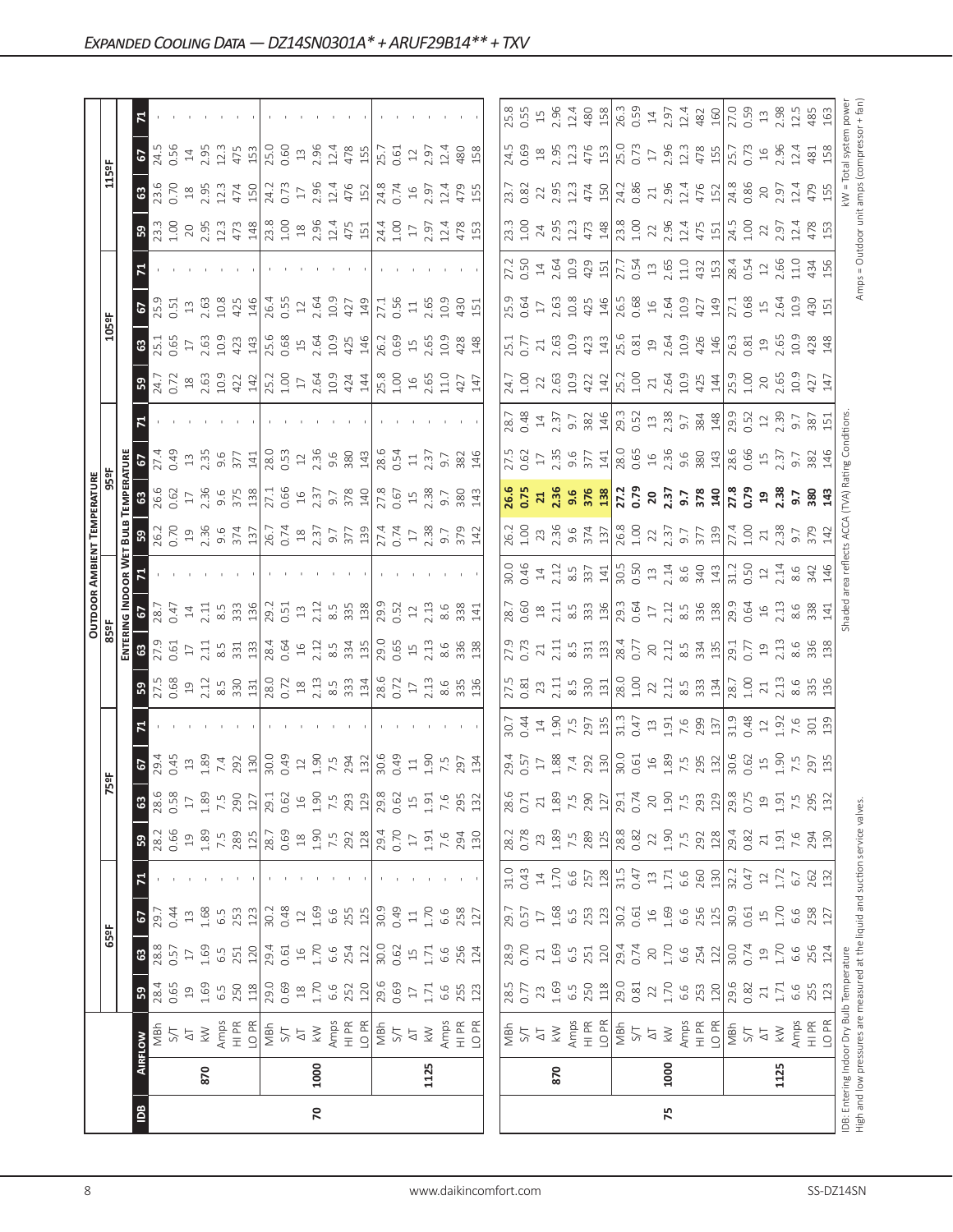|                |      |                                                                               |              |                 |                          |                 |                    |                 |                           |                                                                                                                                                                                                                                                                                                                     |                                                                                                                                                                                                                                                                                                                                  |                          |                                                                                                                                                                                                                                                                                                                                                   |                                                                                                                                                                                                                                                                                                               | <b>OUTDOOR AMBIENT TEMPERATURE</b>                                                                                                                                                                                                                                                                                                        |                                                                                                                                                                                                                                                                         |                     |                                                                                                                                                                                                                                                                                                                                                   |                                                                                                                                                                                                                                                                                                                                |                                                                                                                                                                                                                                                                                                                        |                                                                                            |                                                                                                                                                                                                                                                                                                               |                                                                                                                                                                                                 |                                                                                                                                |                                                                    |      |
|----------------|------|-------------------------------------------------------------------------------|--------------|-----------------|--------------------------|-----------------|--------------------|-----------------|---------------------------|---------------------------------------------------------------------------------------------------------------------------------------------------------------------------------------------------------------------------------------------------------------------------------------------------------------------|----------------------------------------------------------------------------------------------------------------------------------------------------------------------------------------------------------------------------------------------------------------------------------------------------------------------------------|--------------------------|---------------------------------------------------------------------------------------------------------------------------------------------------------------------------------------------------------------------------------------------------------------------------------------------------------------------------------------------------|---------------------------------------------------------------------------------------------------------------------------------------------------------------------------------------------------------------------------------------------------------------------------------------------------------------|-------------------------------------------------------------------------------------------------------------------------------------------------------------------------------------------------------------------------------------------------------------------------------------------------------------------------------------------|-------------------------------------------------------------------------------------------------------------------------------------------------------------------------------------------------------------------------------------------------------------------------|---------------------|---------------------------------------------------------------------------------------------------------------------------------------------------------------------------------------------------------------------------------------------------------------------------------------------------------------------------------------------------|--------------------------------------------------------------------------------------------------------------------------------------------------------------------------------------------------------------------------------------------------------------------------------------------------------------------------------|------------------------------------------------------------------------------------------------------------------------------------------------------------------------------------------------------------------------------------------------------------------------------------------------------------------------|--------------------------------------------------------------------------------------------|---------------------------------------------------------------------------------------------------------------------------------------------------------------------------------------------------------------------------------------------------------------------------------------------------------------|-------------------------------------------------------------------------------------------------------------------------------------------------------------------------------------------------|--------------------------------------------------------------------------------------------------------------------------------|--------------------------------------------------------------------|------|
|                |      |                                                                               |              | 65°F            |                          |                 |                    |                 | 5°F                       |                                                                                                                                                                                                                                                                                                                     |                                                                                                                                                                                                                                                                                                                                  |                          |                                                                                                                                                                                                                                                                                                                                                   |                                                                                                                                                                                                                                                                                                               |                                                                                                                                                                                                                                                                                                                                           |                                                                                                                                                                                                                                                                         |                     |                                                                                                                                                                                                                                                                                                                                                   |                                                                                                                                                                                                                                                                                                                                | 105°F                                                                                                                                                                                                                                                                                                                  |                                                                                            |                                                                                                                                                                                                                                                                                                               |                                                                                                                                                                                                 | 115°F                                                                                                                          |                                                                    |      |
|                |      |                                                                               |              |                 |                          |                 |                    |                 |                           |                                                                                                                                                                                                                                                                                                                     |                                                                                                                                                                                                                                                                                                                                  | ENTERI                   | <b>VG INDOOR WET</b>                                                                                                                                                                                                                                                                                                                              |                                                                                                                                                                                                                                                                                                               | BULB                                                                                                                                                                                                                                                                                                                                      | TEMPERATUR                                                                                                                                                                                                                                                              |                     |                                                                                                                                                                                                                                                                                                                                                   |                                                                                                                                                                                                                                                                                                                                |                                                                                                                                                                                                                                                                                                                        |                                                                                            |                                                                                                                                                                                                                                                                                                               |                                                                                                                                                                                                 |                                                                                                                                |                                                                    |      |
| $\overline{5}$ |      | <b>AIRFLOW</b>                                                                | 53           | $\mathbbmss{3}$ | 5                        | $\mathbf{z}$    | ${\tt S}$          | ශී              | <b>67</b><br>29.6<br>0.70 |                                                                                                                                                                                                                                                                                                                     |                                                                                                                                                                                                                                                                                                                                  | <b>8</b><br>28.0<br>0.85 |                                                                                                                                                                                                                                                                                                                                                   |                                                                                                                                                                                                                                                                                                               |                                                                                                                                                                                                                                                                                                                                           | 63<br>26.8<br>0.87                                                                                                                                                                                                                                                      | <b>67.6</b><br>0.74 |                                                                                                                                                                                                                                                                                                                                                   |                                                                                                                                                                                                                                                                                                                                | <b>63</b><br>25.2<br>0.89                                                                                                                                                                                                                                                                                              |                                                                                            | 4                                                                                                                                                                                                                                                                                                             | 59                                                                                                                                                                                              |                                                                                                                                | <b>Z</b><br>25.9                                                   |      |
|                |      | MBh                                                                           | 28.6<br>0.90 | 29.0            | 29.8                     | 31.1            | 28.4               | 28.8            |                           |                                                                                                                                                                                                                                                                                                                     |                                                                                                                                                                                                                                                                                                                                  |                          |                                                                                                                                                                                                                                                                                                                                                   | $\frac{71}{30.1}$                                                                                                                                                                                                                                                                                             |                                                                                                                                                                                                                                                                                                                                           |                                                                                                                                                                                                                                                                         |                     | $\frac{78.9}{28.9}$                                                                                                                                                                                                                                                                                                                               | $3\frac{8}{24.8}$                                                                                                                                                                                                                                                                                                              |                                                                                                                                                                                                                                                                                                                        | 67<br>26.1<br>0.76                                                                         |                                                                                                                                                                                                                                                                                                               | 23.4<br>1.00                                                                                                                                                                                    | <b>67</b><br>24.7<br>0.81                                                                                                      |                                                                    |      |
|                |      | 5/7                                                                           |              | 0.82            | 0.69                     | 0.55            | $1.00$             | 0.83            |                           |                                                                                                                                                                                                                                                                                                                     |                                                                                                                                                                                                                                                                                                                                  |                          |                                                                                                                                                                                                                                                                                                                                                   |                                                                                                                                                                                                                                                                                                               |                                                                                                                                                                                                                                                                                                                                           |                                                                                                                                                                                                                                                                         |                     |                                                                                                                                                                                                                                                                                                                                                   |                                                                                                                                                                                                                                                                                                                                |                                                                                                                                                                                                                                                                                                                        |                                                                                            |                                                                                                                                                                                                                                                                                                               |                                                                                                                                                                                                 |                                                                                                                                |                                                                    |      |
|                |      | $\overline{\circ}$                                                            | 27           | 25              | 22                       | $^{28}$         | 27                 | 25              |                           |                                                                                                                                                                                                                                                                                                                     |                                                                                                                                                                                                                                                                                                                                  |                          |                                                                                                                                                                                                                                                                                                                                                   |                                                                                                                                                                                                                                                                                                               |                                                                                                                                                                                                                                                                                                                                           |                                                                                                                                                                                                                                                                         |                     |                                                                                                                                                                                                                                                                                                                                                   | $26$<br>$2.63$<br>$10.9$<br>$423$                                                                                                                                                                                                                                                                                              |                                                                                                                                                                                                                                                                                                                        |                                                                                            |                                                                                                                                                                                                                                                                                                               | $28$<br>$2.95$<br>$12.3$<br>$473$                                                                                                                                                               | 22<br>$rac{3}{23.8}$<br>$rac{8}{25}$ $\frac{9}{25}$                                                                            | $\overline{c}$                                                     |      |
|                | 870  | $\lesssim$                                                                    | 1.69         | 1.69<br>6.5     | 1.68<br>$6.\overline{5}$ | 1.70            | 1.89               | 1.89            |                           |                                                                                                                                                                                                                                                                                                                     |                                                                                                                                                                                                                                                                                                                                  |                          |                                                                                                                                                                                                                                                                                                                                                   |                                                                                                                                                                                                                                                                                                               |                                                                                                                                                                                                                                                                                                                                           |                                                                                                                                                                                                                                                                         |                     |                                                                                                                                                                                                                                                                                                                                                   |                                                                                                                                                                                                                                                                                                                                |                                                                                                                                                                                                                                                                                                                        |                                                                                            |                                                                                                                                                                                                                                                                                                               |                                                                                                                                                                                                 | 2.95                                                                                                                           | $2.96$<br>$12.4$                                                   |      |
|                |      | Amps<br>HI PR                                                                 | 6.5<br>251   | 252             | 254                      | 258<br>6.6      | 290<br>7.5         | 291<br>7.5      |                           |                                                                                                                                                                                                                                                                                                                     |                                                                                                                                                                                                                                                                                                                                  |                          |                                                                                                                                                                                                                                                                                                                                                   |                                                                                                                                                                                                                                                                                                               |                                                                                                                                                                                                                                                                                                                                           |                                                                                                                                                                                                                                                                         |                     |                                                                                                                                                                                                                                                                                                                                                   |                                                                                                                                                                                                                                                                                                                                |                                                                                                                                                                                                                                                                                                                        |                                                                                            |                                                                                                                                                                                                                                                                                                               |                                                                                                                                                                                                 | 12.3<br>12.3                                                                                                                   |                                                                    |      |
|                |      | LO PR                                                                         | 119          | 120             | 123                      | 128             | 126                | 127             |                           | $\frac{1}{2}$ $\frac{3}{2}$ $\frac{3}{2}$ $\frac{3}{2}$ $\frac{3}{2}$ $\frac{3}{2}$ $\frac{3}{2}$ $\frac{3}{2}$ $\frac{3}{2}$ $\frac{3}{2}$ $\frac{3}{2}$ $\frac{3}{2}$ $\frac{3}{2}$ $\frac{3}{2}$ $\frac{3}{2}$ $\frac{3}{2}$ $\frac{3}{2}$ $\frac{3}{2}$ $\frac{3}{2}$ $\frac{3}{2}$ $\frac{3}{2}$ $\frac{3}{2}$ | $3\frac{1}{2}$ , $\frac{1}{2}$ , $\frac{1}{2}$ , $\frac{1}{2}$ , $\frac{1}{2}$ , $\frac{1}{2}$ , $\frac{1}{2}$ , $\frac{1}{2}$ , $\frac{1}{2}$ , $\frac{1}{2}$ , $\frac{1}{2}$ , $\frac{1}{2}$ , $\frac{1}{2}$ , $\frac{1}{2}$ , $\frac{1}{2}$ , $\frac{1}{2}$ , $\frac{1}{2}$ , $\frac{1}{2}$ , $\frac{1}{2}$ , $\frac{1}{2}$ , |                          | $\frac{6}{283}$<br>$\frac{3}{22}$<br>$\frac{2}{21}$<br>$\frac{1}{21}$<br>$\frac{5}{25}$<br>$\frac{3}{27}$<br>$\frac{3}{21}$                                                                                                                                                                                                                       |                                                                                                                                                                                                                                                                                                               | $\mathbf{B}$ , $\mathbf{S}$ , $\mathbf{S}$ , $\mathbf{S}$ , $\mathbf{S}$ , $\mathbf{S}$ , $\mathbf{S}$ , $\mathbf{S}$ , $\mathbf{S}$ , $\mathbf{S}$ , $\mathbf{S}$ , $\mathbf{S}$ , $\mathbf{S}$ , $\mathbf{S}$ , $\mathbf{S}$ , $\mathbf{S}$ , $\mathbf{S}$ , $\mathbf{S}$ , $\mathbf{S}$ , $\mathbf{S}$ , $\mathbf{S}$ , $\mathbf{S}$ , |                                                                                                                                                                                                                                                                         |                     | $\begin{array}{c} 23 \\ 21 \\ 23 \\ 24 \\ 25 \\ 26 \\ 27 \\ 28 \\ 29 \\ 20 \\ 21 \\ 23 \\ 24 \\ 26 \\ 27 \\ 28 \\ 29 \\ 20 \\ 20 \\ 24 \\ 23 \\ 24 \\ 25 \\ 26 \\ 27 \\ 28 \\ 29 \\ 20 \\ 21 \\ 22 \\ 23 \\ 24 \\ 25 \\ 26 \\ 27 \\ 28 \\ 29 \\ 29 \\ 21 \\ 22 \\ 23 \\ 24 \\ 25 \\ 27 \\ 28 \\ 29 \\ 29 \\ 29 \\ 20 \\ 23 \\ 25 \\ 27 \\ 29 \\ $ |                                                                                                                                                                                                                                                                                                                                | $\begin{array}{c}\n1.633344 \\ 1.63544 \\ 1.63544 \\ 1.63544 \\ 1.63544 \\ 1.63544 \\ 1.63544 \\ 1.63544 \\ 1.63544 \\ 1.63544 \\ 1.63544 \\ 1.63544 \\ 1.63544 \\ 1.63544 \\ 1.63544 \\ 1.63544 \\ 1.63544 \\ 1.63544 \\ 1.63544 \\ 1.63544 \\ 1.63544 \\ 1.63544 \\ 1.63544 \\ 1.63544 \\ 1.63544 \\ 1.63544 \\ 1.6$ |                                                                                            | $\begin{array}{l} 2,65 \\ 2,66 \\ 3,76 \\ 4,85 \\ 5,66 \\ 6,76 \\ 6,76 \\ 6,76 \\ 6,76 \\ 6,76 \\ 6,76 \\ 6,76 \\ 6,76 \\ 6,76 \\ 6,76 \\ 6,76 \\ 6,76 \\ 6,76 \\ 6,76 \\ 6,76 \\ 6,76 \\ 6,76 \\ 6,76 \\ 6,76 \\ 6,76 \\ 6,76 \\ 6,76 \\ 6,76 \\ 6,76 \\ 6,76 \\ 6,76 \\ 6,76 \\ 6,76 \\ 6,76 \\ 6,76 \\ 6,$ | 474<br>150<br>149                                                                                                                                                                               | 476                                                                                                                            | 480                                                                |      |
|                |      |                                                                               | 29.2         | 29.5            | 30.4                     | 31.7            | 28.9               | 29.3            |                           |                                                                                                                                                                                                                                                                                                                     |                                                                                                                                                                                                                                                                                                                                  |                          |                                                                                                                                                                                                                                                                                                                                                   |                                                                                                                                                                                                                                                                                                               |                                                                                                                                                                                                                                                                                                                                           |                                                                                                                                                                                                                                                                         |                     |                                                                                                                                                                                                                                                                                                                                                   | $\frac{1}{2} \begin{vmatrix} 1 & 0 & 0 & 0 & 0 \\ 0 & 1 & 0 & 0 & 0 \\ 0 & 0 & 0 & 0 & 0 \\ 0 & 0 & 0 & 0 & 0 \\ 0 & 0 & 0 & 0 & 0 \\ 0 & 0 & 0 & 0 & 0 \\ 0 & 0 & 0 & 0 & 0 \\ 0 & 0 & 0 & 0 & 0 \\ 0 & 0 & 0 & 0 & 0 \\ 0 & 0 & 0 & 0 & 0 \\ 0 & 0 & 0 & 0 & 0 \\ 0 & 0 & 0 & 0 & 0 \\ 0 & 0 & 0 & 0 & 0 \\ 0 & 0 & 0 & 0 &$ |                                                                                                                                                                                                                                                                                                                        |                                                                                            |                                                                                                                                                                                                                                                                                                               |                                                                                                                                                                                                 |                                                                                                                                |                                                                    |      |
|                |      | $\frac{1}{14}$                                                                | 0.93         | 0.86            | 0.73                     | 0.59            | 1.00               | 0.87            |                           |                                                                                                                                                                                                                                                                                                                     |                                                                                                                                                                                                                                                                                                                                  |                          |                                                                                                                                                                                                                                                                                                                                                   |                                                                                                                                                                                                                                                                                                               |                                                                                                                                                                                                                                                                                                                                           |                                                                                                                                                                                                                                                                         |                     |                                                                                                                                                                                                                                                                                                                                                   |                                                                                                                                                                                                                                                                                                                                |                                                                                                                                                                                                                                                                                                                        |                                                                                            |                                                                                                                                                                                                                                                                                                               | 24.0<br>1.00<br>27<br>2.96<br>12.4                                                                                                                                                              | 25.2<br>0.85<br>24.4<br>1.00                                                                                                   | 26.5<br>0.71<br>18<br>2.97                                         |      |
|                |      | $\overline{\circlearrowright}$                                                | 26           | 24              | 20                       | $\overline{17}$ | 26                 | 24              |                           |                                                                                                                                                                                                                                                                                                                     |                                                                                                                                                                                                                                                                                                                                  |                          |                                                                                                                                                                                                                                                                                                                                                   |                                                                                                                                                                                                                                                                                                               |                                                                                                                                                                                                                                                                                                                                           |                                                                                                                                                                                                                                                                         |                     |                                                                                                                                                                                                                                                                                                                                                   |                                                                                                                                                                                                                                                                                                                                |                                                                                                                                                                                                                                                                                                                        |                                                                                            |                                                                                                                                                                                                                                                                                                               |                                                                                                                                                                                                 | 25                                                                                                                             |                                                                    |      |
| 80             | 1000 | $\lesssim$                                                                    | 1.70         | 1.70            | 1.69                     | 1.71            | 1.90               | 1.90            |                           |                                                                                                                                                                                                                                                                                                                     |                                                                                                                                                                                                                                                                                                                                  |                          |                                                                                                                                                                                                                                                                                                                                                   |                                                                                                                                                                                                                                                                                                               |                                                                                                                                                                                                                                                                                                                                           |                                                                                                                                                                                                                                                                         |                     |                                                                                                                                                                                                                                                                                                                                                   |                                                                                                                                                                                                                                                                                                                                |                                                                                                                                                                                                                                                                                                                        |                                                                                            |                                                                                                                                                                                                                                                                                                               |                                                                                                                                                                                                 | 2.96<br>2.96                                                                                                                   |                                                                    |      |
|                |      | Amps                                                                          | 6.6          | 6.6             | 6.6                      | 6.6             | 7.5                | 7.5             |                           |                                                                                                                                                                                                                                                                                                                     |                                                                                                                                                                                                                                                                                                                                  |                          |                                                                                                                                                                                                                                                                                                                                                   |                                                                                                                                                                                                                                                                                                               |                                                                                                                                                                                                                                                                                                                                           |                                                                                                                                                                                                                                                                         |                     |                                                                                                                                                                                                                                                                                                                                                   |                                                                                                                                                                                                                                                                                                                                |                                                                                                                                                                                                                                                                                                                        |                                                                                            |                                                                                                                                                                                                                                                                                                               |                                                                                                                                                                                                 | 12.4<br>12.4                                                                                                                   | 12.4                                                               |      |
|                |      | HI PR                                                                         | 253          | 254             |                          | 260             | 292                | 293             |                           |                                                                                                                                                                                                                                                                                                                     |                                                                                                                                                                                                                                                                                                                                  |                          |                                                                                                                                                                                                                                                                                                                                                   |                                                                                                                                                                                                                                                                                                               |                                                                                                                                                                                                                                                                                                                                           |                                                                                                                                                                                                                                                                         |                     |                                                                                                                                                                                                                                                                                                                                                   |                                                                                                                                                                                                                                                                                                                                |                                                                                                                                                                                                                                                                                                                        |                                                                                            |                                                                                                                                                                                                                                                                                                               |                                                                                                                                                                                                 | 477                                                                                                                            |                                                                    |      |
|                |      | LO PR                                                                         | 121          | 122             | 256<br>125               | 130             | 128                | 129             |                           |                                                                                                                                                                                                                                                                                                                     |                                                                                                                                                                                                                                                                                                                                  |                          |                                                                                                                                                                                                                                                                                                                                                   |                                                                                                                                                                                                                                                                                                               |                                                                                                                                                                                                                                                                                                                                           |                                                                                                                                                                                                                                                                         |                     |                                                                                                                                                                                                                                                                                                                                                   |                                                                                                                                                                                                                                                                                                                                |                                                                                                                                                                                                                                                                                                                        |                                                                                            |                                                                                                                                                                                                                                                                                                               |                                                                                                                                                                                                 | 479<br>155<br>153                                                                                                              | 483<br>160                                                         |      |
|                |      |                                                                               | 29.8         | 30.2            | 31.0                     | 32.3            | 29.5               | 29.9            |                           |                                                                                                                                                                                                                                                                                                                     |                                                                                                                                                                                                                                                                                                                                  |                          | $\frac{13.76}{2.71}$ $\frac{21.73}{8.5}$ $\frac{8.98}{2.10}$ $\frac{21.73}{2.00}$ $\frac{21.73}{2.00}$                                                                                                                                                                                                                                            |                                                                                                                                                                                                                                                                                                               |                                                                                                                                                                                                                                                                                                                                           |                                                                                                                                                                                                                                                                         |                     |                                                                                                                                                                                                                                                                                                                                                   |                                                                                                                                                                                                                                                                                                                                |                                                                                                                                                                                                                                                                                                                        | $\frac{27.2}{0.80}$                                                                        |                                                                                                                                                                                                                                                                                                               | $476$<br>$\frac{151}{24.6}$<br>$\frac{1}{4.00}$<br>$\frac{26}{297}$                                                                                                                             |                                                                                                                                |                                                                    |      |
|                |      | $\frac{1}{2}$ S/T                                                             | 1.00         | 0.87            | 0.73                     | 0.59            | $1.00$             | 0.87            |                           |                                                                                                                                                                                                                                                                                                                     |                                                                                                                                                                                                                                                                                                                                  |                          |                                                                                                                                                                                                                                                                                                                                                   |                                                                                                                                                                                                                                                                                                               |                                                                                                                                                                                                                                                                                                                                           |                                                                                                                                                                                                                                                                         |                     |                                                                                                                                                                                                                                                                                                                                                   |                                                                                                                                                                                                                                                                                                                                |                                                                                                                                                                                                                                                                                                                        |                                                                                            |                                                                                                                                                                                                                                                                                                               |                                                                                                                                                                                                 | 25.8<br>0.86<br>25.0<br>1.00                                                                                                   | 27.1<br>0.72                                                       |      |
|                |      | $\overline{\triangle}$                                                        | 25           | 23              | $\mathfrak{Q}$           | $\frac{1}{2}$   | 25                 | 23              |                           |                                                                                                                                                                                                                                                                                                                     |                                                                                                                                                                                                                                                                                                                                  |                          |                                                                                                                                                                                                                                                                                                                                                   |                                                                                                                                                                                                                                                                                                               |                                                                                                                                                                                                                                                                                                                                           |                                                                                                                                                                                                                                                                         |                     |                                                                                                                                                                                                                                                                                                                                                   |                                                                                                                                                                                                                                                                                                                                |                                                                                                                                                                                                                                                                                                                        |                                                                                            |                                                                                                                                                                                                                                                                                                               |                                                                                                                                                                                                 | $20\,$                                                                                                                         | $17\,$                                                             |      |
|                | 1125 | $\lesssim$                                                                    | 1.71         | 1.71            | 1.70                     | 1.72            | 1.91               | 1.91            |                           |                                                                                                                                                                                                                                                                                                                     |                                                                                                                                                                                                                                                                                                                                  |                          |                                                                                                                                                                                                                                                                                                                                                   |                                                                                                                                                                                                                                                                                                               |                                                                                                                                                                                                                                                                                                                                           |                                                                                                                                                                                                                                                                         | $19$<br>$2.37$      |                                                                                                                                                                                                                                                                                                                                                   | 24.65                                                                                                                                                                                                                                                                                                                          |                                                                                                                                                                                                                                                                                                                        | $\frac{9}{2.65}$                                                                           |                                                                                                                                                                                                                                                                                                               |                                                                                                                                                                                                 | $-97$<br>$24$ $97$                                                                                                             | 2.98                                                               |      |
|                |      | Amps                                                                          | 6.6          | 6.6             | 6.6                      | 6.7             | 7.6                | 7.5             |                           |                                                                                                                                                                                                                                                                                                                     |                                                                                                                                                                                                                                                                                                                                  |                          |                                                                                                                                                                                                                                                                                                                                                   |                                                                                                                                                                                                                                                                                                               |                                                                                                                                                                                                                                                                                                                                           |                                                                                                                                                                                                                                                                         |                     |                                                                                                                                                                                                                                                                                                                                                   | 11.0                                                                                                                                                                                                                                                                                                                           |                                                                                                                                                                                                                                                                                                                        |                                                                                            |                                                                                                                                                                                                                                                                                                               | 12.4                                                                                                                                                                                            | 12.4<br>12.4                                                                                                                   | 12.5                                                               |      |
|                |      | HI PR                                                                         | 256          | 257             | 258                      |                 | 295                | 296             | 1907581                   | 7.6<br>302                                                                                                                                                                                                                                                                                                          | 8.6<br>336                                                                                                                                                                                                                                                                                                                       |                          | 20, 13, 6, 8, 9, 14                                                                                                                                                                                                                                                                                                                               |                                                                                                                                                                                                                                                                                                               |                                                                                                                                                                                                                                                                                                                                           |                                                                                                                                                                                                                                                                         | 9.7<br>383<br>146   |                                                                                                                                                                                                                                                                                                                                                   | 427                                                                                                                                                                                                                                                                                                                            |                                                                                                                                                                                                                                                                                                                        | 10.9<br>430<br>152                                                                         |                                                                                                                                                                                                                                                                                                               | 478                                                                                                                                                                                             | 481<br>479                                                                                                                     | 485                                                                |      |
|                |      |                                                                               |              |                 |                          | 263             |                    |                 |                           |                                                                                                                                                                                                                                                                                                                     |                                                                                                                                                                                                                                                                                                                                  |                          |                                                                                                                                                                                                                                                                                                                                                   |                                                                                                                                                                                                                                                                                                               |                                                                                                                                                                                                                                                                                                                                           |                                                                                                                                                                                                                                                                         |                     |                                                                                                                                                                                                                                                                                                                                                   |                                                                                                                                                                                                                                                                                                                                |                                                                                                                                                                                                                                                                                                                        |                                                                                            |                                                                                                                                                                                                                                                                                                               |                                                                                                                                                                                                 |                                                                                                                                |                                                                    |      |
|                |      | LO PR                                                                         | 124          | 125             | 128                      | 133             | 131                | 132             |                           | $\frac{1}{40}$                                                                                                                                                                                                                                                                                                      | 137                                                                                                                                                                                                                                                                                                                              |                          |                                                                                                                                                                                                                                                                                                                                                   |                                                                                                                                                                                                                                                                                                               |                                                                                                                                                                                                                                                                                                                                           |                                                                                                                                                                                                                                                                         |                     |                                                                                                                                                                                                                                                                                                                                                   | 147                                                                                                                                                                                                                                                                                                                            |                                                                                                                                                                                                                                                                                                                        |                                                                                            |                                                                                                                                                                                                                                                                                                               | 154                                                                                                                                                                                             | 158<br>155                                                                                                                     | 163                                                                |      |
|                |      |                                                                               |              |                 |                          |                 |                    |                 |                           |                                                                                                                                                                                                                                                                                                                     |                                                                                                                                                                                                                                                                                                                                  |                          |                                                                                                                                                                                                                                                                                                                                                   |                                                                                                                                                                                                                                                                                                               |                                                                                                                                                                                                                                                                                                                                           |                                                                                                                                                                                                                                                                         |                     |                                                                                                                                                                                                                                                                                                                                                   |                                                                                                                                                                                                                                                                                                                                |                                                                                                                                                                                                                                                                                                                        |                                                                                            |                                                                                                                                                                                                                                                                                                               |                                                                                                                                                                                                 |                                                                                                                                |                                                                    |      |
|                |      | ngw<br>2년                                                                     | 29.1         | 29.5            | 30.3                     | 31.6            | 28.8               | 29.2            |                           | 31.3<br>0.66<br>22                                                                                                                                                                                                                                                                                                  | $\frac{1}{28}$                                                                                                                                                                                                                                                                                                                   | 28.5                     | 29.3<br>0.82                                                                                                                                                                                                                                                                                                                                      |                                                                                                                                                                                                                                                                                                               | 26.8                                                                                                                                                                                                                                                                                                                                      | 27.2                                                                                                                                                                                                                                                                    | 28.1                |                                                                                                                                                                                                                                                                                                                                                   | 25.3<br>1.00                                                                                                                                                                                                                                                                                                                   | 25.7<br>1.00                                                                                                                                                                                                                                                                                                           | 26.5                                                                                       |                                                                                                                                                                                                                                                                                                               |                                                                                                                                                                                                 | 25.1<br>0.91                                                                                                                   | 26.4<br>0.77                                                       |      |
|                |      |                                                                               | 1.00         | 0.92            | 0.79                     | 0.65            | 1.00               | 0.93            |                           |                                                                                                                                                                                                                                                                                                                     |                                                                                                                                                                                                                                                                                                                                  | 0.95                     |                                                                                                                                                                                                                                                                                                                                                   |                                                                                                                                                                                                                                                                                                               |                                                                                                                                                                                                                                                                                                                                           |                                                                                                                                                                                                                                                                         |                     |                                                                                                                                                                                                                                                                                                                                                   |                                                                                                                                                                                                                                                                                                                                |                                                                                                                                                                                                                                                                                                                        | 0.86                                                                                       |                                                                                                                                                                                                                                                                                                               |                                                                                                                                                                                                 |                                                                                                                                |                                                                    |      |
|                |      | $\overline{\Delta}$                                                           | $30$         | 29              | 25                       | 22              | 30                 | 28              |                           |                                                                                                                                                                                                                                                                                                                     |                                                                                                                                                                                                                                                                                                                                  |                          |                                                                                                                                                                                                                                                                                                                                                   |                                                                                                                                                                                                                                                                                                               |                                                                                                                                                                                                                                                                                                                                           |                                                                                                                                                                                                                                                                         |                     |                                                                                                                                                                                                                                                                                                                                                   |                                                                                                                                                                                                                                                                                                                                |                                                                                                                                                                                                                                                                                                                        |                                                                                            |                                                                                                                                                                                                                                                                                                               |                                                                                                                                                                                                 |                                                                                                                                |                                                                    |      |
|                | 870  | $\lesssim$                                                                    | 1.69         | 1.69            | 1.69                     | 1.70            | 1.89               | 1.89            |                           |                                                                                                                                                                                                                                                                                                                     |                                                                                                                                                                                                                                                                                                                                  |                          |                                                                                                                                                                                                                                                                                                                                                   |                                                                                                                                                                                                                                                                                                               |                                                                                                                                                                                                                                                                                                                                           |                                                                                                                                                                                                                                                                         |                     |                                                                                                                                                                                                                                                                                                                                                   |                                                                                                                                                                                                                                                                                                                                |                                                                                                                                                                                                                                                                                                                        |                                                                                            |                                                                                                                                                                                                                                                                                                               |                                                                                                                                                                                                 |                                                                                                                                |                                                                    |      |
|                |      |                                                                               | 6.6          | 6.6             | 6.5                      | 6.6             | 7.5                | 7.5             |                           |                                                                                                                                                                                                                                                                                                                     |                                                                                                                                                                                                                                                                                                                                  |                          |                                                                                                                                                                                                                                                                                                                                                   |                                                                                                                                                                                                                                                                                                               |                                                                                                                                                                                                                                                                                                                                           |                                                                                                                                                                                                                                                                         |                     |                                                                                                                                                                                                                                                                                                                                                   |                                                                                                                                                                                                                                                                                                                                |                                                                                                                                                                                                                                                                                                                        |                                                                                            |                                                                                                                                                                                                                                                                                                               |                                                                                                                                                                                                 | $2.95$<br>$2.3$<br>24.3<br>1.00<br>2.95<br>2.31                                                                                | $2.97$<br>$12.4$                                                   |      |
|                |      | Amps<br>HI PR                                                                 | 252          | 253             |                          |                 | 291                | 292             |                           |                                                                                                                                                                                                                                                                                                                     |                                                                                                                                                                                                                                                                                                                                  |                          |                                                                                                                                                                                                                                                                                                                                                   |                                                                                                                                                                                                                                                                                                               |                                                                                                                                                                                                                                                                                                                                           |                                                                                                                                                                                                                                                                         |                     |                                                                                                                                                                                                                                                                                                                                                   |                                                                                                                                                                                                                                                                                                                                |                                                                                                                                                                                                                                                                                                                        |                                                                                            |                                                                                                                                                                                                                                                                                                               |                                                                                                                                                                                                 |                                                                                                                                |                                                                    |      |
|                |      | LO PR                                                                         | 120          | 122             | 255<br>125               | 259<br>130      | 127                | 129             |                           | $\frac{36}{25}$ $\frac{36}{25}$ $\frac{36}{25}$ $\frac{36}{25}$ $\frac{36}{25}$ $\frac{36}{25}$ $\frac{36}{25}$ $\frac{36}{25}$ $\frac{36}{25}$                                                                                                                                                                     | $\frac{1}{2}$ $\frac{1}{2}$ $\frac{1}{2}$ $\frac{1}{2}$ $\frac{1}{2}$ $\frac{1}{2}$ $\frac{1}{2}$ $\frac{1}{2}$ $\frac{1}{2}$ $\frac{1}{2}$ $\frac{1}{2}$ $\frac{1}{2}$ $\frac{1}{2}$ $\frac{1}{2}$ $\frac{1}{2}$ $\frac{1}{2}$ $\frac{1}{2}$ $\frac{1}{2}$ $\frac{1}{2}$ $\frac{1}{2}$ $\frac{1}{2}$ $\frac{1}{2}$              |                          | $\begin{array}{l} 25 \\ 211 \\ 36 \\ 37 \\ 48 \\ 50 \\ 61 \\ 70 \\ 80 \\ 81 \\ 71 \\ 82 \\ 72 \\ 83 \\ 73 \\ 74 \\ 75 \\ 76 \\ 79 \\ 79 \\ 70 \\ 70 \\ 71 \\ 71 \\ 72 \\ 73 \\ 74 \\ 75 \\ 77 \\ 78 \\ 79 \\ 73 \\ 73 \\ 74 \\ 75 \\ 77 \\ 78 \\ 79 \\ 79 \\ 79 \\ 73 \\ 73 \\ 75 \\ 77 \\ 78 \\ 79 \\ 79 \\ 79 \\ 79 \\ 79 \\ 79 \\ 79 \\ 79 \\$ | $\begin{array}{l} 0.68 \\ 0.68 \\ 0.87 \\ 0.71 \\ 0.88 \\ 0.71 \\ 0.89 \\ 0.71 \\ 0.72 \\ 0.73 \\ 0.75 \\ 0.71 \\ 0.72 \\ 0.73 \\ 0.74 \\ 0.75 \\ 0.75 \\ 0.77 \\ 0.77 \\ 0.79 \\ 0.79 \\ 0.79 \\ 0.79 \\ 0.79 \\ 0.79 \\ 0.79 \\ 0.79 \\ 0.79 \\ 0.79 \\ 0.79 \\ 0.79 \\ 0.79 \\ 0.79 \\ 0.79 \\ 0.79 \\ 0.$ | $\frac{1}{3}$ $\frac{1}{3}$ $\frac{1}{3}$ $\frac{1}{3}$ $\frac{1}{3}$ $\frac{1}{3}$ $\frac{1}{3}$ $\frac{1}{3}$ $\frac{1}{3}$ $\frac{1}{3}$ $\frac{1}{3}$ $\frac{1}{3}$ $\frac{1}{3}$ $\frac{1}{3}$ $\frac{1}{3}$ $\frac{1}{3}$ $\frac{1}{3}$ $\frac{1}{3}$ $\frac{1}{3}$ $\frac{1}{3}$ $\frac{1}{3}$ $\frac{1}{3}$                       | $\begin{array}{c c c c c c c c c} 1.03 & 0.02 & 0.03 & 0.00 & 0.00 & 0.00 & 0.00 & 0.00 & 0.00 & 0.00 & 0.00 & 0.00 & 0.00 & 0.00 & 0.00 & 0.00 & 0.00 & 0.00 & 0.00 & 0.00 & 0.00 & 0.00 & 0.00 & 0.00 & 0.00 & 0.00 & 0.00 & 0.00 & 0.00 & 0.00 & 0.00 & 0.00 & 0.00$ |                     |                                                                                                                                                                                                                                                                                                                                                   | $\begin{array}{c}\n 3.63344 \\  2.6344 \\  3.63544 \\  3.6364 \\  4.6364 \\  5.6364 \\  6.6364 \\  7.6364 \\  8.6364 \\  9.6364 \\  1.0364 \\  1.0364 \\  1.0364 \\  1.0364 \\  1.0364 \\  1.0364 \\  1.0364 \\  1.0364 \\  1.0364 \\  1.0364 \\  1.0364 \\  1.0364 \\  1.0364 \\  1.0364 \\  1.0364 \\  1.0364 \\  1$         |                                                                                                                                                                                                                                                                                                                        | $\begin{array}{c}\n 25 \\  2.63 \\  12.7 \\  427 \\  7.1 \\  0.90 \\  \hline\n\end{array}$ |                                                                                                                                                                                                                                                                                                               | $\frac{3}{100}$ $\frac{3}{100}$ $\frac{3}{100}$ $\frac{3}{100}$ $\frac{3}{100}$ $\frac{3}{100}$ $\frac{3}{100}$ $\frac{3}{100}$ $\frac{3}{100}$ $\frac{3}{100}$ $\frac{3}{100}$ $\frac{3}{100}$ | $\frac{477}{155}$<br>$\frac{155}{25.7}$<br>$\begin{array}{c c}\n476 \\ 152 \\ 74.00 \\ 28 \\ 73.478 \\ 474 \\ 19\n\end{array}$ | $482$<br>$160$<br>$26.9$<br>0.81                                   |      |
|                |      |                                                                               | 29.6         | 30.0            | 30.9                     | 32.1            | 29.4               | 29.8            |                           |                                                                                                                                                                                                                                                                                                                     |                                                                                                                                                                                                                                                                                                                                  |                          |                                                                                                                                                                                                                                                                                                                                                   |                                                                                                                                                                                                                                                                                                               |                                                                                                                                                                                                                                                                                                                                           |                                                                                                                                                                                                                                                                         |                     |                                                                                                                                                                                                                                                                                                                                                   |                                                                                                                                                                                                                                                                                                                                |                                                                                                                                                                                                                                                                                                                        |                                                                                            |                                                                                                                                                                                                                                                                                                               |                                                                                                                                                                                                 |                                                                                                                                |                                                                    |      |
|                |      | $\frac{1}{4}$<br>MBh                                                          | 1.00         | 0.96            | 0.83                     | 0.69            | 1.00               | 0.96            |                           |                                                                                                                                                                                                                                                                                                                     |                                                                                                                                                                                                                                                                                                                                  |                          |                                                                                                                                                                                                                                                                                                                                                   |                                                                                                                                                                                                                                                                                                               |                                                                                                                                                                                                                                                                                                                                           |                                                                                                                                                                                                                                                                         |                     |                                                                                                                                                                                                                                                                                                                                                   |                                                                                                                                                                                                                                                                                                                                |                                                                                                                                                                                                                                                                                                                        |                                                                                            |                                                                                                                                                                                                                                                                                                               |                                                                                                                                                                                                 |                                                                                                                                |                                                                    |      |
|                |      | $\overline{\Delta}$                                                           | 29           | 27              | 24                       | $20\,$          | 29                 | $\overline{27}$ |                           |                                                                                                                                                                                                                                                                                                                     |                                                                                                                                                                                                                                                                                                                                  |                          |                                                                                                                                                                                                                                                                                                                                                   |                                                                                                                                                                                                                                                                                                               |                                                                                                                                                                                                                                                                                                                                           |                                                                                                                                                                                                                                                                         |                     |                                                                                                                                                                                                                                                                                                                                                   |                                                                                                                                                                                                                                                                                                                                |                                                                                                                                                                                                                                                                                                                        |                                                                                            |                                                                                                                                                                                                                                                                                                               |                                                                                                                                                                                                 |                                                                                                                                |                                                                    |      |
| 85             | 1000 | $\gtrapprox$                                                                  | 1.70         | 1.70            | 1.70                     | 1.71            |                    | 1.90            |                           |                                                                                                                                                                                                                                                                                                                     |                                                                                                                                                                                                                                                                                                                                  |                          |                                                                                                                                                                                                                                                                                                                                                   |                                                                                                                                                                                                                                                                                                               |                                                                                                                                                                                                                                                                                                                                           |                                                                                                                                                                                                                                                                         |                     |                                                                                                                                                                                                                                                                                                                                                   |                                                                                                                                                                                                                                                                                                                                |                                                                                                                                                                                                                                                                                                                        |                                                                                            |                                                                                                                                                                                                                                                                                                               |                                                                                                                                                                                                 |                                                                                                                                |                                                                    |      |
|                |      | Amps                                                                          | 6.6          | 6.6             | 6.6                      | 6.7             |                    |                 |                           |                                                                                                                                                                                                                                                                                                                     |                                                                                                                                                                                                                                                                                                                                  |                          |                                                                                                                                                                                                                                                                                                                                                   |                                                                                                                                                                                                                                                                                                               |                                                                                                                                                                                                                                                                                                                                           |                                                                                                                                                                                                                                                                         |                     |                                                                                                                                                                                                                                                                                                                                                   |                                                                                                                                                                                                                                                                                                                                |                                                                                                                                                                                                                                                                                                                        |                                                                                            |                                                                                                                                                                                                                                                                                                               |                                                                                                                                                                                                 |                                                                                                                                |                                                                    |      |
|                |      | $\frac{P}{T}$                                                                 | 254          | 255             | 257                      | 261             | $\frac{1.90}{7.5}$ | $7.5$<br>295    |                           |                                                                                                                                                                                                                                                                                                                     |                                                                                                                                                                                                                                                                                                                                  |                          |                                                                                                                                                                                                                                                                                                                                                   |                                                                                                                                                                                                                                                                                                               |                                                                                                                                                                                                                                                                                                                                           |                                                                                                                                                                                                                                                                         |                     |                                                                                                                                                                                                                                                                                                                                                   |                                                                                                                                                                                                                                                                                                                                |                                                                                                                                                                                                                                                                                                                        |                                                                                            |                                                                                                                                                                                                                                                                                                               |                                                                                                                                                                                                 | 25<br>2.96<br>480<br>457                                                                                                       |                                                                    |      |
|                |      | LO PR                                                                         | 123          | 124             | 127                      | 132             | 130                | 131             |                           |                                                                                                                                                                                                                                                                                                                     |                                                                                                                                                                                                                                                                                                                                  |                          |                                                                                                                                                                                                                                                                                                                                                   |                                                                                                                                                                                                                                                                                                               |                                                                                                                                                                                                                                                                                                                                           |                                                                                                                                                                                                                                                                         |                     |                                                                                                                                                                                                                                                                                                                                                   |                                                                                                                                                                                                                                                                                                                                |                                                                                                                                                                                                                                                                                                                        |                                                                                            |                                                                                                                                                                                                                                                                                                               | 153                                                                                                                                                                                             |                                                                                                                                |                                                                    |      |
|                |      | NBh                                                                           | 30.3         | 30.7            | 31.5                     | 32.8            | 30.0               | 30.4            |                           | 32.5<br>0.70                                                                                                                                                                                                                                                                                                        |                                                                                                                                                                                                                                                                                                                                  | $\frac{1}{29.7}$         |                                                                                                                                                                                                                                                                                                                                                   |                                                                                                                                                                                                                                                                                                               |                                                                                                                                                                                                                                                                                                                                           |                                                                                                                                                                                                                                                                         |                     |                                                                                                                                                                                                                                                                                                                                                   |                                                                                                                                                                                                                                                                                                                                |                                                                                                                                                                                                                                                                                                                        | $\frac{24}{2.64}$ $\frac{49}{42}$ $\frac{5}{41}$ $\frac{1}{27}$ $\frac{1}{20}$             |                                                                                                                                                                                                                                                                                                               | 25.1<br>1.00                                                                                                                                                                                    | 26.3<br>1.00<br>25.5                                                                                                           | $21$<br>$2.98$<br>$124$<br>$481$<br>$50$<br>$7.6$<br>$10$<br>$7.6$ |      |
|                |      | $5/1$                                                                         | 1.00         | 0.96            | 0.83                     | 0.69            | $1.00$             | 0.97            |                           |                                                                                                                                                                                                                                                                                                                     |                                                                                                                                                                                                                                                                                                                                  |                          |                                                                                                                                                                                                                                                                                                                                                   |                                                                                                                                                                                                                                                                                                               |                                                                                                                                                                                                                                                                                                                                           |                                                                                                                                                                                                                                                                         |                     |                                                                                                                                                                                                                                                                                                                                                   |                                                                                                                                                                                                                                                                                                                                |                                                                                                                                                                                                                                                                                                                        |                                                                                            |                                                                                                                                                                                                                                                                                                               |                                                                                                                                                                                                 | 001                                                                                                                            |                                                                    |      |
|                |      | $\overline{\Delta}$                                                           | 28           | 27              | 23                       | 20              | $28$               | 26              |                           |                                                                                                                                                                                                                                                                                                                     |                                                                                                                                                                                                                                                                                                                                  | $\overline{27}$          |                                                                                                                                                                                                                                                                                                                                                   |                                                                                                                                                                                                                                                                                                               |                                                                                                                                                                                                                                                                                                                                           |                                                                                                                                                                                                                                                                         |                     |                                                                                                                                                                                                                                                                                                                                                   |                                                                                                                                                                                                                                                                                                                                |                                                                                                                                                                                                                                                                                                                        | 23<br>2.65                                                                                 | 2.67                                                                                                                                                                                                                                                                                                          | $\overline{27}$<br>29<br>2.97                                                                                                                                                                   | 24<br>2.97                                                                                                                     |                                                                    |      |
|                | 1125 | $\geq$                                                                        | 1.71         | 1.71            | 1.71                     | 1.72            | 1.91               | 1.91            |                           |                                                                                                                                                                                                                                                                                                                     |                                                                                                                                                                                                                                                                                                                                  | 2.14                     |                                                                                                                                                                                                                                                                                                                                                   |                                                                                                                                                                                                                                                                                                               |                                                                                                                                                                                                                                                                                                                                           |                                                                                                                                                                                                                                                                         |                     |                                                                                                                                                                                                                                                                                                                                                   |                                                                                                                                                                                                                                                                                                                                |                                                                                                                                                                                                                                                                                                                        |                                                                                            |                                                                                                                                                                                                                                                                                                               |                                                                                                                                                                                                 | $-97$                                                                                                                          |                                                                    |      |
|                |      | Amps                                                                          | 6.7          | 6.6             | 6.6                      | 6.7             | 7.6                | 7.6             |                           |                                                                                                                                                                                                                                                                                                                     | 8.6<br>337                                                                                                                                                                                                                                                                                                                       |                          | 8.6<br>340                                                                                                                                                                                                                                                                                                                                        | $8.7$<br>344                                                                                                                                                                                                                                                                                                  | $9.7$<br>$381$                                                                                                                                                                                                                                                                                                                            | 9.7                                                                                                                                                                                                                                                                     |                     |                                                                                                                                                                                                                                                                                                                                                   |                                                                                                                                                                                                                                                                                                                                | 11C                                                                                                                                                                                                                                                                                                                    |                                                                                            |                                                                                                                                                                                                                                                                                                               | 12.4                                                                                                                                                                                            | 12.4<br>12.4                                                                                                                   | $20$<br>$2.98$<br>$12.5$<br>486                                    |      |
|                |      | $\frac{PR}{T}$                                                                | 257          | 258             | 260<br>130               | 264<br>135      | 296                | 297             |                           | $1.92$<br>$7.93$<br>$7.93$                                                                                                                                                                                                                                                                                          |                                                                                                                                                                                                                                                                                                                                  | 8.8<br>3.32<br>14<br>14  |                                                                                                                                                                                                                                                                                                                                                   |                                                                                                                                                                                                                                                                                                               |                                                                                                                                                                                                                                                                                                                                           | 382                                                                                                                                                                                                                                                                     |                     |                                                                                                                                                                                                                                                                                                                                                   | 429                                                                                                                                                                                                                                                                                                                            | $430$<br>$150$                                                                                                                                                                                                                                                                                                         | 10.9<br>431<br>153                                                                         | $11.0$<br>$436$<br>$158$                                                                                                                                                                                                                                                                                      | 479<br>155                                                                                                                                                                                      | $482$<br>160<br>480<br>157                                                                                                     |                                                                    |      |
|                |      | LO PR                                                                         | 125          | 127             |                          |                 | 132                | 134             | 137                       | 142                                                                                                                                                                                                                                                                                                                 | 139                                                                                                                                                                                                                                                                                                                              |                          |                                                                                                                                                                                                                                                                                                                                                   |                                                                                                                                                                                                                                                                                                               |                                                                                                                                                                                                                                                                                                                                           |                                                                                                                                                                                                                                                                         |                     |                                                                                                                                                                                                                                                                                                                                                   |                                                                                                                                                                                                                                                                                                                                |                                                                                                                                                                                                                                                                                                                        |                                                                                            |                                                                                                                                                                                                                                                                                                               |                                                                                                                                                                                                 |                                                                                                                                | 165                                                                |      |
|                |      | IDB: Entering Indoor Dry Bulb Temperature                                     |              |                 |                          |                 |                    |                 |                           |                                                                                                                                                                                                                                                                                                                     |                                                                                                                                                                                                                                                                                                                                  |                          | haded                                                                                                                                                                                                                                                                                                                                             |                                                                                                                                                                                                                                                                                                               | ects AHRI                                                                                                                                                                                                                                                                                                                                 |                                                                                                                                                                                                                                                                         | Condition           |                                                                                                                                                                                                                                                                                                                                                   |                                                                                                                                                                                                                                                                                                                                |                                                                                                                                                                                                                                                                                                                        |                                                                                            |                                                                                                                                                                                                                                                                                                               | $\leq$                                                                                                                                                                                          |                                                                                                                                |                                                                    | powe |
|                |      | High and low pressures are measured at the liquid and suction service valves. |              |                 |                          |                 |                    |                 |                           |                                                                                                                                                                                                                                                                                                                     |                                                                                                                                                                                                                                                                                                                                  |                          |                                                                                                                                                                                                                                                                                                                                                   |                                                                                                                                                                                                                                                                                                               |                                                                                                                                                                                                                                                                                                                                           |                                                                                                                                                                                                                                                                         |                     |                                                                                                                                                                                                                                                                                                                                                   |                                                                                                                                                                                                                                                                                                                                |                                                                                                                                                                                                                                                                                                                        |                                                                                            |                                                                                                                                                                                                                                                                                                               | Amps = Outdoor unit amps (compressor + fan                                                                                                                                                      |                                                                                                                                |                                                                    |      |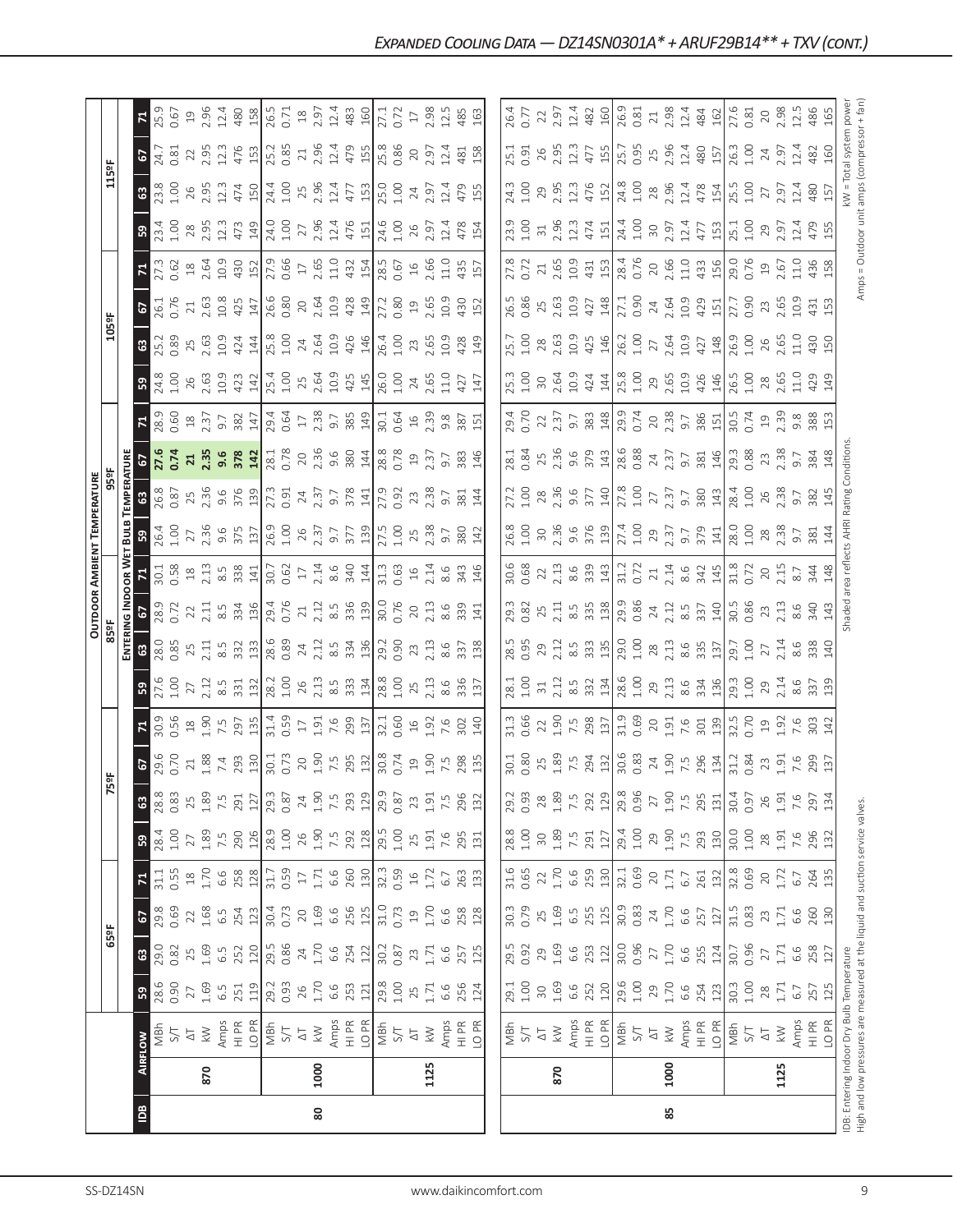|                |      |                                                                                                                            |                                                 |                                            |                                            |                                             |                                  |                 |                                                                                                                                                                                                                                                                                                     |                                                                                                                                                                                                                                                                                             |                      |                                                                                                                                                                                                                                                                                                                                    |                                                                                                                                                                                                                                                                                                                                    |                      | <b>OUTDOOR AMBIENT TEMPERATURE</b>                                                                                                                                                                                                                                                                                  |                                                                                                                                                                                                                                                                                                            |                                                                                                                                                                                                                                                                                                 |      |                                                                                                                                                                                                                                                                                                     |                                                                                                                                                                                                                                                                                                                               |                                                                                                                                                                                                                                                                                                        |            |                                                                                                                                                                                                                                                                                                                     |                                                                                                                                          |                                     |  |
|----------------|------|----------------------------------------------------------------------------------------------------------------------------|-------------------------------------------------|--------------------------------------------|--------------------------------------------|---------------------------------------------|----------------------------------|-----------------|-----------------------------------------------------------------------------------------------------------------------------------------------------------------------------------------------------------------------------------------------------------------------------------------------------|---------------------------------------------------------------------------------------------------------------------------------------------------------------------------------------------------------------------------------------------------------------------------------------------|----------------------|------------------------------------------------------------------------------------------------------------------------------------------------------------------------------------------------------------------------------------------------------------------------------------------------------------------------------------|------------------------------------------------------------------------------------------------------------------------------------------------------------------------------------------------------------------------------------------------------------------------------------------------------------------------------------|----------------------|---------------------------------------------------------------------------------------------------------------------------------------------------------------------------------------------------------------------------------------------------------------------------------------------------------------------|------------------------------------------------------------------------------------------------------------------------------------------------------------------------------------------------------------------------------------------------------------------------------------------------------------|-------------------------------------------------------------------------------------------------------------------------------------------------------------------------------------------------------------------------------------------------------------------------------------------------|------|-----------------------------------------------------------------------------------------------------------------------------------------------------------------------------------------------------------------------------------------------------------------------------------------------------|-------------------------------------------------------------------------------------------------------------------------------------------------------------------------------------------------------------------------------------------------------------------------------------------------------------------------------|--------------------------------------------------------------------------------------------------------------------------------------------------------------------------------------------------------------------------------------------------------------------------------------------------------|------------|---------------------------------------------------------------------------------------------------------------------------------------------------------------------------------------------------------------------------------------------------------------------------------------------------------------------|------------------------------------------------------------------------------------------------------------------------------------------|-------------------------------------|--|
|                |      |                                                                                                                            |                                                 | 65°F                                       |                                            |                                             |                                  |                 | 5ºF                                                                                                                                                                                                                                                                                                 |                                                                                                                                                                                                                                                                                             |                      | 85°F                                                                                                                                                                                                                                                                                                                               |                                                                                                                                                                                                                                                                                                                                    |                      |                                                                                                                                                                                                                                                                                                                     |                                                                                                                                                                                                                                                                                                            |                                                                                                                                                                                                                                                                                                 |      |                                                                                                                                                                                                                                                                                                     | 105°F                                                                                                                                                                                                                                                                                                                         |                                                                                                                                                                                                                                                                                                        |            |                                                                                                                                                                                                                                                                                                                     | 115°F                                                                                                                                    |                                     |  |
|                |      |                                                                                                                            |                                                 |                                            |                                            |                                             |                                  |                 |                                                                                                                                                                                                                                                                                                     |                                                                                                                                                                                                                                                                                             |                      | ENTERI                                                                                                                                                                                                                                                                                                                             |                                                                                                                                                                                                                                                                                                                                    | <b>NG INDOOR WET</b> |                                                                                                                                                                                                                                                                                                                     |                                                                                                                                                                                                                                                                                                            |                                                                                                                                                                                                                                                                                                 |      |                                                                                                                                                                                                                                                                                                     |                                                                                                                                                                                                                                                                                                                               |                                                                                                                                                                                                                                                                                                        |            |                                                                                                                                                                                                                                                                                                                     |                                                                                                                                          |                                     |  |
| $\overline{5}$ |      | <b>AIRFLOW</b>                                                                                                             | ${\bf 59}$                                      | $\mathbbmss{3}$                            | 2                                          |                                             | ${\tt S}$                        | $\mathbbmss{3}$ |                                                                                                                                                                                                                                                                                                     |                                                                                                                                                                                                                                                                                             | ន $\vert$            | $\mathbf{G}$                                                                                                                                                                                                                                                                                                                       | $5\frac{6}{36}$                                                                                                                                                                                                                                                                                                                    |                      | 3.34                                                                                                                                                                                                                                                                                                                |                                                                                                                                                                                                                                                                                                            |                                                                                                                                                                                                                                                                                                 |      | ន $\vert$                                                                                                                                                                                                                                                                                           | $\mathbb{S}^3$                                                                                                                                                                                                                                                                                                                | $\frac{5}{2}$                                                                                                                                                                                                                                                                                          |            |                                                                                                                                                                                                                                                                                                                     | $\frac{67}{31.3}$<br>8.28                                                                                                                |                                     |  |
|                |      | MBh                                                                                                                        | 36.3                                            | 36.8                                       |                                            |                                             | 36.0<br>0.66                     | 36.5            |                                                                                                                                                                                                                                                                                                     |                                                                                                                                                                                                                                                                                             |                      |                                                                                                                                                                                                                                                                                                                                    |                                                                                                                                                                                                                                                                                                                                    |                      |                                                                                                                                                                                                                                                                                                                     | 33.9<br>D.62                                                                                                                                                                                                                                                                                               | 35.0                                                                                                                                                                                                                                                                                            |      |                                                                                                                                                                                                                                                                                                     | 32.0<br>0.65                                                                                                                                                                                                                                                                                                                  | $33.0$<br>0.51                                                                                                                                                                                                                                                                                         |            |                                                                                                                                                                                                                                                                                                                     |                                                                                                                                          |                                     |  |
|                |      | 5/7                                                                                                                        | 0.65                                            | 0.57                                       | 0.44                                       |                                             |                                  | 0.58            |                                                                                                                                                                                                                                                                                                     |                                                                                                                                                                                                                                                                                             |                      | 0.61                                                                                                                                                                                                                                                                                                                               |                                                                                                                                                                                                                                                                                                                                    |                      |                                                                                                                                                                                                                                                                                                                     |                                                                                                                                                                                                                                                                                                            | 0.49                                                                                                                                                                                                                                                                                            |      |                                                                                                                                                                                                                                                                                                     |                                                                                                                                                                                                                                                                                                                               |                                                                                                                                                                                                                                                                                                        |            |                                                                                                                                                                                                                                                                                                                     |                                                                                                                                          |                                     |  |
|                |      | $\overline{\sim}$                                                                                                          | $\overline{19}$                                 | $\widetilde{\Xi}$                          | $\overline{1}4$                            |                                             | $\overline{19}$                  | $\Box$          |                                                                                                                                                                                                                                                                                                     |                                                                                                                                                                                                                                                                                             | 35.0<br>0.68<br>2.73 |                                                                                                                                                                                                                                                                                                                                    | $14$<br>$2.72$<br>$10.8$<br>$351$                                                                                                                                                                                                                                                                                                  |                      |                                                                                                                                                                                                                                                                                                                     |                                                                                                                                                                                                                                                                                                            | $\ensuremath{\mathop{\mathop{\mathbf{1}}}\nolimits}$                                                                                                                                                                                                                                            |      |                                                                                                                                                                                                                                                                                                     | $\overline{\mathbb{L}}$                                                                                                                                                                                                                                                                                                       | $14$<br>3.40                                                                                                                                                                                                                                                                                           |            |                                                                                                                                                                                                                                                                                                                     |                                                                                                                                          |                                     |  |
|                | 1070 | $\gtrapprox$                                                                                                               | 2.17                                            | 2.17                                       | 2.16                                       |                                             | 2.44                             | 2.43            |                                                                                                                                                                                                                                                                                                     |                                                                                                                                                                                                                                                                                             |                      |                                                                                                                                                                                                                                                                                                                                    |                                                                                                                                                                                                                                                                                                                                    |                      |                                                                                                                                                                                                                                                                                                                     |                                                                                                                                                                                                                                                                                                            | $3.04$<br>$12.3$                                                                                                                                                                                                                                                                                |      |                                                                                                                                                                                                                                                                                                     | 3.41<br>13.9                                                                                                                                                                                                                                                                                                                  |                                                                                                                                                                                                                                                                                                        |            |                                                                                                                                                                                                                                                                                                                     |                                                                                                                                          |                                     |  |
|                |      | Amps<br>HI PR                                                                                                              | $8.\overline{3}$                                | $8.\overline{3}$                           | 8.2                                        |                                             | 9.5<br>305                       | 9.5             |                                                                                                                                                                                                                                                                                                     |                                                                                                                                                                                                                                                                                             |                      |                                                                                                                                                                                                                                                                                                                                    |                                                                                                                                                                                                                                                                                                                                    |                      |                                                                                                                                                                                                                                                                                                                     |                                                                                                                                                                                                                                                                                                            |                                                                                                                                                                                                                                                                                                 |      |                                                                                                                                                                                                                                                                                                     |                                                                                                                                                                                                                                                                                                                               | 13.9                                                                                                                                                                                                                                                                                                   |            |                                                                                                                                                                                                                                                                                                                     |                                                                                                                                          |                                     |  |
|                |      |                                                                                                                            | 263                                             | 265                                        | 266                                        |                                             |                                  | 306             | $5.593747.58377.58377.58377.58377.58377.58377.58377.58377.58377.58377.58377.58377.58377.58377.58377.58377.58377.58377.58377.58377.58377.58377.58377.58377.58377.58377.58377.58377.58377.58377.58377.58377.58377.58377.58377.5$                                                                      |                                                                                                                                                                                                                                                                                             |                      | $\begin{array}{c}\n 2.738 \\  2.758 \\  2.879 \\  2.979 \\  2.141 \\  2.141 \\  2.141 \\  2.141 \\  2.141 \\  2.141 \\  2.141 \\  2.141 \\  2.141 \\  2.141 \\  2.141 \\  2.141 \\  2.141 \\  2.141 \\  2.141 \\  2.141 \\  2.141 \\  2.141 \\  2.141 \\  2.141 \\  2.141 \\  2.141 \\  2.141 \\  2.141 \\  2.141 \\  2.141 \\  2$ |                                                                                                                                                                                                                                                                                                                                    |                      |                                                                                                                                                                                                                                                                                                                     | $\begin{array}{c} 17 \\ 3.05 \\ 12.3 \\ 395 \\ 142 \end{array}$                                                                                                                                                                                                                                            | 397                                                                                                                                                                                                                                                                                             |      | $\begin{array}{c} 11.68 \\ 11.69 \\ 13.61 \\ 14.61 \\ 15.62 \\ 16.63 \\ 17.64 \\ 18.65 \\ 19.61 \\ 19.62 \\ 19.63 \\ 10.64 \\ 19.64 \\ 19.61 \\ 19.62 \\ 19.63 \\ 10.64 \\ 10.65 \\ 17.67 \\ 19.68 \\ 10.67 \\ 17.69 \\ 19.61 \\ 10.61 \\ 11.62 \\ 12.63 \\ 13.64 \\ 14.65 \\ 15.67 \\ 16.67 \\ 17$ | 445<br>147                                                                                                                                                                                                                                                                                                                    | 447<br>150                                                                                                                                                                                                                                                                                             |            | $\frac{1}{2}$ $\frac{1}{2}$ $\frac{1}{2}$ $\frac{1}{2}$ $\frac{1}{2}$ $\frac{1}{2}$ $\frac{1}{2}$ $\frac{1}{2}$ $\frac{1}{2}$ $\frac{1}{2}$ $\frac{1}{2}$ $\frac{1}{2}$ $\frac{1}{2}$ $\frac{1}{2}$ $\frac{1}{2}$ $\frac{1}{2}$ $\frac{1}{2}$ $\frac{1}{2}$ $\frac{1}{2}$ $\frac{1}{2}$ $\frac{1}{2}$ $\frac{1}{2}$ | $\begin{array}{c} 15 \\ 3.82 \\ 15.3 \\ 501 \\ 157 \\ \end{array}$<br>$\begin{array}{c} 18 \\ 3.83 \\ 15.9 \\ 499 \\ \hline \end{array}$ |                                     |  |
|                |      | LO PR                                                                                                                      | 121                                             | 123                                        | 126                                        |                                             | 129                              | 130             |                                                                                                                                                                                                                                                                                                     |                                                                                                                                                                                                                                                                                             |                      |                                                                                                                                                                                                                                                                                                                                    |                                                                                                                                                                                                                                                                                                                                    |                      |                                                                                                                                                                                                                                                                                                                     |                                                                                                                                                                                                                                                                                                            | 145                                                                                                                                                                                                                                                                                             |      |                                                                                                                                                                                                                                                                                                     |                                                                                                                                                                                                                                                                                                                               |                                                                                                                                                                                                                                                                                                        |            |                                                                                                                                                                                                                                                                                                                     |                                                                                                                                          |                                     |  |
|                |      | $\frac{1}{140}$                                                                                                            | 36.8                                            | 37.3                                       | 38.4                                       |                                             | 36.5<br>0.69                     | 37.0            |                                                                                                                                                                                                                                                                                                     |                                                                                                                                                                                                                                                                                             |                      |                                                                                                                                                                                                                                                                                                                                    |                                                                                                                                                                                                                                                                                                                                    |                      |                                                                                                                                                                                                                                                                                                                     | 34.5<br>0.66                                                                                                                                                                                                                                                                                               | 35.5                                                                                                                                                                                                                                                                                            |      |                                                                                                                                                                                                                                                                                                     | $\begin{array}{ccc} 1, & 0 & 0 \\ 0, & 0 & 0 \\ 0, & 0 & 0 \\ 0, & 0 & 0 \\ 0, & 0 & 0 \\ 0, & 0 & 0 \\ 0, & 0 & 0 \\ 0, & 0 & 0 \\ 0, & 0 & 0 \\ 0, & 0 & 0 \\ 0, & 0 & 0 \\ 0, & 0 & 0 \\ 0, & 0 & 0 \\ 0, & 0 & 0 \\ 0, & 0 & 0 \\ 0, & 0 & 0 \\ 0, & 0 & 0 \\ 0, & 0 & 0 \\ 0, & 0 & 0 \\ 0, & 0 & 0 \\ 0, & 0 & 0 \\ 0,$ | $\begin{vmatrix} 0.5 & 0.5 \\ 0.5 & 0.5 \\ 0.5 & 0.5 \\ 0.5 & 0.5 \\ 0.5 & 0.5 \\ 0.5 & 0.5 \\ 0.5 & 0.5 \\ 0.5 & 0.5 \\ 0.5 & 0.5 \\ 0.5 & 0.5 \\ 0.5 & 0.5 \\ 0.5 & 0.5 \\ 0.5 & 0.5 \\ 0.5 & 0.5 \\ 0.5 & 0.5 \\ 0.5 & 0.5 \\ 0.5 & 0.5 \\ 0.5 & 0.5 \\ 0.5 & 0.5 \\ 0.5 & 0.5 \\ 0.5 & 0.5 \\ 0.5$ |            |                                                                                                                                                                                                                                                                                                                     | 31.8<br>$\frac{1}{20.73}$                                                                                                                |                                     |  |
|                |      |                                                                                                                            | 0.68                                            | 0.61                                       | 0.48                                       |                                             |                                  |                 |                                                                                                                                                                                                                                                                                                     |                                                                                                                                                                                                                                                                                             |                      |                                                                                                                                                                                                                                                                                                                                    |                                                                                                                                                                                                                                                                                                                                    |                      |                                                                                                                                                                                                                                                                                                                     |                                                                                                                                                                                                                                                                                                            | 0.52                                                                                                                                                                                                                                                                                            |      |                                                                                                                                                                                                                                                                                                     |                                                                                                                                                                                                                                                                                                                               |                                                                                                                                                                                                                                                                                                        |            |                                                                                                                                                                                                                                                                                                                     | 0.60                                                                                                                                     |                                     |  |
|                |      | $\overline{\Delta}$                                                                                                        | $^{28}$                                         | $17\,$                                     | $13$                                       |                                             |                                  | $17$            |                                                                                                                                                                                                                                                                                                     |                                                                                                                                                                                                                                                                                             |                      |                                                                                                                                                                                                                                                                                                                                    |                                                                                                                                                                                                                                                                                                                                    |                      |                                                                                                                                                                                                                                                                                                                     | $17\,$                                                                                                                                                                                                                                                                                                     |                                                                                                                                                                                                                                                                                                 |      |                                                                                                                                                                                                                                                                                                     |                                                                                                                                                                                                                                                                                                                               |                                                                                                                                                                                                                                                                                                        |            |                                                                                                                                                                                                                                                                                                                     |                                                                                                                                          |                                     |  |
| 20             | 1200 | $\lesssim$                                                                                                                 |                                                 | 2.18                                       | 2.17                                       |                                             |                                  | 2.44            |                                                                                                                                                                                                                                                                                                     |                                                                                                                                                                                                                                                                                             |                      |                                                                                                                                                                                                                                                                                                                                    |                                                                                                                                                                                                                                                                                                                                    |                      |                                                                                                                                                                                                                                                                                                                     | 3.06                                                                                                                                                                                                                                                                                                       | 3.06                                                                                                                                                                                                                                                                                            |      |                                                                                                                                                                                                                                                                                                     |                                                                                                                                                                                                                                                                                                                               |                                                                                                                                                                                                                                                                                                        |            |                                                                                                                                                                                                                                                                                                                     |                                                                                                                                          |                                     |  |
|                |      | Amps                                                                                                                       | $2.18$<br>8.3                                   | $8.\overline{3}$                           | $8.\overline{3}$                           |                                             |                                  | 9.5             |                                                                                                                                                                                                                                                                                                     |                                                                                                                                                                                                                                                                                             |                      |                                                                                                                                                                                                                                                                                                                                    |                                                                                                                                                                                                                                                                                                                                    |                      |                                                                                                                                                                                                                                                                                                                     |                                                                                                                                                                                                                                                                                                            | 12.3                                                                                                                                                                                                                                                                                            |      |                                                                                                                                                                                                                                                                                                     |                                                                                                                                                                                                                                                                                                                               |                                                                                                                                                                                                                                                                                                        |            |                                                                                                                                                                                                                                                                                                                     | $14$<br>$3.83$<br>$15.9$                                                                                                                 |                                     |  |
|                |      | HI PR                                                                                                                      | 266                                             | 267                                        | 268                                        |                                             | $18$<br>$2.45$<br>$9.5$<br>$307$ | 308             |                                                                                                                                                                                                                                                                                                     |                                                                                                                                                                                                                                                                                             |                      |                                                                                                                                                                                                                                                                                                                                    | $\frac{40}{37}$ , $\frac{1}{2}$ , $\frac{1}{3}$ , $\frac{1}{2}$ , $\frac{1}{2}$ , $\frac{1}{2}$ , $\frac{1}{2}$ , $\frac{1}{2}$ , $\frac{1}{2}$                                                                                                                                                                                    |                      |                                                                                                                                                                                                                                                                                                                     | $\frac{13}{3}$ $\frac{34}{4}$                                                                                                                                                                                                                                                                              | 399<br>147                                                                                                                                                                                                                                                                                      |      |                                                                                                                                                                                                                                                                                                     | 448<br>149                                                                                                                                                                                                                                                                                                                    | 450<br>152                                                                                                                                                                                                                                                                                             |            |                                                                                                                                                                                                                                                                                                                     | 503<br>159<br>$3.34$<br>$1.501$<br>$501$                                                                                                 |                                     |  |
|                |      | LO <sub>PR</sub>                                                                                                           | 123                                             | 125                                        | 128                                        |                                             | 131                              | 132             |                                                                                                                                                                                                                                                                                                     |                                                                                                                                                                                                                                                                                             |                      |                                                                                                                                                                                                                                                                                                                                    |                                                                                                                                                                                                                                                                                                                                    |                      |                                                                                                                                                                                                                                                                                                                     |                                                                                                                                                                                                                                                                                                            |                                                                                                                                                                                                                                                                                                 |      |                                                                                                                                                                                                                                                                                                     |                                                                                                                                                                                                                                                                                                                               |                                                                                                                                                                                                                                                                                                        |            |                                                                                                                                                                                                                                                                                                                     |                                                                                                                                          |                                     |  |
|                |      | NBh                                                                                                                        | 37.6                                            | 38.1                                       | 39.2                                       |                                             |                                  | 37.8            |                                                                                                                                                                                                                                                                                                     |                                                                                                                                                                                                                                                                                             |                      |                                                                                                                                                                                                                                                                                                                                    | $\frac{37.9}{0.52}$                                                                                                                                                                                                                                                                                                                |                      |                                                                                                                                                                                                                                                                                                                     | 35.2                                                                                                                                                                                                                                                                                                       |                                                                                                                                                                                                                                                                                                 |      |                                                                                                                                                                                                                                                                                                     |                                                                                                                                                                                                                                                                                                                               | 34.3                                                                                                                                                                                                                                                                                                   |            |                                                                                                                                                                                                                                                                                                                     | 32.5                                                                                                                                     |                                     |  |
|                |      | 5/1                                                                                                                        | 0.69                                            | 0.62                                       | 0.49                                       |                                             | 37.3<br>0.70                     | 0.62            |                                                                                                                                                                                                                                                                                                     |                                                                                                                                                                                                                                                                                             |                      |                                                                                                                                                                                                                                                                                                                                    |                                                                                                                                                                                                                                                                                                                                    |                      | $\frac{34.7}{1.00}$                                                                                                                                                                                                                                                                                                 | 0.67                                                                                                                                                                                                                                                                                                       | $36.3$<br>0.54<br>12                                                                                                                                                                                                                                                                            |      |                                                                                                                                                                                                                                                                                                     | 33.3<br>0.69                                                                                                                                                                                                                                                                                                                  | 0.56                                                                                                                                                                                                                                                                                                   |            |                                                                                                                                                                                                                                                                                                                     | 0.61<br>$31.5$<br>0.74                                                                                                                   |                                     |  |
|                |      | $\overline{\triangle}$                                                                                                     | $\stackrel{\textstyle\circ}{\scriptstyle\circ}$ | $16$                                       |                                            |                                             | $\Box$                           | $16$            |                                                                                                                                                                                                                                                                                                     |                                                                                                                                                                                                                                                                                             |                      |                                                                                                                                                                                                                                                                                                                                    |                                                                                                                                                                                                                                                                                                                                    |                      | $17\,$                                                                                                                                                                                                                                                                                                              |                                                                                                                                                                                                                                                                                                            |                                                                                                                                                                                                                                                                                                 |      |                                                                                                                                                                                                                                                                                                     |                                                                                                                                                                                                                                                                                                                               | $12\,$                                                                                                                                                                                                                                                                                                 |            |                                                                                                                                                                                                                                                                                                                     | $\Xi$                                                                                                                                    |                                     |  |
|                | 1350 | $\gtrapprox$                                                                                                               | 2.19                                            | 2.19                                       | 2.19                                       |                                             | 2.46                             | 2.46            |                                                                                                                                                                                                                                                                                                     |                                                                                                                                                                                                                                                                                             |                      |                                                                                                                                                                                                                                                                                                                                    |                                                                                                                                                                                                                                                                                                                                    |                      |                                                                                                                                                                                                                                                                                                                     | $16$<br>$3.07$<br>$12.4$                                                                                                                                                                                                                                                                                   | 3.07                                                                                                                                                                                                                                                                                            |      |                                                                                                                                                                                                                                                                                                     |                                                                                                                                                                                                                                                                                                                               |                                                                                                                                                                                                                                                                                                        |            |                                                                                                                                                                                                                                                                                                                     |                                                                                                                                          |                                     |  |
|                |      |                                                                                                                            | 8.4                                             | 8.4                                        | 8.4                                        |                                             | 9.6                              | 9.6             |                                                                                                                                                                                                                                                                                                     |                                                                                                                                                                                                                                                                                             |                      |                                                                                                                                                                                                                                                                                                                                    |                                                                                                                                                                                                                                                                                                                                    |                      |                                                                                                                                                                                                                                                                                                                     |                                                                                                                                                                                                                                                                                                            | 12.4                                                                                                                                                                                                                                                                                            |      |                                                                                                                                                                                                                                                                                                     |                                                                                                                                                                                                                                                                                                                               | $3.42$<br>14.0                                                                                                                                                                                                                                                                                         |            |                                                                                                                                                                                                                                                                                                                     | $3.84$<br>15.9                                                                                                                           |                                     |  |
|                |      |                                                                                                                            | 268                                             | 269                                        | 271                                        |                                             | 309                              | 310             |                                                                                                                                                                                                                                                                                                     |                                                                                                                                                                                                                                                                                             |                      |                                                                                                                                                                                                                                                                                                                                    |                                                                                                                                                                                                                                                                                                                                    |                      |                                                                                                                                                                                                                                                                                                                     |                                                                                                                                                                                                                                                                                                            |                                                                                                                                                                                                                                                                                                 |      |                                                                                                                                                                                                                                                                                                     |                                                                                                                                                                                                                                                                                                                               |                                                                                                                                                                                                                                                                                                        |            |                                                                                                                                                                                                                                                                                                                     |                                                                                                                                          |                                     |  |
|                |      | Amps<br>H PR<br>LO PR                                                                                                      | 126                                             | 127                                        | 130                                        |                                             | 133                              | 135             | 9.6<br>312<br>138                                                                                                                                                                                                                                                                                   |                                                                                                                                                                                                                                                                                             |                      |                                                                                                                                                                                                                                                                                                                                    | $12,75$<br>$2,55$<br>$3,54$<br>$14$                                                                                                                                                                                                                                                                                                |                      | 3.07<br>12.4<br>399<br>145                                                                                                                                                                                                                                                                                          | 400<br>146                                                                                                                                                                                                                                                                                                 | $402$<br>$149$                                                                                                                                                                                                                                                                                  |      | 3.43<br>2.44<br>3.44<br>3.50                                                                                                                                                                                                                                                                        | $15$ $3;43$ $4;50$ $15$                                                                                                                                                                                                                                                                                                       | 452<br>155                                                                                                                                                                                                                                                                                             |            |                                                                                                                                                                                                                                                                                                                     | 505<br>161<br>$16$ $3.85$ $5.0$ $15.8$                                                                                                   |                                     |  |
|                |      |                                                                                                                            |                                                 |                                            |                                            |                                             |                                  |                 |                                                                                                                                                                                                                                                                                                     |                                                                                                                                                                                                                                                                                             |                      |                                                                                                                                                                                                                                                                                                                                    |                                                                                                                                                                                                                                                                                                                                    |                      |                                                                                                                                                                                                                                                                                                                     |                                                                                                                                                                                                                                                                                                            |                                                                                                                                                                                                                                                                                                 |      |                                                                                                                                                                                                                                                                                                     |                                                                                                                                                                                                                                                                                                                               |                                                                                                                                                                                                                                                                                                        |            |                                                                                                                                                                                                                                                                                                                     |                                                                                                                                          |                                     |  |
|                |      |                                                                                                                            | 36.3                                            | 36.8                                       | 37.9                                       | 39.5                                        |                                  | 36.5            |                                                                                                                                                                                                                                                                                                     |                                                                                                                                                                                                                                                                                             | 35.0                 |                                                                                                                                                                                                                                                                                                                                    | 36.6                                                                                                                                                                                                                                                                                                                               |                      |                                                                                                                                                                                                                                                                                                                     |                                                                                                                                                                                                                                                                                                            | 35.0                                                                                                                                                                                                                                                                                            | 36.6 |                                                                                                                                                                                                                                                                                                     |                                                                                                                                                                                                                                                                                                                               |                                                                                                                                                                                                                                                                                                        |            |                                                                                                                                                                                                                                                                                                                     | 31.3                                                                                                                                     | 32.9                                |  |
|                |      | NBh<br>S/T                                                                                                                 | 0.77                                            | 0.70                                       | 0.57                                       | 0.43                                        | 36.0<br>0.78                     | 0.71            |                                                                                                                                                                                                                                                                                                     | 39.2<br>0.44                                                                                                                                                                                                                                                                                | 1.00                 | 35.6<br>0.73                                                                                                                                                                                                                                                                                                                       | 0.60                                                                                                                                                                                                                                                                                                                               |                      | $33.4$<br>1.00                                                                                                                                                                                                                                                                                                      | 33.9<br>0.75                                                                                                                                                                                                                                                                                               | 0.62                                                                                                                                                                                                                                                                                            |      |                                                                                                                                                                                                                                                                                                     | 32.0<br>0.77                                                                                                                                                                                                                                                                                                                  |                                                                                                                                                                                                                                                                                                        |            |                                                                                                                                                                                                                                                                                                                     |                                                                                                                                          | 0.55                                |  |
|                |      | $\overline{\circ}$                                                                                                         | 24                                              | 22                                         | $18$                                       | $14\,$                                      | 24                               | 22              |                                                                                                                                                                                                                                                                                                     | $\Xi$                                                                                                                                                                                                                                                                                       |                      |                                                                                                                                                                                                                                                                                                                                    |                                                                                                                                                                                                                                                                                                                                    |                      |                                                                                                                                                                                                                                                                                                                     | 22                                                                                                                                                                                                                                                                                                         |                                                                                                                                                                                                                                                                                                 |      |                                                                                                                                                                                                                                                                                                     | $\gtrsim$                                                                                                                                                                                                                                                                                                                     |                                                                                                                                                                                                                                                                                                        |            |                                                                                                                                                                                                                                                                                                                     |                                                                                                                                          |                                     |  |
|                | 1070 | $\lesssim$                                                                                                                 | 2.17                                            | 2.17                                       | 2.16                                       | 2.18                                        |                                  | 2.43            |                                                                                                                                                                                                                                                                                                     |                                                                                                                                                                                                                                                                                             |                      |                                                                                                                                                                                                                                                                                                                                    |                                                                                                                                                                                                                                                                                                                                    |                      |                                                                                                                                                                                                                                                                                                                     |                                                                                                                                                                                                                                                                                                            |                                                                                                                                                                                                                                                                                                 |      |                                                                                                                                                                                                                                                                                                     |                                                                                                                                                                                                                                                                                                                               |                                                                                                                                                                                                                                                                                                        |            |                                                                                                                                                                                                                                                                                                                     |                                                                                                                                          |                                     |  |
|                |      | Amps                                                                                                                       | $8.\overline{3}$                                | $8.\overline{3}$                           | 8.2                                        | $8.\overline{3}$                            | $2.43$<br>9.5<br>305             | 9.5             |                                                                                                                                                                                                                                                                                                     | 2.45<br>9.5<br>312<br>138                                                                                                                                                                                                                                                                   |                      |                                                                                                                                                                                                                                                                                                                                    |                                                                                                                                                                                                                                                                                                                                    |                      |                                                                                                                                                                                                                                                                                                                     |                                                                                                                                                                                                                                                                                                            | $\begin{array}{c}\n 18 \\  304 \\  213 \\  398 \\  456 \\  565 \\  756 \\  303 \\  47 \\  503 \\  47 \\  40\n \end{array}$                                                                                                                                                                      |      |                                                                                                                                                                                                                                                                                                     |                                                                                                                                                                                                                                                                                                                               |                                                                                                                                                                                                                                                                                                        |            |                                                                                                                                                                                                                                                                                                                     | $0.69$<br>$1.8$<br>$3.8$<br>$3.5$<br>$5$<br>$5$<br>$7$<br>$7$<br>$6$<br>$7$<br>$7$<br>$6$<br>$7$<br>$7$<br>$6$<br>$7$<br>$7$<br>         |                                     |  |
|                |      | $\frac{R}{I}$                                                                                                              | 264                                             | 265                                        | 267                                        | 271                                         |                                  | 306             |                                                                                                                                                                                                                                                                                                     |                                                                                                                                                                                                                                                                                             |                      |                                                                                                                                                                                                                                                                                                                                    |                                                                                                                                                                                                                                                                                                                                    |                      |                                                                                                                                                                                                                                                                                                                     |                                                                                                                                                                                                                                                                                                            |                                                                                                                                                                                                                                                                                                 |      |                                                                                                                                                                                                                                                                                                     |                                                                                                                                                                                                                                                                                                                               |                                                                                                                                                                                                                                                                                                        |            |                                                                                                                                                                                                                                                                                                                     |                                                                                                                                          |                                     |  |
|                |      | LO <sub>PR</sub>                                                                                                           | 121                                             | 123                                        | 126                                        | 131                                         | 129                              | 130             |                                                                                                                                                                                                                                                                                                     |                                                                                                                                                                                                                                                                                             |                      |                                                                                                                                                                                                                                                                                                                                    |                                                                                                                                                                                                                                                                                                                                    |                      |                                                                                                                                                                                                                                                                                                                     |                                                                                                                                                                                                                                                                                                            |                                                                                                                                                                                                                                                                                                 |      |                                                                                                                                                                                                                                                                                                     |                                                                                                                                                                                                                                                                                                                               |                                                                                                                                                                                                                                                                                                        |            |                                                                                                                                                                                                                                                                                                                     |                                                                                                                                          |                                     |  |
|                |      | MBh                                                                                                                        | 36.9<br>0.81                                    | 37.4                                       | 38.4                                       | 40.1                                        | 36.5<br>0.81                     | 37.0<br>0.74    |                                                                                                                                                                                                                                                                                                     |                                                                                                                                                                                                                                                                                             |                      |                                                                                                                                                                                                                                                                                                                                    |                                                                                                                                                                                                                                                                                                                                    |                      |                                                                                                                                                                                                                                                                                                                     |                                                                                                                                                                                                                                                                                                            |                                                                                                                                                                                                                                                                                                 |      |                                                                                                                                                                                                                                                                                                     |                                                                                                                                                                                                                                                                                                                               |                                                                                                                                                                                                                                                                                                        |            |                                                                                                                                                                                                                                                                                                                     |                                                                                                                                          |                                     |  |
|                |      | S/T                                                                                                                        |                                                 | 0.73                                       | 0.60                                       | 0.46                                        |                                  |                 |                                                                                                                                                                                                                                                                                                     |                                                                                                                                                                                                                                                                                             |                      |                                                                                                                                                                                                                                                                                                                                    |                                                                                                                                                                                                                                                                                                                                    |                      |                                                                                                                                                                                                                                                                                                                     |                                                                                                                                                                                                                                                                                                            |                                                                                                                                                                                                                                                                                                 |      |                                                                                                                                                                                                                                                                                                     |                                                                                                                                                                                                                                                                                                                               |                                                                                                                                                                                                                                                                                                        |            |                                                                                                                                                                                                                                                                                                                     |                                                                                                                                          |                                     |  |
|                |      | $\overline{\triangle}$                                                                                                     | $23$                                            | $\sqrt{2}1$                                | $\Box$                                     | $\ensuremath{\mathop{\mathbb{1}}\nolimits}$ | 23                               | 21              |                                                                                                                                                                                                                                                                                                     |                                                                                                                                                                                                                                                                                             |                      |                                                                                                                                                                                                                                                                                                                                    |                                                                                                                                                                                                                                                                                                                                    |                      |                                                                                                                                                                                                                                                                                                                     |                                                                                                                                                                                                                                                                                                            |                                                                                                                                                                                                                                                                                                 |      |                                                                                                                                                                                                                                                                                                     |                                                                                                                                                                                                                                                                                                                               |                                                                                                                                                                                                                                                                                                        |            |                                                                                                                                                                                                                                                                                                                     |                                                                                                                                          |                                     |  |
| 75             | 1200 | $\lesssim$                                                                                                                 | $\begin{array}{c} 2.18 \\ 8.3 \end{array}$      | $\begin{array}{c} 2.18 \\ 8.3 \end{array}$ | $\begin{array}{c} 2.17 \\ 8.3 \end{array}$ | 2.19                                        |                                  | $2.44$<br>9.5   |                                                                                                                                                                                                                                                                                                     |                                                                                                                                                                                                                                                                                             |                      |                                                                                                                                                                                                                                                                                                                                    |                                                                                                                                                                                                                                                                                                                                    |                      |                                                                                                                                                                                                                                                                                                                     |                                                                                                                                                                                                                                                                                                            |                                                                                                                                                                                                                                                                                                 |      |                                                                                                                                                                                                                                                                                                     |                                                                                                                                                                                                                                                                                                                               |                                                                                                                                                                                                                                                                                                        |            |                                                                                                                                                                                                                                                                                                                     |                                                                                                                                          |                                     |  |
|                |      | Amps<br>HI PR                                                                                                              |                                                 |                                            |                                            |                                             |                                  |                 |                                                                                                                                                                                                                                                                                                     |                                                                                                                                                                                                                                                                                             |                      |                                                                                                                                                                                                                                                                                                                                    |                                                                                                                                                                                                                                                                                                                                    |                      |                                                                                                                                                                                                                                                                                                                     |                                                                                                                                                                                                                                                                                                            |                                                                                                                                                                                                                                                                                                 |      |                                                                                                                                                                                                                                                                                                     |                                                                                                                                                                                                                                                                                                                               |                                                                                                                                                                                                                                                                                                        |            |                                                                                                                                                                                                                                                                                                                     |                                                                                                                                          |                                     |  |
|                |      |                                                                                                                            | 266                                             | 267                                        | 269                                        | 8.4<br>273<br>133                           | 2.44<br>9.5<br>307<br>131        | 308             |                                                                                                                                                                                                                                                                                                     |                                                                                                                                                                                                                                                                                             |                      |                                                                                                                                                                                                                                                                                                                                    |                                                                                                                                                                                                                                                                                                                                    |                      |                                                                                                                                                                                                                                                                                                                     |                                                                                                                                                                                                                                                                                                            |                                                                                                                                                                                                                                                                                                 |      |                                                                                                                                                                                                                                                                                                     |                                                                                                                                                                                                                                                                                                                               |                                                                                                                                                                                                                                                                                                        |            |                                                                                                                                                                                                                                                                                                                     |                                                                                                                                          |                                     |  |
|                |      | LO PR                                                                                                                      | 123                                             | 125                                        | 128                                        |                                             |                                  | 132             | $\begin{array}{c} 1.616 \\ 1.616 \\ 1.616 \\ 1.616 \\ 1.616 \\ 1.616 \\ 1.616 \\ 1.616 \\ 1.616 \\ 1.616 \\ 1.616 \\ 1.616 \\ 1.616 \\ 1.616 \\ 1.616 \\ 1.616 \\ 1.616 \\ 1.616 \\ 1.616 \\ 1.616 \\ 1.616 \\ 1.616 \\ 1.616 \\ 1.616 \\ 1.616 \\ 1.616 \\ 1.616 \\ 1.616 \\ 1.616 \\ 1.616 \\ 1.$ | $\left  \begin{array}{ccc} 0.75 & 0.75 & 0.75 \\ 0.75 & 0.75 & 0.75 \\ 0.75 & 0.75 & 0.75 \\ 0.75 & 0.75 & 0.75 \\ 0.75 & 0.75 & 0.75 \\ 0.75 & 0.75 & 0.75 \\ 0.75 & 0.75 & 0.75 \\ 0.75 & 0.75 & 0.75 \\ 0.75 & 0.75 & 0.75 \\ 0.75 & 0.75 & 0.75 \\ 0.75 & 0.75 & 0.75 \\ 0.75 & 0.75 &$ |                      | $\begin{array}{c} 22.73 \\ 21.73 \\ 23.84 \\ 24.74 \\ 25.75 \\ 26.75 \\ 27.75 \\ 28.75 \\ 29.75 \\ 20.75 \\ 21.75 \\ 22.75 \\ 23.75 \\ 24.75 \\ 25.75 \\ 26.75 \\ 27.75 \\ 28.75 \\ 29.75 \\ 21.75 \\ 22.75 \\ 23.75 \\ 24.75 \\ 25.75 \\ 26.75 \\ 27.75 \\ 28.75 \\ 29.75 \\ 21.75 \\ 22.75 \\ 23$                                | $\begin{array}{c}\n 27.78 \\  27.87 \\  27.87 \\  27.87 \\  27.87 \\  27.87 \\  27.87 \\  27.87 \\  27.87 \\  27.87 \\  27.87 \\  27.87 \\  27.87 \\  27.87 \\  27.87 \\  27.87 \\  27.87 \\  27.87 \\  27.87 \\  27.87 \\  27.87 \\  27.87 \\  27.87 \\  27.87 \\  27.87 \\  27.87 \\  27.87 \\  27.87 \\  27.87 \\  27.87 \\  2$ |                      |                                                                                                                                                                                                                                                                                                                     | $\frac{36}{32}$ $\frac{38}{32}$ $\frac{41}{32}$ $\frac{8}{32}$ $\frac{7}{32}$ $\frac{8}{32}$ $\frac{36}{32}$ $\frac{38}{32}$ $\frac{41}{32}$ $\frac{36}{32}$ $\frac{36}{32}$ $\frac{37}{32}$ $\frac{38}{32}$ $\frac{41}{32}$ $\frac{37}{32}$ $\frac{38}{32}$ $\frac{41}{32}$ $\frac{37}{32}$ $\frac{38}{3$ |                                                                                                                                                                                                                                                                                                 |      |                                                                                                                                                                                                                                                                                                     |                                                                                                                                                                                                                                                                                                                               |                                                                                                                                                                                                                                                                                                        |            |                                                                                                                                                                                                                                                                                                                     | $\begin{array}{c}\n 28 \\  38 \\  15 \\  20 \\  32 \\  5\n \end{array}$                                                                  |                                     |  |
|                |      | $-25$<br>MBh                                                                                                               | 37.6<br>0.82                                    | 38.1                                       | 39.2                                       | $40.8$<br>0.47                              | 37.3<br>0.82                     | 37.8            |                                                                                                                                                                                                                                                                                                     |                                                                                                                                                                                                                                                                                             |                      |                                                                                                                                                                                                                                                                                                                                    |                                                                                                                                                                                                                                                                                                                                    |                      |                                                                                                                                                                                                                                                                                                                     |                                                                                                                                                                                                                                                                                                            |                                                                                                                                                                                                                                                                                                 |      |                                                                                                                                                                                                                                                                                                     |                                                                                                                                                                                                                                                                                                                               |                                                                                                                                                                                                                                                                                                        |            |                                                                                                                                                                                                                                                                                                                     |                                                                                                                                          |                                     |  |
|                |      |                                                                                                                            |                                                 | 0.74                                       | 0.61                                       |                                             |                                  |                 |                                                                                                                                                                                                                                                                                                     |                                                                                                                                                                                                                                                                                             |                      |                                                                                                                                                                                                                                                                                                                                    |                                                                                                                                                                                                                                                                                                                                    |                      |                                                                                                                                                                                                                                                                                                                     |                                                                                                                                                                                                                                                                                                            |                                                                                                                                                                                                                                                                                                 |      |                                                                                                                                                                                                                                                                                                     |                                                                                                                                                                                                                                                                                                                               |                                                                                                                                                                                                                                                                                                        |            |                                                                                                                                                                                                                                                                                                                     |                                                                                                                                          |                                     |  |
|                |      | $\overline{\mathbb{Q}}$                                                                                                    | 22                                              | $20$                                       | $\exists$                                  | $\Xi$                                       | $22\,$                           | 20              |                                                                                                                                                                                                                                                                                                     |                                                                                                                                                                                                                                                                                             |                      |                                                                                                                                                                                                                                                                                                                                    |                                                                                                                                                                                                                                                                                                                                    |                      |                                                                                                                                                                                                                                                                                                                     |                                                                                                                                                                                                                                                                                                            |                                                                                                                                                                                                                                                                                                 |      |                                                                                                                                                                                                                                                                                                     |                                                                                                                                                                                                                                                                                                                               |                                                                                                                                                                                                                                                                                                        |            | 23<br>3.85                                                                                                                                                                                                                                                                                                          |                                                                                                                                          |                                     |  |
|                | 1350 | $\gtrapprox$                                                                                                               | 2.19                                            | 2.19                                       | 2.18                                       | 2.20                                        | 2.46                             | 2.45            |                                                                                                                                                                                                                                                                                                     |                                                                                                                                                                                                                                                                                             |                      |                                                                                                                                                                                                                                                                                                                                    |                                                                                                                                                                                                                                                                                                                                    |                      |                                                                                                                                                                                                                                                                                                                     |                                                                                                                                                                                                                                                                                                            |                                                                                                                                                                                                                                                                                                 |      |                                                                                                                                                                                                                                                                                                     |                                                                                                                                                                                                                                                                                                                               |                                                                                                                                                                                                                                                                                                        |            |                                                                                                                                                                                                                                                                                                                     |                                                                                                                                          |                                     |  |
|                |      | Amps                                                                                                                       | 8.4                                             | $8.4\,$                                    | $8.\overline{3}$                           | 8.4                                         | 9.6                              | 9.6             |                                                                                                                                                                                                                                                                                                     |                                                                                                                                                                                                                                                                                             |                      |                                                                                                                                                                                                                                                                                                                                    | $16$<br>$2.75$<br>$10.9$<br>$356$                                                                                                                                                                                                                                                                                                  |                      |                                                                                                                                                                                                                                                                                                                     | $3.54$<br>$3.54$<br>$400$                                                                                                                                                                                                                                                                                  |                                                                                                                                                                                                                                                                                                 |      |                                                                                                                                                                                                                                                                                                     |                                                                                                                                                                                                                                                                                                                               |                                                                                                                                                                                                                                                                                                        | 14.1       |                                                                                                                                                                                                                                                                                                                     |                                                                                                                                          |                                     |  |
|                |      | $\frac{PR}{T}$<br>LO <sub>PR</sub>                                                                                         | 268<br>126                                      | 269<br>127                                 | 271                                        | 276<br>135                                  | 309                              | 311             | $16$<br>$2,45$<br>$9,52$<br>$3,38$                                                                                                                                                                                                                                                                  | 317<br>143                                                                                                                                                                                                                                                                                  |                      | 10.9<br>354<br>141                                                                                                                                                                                                                                                                                                                 | $\frac{14}{3}$                                                                                                                                                                                                                                                                                                                     | 149                  | $\frac{1}{2}$ $\frac{1}{2}$ $\frac{1}{2}$ $\frac{1}{2}$ $\frac{1}{2}$ $\frac{1}{2}$ $\frac{1}{2}$ $\frac{1}{2}$ $\frac{1}{2}$ $\frac{1}{2}$ $\frac{1}{2}$ $\frac{1}{2}$ $\frac{1}{2}$ $\frac{1}{2}$ $\frac{1}{2}$ $\frac{1}{2}$ $\frac{1}{2}$ $\frac{1}{2}$ $\frac{1}{2}$ $\frac{1}{2}$ $\frac{1}{2}$ $\frac{1}{2}$ | $\frac{8}{4}$                                                                                                                                                                                                                                                                                              | $\begin{bmatrix} 0.6 & 0.6 & 0.6 \\ 0.6 & 0.6 & 0.6 \\ 0.6 & 0.6 & 0.6 \\ 0.6 & 0.6 & 0.6 \\ 0.6 & 0.6 & 0.6 \\ 0.6 & 0.6 & 0.6 \\ 0.6 & 0.6 & 0.6 \\ 0.6 & 0.6 & 0.6 \\ 0.6 & 0.6 & 0.6 \\ 0.6 & 0.6 & 0.6 \\ 0.6 & 0.6 & 0.6 \\ 0.6 & 0.6 & 0.6 \\ 0.6 & 0.6 & 0.6 \\ 0.6 & 0.6 & 0.6 \\ 0.6$ |      | <u>थ</u> न अ अंस क्षेत्रि पर अंस क्षेत्र अंस के संस्कृत<br>संघटन असंस्कृति छ अ अंस क्षेत्र अ अंस के संस्कृत                                                                                                                                                                                         | 14.0<br>450<br>152                                                                                                                                                                                                                                                                                                            |                                                                                                                                                                                                                                                                                                        | 457<br>160 | 16.0<br>503<br>157                                                                                                                                                                                                                                                                                                  | $17$ $3.84$ $5.96$ $161$<br>$71.85$<br>$3.85$<br>$504$<br>$158$                                                                          | $13.86$<br>$3.86$<br>$5.0$<br>$166$ |  |
|                |      |                                                                                                                            |                                                 |                                            | 130                                        |                                             | 133                              | 135             |                                                                                                                                                                                                                                                                                                     |                                                                                                                                                                                                                                                                                             |                      |                                                                                                                                                                                                                                                                                                                                    |                                                                                                                                                                                                                                                                                                                                    |                      |                                                                                                                                                                                                                                                                                                                     |                                                                                                                                                                                                                                                                                                            |                                                                                                                                                                                                                                                                                                 |      |                                                                                                                                                                                                                                                                                                     |                                                                                                                                                                                                                                                                                                                               |                                                                                                                                                                                                                                                                                                        |            |                                                                                                                                                                                                                                                                                                                     |                                                                                                                                          |                                     |  |
|                |      | High and low pressures are measured at the liquid and suction service valves.<br>IDB: Entering Indoor Dry Bulb Temperature |                                                 |                                            |                                            |                                             |                                  |                 |                                                                                                                                                                                                                                                                                                     |                                                                                                                                                                                                                                                                                             |                      |                                                                                                                                                                                                                                                                                                                                    | shaded area reflects ACCA                                                                                                                                                                                                                                                                                                          |                      |                                                                                                                                                                                                                                                                                                                     |                                                                                                                                                                                                                                                                                                            | (TVA) Rating Conditions                                                                                                                                                                                                                                                                         |      |                                                                                                                                                                                                                                                                                                     |                                                                                                                                                                                                                                                                                                                               |                                                                                                                                                                                                                                                                                                        |            |                                                                                                                                                                                                                                                                                                                     | <w =="" system<br="" total="">= Outdoor unit amps (compress</w>                                                                          | powe                                |  |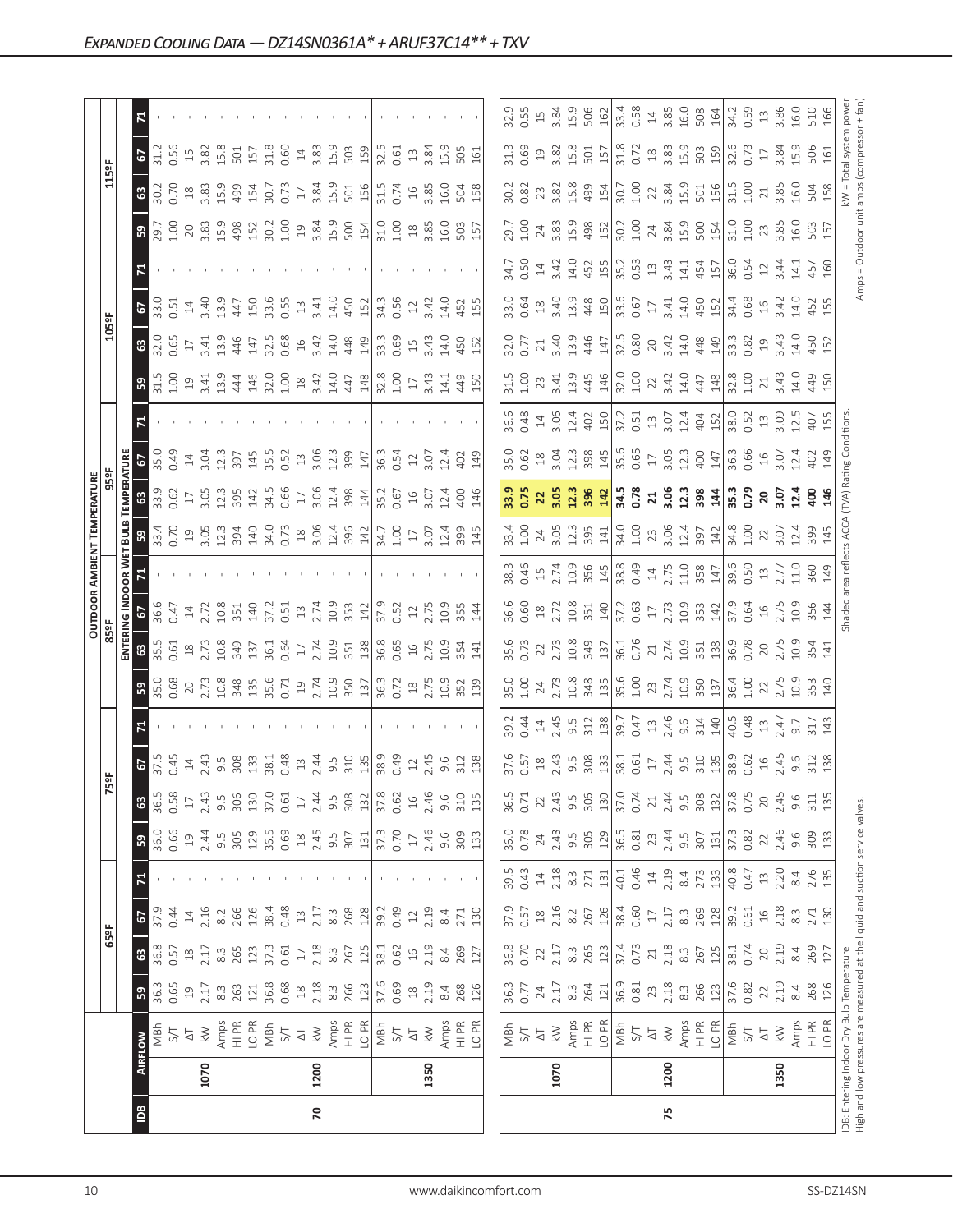|     |                |                                                                                                                                                                                                                                                                                                                                                                                                                                                                                                                                                                      |                                                                                                                                                                                                                                                                                                                                 |                                                                                                                                                                                                                                                                                                                                    |                                                                                                                                                                                                                                                                                                                                                   |                                                                                                                                                                                                                                                                                |                                                                              |                                            |                                                                               |                                                                                                                                                                                                                                                                                                                                                                                           |                                                                                                                                                                                                                                                                                                               |                                                                                                                    | <b>OUTDOOR AMBIENT TEMPERATURE</b>                                                                                                                                                                                                                                                                                                                                                                                                                           |                                                                                                    |                                                                                                                                                                                                                                                                                                                                                   |                                                                                                                                                                                                                                                                                                                                                                                                                 |                                                                                                                                                                                                                                                                                                                 |                                                                                                                                                                                                                                                                                |                                                   |                                                                           |                                                              |                                                                              |                                                                                                                                                                         |                             |                                                                                                                                                                                                                                                                                                              |                                                                                                               |
|-----|----------------|----------------------------------------------------------------------------------------------------------------------------------------------------------------------------------------------------------------------------------------------------------------------------------------------------------------------------------------------------------------------------------------------------------------------------------------------------------------------------------------------------------------------------------------------------------------------|---------------------------------------------------------------------------------------------------------------------------------------------------------------------------------------------------------------------------------------------------------------------------------------------------------------------------------|------------------------------------------------------------------------------------------------------------------------------------------------------------------------------------------------------------------------------------------------------------------------------------------------------------------------------------|---------------------------------------------------------------------------------------------------------------------------------------------------------------------------------------------------------------------------------------------------------------------------------------------------------------------------------------------------|--------------------------------------------------------------------------------------------------------------------------------------------------------------------------------------------------------------------------------------------------------------------------------|------------------------------------------------------------------------------|--------------------------------------------|-------------------------------------------------------------------------------|-------------------------------------------------------------------------------------------------------------------------------------------------------------------------------------------------------------------------------------------------------------------------------------------------------------------------------------------------------------------------------------------|---------------------------------------------------------------------------------------------------------------------------------------------------------------------------------------------------------------------------------------------------------------------------------------------------------------|--------------------------------------------------------------------------------------------------------------------|--------------------------------------------------------------------------------------------------------------------------------------------------------------------------------------------------------------------------------------------------------------------------------------------------------------------------------------------------------------------------------------------------------------------------------------------------------------|----------------------------------------------------------------------------------------------------|---------------------------------------------------------------------------------------------------------------------------------------------------------------------------------------------------------------------------------------------------------------------------------------------------------------------------------------------------|-----------------------------------------------------------------------------------------------------------------------------------------------------------------------------------------------------------------------------------------------------------------------------------------------------------------------------------------------------------------------------------------------------------------|-----------------------------------------------------------------------------------------------------------------------------------------------------------------------------------------------------------------------------------------------------------------------------------------------------------------|--------------------------------------------------------------------------------------------------------------------------------------------------------------------------------------------------------------------------------------------------------------------------------|---------------------------------------------------|---------------------------------------------------------------------------|--------------------------------------------------------------|------------------------------------------------------------------------------|-------------------------------------------------------------------------------------------------------------------------------------------------------------------------|-----------------------------|--------------------------------------------------------------------------------------------------------------------------------------------------------------------------------------------------------------------------------------------------------------------------------------------------------------|---------------------------------------------------------------------------------------------------------------|
|     |                |                                                                                                                                                                                                                                                                                                                                                                                                                                                                                                                                                                      |                                                                                                                                                                                                                                                                                                                                 | 65°F                                                                                                                                                                                                                                                                                                                               |                                                                                                                                                                                                                                                                                                                                                   |                                                                                                                                                                                                                                                                                |                                                                              | 5ºF                                        |                                                                               |                                                                                                                                                                                                                                                                                                                                                                                           |                                                                                                                                                                                                                                                                                                               |                                                                                                                    |                                                                                                                                                                                                                                                                                                                                                                                                                                                              |                                                                                                    |                                                                                                                                                                                                                                                                                                                                                   |                                                                                                                                                                                                                                                                                                                                                                                                                 |                                                                                                                                                                                                                                                                                                                 |                                                                                                                                                                                                                                                                                |                                                   | 105°F                                                                     |                                                              |                                                                              |                                                                                                                                                                         | 115°F                       |                                                                                                                                                                                                                                                                                                              |                                                                                                               |
|     |                |                                                                                                                                                                                                                                                                                                                                                                                                                                                                                                                                                                      |                                                                                                                                                                                                                                                                                                                                 |                                                                                                                                                                                                                                                                                                                                    |                                                                                                                                                                                                                                                                                                                                                   |                                                                                                                                                                                                                                                                                |                                                                              |                                            |                                                                               |                                                                                                                                                                                                                                                                                                                                                                                           |                                                                                                                                                                                                                                                                                                               | ENTERII                                                                                                            | NG INDOOR WET                                                                                                                                                                                                                                                                                                                                                                                                                                                |                                                                                                    | <b>Buus</b>                                                                                                                                                                                                                                                                                                                                       | TEMPERATURI                                                                                                                                                                                                                                                                                                                                                                                                     |                                                                                                                                                                                                                                                                                                                 |                                                                                                                                                                                                                                                                                |                                                   |                                                                           |                                                              |                                                                              |                                                                                                                                                                         |                             |                                                                                                                                                                                                                                                                                                              |                                                                                                               |
| Bal | <b>AIRFLOW</b> |                                                                                                                                                                                                                                                                                                                                                                                                                                                                                                                                                                      | 5 <sup>2</sup>                                                                                                                                                                                                                                                                                                                  | ශී                                                                                                                                                                                                                                                                                                                                 | <b>67</b><br>38.1<br>0.69                                                                                                                                                                                                                                                                                                                         |                                                                                                                                                                                                                                                                                | 59                                                                           | $\boldsymbol{\mathbb{S}}$                  |                                                                               | 치                                                                                                                                                                                                                                                                                                                                                                                         | 59                                                                                                                                                                                                                                                                                                            | ${\tt G}$                                                                                                          |                                                                                                                                                                                                                                                                                                                                                                                                                                                              |                                                                                                    | ၛၟ                                                                                                                                                                                                                                                                                                                                                |                                                                                                                                                                                                                                                                                                                                                                                                                 |                                                                                                                                                                                                                                                                                                                 |                                                                                                                                                                                                                                                                                | 59                                                | $\frac{3}{2}$                                                             |                                                              |                                                                              | ႙                                                                                                                                                                       | $\boldsymbol{63}$           | 5                                                                                                                                                                                                                                                                                                            |                                                                                                               |
|     |                |                                                                                                                                                                                                                                                                                                                                                                                                                                                                                                                                                                      | 36.5<br>0.90                                                                                                                                                                                                                                                                                                                    | 37.0<br>0.82                                                                                                                                                                                                                                                                                                                       |                                                                                                                                                                                                                                                                                                                                                   | 39.7                                                                                                                                                                                                                                                                           | 36.2<br>1.00                                                                 | 36.7                                       | <b>P</b><br>27.7<br>0.70                                                      | 39.4<br>0.56                                                                                                                                                                                                                                                                                                                                                                              |                                                                                                                                                                                                                                                                                                               | 35.7<br>0.85                                                                                                       | 36.8<br>0.72                                                                                                                                                                                                                                                                                                                                                                                                                                                 | 38.4                                                                                               | $33.6$<br>1.00                                                                                                                                                                                                                                                                                                                                    | 34.1<br>0.87                                                                                                                                                                                                                                                                                                                                                                                                    | 35.2<br>0.74                                                                                                                                                                                                                                                                                                    | 36.8<br>0.60                                                                                                                                                                                                                                                                   | $31.7$<br>$1.00$                                  | 32.2                                                                      | 67<br>33.2<br>0.76                                           | 34.9<br>0.62                                                                 | 29.9<br>1.00                                                                                                                                                            | 30.4<br>1.00                | $31.4$<br>0.81                                                                                                                                                                                                                                                                                               | 33.1<br>0.67                                                                                                  |
|     |                |                                                                                                                                                                                                                                                                                                                                                                                                                                                                                                                                                                      |                                                                                                                                                                                                                                                                                                                                 |                                                                                                                                                                                                                                                                                                                                    |                                                                                                                                                                                                                                                                                                                                                   | 0.55                                                                                                                                                                                                                                                                           |                                                                              | 0.83                                       |                                                                               |                                                                                                                                                                                                                                                                                                                                                                                           |                                                                                                                                                                                                                                                                                                               |                                                                                                                    |                                                                                                                                                                                                                                                                                                                                                                                                                                                              | 0.58                                                                                               |                                                                                                                                                                                                                                                                                                                                                   |                                                                                                                                                                                                                                                                                                                                                                                                                 |                                                                                                                                                                                                                                                                                                                 |                                                                                                                                                                                                                                                                                |                                                   |                                                                           |                                                              |                                                                              |                                                                                                                                                                         |                             |                                                                                                                                                                                                                                                                                                              |                                                                                                               |
|     | 1070           |                                                                                                                                                                                                                                                                                                                                                                                                                                                                                                                                                                      | $28$<br>$2.17$                                                                                                                                                                                                                                                                                                                  |                                                                                                                                                                                                                                                                                                                                    |                                                                                                                                                                                                                                                                                                                                                   |                                                                                                                                                                                                                                                                                |                                                                              |                                            |                                                                               | $\Xi$                                                                                                                                                                                                                                                                                                                                                                                     | $\frac{1}{35.2}$<br>1.00<br>2.73                                                                                                                                                                                                                                                                              | 26<br>2.73                                                                                                         | 23<br>2.72                                                                                                                                                                                                                                                                                                                                                                                                                                                   |                                                                                                    |                                                                                                                                                                                                                                                                                                                                                   |                                                                                                                                                                                                                                                                                                                                                                                                                 | 22<br>3.04<br>12.3<br>398                                                                                                                                                                                                                                                                                       |                                                                                                                                                                                                                                                                                | $\frac{28}{3.41}$                                 | $26$<br>3.41                                                              | $\frac{22}{3.40}$                                            |                                                                              |                                                                                                                                                                         | 3.83<br>27                  | 23                                                                                                                                                                                                                                                                                                           | 3.84<br>$20$                                                                                                  |
|     |                |                                                                                                                                                                                                                                                                                                                                                                                                                                                                                                                                                                      |                                                                                                                                                                                                                                                                                                                                 |                                                                                                                                                                                                                                                                                                                                    |                                                                                                                                                                                                                                                                                                                                                   |                                                                                                                                                                                                                                                                                |                                                                              |                                            |                                                                               | $2.45$<br>9.6                                                                                                                                                                                                                                                                                                                                                                             |                                                                                                                                                                                                                                                                                                               |                                                                                                                    |                                                                                                                                                                                                                                                                                                                                                                                                                                                              |                                                                                                    |                                                                                                                                                                                                                                                                                                                                                   |                                                                                                                                                                                                                                                                                                                                                                                                                 |                                                                                                                                                                                                                                                                                                                 |                                                                                                                                                                                                                                                                                |                                                   |                                                                           |                                                              |                                                                              |                                                                                                                                                                         | 15.9                        |                                                                                                                                                                                                                                                                                                              |                                                                                                               |
|     |                |                                                                                                                                                                                                                                                                                                                                                                                                                                                                                                                                                                      |                                                                                                                                                                                                                                                                                                                                 |                                                                                                                                                                                                                                                                                                                                    |                                                                                                                                                                                                                                                                                                                                                   |                                                                                                                                                                                                                                                                                |                                                                              |                                            |                                                                               | 313                                                                                                                                                                                                                                                                                                                                                                                       |                                                                                                                                                                                                                                                                                                               |                                                                                                                    |                                                                                                                                                                                                                                                                                                                                                                                                                                                              |                                                                                                    |                                                                                                                                                                                                                                                                                                                                                   |                                                                                                                                                                                                                                                                                                                                                                                                                 |                                                                                                                                                                                                                                                                                                                 |                                                                                                                                                                                                                                                                                |                                                   |                                                                           |                                                              |                                                                              |                                                                                                                                                                         |                             |                                                                                                                                                                                                                                                                                                              |                                                                                                               |
|     |                | $\begin{array}{l} \text{MSE} \\ \text{MSE} \\ \text{MSE} \\ \text{MSE} \\ \text{MSE} \\ \text{MSE} \\ \text{MSE} \\ \text{MSE} \\ \text{MSE} \\ \text{MSE} \\ \text{MSE} \\ \text{MSE} \\ \text{MSE} \\ \text{MSE} \\ \text{MSE} \\ \text{MSE} \\ \text{MSE} \\ \text{MSE} \\ \text{MSE} \\ \text{MSE} \\ \text{MSE} \\ \text{MSE} \\ \text{MSE} \\ \text{MSE} \\ \text{MSE} \\ \text{MSE} \\ \text{MSE} \\ \text{MSE} \\ \text{MSE} \\ \text{MSE} \\ \text{$                                                                                                        | $\begin{array}{l} 3.35 & 2.00 & 2.00 & 2.00 & 2.00 & 2.00 & 2.00 & 2.00 & 2.00 & 2.00 & 2.00 & 2.00 & 2.00 & 2.00 & 2.00 & 2.00 & 2.00 & 2.00 & 2.00 & 2.00 & 2.00 & 2.00 & 2.00 & 2.00 & 2.00 & 2.00 & 2.00 & 2.00 & 2.00 & 2.00 & 2.00 & 2.00 & 2.00 & 2.00 & 2.00 & 2.$                                                      | $\begin{array}{l} 26.75 & 22.73 \\ 27.75 & 28.73 \\ 28.75 & 29.73 \\ 29.75 & 29.73 \\ 20.75 & 29.73 \\ 20.75 & 20.73 \\ 20.75 & 20.73 \\ 20.75 & 20.73 \\ 20.75 & 20.73 \\ 20.75 & 20.73 \\ 20.75 & 20.73 \\ 20.75 & 20.73 \\ 20.75 & 20.73 \\ 20.75 & 20.73 \\ 20.75 & 20.73 \\ 20$                                               | $\begin{array}{c}\n 2.46 \\  2.46 \\  2.52 \\  2.54 \\  2.54 \\  2.54 \\  2.54 \\  2.54 \\  2.54 \\  2.54 \\  2.54 \\  2.54 \\  2.54 \\  2.54 \\  2.54 \\  2.54 \\  2.54 \\  2.54 \\  2.54 \\  2.54 \\  2.54 \\  2.54 \\  2.54 \\  2.54 \\  2.55 \\  2.55 \\  2.55 \\  2.55 \\  2.55 \\  2.55 \\  2.55 \\  2.55 \\  2.55 \\  2.55 \\  2.55 \\  2$ | $\begin{array}{c} 21.676 & 22.676 \\ 21.676 & 22.676 \\ 22.676 & 22.676 \\ 23.676 & 24.676 \\ 24.676 & 25.676 \\ 25.676 & 26.676 \\ 26.676 & 27.676 \\ 27.676 & 27.676 \\ 28.676 & 27.676 \\ 29.676 & 27.676 \\ 20.676 & 27.676 \\ 21.676 & 27.676 \\ 22.676 & 27.676 \\ 23.6$ | $28,43,505$<br>$305$<br>$307$<br>$36.7$<br>$36.7$                            |                                            | $22,43,58,60,73$<br>$308,48,38,50$<br>$198,38,30$<br>$0.73$                   |                                                                                                                                                                                                                                                                                                                                                                                           |                                                                                                                                                                                                                                                                                                               | 10.8<br>350<br>137                                                                                                 | $\begin{array}{c}\n 2 \text{ s} \\  3 \text{ s} \\  4 \text{ s} \\  5 \text{ s} \\  6 \text{ s} \\  7 \text{ s} \\  8 \text{ s} \\  1 \text{ s} \\  1 \text{ s} \\  2 \text{ s} \\  3 \text{ s} \\  4 \text{ s} \\  5 \text{ s} \\  6 \text{ s} \\  7 \text{ s} \\  8 \text{ s} \\  7 \text{ s} \\  8 \text{ s} \\  7 \text{ s} \\  8 \text{ s} \\  7 \text{ s} \\  8 \text{ s} \\  7 \text{ s} \\  8 \text{ s} \\  7 \text{ s} \\  8 \text{ s} \\  7 \text$ |                                                                                                    | $\begin{array}{c}\n 28 \\  3.05 \\  2.39 \\  3.41 \\  3.52 \\  4.29 \\  5.53 \\  5.43 \\  6.43 \\  7.53 \\  7.53 \\  7.53 \\  7.53 \\  7.53 \\  7.53 \\  7.53 \\  7.53 \\  7.53 \\  7.53 \\  7.53 \\  7.53 \\  7.53 \\  7.53 \\  7.53 \\  7.53 \\  7.53 \\  7.53 \\  7.53 \\  7.53 \\  7.53 \\  7.53 \\  7.53 \\  7.53 \\  7.53 \\  7.53 \\  7.5$ | $\begin{array}{c c c c c c c c c} \text{SG} & \text{G} & \text{G} & \text{G} & \text{G} & \text{G} & \text{G} & \text{G} \\ \text{G} & \text{G} & \text{G} & \text{G} & \text{G} & \text{G} & \text{G} & \text{G} & \text{G} & \text{G} & \text{G} \\ \text{G} & \text{G} & \text{G} & \text{G} & \text{G} & \text{G} & \text{G} & \text{G} & \text{G} & \text{G} & \text{G} & \text{G} \\ \text{G} & \text{G}$ |                                                                                                                                                                                                                                                                                                                 | $\begin{array}{c} 29.674 & 20.714 \\ 20.674 & 20.714 \\ 20.714 & 20.714 \\ 20.714 & 20.714 \\ 20.714 & 20.714 \\ 20.714 & 20.714 \\ 20.714 & 20.714 \\ 20.714 & 20.714 \\ 20.714 & 20.714 \\ 20.714 & 20.714 \\ 20.714 & 20.714 \\ 20.714 & 20.714 \\ 20.714 & 20.714 \\ 20.7$ | $\begin{bmatrix} 3.9 \\ 445 \\ 146 \end{bmatrix}$ | $\frac{33}{448}$                                                          | $43\frac{15}{33}$ $\frac{8}{3}$ $\frac{29}{3}$               | $\begin{array}{c}\n 28 \\  340 \\  450 \\  490 \\  540 \\  65\n \end{array}$ | $29.83$ $1.99$ $1.53$                                                                                                                                                   | 500                         | 3.82<br>15.8<br>502                                                                                                                                                                                                                                                                                          | 15.9<br>506<br>163                                                                                            |
|     |                |                                                                                                                                                                                                                                                                                                                                                                                                                                                                                                                                                                      |                                                                                                                                                                                                                                                                                                                                 |                                                                                                                                                                                                                                                                                                                                    |                                                                                                                                                                                                                                                                                                                                                   |                                                                                                                                                                                                                                                                                |                                                                              |                                            |                                                                               | $\frac{139}{39.5}$<br>$\frac{9}{39.5}$<br>$\frac{8}{14}$<br>$\frac{46}{14}$<br>9.6                                                                                                                                                                                                                                                                                                        |                                                                                                                                                                                                                                                                                                               |                                                                                                                    |                                                                                                                                                                                                                                                                                                                                                                                                                                                              |                                                                                                    |                                                                                                                                                                                                                                                                                                                                                   |                                                                                                                                                                                                                                                                                                                                                                                                                 | $\frac{146}{35.7}$                                                                                                                                                                                                                                                                                              |                                                                                                                                                                                                                                                                                | $32.2$<br>1.00                                    |                                                                           |                                                              |                                                                              |                                                                                                                                                                         |                             |                                                                                                                                                                                                                                                                                                              |                                                                                                               |
|     |                |                                                                                                                                                                                                                                                                                                                                                                                                                                                                                                                                                                      |                                                                                                                                                                                                                                                                                                                                 |                                                                                                                                                                                                                                                                                                                                    |                                                                                                                                                                                                                                                                                                                                                   |                                                                                                                                                                                                                                                                                |                                                                              |                                            |                                                                               |                                                                                                                                                                                                                                                                                                                                                                                           |                                                                                                                                                                                                                                                                                                               |                                                                                                                    |                                                                                                                                                                                                                                                                                                                                                                                                                                                              |                                                                                                    |                                                                                                                                                                                                                                                                                                                                                   |                                                                                                                                                                                                                                                                                                                                                                                                                 |                                                                                                                                                                                                                                                                                                                 |                                                                                                                                                                                                                                                                                |                                                   | 1.00                                                                      |                                                              |                                                                              |                                                                                                                                                                         | $30.9$<br>$1.00$            | $32.0$<br>0.84                                                                                                                                                                                                                                                                                               | $33.6$<br>0.71<br>19<br>3.85                                                                                  |
|     |                |                                                                                                                                                                                                                                                                                                                                                                                                                                                                                                                                                                      |                                                                                                                                                                                                                                                                                                                                 |                                                                                                                                                                                                                                                                                                                                    |                                                                                                                                                                                                                                                                                                                                                   |                                                                                                                                                                                                                                                                                |                                                                              |                                            |                                                                               |                                                                                                                                                                                                                                                                                                                                                                                           |                                                                                                                                                                                                                                                                                                               |                                                                                                                    |                                                                                                                                                                                                                                                                                                                                                                                                                                                              |                                                                                                    |                                                                                                                                                                                                                                                                                                                                                   |                                                                                                                                                                                                                                                                                                                                                                                                                 | $21\,$                                                                                                                                                                                                                                                                                                          |                                                                                                                                                                                                                                                                                | 27                                                | 25                                                                        |                                                              |                                                                              |                                                                                                                                                                         | 26                          |                                                                                                                                                                                                                                                                                                              |                                                                                                               |
| 80  | 1200           |                                                                                                                                                                                                                                                                                                                                                                                                                                                                                                                                                                      |                                                                                                                                                                                                                                                                                                                                 |                                                                                                                                                                                                                                                                                                                                    |                                                                                                                                                                                                                                                                                                                                                   |                                                                                                                                                                                                                                                                                |                                                                              |                                            |                                                                               |                                                                                                                                                                                                                                                                                                                                                                                           |                                                                                                                                                                                                                                                                                                               |                                                                                                                    |                                                                                                                                                                                                                                                                                                                                                                                                                                                              |                                                                                                    |                                                                                                                                                                                                                                                                                                                                                   |                                                                                                                                                                                                                                                                                                                                                                                                                 |                                                                                                                                                                                                                                                                                                                 |                                                                                                                                                                                                                                                                                |                                                   |                                                                           |                                                              |                                                                              |                                                                                                                                                                         | 3.84                        |                                                                                                                                                                                                                                                                                                              |                                                                                                               |
|     |                |                                                                                                                                                                                                                                                                                                                                                                                                                                                                                                                                                                      |                                                                                                                                                                                                                                                                                                                                 |                                                                                                                                                                                                                                                                                                                                    |                                                                                                                                                                                                                                                                                                                                                   |                                                                                                                                                                                                                                                                                |                                                                              |                                            |                                                                               |                                                                                                                                                                                                                                                                                                                                                                                           |                                                                                                                                                                                                                                                                                                               |                                                                                                                    |                                                                                                                                                                                                                                                                                                                                                                                                                                                              |                                                                                                    |                                                                                                                                                                                                                                                                                                                                                   |                                                                                                                                                                                                                                                                                                                                                                                                                 | $3.06$<br>12.3<br>400<br>147                                                                                                                                                                                                                                                                                    |                                                                                                                                                                                                                                                                                | $3.42$<br>14.0                                    | $3.43$ $4.48$ $15$                                                        | $\begin{array}{c} 21 \\ 3.41 \\ 4.50 \\ 4.51 \\ \end{array}$ |                                                                              |                                                                                                                                                                         | 15.02<br>502                | $22,83$<br>$3,53$<br>$5,59$<br>$15$                                                                                                                                                                                                                                                                          | 16.0<br>508<br>164                                                                                            |
|     |                |                                                                                                                                                                                                                                                                                                                                                                                                                                                                                                                                                                      |                                                                                                                                                                                                                                                                                                                                 |                                                                                                                                                                                                                                                                                                                                    |                                                                                                                                                                                                                                                                                                                                                   |                                                                                                                                                                                                                                                                                |                                                                              |                                            |                                                                               |                                                                                                                                                                                                                                                                                                                                                                                           |                                                                                                                                                                                                                                                                                                               |                                                                                                                    |                                                                                                                                                                                                                                                                                                                                                                                                                                                              |                                                                                                    |                                                                                                                                                                                                                                                                                                                                                   |                                                                                                                                                                                                                                                                                                                                                                                                                 |                                                                                                                                                                                                                                                                                                                 |                                                                                                                                                                                                                                                                                |                                                   |                                                                           |                                                              |                                                                              |                                                                                                                                                                         |                             |                                                                                                                                                                                                                                                                                                              |                                                                                                               |
|     |                |                                                                                                                                                                                                                                                                                                                                                                                                                                                                                                                                                                      |                                                                                                                                                                                                                                                                                                                                 |                                                                                                                                                                                                                                                                                                                                    |                                                                                                                                                                                                                                                                                                                                                   |                                                                                                                                                                                                                                                                                |                                                                              |                                            |                                                                               | $\frac{315}{141}$                                                                                                                                                                                                                                                                                                                                                                         |                                                                                                                                                                                                                                                                                                               |                                                                                                                    |                                                                                                                                                                                                                                                                                                                                                                                                                                                              |                                                                                                    |                                                                                                                                                                                                                                                                                                                                                   |                                                                                                                                                                                                                                                                                                                                                                                                                 |                                                                                                                                                                                                                                                                                                                 |                                                                                                                                                                                                                                                                                | 447<br>148                                        |                                                                           |                                                              |                                                                              |                                                                                                                                                                         |                             |                                                                                                                                                                                                                                                                                                              |                                                                                                               |
|     |                |                                                                                                                                                                                                                                                                                                                                                                                                                                                                                                                                                                      |                                                                                                                                                                                                                                                                                                                                 |                                                                                                                                                                                                                                                                                                                                    |                                                                                                                                                                                                                                                                                                                                                   |                                                                                                                                                                                                                                                                                | $2.45$<br>9.5<br>307<br>$\frac{131}{37.5}$                                   |                                            | $21$<br>$2.44$<br>$9.5$<br>$9.1$<br>$9.1$<br>$9.1$<br>$9.1$<br>$9.1$<br>$9.1$ |                                                                                                                                                                                                                                                                                                                                                                                           |                                                                                                                                                                                                                                                                                                               | $\begin{array}{c} 36.3 \\ 0.89 \\ 0.34 \\ 0.74 \\ 0.94 \\ 0.96 \\ \hline \end{array}$                              |                                                                                                                                                                                                                                                                                                                                                                                                                                                              |                                                                                                    |                                                                                                                                                                                                                                                                                                                                                   | $\frac{35.4}{4}$                                                                                                                                                                                                                                                                                                                                                                                                |                                                                                                                                                                                                                                                                                                                 |                                                                                                                                                                                                                                                                                |                                                   | 33.5                                                                      | 34.5                                                         | $\begin{array}{c} 3.43 \\ 14.1 \\ 450 \\ 80 \\ 100 \\ 0.67 \\ \end{array}$   |                                                                                                                                                                         | 31.7                        |                                                                                                                                                                                                                                                                                                              |                                                                                                               |
|     |                |                                                                                                                                                                                                                                                                                                                                                                                                                                                                                                                                                                      |                                                                                                                                                                                                                                                                                                                                 |                                                                                                                                                                                                                                                                                                                                    |                                                                                                                                                                                                                                                                                                                                                   |                                                                                                                                                                                                                                                                                |                                                                              | 0.87                                       |                                                                               | 40.7<br>0.60<br>17                                                                                                                                                                                                                                                                                                                                                                        |                                                                                                                                                                                                                                                                                                               |                                                                                                                    |                                                                                                                                                                                                                                                                                                                                                                                                                                                              |                                                                                                    | 34.9<br>1.00                                                                                                                                                                                                                                                                                                                                      | 1.00                                                                                                                                                                                                                                                                                                                                                                                                            | 36.5<br>0.78                                                                                                                                                                                                                                                                                                    |                                                                                                                                                                                                                                                                                | 33.0<br>1.00                                      | 1.00                                                                      | 0.81                                                         |                                                                              | $31.2$<br>$1.00$                                                                                                                                                        | 1.00                        | 32.8<br>0.86                                                                                                                                                                                                                                                                                                 | 34.4<br>0.72                                                                                                  |
|     |                |                                                                                                                                                                                                                                                                                                                                                                                                                                                                                                                                                                      |                                                                                                                                                                                                                                                                                                                                 |                                                                                                                                                                                                                                                                                                                                    |                                                                                                                                                                                                                                                                                                                                                   |                                                                                                                                                                                                                                                                                |                                                                              |                                            |                                                                               |                                                                                                                                                                                                                                                                                                                                                                                           |                                                                                                                                                                                                                                                                                                               |                                                                                                                    |                                                                                                                                                                                                                                                                                                                                                                                                                                                              |                                                                                                    |                                                                                                                                                                                                                                                                                                                                                   | 24                                                                                                                                                                                                                                                                                                                                                                                                              |                                                                                                                                                                                                                                                                                                                 |                                                                                                                                                                                                                                                                                |                                                   |                                                                           | $20$                                                         |                                                                              |                                                                                                                                                                         |                             | $\gtrsim$                                                                                                                                                                                                                                                                                                    |                                                                                                               |
|     | 1350           | $\stackrel{\textstyle _{\textstyle _{\textstyle _{\textstyle <}}}}{\sim}$                                                                                                                                                                                                                                                                                                                                                                                                                                                                                            |                                                                                                                                                                                                                                                                                                                                 |                                                                                                                                                                                                                                                                                                                                    |                                                                                                                                                                                                                                                                                                                                                   |                                                                                                                                                                                                                                                                                |                                                                              |                                            |                                                                               | 2.47                                                                                                                                                                                                                                                                                                                                                                                      |                                                                                                                                                                                                                                                                                                               | $24$<br>$2.75$                                                                                                     | 2.75                                                                                                                                                                                                                                                                                                                                                                                                                                                         |                                                                                                    | 26<br>3.07                                                                                                                                                                                                                                                                                                                                        | 3.07                                                                                                                                                                                                                                                                                                                                                                                                            | $\frac{20}{3.07}$                                                                                                                                                                                                                                                                                               |                                                                                                                                                                                                                                                                                | $26$<br>3.43                                      | $24$<br>3.43                                                              | 3.42                                                         |                                                                              |                                                                                                                                                                         | 25<br>3.85                  |                                                                                                                                                                                                                                                                                                              | $\frac{18}{3.86}$                                                                                             |
|     |                |                                                                                                                                                                                                                                                                                                                                                                                                                                                                                                                                                                      |                                                                                                                                                                                                                                                                                                                                 |                                                                                                                                                                                                                                                                                                                                    |                                                                                                                                                                                                                                                                                                                                                   |                                                                                                                                                                                                                                                                                | 26<br>2.46<br>9.6<br>310<br>134                                              | $24$<br>$2.46$<br>$9.6$<br>$3.13$<br>$135$ | $2.45$<br>$9.6$<br>$3.3$                                                      | 9.7                                                                                                                                                                                                                                                                                                                                                                                       | 10.9                                                                                                                                                                                                                                                                                                          |                                                                                                                    |                                                                                                                                                                                                                                                                                                                                                                                                                                                              | 11.0                                                                                               | 12.4                                                                                                                                                                                                                                                                                                                                              | 12.4                                                                                                                                                                                                                                                                                                                                                                                                            | 12.4                                                                                                                                                                                                                                                                                                            |                                                                                                                                                                                                                                                                                | $\overline{14.0}$                                 | 14.0                                                                      | 14.0                                                         | $\frac{1}{4}$                                                                | $\frac{27}{3.85}$                                                                                                                                                       | <b>16.0</b>                 | 3.84<br>15.9                                                                                                                                                                                                                                                                                                 | 16.0                                                                                                          |
|     |                | Amps<br>HI PR<br>LO PR                                                                                                                                                                                                                                                                                                                                                                                                                                                                                                                                               |                                                                                                                                                                                                                                                                                                                                 |                                                                                                                                                                                                                                                                                                                                    |                                                                                                                                                                                                                                                                                                                                                   |                                                                                                                                                                                                                                                                                |                                                                              |                                            |                                                                               | 317                                                                                                                                                                                                                                                                                                                                                                                       | 353                                                                                                                                                                                                                                                                                                           | 10.9<br>354                                                                                                        | 10.9<br>356                                                                                                                                                                                                                                                                                                                                                                                                                                                  |                                                                                                    | 400                                                                                                                                                                                                                                                                                                                                               | 401                                                                                                                                                                                                                                                                                                                                                                                                             |                                                                                                                                                                                                                                                                                                                 | 407                                                                                                                                                                                                                                                                            | 450                                               |                                                                           |                                                              | 457                                                                          |                                                                                                                                                                         | 504                         | 506                                                                                                                                                                                                                                                                                                          | 511                                                                                                           |
|     |                |                                                                                                                                                                                                                                                                                                                                                                                                                                                                                                                                                                      |                                                                                                                                                                                                                                                                                                                                 |                                                                                                                                                                                                                                                                                                                                    |                                                                                                                                                                                                                                                                                                                                                   |                                                                                                                                                                                                                                                                                |                                                                              |                                            |                                                                               |                                                                                                                                                                                                                                                                                                                                                                                           |                                                                                                                                                                                                                                                                                                               |                                                                                                                    |                                                                                                                                                                                                                                                                                                                                                                                                                                                              | $\begin{array}{c} 361 \\ 150 \end{array}$                                                          |                                                                                                                                                                                                                                                                                                                                                   |                                                                                                                                                                                                                                                                                                                                                                                                                 | $403$<br>$150$                                                                                                                                                                                                                                                                                                  |                                                                                                                                                                                                                                                                                |                                                   | 452                                                                       | $\begin{array}{c} 455 \\ 155 \end{array}$                    |                                                                              |                                                                                                                                                                         |                             |                                                                                                                                                                                                                                                                                                              |                                                                                                               |
|     |                |                                                                                                                                                                                                                                                                                                                                                                                                                                                                                                                                                                      |                                                                                                                                                                                                                                                                                                                                 |                                                                                                                                                                                                                                                                                                                                    |                                                                                                                                                                                                                                                                                                                                                   |                                                                                                                                                                                                                                                                                |                                                                              |                                            | 138                                                                           | 143                                                                                                                                                                                                                                                                                                                                                                                       | 140                                                                                                                                                                                                                                                                                                           | 142                                                                                                                | 145                                                                                                                                                                                                                                                                                                                                                                                                                                                          |                                                                                                    | 145                                                                                                                                                                                                                                                                                                                                               | 147                                                                                                                                                                                                                                                                                                                                                                                                             |                                                                                                                                                                                                                                                                                                                 | 155                                                                                                                                                                                                                                                                            | 151                                               |                                                                           |                                                              | 160                                                                          | 157                                                                                                                                                                     | 159                         | 162                                                                                                                                                                                                                                                                                                          | 167                                                                                                           |
|     |                |                                                                                                                                                                                                                                                                                                                                                                                                                                                                                                                                                                      |                                                                                                                                                                                                                                                                                                                                 |                                                                                                                                                                                                                                                                                                                                    |                                                                                                                                                                                                                                                                                                                                                   |                                                                                                                                                                                                                                                                                |                                                                              |                                            |                                                                               |                                                                                                                                                                                                                                                                                                                                                                                           |                                                                                                                                                                                                                                                                                                               |                                                                                                                    |                                                                                                                                                                                                                                                                                                                                                                                                                                                              |                                                                                                    |                                                                                                                                                                                                                                                                                                                                                   |                                                                                                                                                                                                                                                                                                                                                                                                                 |                                                                                                                                                                                                                                                                                                                 |                                                                                                                                                                                                                                                                                |                                                   |                                                                           |                                                              |                                                                              |                                                                                                                                                                         |                             |                                                                                                                                                                                                                                                                                                              |                                                                                                               |
|     |                |                                                                                                                                                                                                                                                                                                                                                                                                                                                                                                                                                                      |                                                                                                                                                                                                                                                                                                                                 | 37.6<br>0.92                                                                                                                                                                                                                                                                                                                       | 38.7<br>0.79                                                                                                                                                                                                                                                                                                                                      |                                                                                                                                                                                                                                                                                |                                                                              |                                            | $38.3$<br>$0.80$                                                              |                                                                                                                                                                                                                                                                                                                                                                                           |                                                                                                                                                                                                                                                                                                               | $36.3$<br>1.00                                                                                                     | 37.4                                                                                                                                                                                                                                                                                                                                                                                                                                                         | 39.0<br>0.68                                                                                       | 34.2                                                                                                                                                                                                                                                                                                                                              | 34.7                                                                                                                                                                                                                                                                                                                                                                                                            | 35.8                                                                                                                                                                                                                                                                                                            | 37.4<br>0.70                                                                                                                                                                                                                                                                   | 32.3                                              | 32.8<br>1.00                                                              |                                                              |                                                                              |                                                                                                                                                                         |                             |                                                                                                                                                                                                                                                                                                              | 33.7                                                                                                          |
|     |                |                                                                                                                                                                                                                                                                                                                                                                                                                                                                                                                                                                      |                                                                                                                                                                                                                                                                                                                                 |                                                                                                                                                                                                                                                                                                                                    |                                                                                                                                                                                                                                                                                                                                                   |                                                                                                                                                                                                                                                                                |                                                                              |                                            |                                                                               |                                                                                                                                                                                                                                                                                                                                                                                           |                                                                                                                                                                                                                                                                                                               |                                                                                                                    | 0.82                                                                                                                                                                                                                                                                                                                                                                                                                                                         |                                                                                                    | 1.00                                                                                                                                                                                                                                                                                                                                              | 1.00                                                                                                                                                                                                                                                                                                                                                                                                            | 0.84                                                                                                                                                                                                                                                                                                            |                                                                                                                                                                                                                                                                                | 1.00                                              |                                                                           |                                                              |                                                                              |                                                                                                                                                                         |                             |                                                                                                                                                                                                                                                                                                              |                                                                                                               |
|     |                |                                                                                                                                                                                                                                                                                                                                                                                                                                                                                                                                                                      |                                                                                                                                                                                                                                                                                                                                 |                                                                                                                                                                                                                                                                                                                                    |                                                                                                                                                                                                                                                                                                                                                   |                                                                                                                                                                                                                                                                                |                                                                              |                                            |                                                                               |                                                                                                                                                                                                                                                                                                                                                                                           |                                                                                                                                                                                                                                                                                                               |                                                                                                                    |                                                                                                                                                                                                                                                                                                                                                                                                                                                              |                                                                                                    |                                                                                                                                                                                                                                                                                                                                                   |                                                                                                                                                                                                                                                                                                                                                                                                                 |                                                                                                                                                                                                                                                                                                                 |                                                                                                                                                                                                                                                                                |                                                   |                                                                           |                                                              |                                                                              |                                                                                                                                                                         | 31.00<br>31<br>3.83<br>15.9 | $32.0$<br>$1.00$<br>$27$                                                                                                                                                                                                                                                                                     | 23                                                                                                            |
|     | 1070           |                                                                                                                                                                                                                                                                                                                                                                                                                                                                                                                                                                      |                                                                                                                                                                                                                                                                                                                                 |                                                                                                                                                                                                                                                                                                                                    |                                                                                                                                                                                                                                                                                                                                                   |                                                                                                                                                                                                                                                                                |                                                                              |                                            |                                                                               |                                                                                                                                                                                                                                                                                                                                                                                           |                                                                                                                                                                                                                                                                                                               |                                                                                                                    |                                                                                                                                                                                                                                                                                                                                                                                                                                                              |                                                                                                    |                                                                                                                                                                                                                                                                                                                                                   |                                                                                                                                                                                                                                                                                                                                                                                                                 |                                                                                                                                                                                                                                                                                                                 |                                                                                                                                                                                                                                                                                |                                                   |                                                                           |                                                              |                                                                              |                                                                                                                                                                         |                             |                                                                                                                                                                                                                                                                                                              |                                                                                                               |
|     |                |                                                                                                                                                                                                                                                                                                                                                                                                                                                                                                                                                                      |                                                                                                                                                                                                                                                                                                                                 |                                                                                                                                                                                                                                                                                                                                    |                                                                                                                                                                                                                                                                                                                                                   |                                                                                                                                                                                                                                                                                |                                                                              |                                            |                                                                               |                                                                                                                                                                                                                                                                                                                                                                                           |                                                                                                                                                                                                                                                                                                               |                                                                                                                    |                                                                                                                                                                                                                                                                                                                                                                                                                                                              |                                                                                                    |                                                                                                                                                                                                                                                                                                                                                   |                                                                                                                                                                                                                                                                                                                                                                                                                 |                                                                                                                                                                                                                                                                                                                 |                                                                                                                                                                                                                                                                                |                                                   |                                                                           |                                                              |                                                                              |                                                                                                                                                                         |                             |                                                                                                                                                                                                                                                                                                              |                                                                                                               |
|     |                |                                                                                                                                                                                                                                                                                                                                                                                                                                                                                                                                                                      |                                                                                                                                                                                                                                                                                                                                 |                                                                                                                                                                                                                                                                                                                                    |                                                                                                                                                                                                                                                                                                                                                   |                                                                                                                                                                                                                                                                                |                                                                              |                                            |                                                                               |                                                                                                                                                                                                                                                                                                                                                                                           |                                                                                                                                                                                                                                                                                                               |                                                                                                                    |                                                                                                                                                                                                                                                                                                                                                                                                                                                              |                                                                                                    |                                                                                                                                                                                                                                                                                                                                                   |                                                                                                                                                                                                                                                                                                                                                                                                                 |                                                                                                                                                                                                                                                                                                                 |                                                                                                                                                                                                                                                                                |                                                   |                                                                           |                                                              |                                                                              |                                                                                                                                                                         |                             |                                                                                                                                                                                                                                                                                                              |                                                                                                               |
|     |                | MBh<br>S <i>T</i><br>ST<br>ST<br>ST<br>ST<br>ST<br>ST                                                                                                                                                                                                                                                                                                                                                                                                                                                                                                                | $\frac{1}{2}$ , $\frac{1}{2}$ , $\frac{1}{2}$ , $\frac{1}{2}$ , $\frac{1}{2}$ , $\frac{1}{2}$ , $\frac{1}{2}$ , $\frac{1}{2}$ , $\frac{1}{2}$ , $\frac{1}{2}$ , $\frac{1}{2}$ , $\frac{1}{2}$ , $\frac{1}{2}$ , $\frac{1}{2}$ , $\frac{1}{2}$ , $\frac{1}{2}$ , $\frac{1}{2}$ , $\frac{1}{2}$ , $\frac{1}{2}$ , $\frac{1}{2}$ , | $\begin{array}{c}\n 3.773 \\  2.733 \\  3.743 \\  3.753 \\  3.753 \\  3.753 \\  3.753 \\  3.753 \\  3.753 \\  3.753 \\  3.753 \\  3.753 \\  3.753 \\  3.753 \\  3.753 \\  3.753 \\  3.753 \\  3.753 \\  3.753 \\  3.753 \\  3.753 \\  3.753 \\  3.753 \\  3.753 \\  3.753 \\  3.753 \\  3.753 \\  3.753 \\  3.753 \\  3.753 \\  3$ |                                                                                                                                                                                                                                                                                                                                                   | $\begin{array}{cccc}\n43.6 & 32.7 & 42.7 & 42.7 & 42.7 & 42.7 & 42.7 & 42.7 & 42.7 & 42.7 & 42.7 & 42.7 & 42.7 & 42.7 & 42.7 & 42.7 & 42.7 & 42.7 & 42.7 & 42.7 & 42.7 & 42.7 & 42.7 & 42.7 & 42.7 & 42.7 & 42.7 & 42.7 & 42.7 & 42.7 & 42.7 & 42.7 & 42.7 & 42.7 & 42.7 & 42$ |                                                                              |                                            | $\begin{array}{c}\n0.43 \\ 0.443 \\ 0.45\n\end{array}$                        | $40.68 \times 7.49 \times 7.49 \times 7.49 \times 7.49 \times 7.49 \times 7.49 \times 7.49 \times 7.49 \times 7.49 \times 7.49 \times 7.49 \times 7.49 \times 7.49 \times 7.49 \times 7.49 \times 7.49 \times 7.49 \times 7.49 \times 7.49 \times 7.49 \times 7.49 \times 7.49 \times 7.49 \times 7.49 \times 7.49 \times 7.49 \times 7.49 \times 7.49 \times 7.49 \times 7.49 \times 7.$ | $\begin{array}{c} 35.8 \\ 31.0 \\ 32.0 \\ 33.0 \\ 34.0 \\ 35.0 \\ 36.0 \\ 37.0 \\ 38.0 \\ 39.0 \\ 30.0 \\ 30.0 \\ 30.0 \\ 31.0 \\ 32.0 \\ 33.0 \\ 34.0 \\ 35.0 \\ 36.0 \\ 37.0 \\ 38.0 \\ 39.0 \\ 37.0 \\ 39.0 \\ 39.0 \\ 39.0 \\ 39.0 \\ 39.0 \\ 39.0 \\ 39.0 \\ 39.0 \\ 39.0 \\ 39.0 \\ 39.0 \\ 39.0 \\ 39$ | $\begin{array}{c}\n 30 \\  21 \\  35 \\  19 \\  19 \\  19 \\  19 \\  10 \\  29 \\  21 \\  21 \\  22\n \end{array}$ | $\begin{array}{c}\n 26 \\  2.73 \\  10.8 \\  353 \\  42 \\  80.85 \\  0.85 \\  2.74\n \end{array}$                                                                                                                                                                                                                                                                                                                                                           | $\begin{array}{c}\n 23 \\  2.75 \\  10.9 \\  357 \\  147 \\  0.71 \\  2.76 \\  2.76\n \end{array}$ | $\begin{array}{c}\n 31 \\  3.06 \\  12.3 \\  86 \\  \hline\n 148 \\  34.00 \\  1.00\n \end{array}$                                                                                                                                                                                                                                                | $\frac{1}{3}$ $\frac{1}{3}$ $\frac{1}{3}$ $\frac{1}{3}$ $\frac{1}{3}$ $\frac{1}{3}$ $\frac{1}{3}$ $\frac{1}{3}$ $\frac{1}{3}$ $\frac{1}{3}$ $\frac{1}{3}$ $\frac{1}{3}$ $\frac{1}{3}$ $\frac{1}{3}$ $\frac{1}{3}$ $\frac{1}{3}$ $\frac{1}{3}$ $\frac{1}{3}$ $\frac{1}{3}$                                                                                                                                       | $\begin{array}{c} 26 \\ 3.05 \\ 3.05 \\ 2.39 \\ 3.09 \\ 4.4 \\ 5.08 \\ 7.4 \\ 8.09 \\ 1.08 \\ 1.09 \\ 1.09 \\ 1.09 \\ 1.00 \\ 1.00 \\ 1.00 \\ 1.00 \\ 1.00 \\ 1.00 \\ 1.00 \\ 1.00 \\ 1.00 \\ 1.00 \\ 1.00 \\ 1.00 \\ 1.00 \\ 1.00 \\ 1.00 \\ 1.00 \\ 1.00 \\ 1.00 \\ 1.00 \\ 1.00 \\ 1.00 \\ 1.00 \\ 1.00 \\ $ |                                                                                                                                                                                                                                                                                |                                                   | $29$<br>$3.41$<br>$44.0$<br>$448$<br>$150$                                |                                                              |                                                                              | $\frac{30.5}{31.00}$ $\frac{30.8}{31.00}$ $\frac{30.8}{31.00}$ $\frac{30.8}{31.00}$ $\frac{30.8}{31.00}$ $\frac{30.8}{31.00}$ $\frac{30.8}{31.00}$ $\frac{30.8}{31.00}$ | 501<br>156                  | $\frac{33}{35}$ $\frac{3}{25}$ $\frac{3}{25}$ $\frac{1}{25}$ $\frac{3}{25}$ $\frac{3}{25}$ $\frac{3}{25}$ $\frac{3}{25}$ $\frac{3}{25}$ $\frac{3}{25}$ $\frac{3}{25}$ $\frac{3}{25}$ $\frac{3}{25}$ $\frac{3}{25}$ $\frac{3}{25}$ $\frac{3}{25}$ $\frac{3}{25}$ $\frac{3}{25}$ $\frac{3}{25}$ $\frac{3}{25}$ | $3.85$<br>$16.0$<br>$507$<br>$164$                                                                            |
|     |                |                                                                                                                                                                                                                                                                                                                                                                                                                                                                                                                                                                      |                                                                                                                                                                                                                                                                                                                                 |                                                                                                                                                                                                                                                                                                                                    |                                                                                                                                                                                                                                                                                                                                                   |                                                                                                                                                                                                                                                                                |                                                                              |                                            |                                                                               |                                                                                                                                                                                                                                                                                                                                                                                           |                                                                                                                                                                                                                                                                                                               |                                                                                                                    |                                                                                                                                                                                                                                                                                                                                                                                                                                                              |                                                                                                    |                                                                                                                                                                                                                                                                                                                                                   |                                                                                                                                                                                                                                                                                                                                                                                                                 |                                                                                                                                                                                                                                                                                                                 |                                                                                                                                                                                                                                                                                |                                                   | $\begin{array}{ c c c }\n\hline\n33.3 \\ 1.00 \\ 28 \\ 3.42\n\end{array}$ | $\begin{array}{c} 34.4 \\ 0.89 \\ 25 \\ 3.42 \end{array}$    |                                                                              |                                                                                                                                                                         |                             |                                                                                                                                                                                                                                                                                                              | $\frac{34.2}{0.80}$                                                                                           |
|     |                |                                                                                                                                                                                                                                                                                                                                                                                                                                                                                                                                                                      |                                                                                                                                                                                                                                                                                                                                 |                                                                                                                                                                                                                                                                                                                                    |                                                                                                                                                                                                                                                                                                                                                   |                                                                                                                                                                                                                                                                                |                                                                              |                                            |                                                                               |                                                                                                                                                                                                                                                                                                                                                                                           |                                                                                                                                                                                                                                                                                                               |                                                                                                                    |                                                                                                                                                                                                                                                                                                                                                                                                                                                              |                                                                                                    |                                                                                                                                                                                                                                                                                                                                                   |                                                                                                                                                                                                                                                                                                                                                                                                                 |                                                                                                                                                                                                                                                                                                                 |                                                                                                                                                                                                                                                                                |                                                   |                                                                           |                                                              |                                                                              |                                                                                                                                                                         |                             |                                                                                                                                                                                                                                                                                                              |                                                                                                               |
|     |                |                                                                                                                                                                                                                                                                                                                                                                                                                                                                                                                                                                      |                                                                                                                                                                                                                                                                                                                                 |                                                                                                                                                                                                                                                                                                                                    |                                                                                                                                                                                                                                                                                                                                                   |                                                                                                                                                                                                                                                                                |                                                                              |                                            |                                                                               |                                                                                                                                                                                                                                                                                                                                                                                           |                                                                                                                                                                                                                                                                                                               |                                                                                                                    |                                                                                                                                                                                                                                                                                                                                                                                                                                                              |                                                                                                    |                                                                                                                                                                                                                                                                                                                                                   |                                                                                                                                                                                                                                                                                                                                                                                                                 |                                                                                                                                                                                                                                                                                                                 |                                                                                                                                                                                                                                                                                |                                                   |                                                                           |                                                              |                                                                              |                                                                                                                                                                         |                             | 26                                                                                                                                                                                                                                                                                                           |                                                                                                               |
| 85  | 1200           | $\frac{1}{\sqrt{2}}$                                                                                                                                                                                                                                                                                                                                                                                                                                                                                                                                                 |                                                                                                                                                                                                                                                                                                                                 |                                                                                                                                                                                                                                                                                                                                    |                                                                                                                                                                                                                                                                                                                                                   |                                                                                                                                                                                                                                                                                |                                                                              |                                            |                                                                               |                                                                                                                                                                                                                                                                                                                                                                                           |                                                                                                                                                                                                                                                                                                               |                                                                                                                    |                                                                                                                                                                                                                                                                                                                                                                                                                                                              |                                                                                                    |                                                                                                                                                                                                                                                                                                                                                   |                                                                                                                                                                                                                                                                                                                                                                                                                 |                                                                                                                                                                                                                                                                                                                 |                                                                                                                                                                                                                                                                                |                                                   |                                                                           |                                                              |                                                                              |                                                                                                                                                                         |                             |                                                                                                                                                                                                                                                                                                              |                                                                                                               |
|     |                |                                                                                                                                                                                                                                                                                                                                                                                                                                                                                                                                                                      |                                                                                                                                                                                                                                                                                                                                 |                                                                                                                                                                                                                                                                                                                                    |                                                                                                                                                                                                                                                                                                                                                   |                                                                                                                                                                                                                                                                                |                                                                              |                                            |                                                                               |                                                                                                                                                                                                                                                                                                                                                                                           |                                                                                                                                                                                                                                                                                                               |                                                                                                                    |                                                                                                                                                                                                                                                                                                                                                                                                                                                              |                                                                                                    |                                                                                                                                                                                                                                                                                                                                                   |                                                                                                                                                                                                                                                                                                                                                                                                                 |                                                                                                                                                                                                                                                                                                                 |                                                                                                                                                                                                                                                                                |                                                   |                                                                           |                                                              |                                                                              |                                                                                                                                                                         |                             |                                                                                                                                                                                                                                                                                                              |                                                                                                               |
|     |                |                                                                                                                                                                                                                                                                                                                                                                                                                                                                                                                                                                      |                                                                                                                                                                                                                                                                                                                                 |                                                                                                                                                                                                                                                                                                                                    |                                                                                                                                                                                                                                                                                                                                                   |                                                                                                                                                                                                                                                                                |                                                                              |                                            |                                                                               |                                                                                                                                                                                                                                                                                                                                                                                           |                                                                                                                                                                                                                                                                                                               |                                                                                                                    |                                                                                                                                                                                                                                                                                                                                                                                                                                                              | $\begin{bmatrix} 1.0 \\ 3.59 \\ 1.49 \end{bmatrix}$                                                |                                                                                                                                                                                                                                                                                                                                                   |                                                                                                                                                                                                                                                                                                                                                                                                                 |                                                                                                                                                                                                                                                                                                                 |                                                                                                                                                                                                                                                                                |                                                   | $14.0$<br>$450$<br>$151$                                                  |                                                              |                                                                              |                                                                                                                                                                         |                             | 3.84<br>15.9<br>505                                                                                                                                                                                                                                                                                          |                                                                                                               |
|     |                |                                                                                                                                                                                                                                                                                                                                                                                                                                                                                                                                                                      |                                                                                                                                                                                                                                                                                                                                 |                                                                                                                                                                                                                                                                                                                                    |                                                                                                                                                                                                                                                                                                                                                   |                                                                                                                                                                                                                                                                                | $\frac{31}{21}$ $\frac{45}{9}$ $\frac{6}{3}$ $\frac{81}{21}$ $\frac{33}{36}$ |                                            |                                                                               |                                                                                                                                                                                                                                                                                                                                                                                           |                                                                                                                                                                                                                                                                                                               |                                                                                                                    |                                                                                                                                                                                                                                                                                                                                                                                                                                                              |                                                                                                    |                                                                                                                                                                                                                                                                                                                                                   | $\frac{146}{36.0}$                                                                                                                                                                                                                                                                                                                                                                                              |                                                                                                                                                                                                                                                                                                                 |                                                                                                                                                                                                                                                                                |                                                   |                                                                           | $14.0$<br>$451$<br>$155$<br>$35.2$                           |                                                                              |                                                                                                                                                                         |                             | 161                                                                                                                                                                                                                                                                                                          |                                                                                                               |
|     |                | $\begin{array}{c}\n\begin{array}{c}\n\text{Area} \\ \text{Area} \\ \text{Area} \\ \text{Area} \\ \text{Area} \\ \text{Area} \\ \text{Area} \\ \text{Area} \\ \text{Area} \\ \text{Area} \\ \text{Area} \\ \text{Area} \\ \text{Area} \\ \text{Area} \\ \text{Area} \\ \text{Area} \\ \text{Area} \\ \text{Area} \\ \text{Area} \\ \text{Area} \\ \text{Area} \\ \text{Area} \\ \text{Area} \\ \text{Area} \\ \text{Area} \\ \text{Area} \\ \text{Area} \\ \text{Area} \\ \text{Area} \\ \text{Area} \\ \text{Area} \\ \text{Area} \\ \text{Area} \\ \text{Area} \\ $ |                                                                                                                                                                                                                                                                                                                                 |                                                                                                                                                                                                                                                                                                                                    |                                                                                                                                                                                                                                                                                                                                                   |                                                                                                                                                                                                                                                                                |                                                                              |                                            |                                                                               | 41.3<br>0.70                                                                                                                                                                                                                                                                                                                                                                              |                                                                                                                                                                                                                                                                                                               | $\begin{array}{c} 10.9 \\ 353 \\ 141 \\ 37.7 \\ 1.00 \end{array}$                                                  | $\begin{array}{c}\n 10.9 \\  355 \\  \hline\n 144 \\  38.7 \\  \hline\n 0.86\n \end{array}$                                                                                                                                                                                                                                                                                                                                                                  | $40.4$<br>0.72<br>21<br>2.77                                                                       | $\begin{array}{c} 31 \\ 3.07 \\ 12.4 \\ \hline \end{array}$<br>3.07<br>$\begin{array}{c} 4 \\ 39.8 \\ \hline \end{array}$<br>$\begin{array}{c} 1.00 \\ 1.01 \\ \hline \end{array}$                                                                                                                                                                |                                                                                                                                                                                                                                                                                                                                                                                                                 |                                                                                                                                                                                                                                                                                                                 |                                                                                                                                                                                                                                                                                |                                                   | 34.1                                                                      |                                                              |                                                                              | 31.8<br>1.00                                                                                                                                                            | $32.3$<br>$1.00$            | 33.4<br>1.00                                                                                                                                                                                                                                                                                                 | $\begin{array}{c}\n 22 \\  3.86 \\  16.0 \\  509 \\  \underline{160} \\  35.0 \\  382 \\  0.82\n \end{array}$ |
|     |                |                                                                                                                                                                                                                                                                                                                                                                                                                                                                                                                                                                      |                                                                                                                                                                                                                                                                                                                                 |                                                                                                                                                                                                                                                                                                                                    |                                                                                                                                                                                                                                                                                                                                                   |                                                                                                                                                                                                                                                                                | 1.00                                                                         |                                            |                                                                               |                                                                                                                                                                                                                                                                                                                                                                                           |                                                                                                                                                                                                                                                                                                               |                                                                                                                    |                                                                                                                                                                                                                                                                                                                                                                                                                                                              |                                                                                                    |                                                                                                                                                                                                                                                                                                                                                   | 1.00                                                                                                                                                                                                                                                                                                                                                                                                            |                                                                                                                                                                                                                                                                                                                 |                                                                                                                                                                                                                                                                                |                                                   | 1.00                                                                      | 0.90                                                         |                                                                              |                                                                                                                                                                         |                             |                                                                                                                                                                                                                                                                                                              |                                                                                                               |
|     |                | $\overline{\triangle}$                                                                                                                                                                                                                                                                                                                                                                                                                                                                                                                                               |                                                                                                                                                                                                                                                                                                                                 | 28<br>2.20                                                                                                                                                                                                                                                                                                                         |                                                                                                                                                                                                                                                                                                                                                   |                                                                                                                                                                                                                                                                                |                                                                              |                                            |                                                                               | $20\,$                                                                                                                                                                                                                                                                                                                                                                                    | $30^{2.76}$                                                                                                                                                                                                                                                                                                   | $28$                                                                                                               | 2.75                                                                                                                                                                                                                                                                                                                                                                                                                                                         |                                                                                                    | $30$                                                                                                                                                                                                                                                                                                                                              | $28$                                                                                                                                                                                                                                                                                                                                                                                                            | $24\,$                                                                                                                                                                                                                                                                                                          |                                                                                                                                                                                                                                                                                | 29                                                | $\overline{27}$                                                           | 24                                                           | 20                                                                           | $\overline{\mathcal{E}}$                                                                                                                                                | 29                          | 25<br>3.85                                                                                                                                                                                                                                                                                                   | 21                                                                                                            |
|     | 1350           | $\geqslant$                                                                                                                                                                                                                                                                                                                                                                                                                                                                                                                                                          |                                                                                                                                                                                                                                                                                                                                 |                                                                                                                                                                                                                                                                                                                                    | $2.19$<br>$2.19$<br>$8.4$                                                                                                                                                                                                                                                                                                                         |                                                                                                                                                                                                                                                                                |                                                                              |                                            | $246$<br>$2.46$<br>$9.5$<br>$314$                                             | 2.48                                                                                                                                                                                                                                                                                                                                                                                      |                                                                                                                                                                                                                                                                                                               | 2.76                                                                                                               |                                                                                                                                                                                                                                                                                                                                                                                                                                                              |                                                                                                    | $3.\overline{08}$<br>12.4                                                                                                                                                                                                                                                                                                                         | $3.\overline{08}$<br>12.4                                                                                                                                                                                                                                                                                                                                                                                       | 3.07                                                                                                                                                                                                                                                                                                            | 20<br>3.09<br>12.5                                                                                                                                                                                                                                                             | 3.44                                              | 3.43                                                                      | 3.43                                                         | 3.45                                                                         |                                                                                                                                                                         | 3.85<br>16.0                |                                                                                                                                                                                                                                                                                                              | 3.87                                                                                                          |
|     |                | Amps<br>HI PR                                                                                                                                                                                                                                                                                                                                                                                                                                                                                                                                                        |                                                                                                                                                                                                                                                                                                                                 | 8.4                                                                                                                                                                                                                                                                                                                                |                                                                                                                                                                                                                                                                                                                                                   |                                                                                                                                                                                                                                                                                |                                                                              |                                            |                                                                               | $\overline{5}$                                                                                                                                                                                                                                                                                                                                                                            | $\frac{1}{1}$                                                                                                                                                                                                                                                                                                 | $\overline{11}$                                                                                                    | 10.9                                                                                                                                                                                                                                                                                                                                                                                                                                                         | 110                                                                                                |                                                                                                                                                                                                                                                                                                                                                   |                                                                                                                                                                                                                                                                                                                                                                                                                 | $\frac{1}{2}$ .4                                                                                                                                                                                                                                                                                                |                                                                                                                                                                                                                                                                                | $\overline{14.1}$                                 | $\overline{14}$                                                           | $\frac{1}{4}$                                                | 14.1                                                                         |                                                                                                                                                                         |                             |                                                                                                                                                                                                                                                                                                              | 16.1<br>512                                                                                                   |
|     |                |                                                                                                                                                                                                                                                                                                                                                                                                                                                                                                                                                                      | 8.4<br>270<br>128                                                                                                                                                                                                                                                                                                               | 271<br>130                                                                                                                                                                                                                                                                                                                         | 273<br>133                                                                                                                                                                                                                                                                                                                                        | $2.21$<br>$2.21$<br>$8.5$<br>$77$<br>$138$                                                                                                                                                                                                                                     | $246$<br>$246$<br>$941$<br>$313$                                             |                                            |                                                                               | 319                                                                                                                                                                                                                                                                                                                                                                                       | 354                                                                                                                                                                                                                                                                                                           | 355<br>143                                                                                                         | 357                                                                                                                                                                                                                                                                                                                                                                                                                                                          | 362<br>151                                                                                         | 401                                                                                                                                                                                                                                                                                                                                               | 402                                                                                                                                                                                                                                                                                                                                                                                                             | 404                                                                                                                                                                                                                                                                                                             | 408                                                                                                                                                                                                                                                                            | $\frac{45}{153}$                                  | 452<br>154                                                                | 454<br>157                                                   | 458<br>162                                                                   | $3.86$<br>$16.0$<br>$159$                                                                                                                                               | 506<br>161                  | 16.0<br>507<br>164                                                                                                                                                                                                                                                                                           |                                                                                                               |
|     |                | LO <sub>PR</sub>                                                                                                                                                                                                                                                                                                                                                                                                                                                                                                                                                     |                                                                                                                                                                                                                                                                                                                                 |                                                                                                                                                                                                                                                                                                                                    |                                                                                                                                                                                                                                                                                                                                                   |                                                                                                                                                                                                                                                                                |                                                                              |                                            | 140                                                                           | 145                                                                                                                                                                                                                                                                                                                                                                                       | 142                                                                                                                                                                                                                                                                                                           |                                                                                                                    |                                                                                                                                                                                                                                                                                                                                                                                                                                                              |                                                                                                    |                                                                                                                                                                                                                                                                                                                                                   |                                                                                                                                                                                                                                                                                                                                                                                                                 |                                                                                                                                                                                                                                                                                                                 |                                                                                                                                                                                                                                                                                |                                                   |                                                                           |                                                              |                                                                              |                                                                                                                                                                         |                             |                                                                                                                                                                                                                                                                                                              | 169                                                                                                           |
|     |                | High and low pressures are measured at the liquid and suction service valves.<br>IDB: Entering Indoor Dry Bulb Temperature                                                                                                                                                                                                                                                                                                                                                                                                                                           |                                                                                                                                                                                                                                                                                                                                 |                                                                                                                                                                                                                                                                                                                                    |                                                                                                                                                                                                                                                                                                                                                   |                                                                                                                                                                                                                                                                                |                                                                              |                                            |                                                                               |                                                                                                                                                                                                                                                                                                                                                                                           |                                                                                                                                                                                                                                                                                                               |                                                                                                                    | haded                                                                                                                                                                                                                                                                                                                                                                                                                                                        | ea refl                                                                                            | ects AHRI                                                                                                                                                                                                                                                                                                                                         | Rating Condition                                                                                                                                                                                                                                                                                                                                                                                                |                                                                                                                                                                                                                                                                                                                 |                                                                                                                                                                                                                                                                                |                                                   |                                                                           |                                                              |                                                                              | Amps = Outdoor unit amps (compressor + fan                                                                                                                              |                             | al system                                                                                                                                                                                                                                                                                                    | power                                                                                                         |
|     |                |                                                                                                                                                                                                                                                                                                                                                                                                                                                                                                                                                                      |                                                                                                                                                                                                                                                                                                                                 |                                                                                                                                                                                                                                                                                                                                    |                                                                                                                                                                                                                                                                                                                                                   |                                                                                                                                                                                                                                                                                |                                                                              |                                            |                                                                               |                                                                                                                                                                                                                                                                                                                                                                                           |                                                                                                                                                                                                                                                                                                               |                                                                                                                    |                                                                                                                                                                                                                                                                                                                                                                                                                                                              |                                                                                                    |                                                                                                                                                                                                                                                                                                                                                   |                                                                                                                                                                                                                                                                                                                                                                                                                 |                                                                                                                                                                                                                                                                                                                 |                                                                                                                                                                                                                                                                                |                                                   |                                                                           |                                                              |                                                                              |                                                                                                                                                                         |                             |                                                                                                                                                                                                                                                                                                              |                                                                                                               |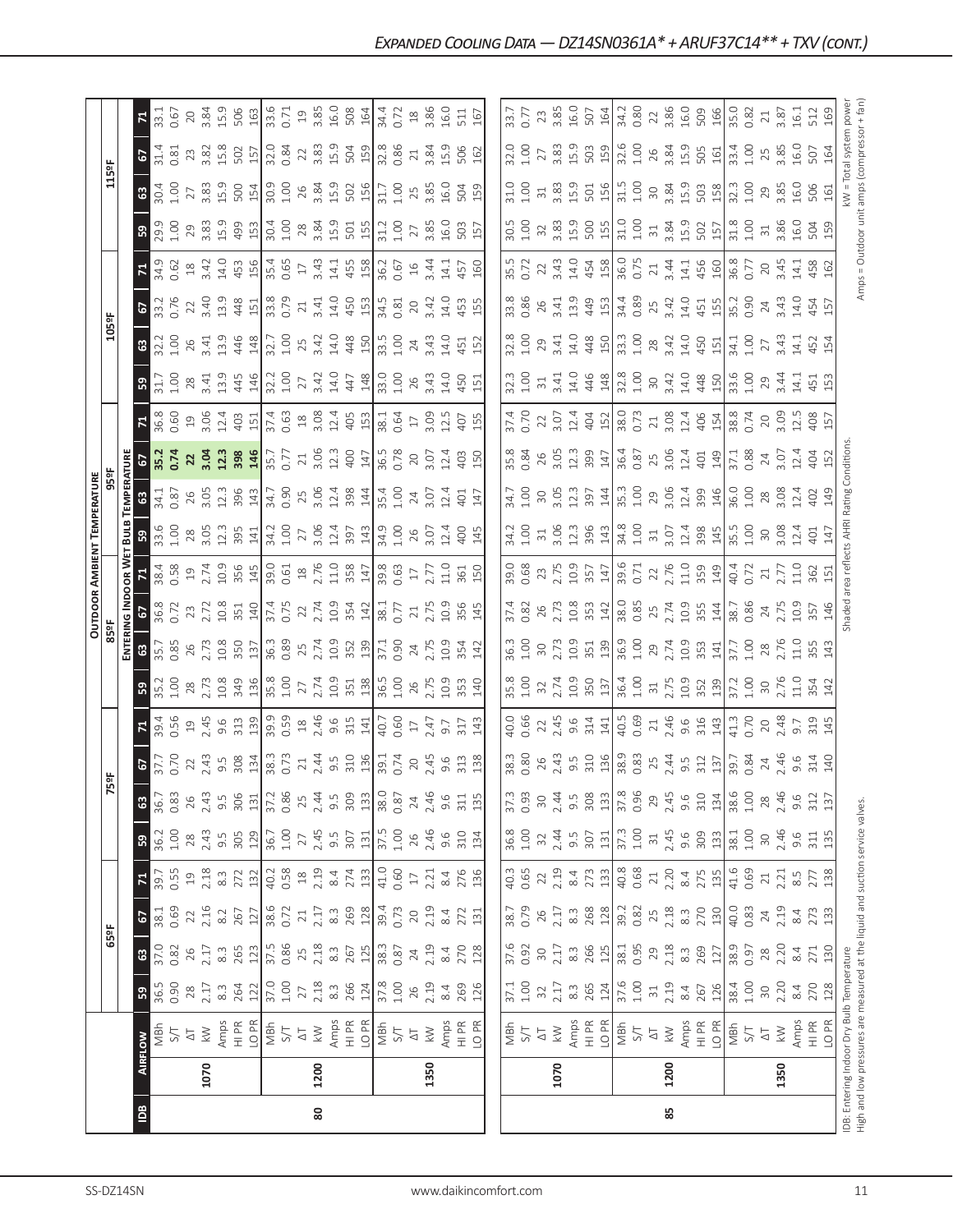|                |      |                                                                               |                |                                           |               |               |                                                   |                 |                                                                                                                                                                                                                                                                                                               |                                                                                     |                                                                                 |                                                                        |                                           |                                                    | <b>OUTDOOR AMBIENT TEMPERATURE</b>                                                     |                            |                                                     |                                                                |                                                                                                                                                   |                                                                                                                  |                                                              |                        |                                                                                                                                                                                                                                |                                                              |                                               |                                                      |
|----------------|------|-------------------------------------------------------------------------------|----------------|-------------------------------------------|---------------|---------------|---------------------------------------------------|-----------------|---------------------------------------------------------------------------------------------------------------------------------------------------------------------------------------------------------------------------------------------------------------------------------------------------------------|-------------------------------------------------------------------------------------|---------------------------------------------------------------------------------|------------------------------------------------------------------------|-------------------------------------------|----------------------------------------------------|----------------------------------------------------------------------------------------|----------------------------|-----------------------------------------------------|----------------------------------------------------------------|---------------------------------------------------------------------------------------------------------------------------------------------------|------------------------------------------------------------------------------------------------------------------|--------------------------------------------------------------|------------------------|--------------------------------------------------------------------------------------------------------------------------------------------------------------------------------------------------------------------------------|--------------------------------------------------------------|-----------------------------------------------|------------------------------------------------------|
|                |      |                                                                               |                | 65°F                                      |               |               |                                                   |                 | 75°F                                                                                                                                                                                                                                                                                                          |                                                                                     |                                                                                 | 85°F                                                                   |                                           |                                                    |                                                                                        | 959                        |                                                     |                                                                |                                                                                                                                                   | 105°F                                                                                                            |                                                              |                        |                                                                                                                                                                                                                                | 115°F                                                        |                                               |                                                      |
|                |      |                                                                               |                |                                           |               |               |                                                   |                 |                                                                                                                                                                                                                                                                                                               |                                                                                     |                                                                                 | ENTERI                                                                 |                                           | NG INDOOR WET                                      | BuuB                                                                                   | <b>EMPERATURE</b>          |                                                     |                                                                |                                                                                                                                                   |                                                                                                                  |                                                              |                        |                                                                                                                                                                                                                                |                                                              |                                               |                                                      |
| $\overline{5}$ |      | <b>AIRFLOW</b>                                                                | ${\tt S}$      | $\mathbbmss{3}$                           | 6             | Σ,            | ${\tt S}$                                         | $\mathbbmss{3}$ | $\overline{c}$                                                                                                                                                                                                                                                                                                |                                                                                     | ၛၟ                                                                              | $\mathbbmss{3}$                                                        | 2                                         |                                                    |                                                                                        |                            | $\mathbf{c}$                                        |                                                                | ၛၟ                                                                                                                                                | 63                                                                                                               | 5                                                            |                        | 59                                                                                                                                                                                                                             | $\boldsymbol{3}$                                             | 2                                             |                                                      |
|                |      | MBh                                                                           | 40.2           | 40.8                                      | 41.9          |               | 39.8                                              | 40.4            | 41.6<br>0.46                                                                                                                                                                                                                                                                                                  |                                                                                     | 38.8<br>0.69                                                                    | 39.4                                                                   |                                           |                                                    | $\frac{1}{37.00}$                                                                      | 37.6<br>0.64               | 38.8                                                |                                                                |                                                                                                                                                   | 35.4<br>0.66                                                                                                     | 36.6<br>0.52                                                 |                        |                                                                                                                                                                                                                                | $33.4$<br>0.71                                               | 34.6<br>0.58                                  |                                                      |
|                |      | 5/7                                                                           | 0.66           | 0.59                                      | 0.45          |               | 0.67                                              | 0.59            |                                                                                                                                                                                                                                                                                                               |                                                                                     |                                                                                 | 0.62                                                                   | 0.48                                      |                                                    |                                                                                        |                            | 0.50                                                |                                                                |                                                                                                                                                   |                                                                                                                  |                                                              |                        |                                                                                                                                                                                                                                |                                                              |                                               |                                                      |
|                |      | $\overline{\triangleright}$                                                   | $^{28}$        | $\Box$                                    | $13$          |               | $^{28}$                                           | $\frac{16}{2}$  |                                                                                                                                                                                                                                                                                                               |                                                                                     |                                                                                 | $\overline{\Box}$                                                      | $\Xi$                                     |                                                    |                                                                                        | $\frac{16}{3.37}$          | $\frac{13}{3.36}$                                   |                                                                |                                                                                                                                                   | $16$<br>3.74                                                                                                     | $\Xi$                                                        |                        |                                                                                                                                                                                                                                | $17\,$                                                       | $14\,$                                        |                                                      |
|                | 1300 | $\lesssim$                                                                    | 2.44           | 2.44                                      | 2.44          |               | 2.72                                              | 2.72            |                                                                                                                                                                                                                                                                                                               |                                                                                     |                                                                                 | $3.03$<br>11.6                                                         |                                           |                                                    |                                                                                        |                            |                                                     |                                                                |                                                                                                                                                   |                                                                                                                  | 3.73                                                         |                        |                                                                                                                                                                                                                                | 4.18<br>16.9                                                 | 4.17                                          |                                                      |
|                |      | Amps<br>HI PR                                                                 | 9.0            | 9.0                                       | 8.9           |               | 10.2                                              | 10.2            |                                                                                                                                                                                                                                                                                                               |                                                                                     |                                                                                 |                                                                        | 3.03<br>11.6<br>338                       |                                                    |                                                                                        | 13.2                       | 13.2                                                |                                                                |                                                                                                                                                   | 14.9                                                                                                             | 14.9                                                         |                        |                                                                                                                                                                                                                                |                                                              | 16.9                                          |                                                      |
|                |      |                                                                               | 254            | 255                                       | 257           |               | 294                                               | 295             |                                                                                                                                                                                                                                                                                                               |                                                                                     |                                                                                 | 337                                                                    |                                           |                                                    |                                                                                        | 381                        | 383                                                 |                                                                |                                                                                                                                                   | 430                                                                                                              | 431                                                          |                        |                                                                                                                                                                                                                                | 481                                                          | 483                                           |                                                      |
|                |      | LO <sub>PR</sub>                                                              | 124            | 125                                       | 129           |               | 131                                               | 133             |                                                                                                                                                                                                                                                                                                               |                                                                                     |                                                                                 | 139                                                                    | 143                                       |                                                    |                                                                                        | 145                        | 148                                                 |                                                                |                                                                                                                                                   | 150                                                                                                              | 153                                                          |                        |                                                                                                                                                                                                                                | 157                                                          | 160                                           |                                                      |
|                |      | MBh                                                                           | 40.6           | 41.1                                      | 42.3          |               | 40.2                                              | 40.8            | $\begin{array}{c} 13 \\ 2.72 \\ 2.97 \\ 2.97 \\ 2.97 \\ 2.97 \\ 2.97 \\ 2.90 \\ 2.91 \\ 2.91 \\ 2.92 \\ 2.93 \\ 2.91 \\ 2.92 \\ 2.93 \\ 2.94 \\ 2.95 \\ 2.97 \\ 2.93 \\ 2.98 \\ 2.97 \\ 2.99 \\ 2.99 \\ 2.99 \\ 2.99 \\ 2.99 \\ 2.99 \\ 2.99 \\ 2.99 \\ 2.99 \\ 2.99 \\ 2.99 \\ 2.99 \\ 2.99 \\ 2.99 \\ 2.99$ |                                                                                     |                                                                                 | $\frac{39.7}{0.64}$                                                    | $\frac{9}{40.51}$                         |                                                    | $\begin{array}{c} 18 \\ 3.37 \\ 13.2 \\ 80 \\ 14 \\ 7.0 \\ 1.00 \\ \hline \end{array}$ | 38.0                       | 39.1                                                |                                                                | $\begin{array}{c}\n 34.8 \\  3.08 \\  1.09 \\  3.74 \\  3.42 \\  4.9 \\  5.08 \\  7.09 \\  8.09 \\  1.3 \\  1.2\n\end{array}$                     | 35.8<br>0.68                                                                                                     | $\frac{0}{37.55}$                                            |                        |                                                                                                                                                                                                                                | $\frac{33.8}{0.73}$                                          | $\frac{0}{35.0}$                              |                                                      |
|                |      | $5/1$                                                                         | 0.69           | 0.61                                      | 0.48          |               | 0.69                                              | 0.62            |                                                                                                                                                                                                                                                                                                               |                                                                                     |                                                                                 |                                                                        |                                           |                                                    |                                                                                        | 0.66                       | 0.53                                                |                                                                |                                                                                                                                                   |                                                                                                                  |                                                              |                        |                                                                                                                                                                                                                                |                                                              |                                               |                                                      |
|                |      | $\overline{\triangle}$                                                        | $18$           | $\frac{1}{6}$                             | $\Xi$         |               | $\overset{\text{\tiny \textsf{SO}}}{\rightarrow}$ | $\frac{16}{1}$  |                                                                                                                                                                                                                                                                                                               |                                                                                     |                                                                                 | $16$<br>3.04                                                           | $\ensuremath{\mathop{\mathbb{Z}}}\xspace$ |                                                    | $^{28}$                                                                                | $\frac{16}{1}$             | $13$                                                |                                                                |                                                                                                                                                   | $16$                                                                                                             | $\ensuremath{\mathop{\mathop{\mathbf{2}}}}$                  |                        |                                                                                                                                                                                                                                | $17\,$                                                       | $13$                                          |                                                      |
| 20             | 1400 | $\lesssim$                                                                    | 2.45           | 2.45                                      | 2.45          |               | 2.73                                              | 2.73            |                                                                                                                                                                                                                                                                                                               |                                                                                     |                                                                                 |                                                                        | $3.03$<br>11.7                            |                                                    | 3.37                                                                                   | 3.37                       | 3.37                                                |                                                                |                                                                                                                                                   | 3.75                                                                                                             | 3.74                                                         |                        |                                                                                                                                                                                                                                | 4.19                                                         | 4.18<br>16.9                                  |                                                      |
|                |      | Amps                                                                          | 9.0            | 9.0                                       | 9.0           |               | $10.3$                                            | $10.3$          |                                                                                                                                                                                                                                                                                                               |                                                                                     |                                                                                 | 11.7                                                                   |                                           |                                                    | 13.2                                                                                   | 13.2                       | 13.2                                                |                                                                | $3.75$<br>14.9                                                                                                                                    | 14.9                                                                                                             | 14.9                                                         |                        |                                                                                                                                                                                                                                | 16.9                                                         |                                               |                                                      |
|                |      | $\frac{P}{I}$                                                                 | 255            | 256                                       | 258           |               | 295                                               | 296             | 298<br>137                                                                                                                                                                                                                                                                                                    |                                                                                     |                                                                                 | 338                                                                    | 340                                       |                                                    | 382<br>145                                                                             | 383<br>146                 | 384<br>149                                          |                                                                | 430                                                                                                                                               | 431<br>152                                                                                                       | 433<br>155                                                   |                        |                                                                                                                                                                                                                                | 483                                                          | 484                                           |                                                      |
|                |      | LO PR                                                                         | 125            | 127                                       | 130           |               | 133                                               | 134             |                                                                                                                                                                                                                                                                                                               |                                                                                     |                                                                                 | 141                                                                    | 144                                       |                                                    |                                                                                        |                            |                                                     |                                                                |                                                                                                                                                   |                                                                                                                  |                                                              |                        |                                                                                                                                                                                                                                |                                                              | 161                                           |                                                      |
|                |      | MBh                                                                           | 41.3           | 41.9                                      | 43.1          |               | 41.0                                              | 41.5            |                                                                                                                                                                                                                                                                                                               |                                                                                     |                                                                                 |                                                                        |                                           |                                                    |                                                                                        | 38.7                       | 39.9                                                |                                                                | 36.0<br>1.00                                                                                                                                      | 36.5                                                                                                             | 37.7                                                         |                        |                                                                                                                                                                                                                                |                                                              | 35.7                                          |                                                      |
|                |      | <b>S/T</b>                                                                    | 0.71           | 0.63                                      | 0.50          |               | 0.71                                              | 0.64            | $42.7$<br>0.50<br>12                                                                                                                                                                                                                                                                                          |                                                                                     |                                                                                 | 40.5<br>0.66                                                           | 41.7<br>0.53                              |                                                    | $38.2$<br>1.00                                                                         | 0.68                       | 0.55                                                |                                                                |                                                                                                                                                   | 0.70                                                                                                             | 0.57                                                         |                        |                                                                                                                                                                                                                                | 34.6<br>0.75                                                 | 0.62                                          |                                                      |
|                |      | $\overline{\triangle}$                                                        | $17\,$         | $\overline{1}$                            | $12$          |               | $\Box$                                            | $\overline{15}$ |                                                                                                                                                                                                                                                                                                               |                                                                                     |                                                                                 |                                                                        | $12\,$                                    |                                                    | $17\,$                                                                                 | $\Xi$                      | $12$                                                |                                                                | $\Gamma$                                                                                                                                          | $15$                                                                                                             | $\Xi$                                                        |                        |                                                                                                                                                                                                                                | $16$                                                         | $13$                                          |                                                      |
|                | 1575 | $\geq$                                                                        | 2.46           | 2.46                                      | 2.46          |               | 2.74                                              | 2.74            | 2.74                                                                                                                                                                                                                                                                                                          |                                                                                     |                                                                                 |                                                                        |                                           |                                                    | 3.39                                                                                   | 3.38                       | 3.38                                                |                                                                |                                                                                                                                                   | 3.76                                                                                                             | 3.75                                                         |                        |                                                                                                                                                                                                                                |                                                              |                                               |                                                      |
|                |      | Amps                                                                          | $\overline{5}$ | 9.0                                       | 9.0           |               | 10.3                                              | 10.3            | 10.3                                                                                                                                                                                                                                                                                                          |                                                                                     | $3.17$<br>$3.33$<br>$41$                                                        | 15<br>3.05<br>11.7                                                     | $3.04$<br>11.7                            |                                                    | 13.3                                                                                   | 13.3                       | 13.2                                                |                                                                | 3.76<br>15.0                                                                                                                                      | 15.0                                                                                                             | <b>15.0</b>                                                  |                        | $34.00$ $0.0$ $0.0$ $0.0$ $0.0$ $0.0$ $0.0$ $0.0$ $0.0$ $0.0$ $0.0$ $0.0$ $0.0$ $0.0$ $0.0$ $0.0$ $0.0$ $0.0$ $0.0$ $0.0$ $0.0$ $0.0$ $0.0$ $0.0$ $0.0$ $0.0$ $0.0$ $0.0$ $0.0$ $0.0$ $0.0$ $0.0$ $0.0$ $0.0$ $0.0$ $0.0$ $0.$ | 4.20<br>17.0                                                 | 4.19<br>17.0                                  |                                                      |
|                |      | $\frac{PR}{T}$                                                                | 258            | 259                                       | 260           |               | 297                                               | 298             |                                                                                                                                                                                                                                                                                                               |                                                                                     |                                                                                 | 340<br>143                                                             | 342                                       |                                                    | 384<br>147                                                                             | 385                        |                                                     |                                                                |                                                                                                                                                   | 433                                                                                                              |                                                              |                        |                                                                                                                                                                                                                                | 485                                                          | 487                                           |                                                      |
|                |      | LO PR                                                                         | 127            | 129                                       | 132           |               | 135                                               | 136             | 300<br>140                                                                                                                                                                                                                                                                                                    |                                                                                     |                                                                                 |                                                                        | 146                                       |                                                    |                                                                                        | 148                        | 387<br>152                                          |                                                                | 432<br>152                                                                                                                                        | 154                                                                                                              | 435<br>157                                                   |                        |                                                                                                                                                                                                                                | 161                                                          | 164                                           |                                                      |
|                |      |                                                                               |                |                                           |               |               |                                                   |                 |                                                                                                                                                                                                                                                                                                               |                                                                                     |                                                                                 |                                                                        |                                           |                                                    |                                                                                        |                            |                                                     |                                                                |                                                                                                                                                   |                                                                                                                  |                                                              |                        |                                                                                                                                                                                                                                |                                                              |                                               |                                                      |
|                |      | MBh                                                                           | 40.2           | 40.8                                      | 42.0          | 43.8          | 39.9                                              | 40.4            |                                                                                                                                                                                                                                                                                                               | 43.4                                                                                | 38.8                                                                            | 39.4                                                                   | 40.6                                      |                                                    | 37.0                                                                                   | 37.6                       | 38.8                                                |                                                                | 34.9                                                                                                                                              | 35.4<br>0.79                                                                                                     | 36.6<br>0.65                                                 |                        | 32.9                                                                                                                                                                                                                           | 33.4                                                         | 34.6                                          | 36.4                                                 |
|                |      | $5/1$                                                                         | 0.79           | 0.72                                      | 0.58          | 0.44          | 0.80                                              | 0.72            | 41.6<br>0.59                                                                                                                                                                                                                                                                                                  | 0.44                                                                                | 1.00                                                                            | 0.75                                                                   | 0.61                                      | 42.47<br>0.47                                      | 1.00                                                                                   | 0.77                       | 0.63                                                |                                                                | 1.00                                                                                                                                              |                                                                                                                  |                                                              |                        | 1.00                                                                                                                                                                                                                           | $1.00$<br>$21$                                               | 0.70                                          | 0.56                                                 |
|                |      | $\overline{\triangle}$                                                        | 22             | 20                                        | $\Box$        | $14\,$        | 22                                                | 20              | $\overline{\phantom{0}}$                                                                                                                                                                                                                                                                                      | $\ensuremath{\mathop{\mathbf{1}}}\xspace$                                           | 22                                                                              | $\gtrsim$                                                              | $\overline{\mathbb{1}}$                   |                                                    | 22                                                                                     | 20                         | $\overline{17}$                                     |                                                                | 22                                                                                                                                                | 20                                                                                                               | $17\,$                                                       |                        | 23                                                                                                                                                                                                                             |                                                              | $^{28}$                                       | $14\,$                                               |
|                | 1300 | $\lesssim$                                                                    | 2.44           | 2.44                                      | 2.44          | 2.46          | 2.72                                              | 2.72            | 2.71                                                                                                                                                                                                                                                                                                          | 2.73                                                                                |                                                                                 | $3.03$<br>11.6                                                         |                                           |                                                    |                                                                                        |                            |                                                     |                                                                |                                                                                                                                                   | $3.74$<br>14.9                                                                                                   | $3.73$<br>14.9                                               |                        | $4.18$<br>$16.9$                                                                                                                                                                                                               | 4.18<br>16.9                                                 |                                               | 4.19<br>17.0                                         |
|                |      | Amps                                                                          | 9.0            | 9.0                                       | 8.9           | 9.0           | 10.2                                              | 10.2            |                                                                                                                                                                                                                                                                                                               | $\frac{10.3}{301}$                                                                  | $\begin{array}{c} 3.03 \\ 1.18 \\ 3.8 \\ 1.9 \\ 1.0 \\ 2. \\ 2. \\ \end{array}$ |                                                                        | $3.02$<br>$1.1.6$<br>$3.38$<br>$1.43$     | $14$ $3.04$ $1.7$ $3.48$                           | $\frac{3}{3}$ $\frac{3}{3}$ $\frac{2}{3}$ $\frac{8}{4}$ $\frac{3}{1}$                  | 3.36<br>13.2<br>382<br>145 | $3.36$<br>$13.2$<br>$383$<br>$148$                  | $\frac{40.49}{0.41}$ $\frac{43.38}{0.33}$ $\frac{28.31}{0.33}$ | $3.74$<br>$14.29$<br>$429$                                                                                                                        |                                                                                                                  |                                                              |                        |                                                                                                                                                                                                                                |                                                              | $4.17$<br>16.9                                |                                                      |
|                |      | $\frac{P}{T}$                                                                 | 254            | 255                                       | 257           | 261           | 294                                               | 295             |                                                                                                                                                                                                                                                                                                               |                                                                                     |                                                                                 | 337                                                                    |                                           |                                                    |                                                                                        |                            |                                                     |                                                                |                                                                                                                                                   | 430                                                                                                              | 432<br>153                                                   |                        | 480                                                                                                                                                                                                                            | 481                                                          | 483<br>160                                    | 488<br>165                                           |
|                |      | LO <sub>PR</sub>                                                              | 124            | 126                                       | 129           | 134           | 131                                               | 133             |                                                                                                                                                                                                                                                                                                               |                                                                                     |                                                                                 |                                                                        |                                           |                                                    |                                                                                        |                            |                                                     |                                                                |                                                                                                                                                   |                                                                                                                  |                                                              |                        |                                                                                                                                                                                                                                |                                                              |                                               |                                                      |
|                |      | MBh                                                                           | 40.6           | 41.2                                      | 42.3          | 44.2          | 40.2                                              | 40.8            |                                                                                                                                                                                                                                                                                                               |                                                                                     |                                                                                 | 39.8<br>0.77                                                           | $40.9$<br>0.64<br>17                      |                                                    |                                                                                        | $\frac{6}{38.0}$           |                                                     |                                                                | $\frac{35.2}{1.00}$                                                                                                                               |                                                                                                                  |                                                              |                        | $\begin{array}{c} 3.3 \\ 3.0 \\ 1.00 \\ 2.2 \end{array}$                                                                                                                                                                       | $\frac{157}{33.8}$                                           | $\frac{35.0}{0.73}$                           | 36.8<br>0.59                                         |
|                |      | 5/7                                                                           | 0.82           | 0.74                                      | 0.60          | 0.46          | 0.82                                              | 0.75            |                                                                                                                                                                                                                                                                                                               |                                                                                     |                                                                                 |                                                                        |                                           |                                                    |                                                                                        |                            |                                                     |                                                                |                                                                                                                                                   |                                                                                                                  |                                                              |                        |                                                                                                                                                                                                                                |                                                              |                                               |                                                      |
|                |      | $\overline{\circ}$                                                            | 22             | $20$                                      | $\Box$        | $\Xi$         | 22                                                | $\overline{20}$ |                                                                                                                                                                                                                                                                                                               |                                                                                     |                                                                                 |                                                                        |                                           |                                                    |                                                                                        |                            |                                                     |                                                                |                                                                                                                                                   |                                                                                                                  |                                                              |                        |                                                                                                                                                                                                                                | $\rm 21$                                                     | $\overline{17}$                               | $\ensuremath{\mathop{\mathop{\mathbf{1}}}\nolimits}$ |
| 75             | 1400 | $\lesssim$                                                                    | 2.45           | 2.45                                      | 2.44          | 2.47          | 2.73                                              | 2.73            |                                                                                                                                                                                                                                                                                                               |                                                                                     |                                                                                 |                                                                        | $3.03$<br>11.7                            |                                                    |                                                                                        |                            |                                                     |                                                                |                                                                                                                                                   |                                                                                                                  |                                                              |                        |                                                                                                                                                                                                                                |                                                              |                                               |                                                      |
|                |      | Amps                                                                          | 9.0            | 9.0                                       | 9.0           | 9.1           | $10.3$                                            | 10.3            |                                                                                                                                                                                                                                                                                                               |                                                                                     |                                                                                 |                                                                        |                                           |                                                    |                                                                                        |                            |                                                     |                                                                |                                                                                                                                                   |                                                                                                                  |                                                              |                        |                                                                                                                                                                                                                                |                                                              |                                               |                                                      |
|                |      | HI PR                                                                         | 256            | 257                                       | 258           | 263           | 295                                               | 296             |                                                                                                                                                                                                                                                                                                               | $\begin{array}{c} \n 43.8 \\  43.7 \\  13.74 \\  20.3 \\  30.3 \\  4\n \end{array}$ |                                                                                 |                                                                        | 340                                       | $42.8$<br>0.49<br>1.3<br>3.05<br>1.7<br>3<br>4.9   |                                                                                        | 20<br>3.37<br>3.38<br>3.46 | $39.2$<br>0.65<br>19<br>19<br>19<br>3.7<br>3.8<br>3 |                                                                |                                                                                                                                                   |                                                                                                                  |                                                              |                        |                                                                                                                                                                                                                                |                                                              |                                               | $4.20$<br>$17.0$<br>$489$<br>$167$                   |
|                |      | LO PR                                                                         | 125            | 127                                       | 130           | 135           | 133                                               | 134             |                                                                                                                                                                                                                                                                                                               |                                                                                     | $3.04$<br>$1.7$<br>$3.7$<br>$3.7$<br>$4.0$<br>$4.0$                             | $20$<br>$3.04$<br>$1.7$<br>$3.8$<br>$4$<br>$4$<br>$9$<br>$9$<br>$0.79$ | 144                                       |                                                    |                                                                                        |                            |                                                     |                                                                | $\begin{array}{c}\n 21 \\  \hline\n 3.75 \\  \hline\n 4.30 \\  \hline\n 4.50 \\  \hline\n 5.00 \\  \hline\n 6.00 \\  \hline\n 1.00\n \end{array}$ | $\begin{array}{ l }\n\hline\n35.81 \\ 0.81 \\ 0.82 \\ 0.75 \\ 0.91 \\ 0.91 \\ 0.92 \\ 0.83 \\ 0.83\n\end{array}$ | $37.0$<br>0.68<br>0.74<br>3.74<br>4.4<br>4.5<br>5.70<br>5.70 |                        | $4.39$<br>$16.3$<br>$48$<br>$\frac{1}{2}$<br>$\frac{1}{34}$<br>$\frac{1}{6}$<br>$\frac{1}{2}$                                                                                                                                  | $4.18$<br>$16.9$<br>$489$<br>$81$<br>$54.6$<br>$1.00$        | $4.18$<br>$16.9$<br>$485$<br>$15.8$<br>$5.75$ |                                                      |
|                |      | NBh                                                                           | 41.4           | 41.9                                      | 43.1          | 44.9          | 41.0                                              | 41.6            |                                                                                                                                                                                                                                                                                                               |                                                                                     |                                                                                 |                                                                        | 41.7<br>0.66                              | 43.5<br>0.51                                       |                                                                                        | $\frac{38.7}{0.81}$        | $\frac{39.9}{0.68}$                                 |                                                                |                                                                                                                                                   |                                                                                                                  |                                                              |                        |                                                                                                                                                                                                                                |                                                              |                                               | 37.6<br>0.61                                         |
|                |      | $S/T$<br>$\overline{\triangle}$                                               | 0.84           | 0.76                                      | 0.62          | 0.48          | $1.00$<br>21                                      | 0.77            |                                                                                                                                                                                                                                                                                                               | $44.6$<br>0.49<br>12<br>2.75                                                        |                                                                                 |                                                                        |                                           |                                                    |                                                                                        |                            |                                                     | $41.7$<br>0.53<br>$12$<br>3.40                                 |                                                                                                                                                   |                                                                                                                  |                                                              |                        |                                                                                                                                                                                                                                |                                                              |                                               |                                                      |
|                |      |                                                                               | $\geq 1$       | $\ensuremath{\mathop{\mathsf{2}}}\xspace$ | 2.46<br>$\Xi$ | 2.48          | 2.74                                              | $\overline{c}$  | $16$<br>$2.73$                                                                                                                                                                                                                                                                                                |                                                                                     | $21$<br>$3.05$                                                                  | $\frac{9}{3}$ .05                                                      | $16$<br>$3.04$                            |                                                    | $21$<br>3.39                                                                           | $\frac{19}{3.38}$          | $16$<br>3.38                                        |                                                                | 20<br>3.76                                                                                                                                        | $\frac{19}{3.76}$                                                                                                | $15$<br>$3.75$                                               |                        | 4.20<br>22                                                                                                                                                                                                                     | $20$                                                         | $13 \ 4.21$<br>$16$                           |                                                      |
|                | 1575 | $\gtrapprox$                                                                  | 2.46           | 2.46                                      |               |               |                                                   | 2.74            |                                                                                                                                                                                                                                                                                                               |                                                                                     |                                                                                 |                                                                        |                                           |                                                    |                                                                                        |                            |                                                     |                                                                |                                                                                                                                                   |                                                                                                                  |                                                              |                        |                                                                                                                                                                                                                                | 4.20                                                         | 4.19<br>17.0                                  |                                                      |
|                |      | Amps<br>$\frac{R}{I}$                                                         | 258<br>$-9.1$  | 259<br>9.0                                | 9.0<br>261    | 265<br>$-9.1$ | 10.3<br>298                                       | 10.3<br>299     |                                                                                                                                                                                                                                                                                                               | 10.4                                                                                | 339<br>11.7                                                                     | 11.7<br>340                                                            | 11.7<br>342                               | $\begin{array}{c} 12 \\ 3.06 \\ 1.346 \end{array}$ | 13.384                                                                                 | 13.3<br>385                | 13.2<br>387                                         | 13.3<br>391                                                    | $-5.0$                                                                                                                                            | $-5.0$                                                                                                           |                                                              | $\overline{51}$<br>440 | 17.0                                                                                                                                                                                                                           | 17.0<br>485                                                  | 487                                           | 17.1<br>491                                          |
|                |      | LO <sub>PR</sub>                                                              | 128            | 129                                       | 132           | 137           | 135                                               | 136             | $\begin{array}{c}\n 30 \\  70\n \end{array}$                                                                                                                                                                                                                                                                  | $305$<br>$145$                                                                      | $\Xi$                                                                           | 143                                                                    | 146                                       | 151                                                | 147                                                                                    | 148                        | 152                                                 |                                                                | 432<br>152                                                                                                                                        | 433<br>154                                                                                                       | 15.0<br>435<br>157                                           | 162                    | 484<br>159                                                                                                                                                                                                                     | 161                                                          | 164                                           | 169                                                  |
|                |      | IDB: Entering Indoor Dry Bulb Temperature                                     |                |                                           |               |               |                                                   |                 |                                                                                                                                                                                                                                                                                                               |                                                                                     |                                                                                 |                                                                        |                                           |                                                    | shaded area reflects ACCA (TVA) Rating Conditions                                      |                            |                                                     |                                                                |                                                                                                                                                   |                                                                                                                  |                                                              |                        |                                                                                                                                                                                                                                | <w =="" system<="" th="" total=""><th></th><th>powe</th></w> |                                               | powe                                                 |
|                |      | High and low pressures are measured at the liquid and suction service valves. |                |                                           |               |               |                                                   |                 |                                                                                                                                                                                                                                                                                                               |                                                                                     |                                                                                 |                                                                        |                                           |                                                    |                                                                                        |                            |                                                     |                                                                |                                                                                                                                                   |                                                                                                                  |                                                              |                        |                                                                                                                                                                                                                                | Amps = Outdoor unit amps (compressor + fan                   |                                               |                                                      |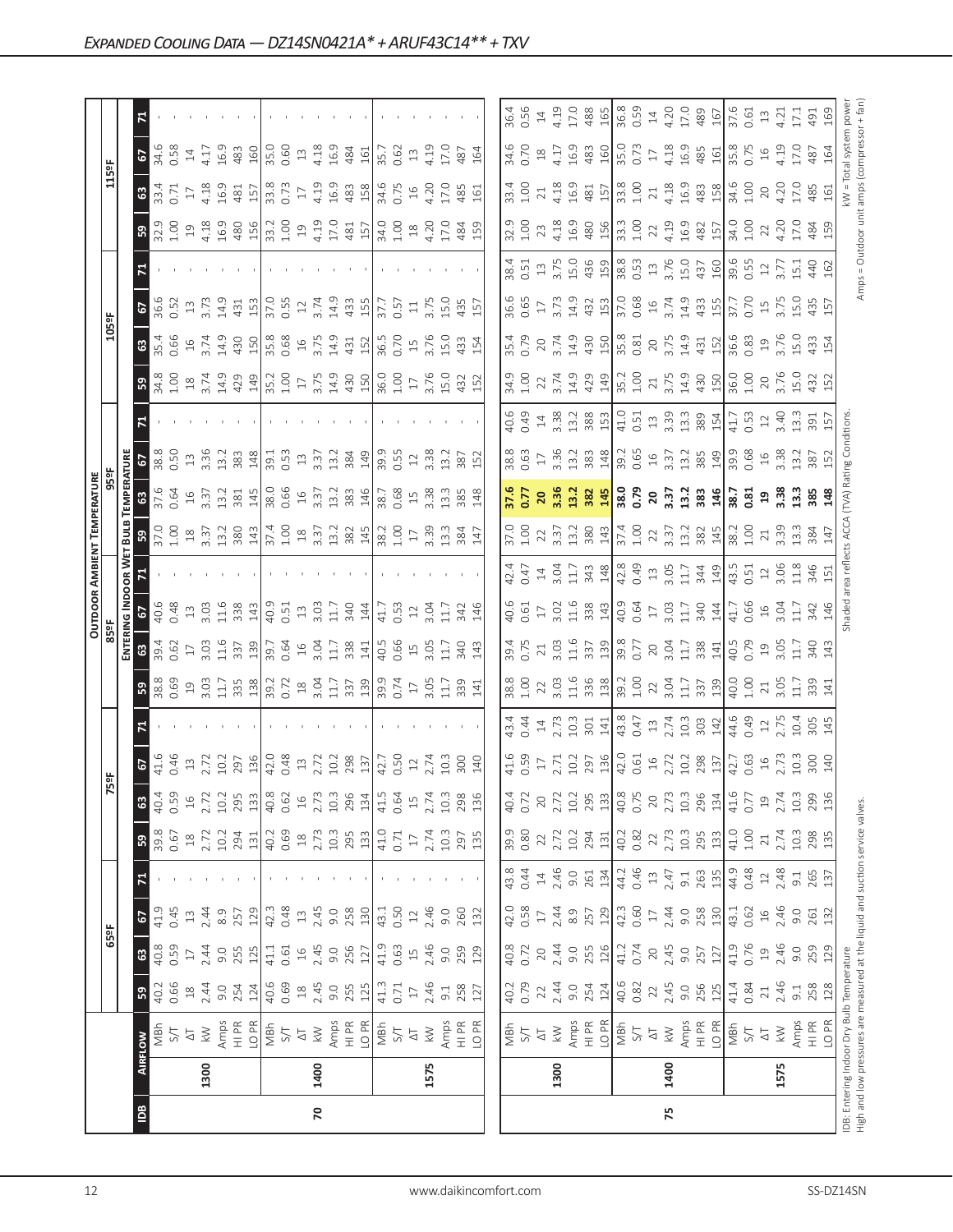|                |      |                                                                                                                            |                     |                           |                   |                                                           |                |                          |                            |                 |                     |                 |                     |                | <b>OUTDOOR AMBIENT TEMPERATURE</b>          |                         |                    |                                                      |                  |                   |                |                            |                                             |                           |              |                     |
|----------------|------|----------------------------------------------------------------------------------------------------------------------------|---------------------|---------------------------|-------------------|-----------------------------------------------------------|----------------|--------------------------|----------------------------|-----------------|---------------------|-----------------|---------------------|----------------|---------------------------------------------|-------------------------|--------------------|------------------------------------------------------|------------------|-------------------|----------------|----------------------------|---------------------------------------------|---------------------------|--------------|---------------------|
|                |      |                                                                                                                            |                     | 65°F                      |                   |                                                           |                |                          | 5°F                        |                 |                     | 85°F            |                     |                |                                             | 95 <sup>2</sup> F       |                    |                                                      |                  | 105°F             |                |                            |                                             | 115°F                     |              |                     |
|                |      |                                                                                                                            |                     |                           |                   |                                                           |                |                          |                            |                 |                     |                 | ENTERING INDOOR WET |                |                                             | <b>BULB TEMPERATURE</b> |                    |                                                      |                  |                   |                |                            |                                             |                           |              |                     |
| $\overline{a}$ |      | <b>AIRFLOW</b>                                                                                                             | 59                  | $\boldsymbol{\mathbb{S}}$ | 57                | $\mathbf{r}$                                              | ${\tt s}$      | ශී                       | 2                          |                 | ႙                   | $\mathbbmss{3}$ | 57                  |                | ន                                           | $\mathbbmss{3}$         |                    |                                                      | S,               | $\frac{3}{2}$     | 2              | ۲.                         | ဌ                                           | $\boldsymbol{\mathbb{S}}$ | 2            | K,                  |
|                |      | MBh                                                                                                                        | 40.4                | 41.0                      | 42.2              | 44.0                                                      | 40.1           | 40.6                     | 41.8<br>0.71               | 43.6            | 39.0                | 39.6            | 40.8                | 42.6           | 37.3<br>1.00                                | 37.8<br>1.00            | 39.0<br>0.76       | 40.8<br>0.61                                         | 35.1<br>1.00     | 35.6<br>1.00      | 36.8<br>0.78   | 38.6<br>0.64               | 33.1                                        | 33.6                      | 34.8<br>0.83 | 36.6                |
|                |      | 5/7                                                                                                                        | 1.00                | 0.84                      | 0.71              | 0.56                                                      | $1.00$         | 0.85                     |                            | 0.57            | 1.00<br>26          | 0.87            | 0.74                | 0.59           |                                             |                         |                    |                                                      |                  |                   |                | $17\,$                     | 1.00                                        | 1.00                      |              | 0.69                |
|                | 1300 | $\gtrapprox$<br>$\overline{\circlearrowright}$                                                                             | $26$<br>2.44        | 2.44<br>$24\,$            | 2.44<br>$\geq 1$  | 2.46<br>$\ensuremath{\mathop{\boxtimes}\limits^{\infty}}$ | 2.72<br>26     | 24<br>2.72               | 2.72<br>$21\,$             | $18$<br>$2.74$  | 3.03                | 25<br>3.03      | $\frac{21}{3.02}$   | $18$<br>3.05   | 3.37<br>26                                  | 3.36<br>24              | 3.36<br>21         | 3.38<br>$^{28}$                                      | 26<br>3.74       | 3.74<br>24        | 3.73<br>$21\,$ | 3.76                       | 4.18<br>27                                  | 4.18<br>25                | 4.17<br>22   | 4.20<br>$^{28}$     |
|                |      |                                                                                                                            | 9.0                 | 9.0                       | 8.9               | 9.0                                                       | 10.2           | 10.2                     | 10.2                       | 10.3            | 11.7                | 11.6            | 11.6                | 11.7           | 13.2                                        | 13.2                    | 13.2               | 13.3                                                 | 14.9             | 14.9              | 14.9           | 15.0                       | 16.9                                        | 16.9                      | 16.9         | 17.0                |
|                |      | Amps<br>H PR<br>LO PR                                                                                                      | 255                 | 256                       | 258               | 262                                                       | 294            | 296                      | 297                        | 302             | 336                 | 337             | 339                 | 343            | 381                                         | 382                     | 384                | 388                                                  | 429              | 430               | 432            | 437                        | 481                                         | 482                       | 484          | 488                 |
|                |      |                                                                                                                            | 125                 | 126                       | 129               | 134                                                       | 132            | 133                      | 137                        | 142             | 138                 | 140             | 143                 | 148            | 144                                         | 145                     | 149                | 154                                                  | 149              | 151               | 154            | 159                        | 156                                         | 158                       | 161          | 166                 |
|                |      | $\frac{1}{96}$                                                                                                             | 40.8                | 41.4                      | 42.5              | 44.4                                                      | 40.4           | 41.0                     | 42.2<br>0.74               | 44.0            | 39.4                | 40.0            | 41.2                | 43.0           | 37.6                                        | 38.2                    | 39.4<br>0.78       | 41.2                                                 | 35.4             | 36.0              | 37.2           | 39.0<br>0.66               | 33.5                                        | 34.0                      | 35.2         | 37.0                |
|                |      |                                                                                                                            | 1.00                | 0.86                      | 0.73              | 0.59                                                      | 1.00           | 0.87                     |                            | 0.59            | 1.00                | 0.90            | 0.76                | 0.62           | 1.00                                        | 1.00                    |                    | 0.64                                                 | 1.00             | 1.00              | 0.80           |                            | 1.00                                        | 1.00                      | 0.85         | 0.71                |
|                |      | $\overline{\triangle}$                                                                                                     | 26                  | $24\,$                    | $21\,$            | $\overline{17}$                                           | 26             | 24                       | $20$                       | $\overline{17}$ | 26                  | 24              | $\mathbf{21}$       | $17\,$         | 26                                          | 24                      | $20$               | $17\,$                                               | 25               | 24                | $20$           | $17\,$                     | 26                                          | 25                        | 21           | $^{28}$             |
| 80             | 1400 | $\lesssim$                                                                                                                 | 2.45                | 2.45                      | 2.45              | 2.47                                                      | 2.73           | 2.73                     |                            | 2.74            | 3.04                | 3.04            | 3.03                | 3.05           | 3.37                                        | 3.37                    | 3.37               | 3.39                                                 | 3.75             | 3.75              | 3.74           |                            | 4.19                                        | 4.19                      | 4.18         | 4.20                |
|                |      | Amps                                                                                                                       | 9.0                 | 9.0                       | 9.0               | 9.1                                                       | $10.3$         | 10.3                     | 2.72<br>10.2               | 10.3            | 11.7                | 11.7            | 11.7                | 11.8           | 13.2                                        | 13.2                    | 13.2<br>385<br>150 | 13.3                                                 | 14.9             | 14.9              | 14.9           | 3.76<br>15.0               | 16.9                                        | 16.9                      | 16.9         | 17.0                |
|                |      | HI PR<br>LO PR                                                                                                             |                     | 257                       | 259               | 263                                                       | 296            | 297                      |                            | 303             |                     |                 |                     |                | 382                                         | 383                     |                    | 389<br>155                                           | 431              | 432               | 433            | 438                        | 482                                         | 483                       | 485          | 489                 |
|                |      |                                                                                                                            | 256<br>126          | 127                       | 130               | 136                                                       | 133            | 135                      |                            | 143             | $\frac{337}{140}$   | 338<br>141      | $340$<br>$144$      | 345<br>150     | 145                                         | 147                     |                    |                                                      | 151              | 152               | 155            |                            | 157                                         | 159                       | 162          | 167                 |
|                |      |                                                                                                                            | 41.6                | 42.1                      | 43.3              | 45.1                                                      | 41.2           | 41.8                     | 299<br>138<br>43.0<br>0.76 | 44.8            | 40.2                | 40.7            | 41.9                | 43.7           | 38.4                                        | 38.9                    | 40.1               | 41.9                                                 | 36.2             | 36.8              | 38.0           |                            | 34.2                                        | 34.8                      | 36.0         |                     |
|                |      | 5/7                                                                                                                        | $1.00$              | 0.88                      | 0.75              | 0.61                                                      | $1.00$         | 0.89                     |                            | 0.61            | 1.00                | 0.92            | 0.78                | 0.64           | 1.00                                        | 1.00                    | 0.80               | 0.66                                                 | 1.00             | 1.00              | 0.82           | 39.8                       | $1.00$                                      | 1.00                      | 0.87         | 37.8                |
|                |      | $\overline{\Delta}$                                                                                                        | 25                  | 23                        | 20                | $16$                                                      | 25             | 23                       | $20$                       | $16$            | 25                  | 23              | 20                  | $\exists$      | 25                                          | 23                      | 20                 | $\frac{16}{1}$                                       | 24               | 23                | $\overline{a}$ | $16$                       | 26                                          | 24                        | 20           | $17\,$              |
|                | 1575 | $\lesssim$                                                                                                                 | 2.46                | 2.46                      | 2.46              | 2.48                                                      | 2.74           | 2.74                     | 2.73                       | 2.76            | 3.05                | 3.05            | 3.04                | 3.07           | 3.39                                        | 3.38                    | 3.38               | 3.40                                                 | 3.76             | 3.76              | 3.75           | 3.78                       | 4.20                                        | 4.20                      | 4.19         | 4.21                |
|                |      | Amps                                                                                                                       | 9.1                 | 9.0                       | 9.0               | 9.1                                                       | 10.3           | 10.3                     | 10.3                       | 10.4            | 1.7                 | Ë               | $\Xi$               | 11.8           | 13.3                                        | 13.3                    | 13.2               | 13.3                                                 | 15.0             | $-5.0$            | 15.0           | 5.1                        | <b>17.0</b>                                 | 0.71                      | 17.0         | $\overline{17.1}$   |
|                |      | HI PR                                                                                                                      | 258                 | 259                       | 261               | 266                                                       | 298            | 299                      | 301                        | 305             | 340                 | 341             | 342                 | 347            | 384                                         | 386                     | 387                | 392                                                  | 433              | 434               | 436            | 440                        | 484                                         | 485                       | 487          | 492                 |
|                |      | LO <sub>PR</sub>                                                                                                           | 128                 | 130                       | 133               | 138                                                       | 135            | 137                      | 140                        | 145             | 142                 | 144             | 147                 | 152            | 148                                         | 149                     | 152                | L <sub>57</sub>                                      | 153              | $\mathbb{E}^d$    | 158            | <u>i63</u>                 | 160                                         | 161                       | 164          | 169                 |
|                |      |                                                                                                                            |                     |                           |                   |                                                           |                |                          |                            |                 |                     |                 |                     |                |                                             |                         |                    |                                                      |                  |                   |                |                            |                                             |                           |              |                     |
|                |      |                                                                                                                            | 41.1                | 41.7                      | 42.8              | 44.7                                                      | 40.7           | 41.3                     | 42.5                       | 44.3            | 39.7                | 40.3            | 41.5                | 43.3           | 37.9                                        | 38.5                    | 39.7               | 41.5                                                 | 35.7             | 36.3              | 37.5           |                            | 33.8                                        | 34.3                      | 35.5         |                     |
|                |      | NBh<br>S/T                                                                                                                 | 1.00                | 0.94                      | 0.81              | 0.66                                                      | 1.00           | 0.95                     | 0.81                       | 0.67            | 001                 | 1.00            | 0.84                | 0.70           | 1.00                                        | 1.00                    | 0.86               |                                                      |                  | 1.00              | 0.88           | 39.3<br>0.74               | 00                                          | 1.00                      | 1.00         | 37.3                |
|                |      | $\overline{\Delta}$                                                                                                        | $30\,$              | $28$                      | 25                | $\gtrsim$                                                 |                |                          |                            | 21              | $30$                | $28\,$          | 25                  | $\gtrsim$      | 30                                          | $28$                    | 25                 | 21                                                   |                  |                   |                | $21\,$                     | $\overline{31}$                             | 29                        | 25           | 22                  |
|                | 1300 | $\lesssim$                                                                                                                 | 2.45                | 2.45                      | 2.44              | 2.46                                                      | $30$<br>$2.73$ |                          | 25<br>2.72                 | 2.74            | 3.04                | 3.03            | 3.03                | 3.05           | 3.37                                        | 3.37                    | 3.37               |                                                      | 29<br>3.75       | $\frac{28}{3.74}$ | $24$<br>3.74   |                            | 4.19                                        | 4.18                      | 4.18         | 4.20                |
|                |      | Amps                                                                                                                       |                     |                           |                   | 9.1                                                       |                | $28$<br>$2.73$<br>$10.3$ | 10.2                       | 10.3            | 11.7                | 11.7            | 11.6                | 11.7           | 13.2                                        | 13.2                    | 13.2               | 3.39<br>13.3<br>156                                  | 14.9             | 14.9              | 14.9           | 3.76<br>15.0<br>438<br>161 | 16.9                                        | 16.9                      | 16.9         | 17.0                |
|                |      | $\frac{P}{I}$                                                                                                              | 9.0<br>256          | 9.0<br>257                | 9.0<br>259<br>131 | 263<br>136                                                | 10.3<br>296    | 297                      | 299                        | 303             | 337                 | 338             | 340                 |                | 382                                         | 383                     |                    |                                                      | 430              | 432               | 433            |                            | 482                                         | 483                       | 485          | 489                 |
|                |      | LO <sub>PR</sub>                                                                                                           | 126                 | 128                       |                   |                                                           | 134            | 135                      | 138                        | 144             | 140                 | 142             | 145                 | 345<br>150     | 146                                         | 147                     | 385<br>150         |                                                      | 151              | 153               | 156            |                            | 158                                         | 159                       | 163          | 168                 |
|                |      | NBh                                                                                                                        | $\frac{41.5}{1.00}$ | 42.0                      | 43.2              | 45.0                                                      | 41.1           | $41.7\,$                 | 42.9<br>0.84               | 44.7            | $\frac{40.1}{1.00}$ | 40.6            | 41.8<br>0.86        | 43.6<br>0.72   | $38.3$<br>$1.00$                            | $38.9$<br>$1.00$        | 40.0<br>0.88       | 41.9<br>0.74                                         | $36.1$<br>$1.00$ | 36.7<br>1.00      | 37.9<br>0.90   | 39.7<br>0.76               | $34.1$<br>$1.00$                            | $34.7$<br>$1.00$          | 35.9         | $\frac{37.7}{0.81}$ |
|                |      | $5\sqrt{ }$                                                                                                                |                     | 0.97                      | 0.83              | 0.69                                                      | $1.00$         | $1.00\,$                 |                            | 0.69            |                     | 1.00            |                     |                |                                             |                         |                    |                                                      |                  |                   |                |                            |                                             |                           | 1.00         |                     |
|                |      | $\overline{\Delta}$                                                                                                        | 29<br>2.46          | $27\,$                    | $24$<br>2.45      | $21$<br>$2.47$                                            | 29             | 27                       | 2.73                       | 2.75            | 29<br>3.04          | 28<br>3.04      | $\frac{24}{3.04}$   | $21$<br>$3.06$ |                                             |                         | 24<br>3.37         |                                                      | 29<br>3.75       | 27                | 24<br>3.75     | $rac{20}{3.77}$            | 30                                          | 28                        | 25<br>4.19   | $21$<br>4.21        |
| 85             | 1400 | $\lesssim$                                                                                                                 |                     | 2.46                      |                   |                                                           | 2.74           | 2.73                     |                            |                 |                     |                 |                     |                | 29<br>3.38<br>13.2<br>383                   | 27<br>3.38<br>13.2      |                    |                                                      |                  | 3.75              |                |                            | 4.19                                        | 4.19                      |              |                     |
|                |      | Amps<br>HI PR                                                                                                              | 9.0                 | 9.0                       | 9.0               | 9.1                                                       | $10.3$         | $10.3$                   |                            | 10.4            | 11.7                | 11.7            | 11.7                | $11.8$         |                                             |                         | 13.2               |                                                      | 15.0             | 15.0              | 14.9           |                            | 17.0                                        | 17.0                      | 16.9         | 17.0                |
|                |      |                                                                                                                            | 257                 | 258<br>129                | 260<br>132        | 264<br>137                                                | 297            | 298                      | 10.3<br>300<br>140         | 304             | 339                 | 340             | 341                 | 346<br>151     |                                             | 384                     | 386<br>152         | $\begin{array}{c} 20 \\ 3.39 \\ 13.3 \\ \end{array}$ | 432              | 433               | 435            | 15.0<br>439                | 483                                         | 484                       | 486          | 491                 |
|                |      | LO PR                                                                                                                      | 128                 |                           |                   |                                                           | 135            | 137                      |                            | 145             | 142                 | 143             | 146                 |                | 147                                         | 149                     |                    |                                                      | 152              | 154               | 157            | 162                        | 159                                         | 161                       | 164          | 169                 |
|                |      | $\frac{1}{\sqrt{9}}$                                                                                                       | 42.2                | 42.8                      | 44.0              | 45.8                                                      | 41.9           | 42.4                     | 43.6                       | 45.4            | 40.8                | 41.4            | 42.6                | 44.4           | 39.1                                        | 39.6                    | 40.8<br>0.90       | 42.6                                                 | 36.9             | 37.4              | 38.6           | 40.4                       | 34.9                                        | 35.4                      | 36.6         | 38.4                |
|                |      |                                                                                                                            | $1.00$              | 0.99                      | 0.85              | 0.71                                                      | $1.00$         | $1.00\,$                 | 0.86                       | 0.71            | 1.00                | 1.00            | 0.88                | 0.74           | $1.00$                                      | 1.00                    |                    | 0.76                                                 | 1.00             | 1.00              | 1.00           | 0.78                       | 1.00                                        | 1.00                      | 1.00         | 0.83                |
|                |      | $\overline{\Delta}$                                                                                                        | $28$                | 26                        | 23                | 20                                                        | $28$           | 26                       | 23                         | $20\,$          | $28$                | 27              | 23                  | $20\,$         | $28$                                        | 26                      | 23                 | 20                                                   | $28$             | 26                | 23             | 19                         | 29                                          | 27                        | 24           | 20                  |
|                | 1575 | $\lesssim$                                                                                                                 | 2.47                | 2.47                      | 2.46              | 2.48                                                      | 2.75           | 2.74                     | 2.74                       | 2.76            | 3.06                | 3.05            | 3.05                | 3.07           | $3.39$<br>$13.3$                            | 3.39                    | 3.38               | 3.41                                                 | 3.77             | 3.76              | 3.76           | 3.78                       | 4.21                                        | 4.20                      | 4.20         | 4.22                |
|                |      | Amps                                                                                                                       | 9.1                 | 9.1                       | 9.1               | $-9.1$                                                    | 10.4           | 10.3                     | 10.3                       | 10.4            | 11.8                | 11.8            | 11.7                | 11.8           |                                             | 13.3                    | 13.3               | 13.4                                                 | 15.0             | 5.0               | 0.50           | 15.1                       | 17.0                                        | 17.0                      | 17.0         | 17.1                |
|                |      | $\frac{\alpha}{\pi}$                                                                                                       | 259                 | 261                       | 262<br>135        | 267                                                       | 299            | 300<br>139               | 302                        | 306             | 341                 | 342             | 344                 | 348            | 386                                         | 387                     | 389                | 393<br>159                                           | 434<br>155       | 435<br>156        | 437<br>159     | 441                        | 486<br>162                                  | 487                       | 488          | 493                 |
|                |      | LO <sub>PR</sub>                                                                                                           | 130                 | 131                       |                   | 140                                                       | 137            |                          | 142                        | 147             | 144                 | 145             | 148                 |                |                                             |                         |                    |                                                      |                  |                   |                | 165                        |                                             | 163                       | 166          | 171                 |
|                |      | High and low pressures are measured at the liquid and suction service valves.<br>IDB: Entering Indoor Dry Bulb Temperature |                     |                           |                   |                                                           |                |                          |                            |                 |                     |                 |                     |                | shaded area reflects AHRI Rating Conditions |                         |                    |                                                      |                  |                   |                |                            | Amps = Outdoor unit amps (compressor + fan) | kW = Total system power   |              |                     |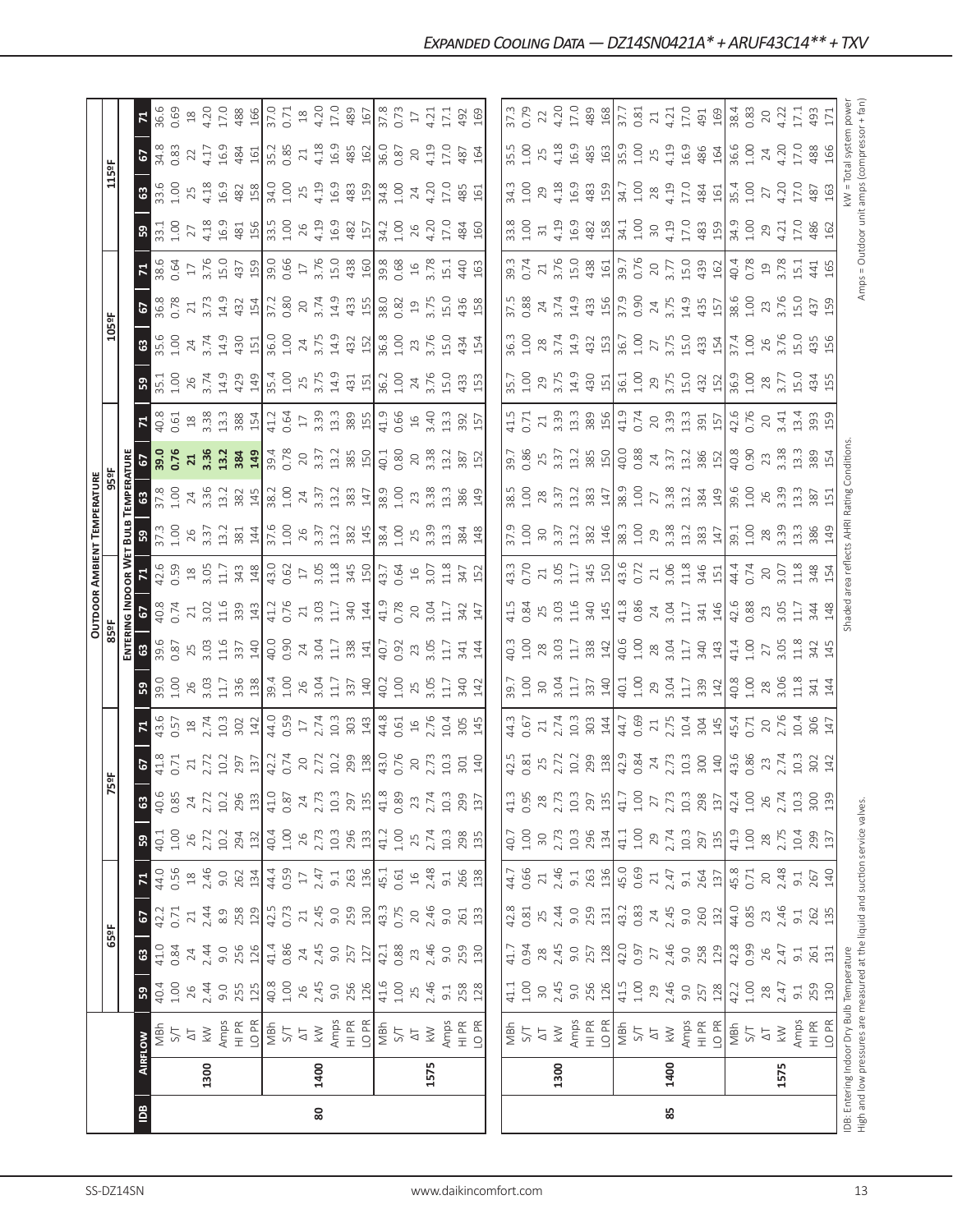|                |      |                                                                                                                            |                 |                 |                |        |                 |                 |                                                                                          |                                   |                                                                                      |                                                             | <b>OUTDOOR AMBIENT TEMPERATURE</b>                |                                                   |                            |                                   |                            |                                       |                                         |                                    |                            |                                                                                    |                                      |                               |                                    |                                    |
|----------------|------|----------------------------------------------------------------------------------------------------------------------------|-----------------|-----------------|----------------|--------|-----------------|-----------------|------------------------------------------------------------------------------------------|-----------------------------------|--------------------------------------------------------------------------------------|-------------------------------------------------------------|---------------------------------------------------|---------------------------------------------------|----------------------------|-----------------------------------|----------------------------|---------------------------------------|-----------------------------------------|------------------------------------|----------------------------|------------------------------------------------------------------------------------|--------------------------------------|-------------------------------|------------------------------------|------------------------------------|
|                |      |                                                                                                                            |                 |                 | 65°F           |        |                 |                 | 5ºF                                                                                      |                                   |                                                                                      | 85°F                                                        |                                                   |                                                   |                            |                                   |                            |                                       |                                         | 105°F                              |                            |                                                                                    |                                      | 115°F                         |                                    |                                    |
|                |      |                                                                                                                            |                 |                 |                |        |                 |                 |                                                                                          |                                   |                                                                                      | ENTERI                                                      | NG INDOOR W                                       |                                                   | <b>BULI</b>                | <b>EMPERATURE</b>                 |                            |                                       |                                         |                                    |                            |                                                                                    |                                      |                               |                                    |                                    |
| $\overline{B}$ |      | <b>AIRFLOW</b>                                                                                                             | 59              | $\mathbbmss{3}$ | 5              | 71     | ${\tt S}$       | $\mathbbmss{3}$ | 2                                                                                        |                                   | ${\tt S}$                                                                            | $\mathbbmss{3}$                                             | 2                                                 |                                                   |                            | $\mathbbmss{3}$                   |                            |                                       | $\frac{10}{3}$                          | $\mathbbmss{3}$                    | 2                          |                                                                                    | ${\tt S}$                            | $\mathbf{3}$                  | 2                                  |                                    |
|                |      | MBh                                                                                                                        | 45.9            | 46.5            | 47.9           |        | 45.5            | 46.1            |                                                                                          |                                   | 44.3<br>0.67                                                                         | 44.9                                                        |                                                   |                                                   | 42.2<br>0.69               | 42.9                              | 44.2                       |                                       |                                         | 40.4                               | 41.7                       |                                                                                    | $37.4$<br>1.00                       | $\overline{\phantom{1}}$ 38.1 | $\frac{39.4}{ }$                   |                                    |
|                |      | 5/7                                                                                                                        | 0.64            | 0.56            | 0.42           |        | 0.65            | 0.57            |                                                                                          |                                   |                                                                                      | 0.59                                                        | 0.45                                              |                                                   |                            |                                   | 0.47                       |                                       |                                         | 0.64                               | 0.50                       |                                                                                    |                                      | 0.69                          | 0.55                               |                                    |
|                |      | $\overline{\sim}$                                                                                                          | $\overline{19}$ | $\Box$          | 14             |        | $\overline{19}$ | $\Box$          | $47.5$<br>0.43<br>14<br>3.10                                                             |                                   |                                                                                      | $\overline{\Box}$                                           | $\overline{1}4$                                   |                                                   | 19 <sub>3.85</sub>         | $\overline{\mathbb{L}}$           | $14\,$                     |                                       | 194.28                                  | 17                                 |                            |                                                                                    | 20<br>4.79                           | 4.79                          | $\Xi$                              |                                    |
|                | 1400 | $\lesssim$                                                                                                                 | 2.79            | 2.78            | 2.78           |        | 3.11            | 3.10            |                                                                                          |                                   |                                                                                      | 3.46                                                        | 3.46                                              |                                                   |                            | 3.85                              | 3.84                       |                                       |                                         | 4.28                               | 4.28                       |                                                                                    |                                      |                               | 4.78                               |                                    |
|                |      |                                                                                                                            | 10.2            | 10.2            | 10.2           |        | $11.7\,$        | 11.7            | 11.6                                                                                     |                                   |                                                                                      | 13.3                                                        | 13.3                                              |                                                   | 15.1                       | 15.1                              | 15.0                       |                                       | 17.1<br>433                             | 17.0                               | 17.0                       |                                                                                    |                                      | 19.4                          | 19.3                               |                                    |
|                |      | Amps<br>HI PR                                                                                                              | 256             | 257             | 259            |        | 296             | 297             |                                                                                          |                                   | $\begin{array}{c} 19 \\ 3,46 \\ 13,3 \\ \end{array}$                                 | 339                                                         | 341                                               |                                                   | 384                        | 385                               | 387                        |                                       |                                         | 434                                | 436                        |                                                                                    | $\frac{19.4}{485}$                   | 486                           | 488                                |                                    |
|                |      | LO PR                                                                                                                      | 122             | 124             | 127            |        | 130             | 131             | 134                                                                                      |                                   |                                                                                      | 138                                                         | 141                                               |                                                   | 142                        | 143                               | 146                        |                                       | 147                                     | 149                                | 152                        |                                                                                    |                                      | 156                           | 159                                |                                    |
|                |      | $\frac{1}{2}$                                                                                                              | 46.4            | 47.0            | 48.4           |        | 46.0            | 46.6            | 48.0                                                                                     |                                   | 44.8<br>0.72                                                                         | 45.4                                                        | 46.8                                              |                                                   | 42.7                       | 43.4                              | 44.7                       |                                       | $40.2$<br>1.00                          | 40.9                               | 42.2                       |                                                                                    | $\frac{6}{100}$                      | 38.6                          | 39.9                               |                                    |
|                |      |                                                                                                                            | 0.69            | 0.61            | 0.47           |        | 0.69            | 0.62            | 0.48                                                                                     |                                   |                                                                                      | 0.64                                                        | 0.50                                              |                                                   | 1.00                       | 0.66                              | 0.52                       |                                       |                                         | 0.69                               | 0.54                       |                                                                                    |                                      | 0.74                          | 0.60                               |                                    |
|                |      | $\overline{\triangle}$                                                                                                     | $^{28}$         | $16$            | $13$           |        | $\frac{8}{18}$  | $\frac{16}{1}$  | $13$                                                                                     |                                   | $^{28}$                                                                              | $16$                                                        | $13\,$                                            |                                                   | $^{28}$                    | $16$                              | $13$                       |                                       | $\overset{\text{\tiny \textsf{QQ}}}{=}$ | $16$                               | $\Xi$                      |                                                                                    |                                      | $1\overline{7}$               | $14\,$                             |                                    |
| 20             | 1560 | $\geqslant$                                                                                                                | 2.80            | 2.80            | 2.79           |        | 3.12            | 3.12            | 3.11                                                                                     |                                   | 3.48                                                                                 | 3.48                                                        | 3.47                                              |                                                   | 3.87                       | 3.86                              | 3.86                       |                                       | 4.30                                    | 4.30                               | 4.29                       |                                                                                    | 4.80                                 | 4.80                          | 4.80                               |                                    |
|                |      | Amps                                                                                                                       | $10.3$          | 10.3            | 10.2           |        | $11.7\,$        | $11.7\,$        | 11.7                                                                                     |                                   |                                                                                      | 13.4                                                        | 13.3                                              |                                                   | 15.1                       | 15.1                              | 15.1                       |                                       | 17.1                                    | 17.1                               | 17.1                       |                                                                                    |                                      | 19.4                          | 19.4                               |                                    |
|                |      | $\frac{P}{I}$                                                                                                              | 258<br>124      | 259<br>125      | 260            |        | 298             | 299             | 301                                                                                      |                                   | $13.4$<br>$340$<br>$138$                                                             | 341<br>139                                                  |                                                   |                                                   | 386<br>143                 | 387                               | 388                        |                                       | 435                                     | 436                                | 437                        |                                                                                    | 19.4<br>487<br>155                   | 488<br>157                    | 490                                |                                    |
|                |      | LO PR                                                                                                                      |                 |                 | 129            |        | 131             | 133             | 136                                                                                      |                                   |                                                                                      |                                                             | 343<br>142                                        |                                                   |                            | 145                               | 148                        |                                       | 149                                     | 150                                | 153                        |                                                                                    |                                      |                               | 160                                |                                    |
|                |      | MBh                                                                                                                        | 47.3            | 47.9            | 49.3           |        | 46.9            | 47.5            |                                                                                          |                                   |                                                                                      | 46.3                                                        | 47.7                                              |                                                   |                            | 44.3                              | 45.6                       |                                       | 41.1                                    | 41.8                               | 43.1                       |                                                                                    | 38.8                                 | 39.5                          | 40.8                               |                                    |
|                |      | 5/1                                                                                                                        | 0.73            | 0.65            | 0.51           |        | 0.73            | 0.66            | $48.9$<br>0.52<br>12                                                                     |                                   | 45.7<br>0.76                                                                         | 0.68                                                        | 0.54                                              |                                                   | 43.6<br>1.00               | 0.70                              | 0.56                       |                                       | 1.00                                    | 0.72                               | 0.58                       |                                                                                    | $-1.00$                              | 0.78                          | 0.64                               |                                    |
|                |      | $\overline{\Delta}$                                                                                                        | $\Box$          | $\overline{15}$ | $12$           |        | $\Box$          | $\frac{15}{1}$  |                                                                                          |                                   | $\overline{17}$                                                                      |                                                             | $12$                                              |                                                   | $17\,$                     | $\overline{15}$                   | $12$                       |                                       | $\overline{17}$                         | $15$                               | $12$                       |                                                                                    |                                      | $16$                          | $13$                               |                                    |
|                | 1800 | $\gtrapprox$                                                                                                               | 2.82            | 2.81            | 2.81           |        | 3.14            | 3.14            | 3.13                                                                                     |                                   | 3.50                                                                                 | $15$<br>3.49                                                | 3.49                                              |                                                   | 3.88                       | 3.88                              | 3.87                       |                                       | $4.\overline{3}1$                       | 4.31                               | 4.31                       |                                                                                    | $18$<br>$4.82$<br>$19.5$             | 4.82                          | 4.81                               |                                    |
|                |      | Amps                                                                                                                       | $10.3$          | 10.3            | 10.3           |        | 11.8            | $11.8$          | 11.8                                                                                     |                                   |                                                                                      |                                                             | 13,4                                              |                                                   | 15.2                       | 15.2                              | 15.2                       |                                       | 17.2                                    | 17.2                               | 17.2                       |                                                                                    |                                      | 19.5                          | 19.5                               |                                    |
|                |      | HI PR                                                                                                                      | 260             | 261             | 263            |        | 300             | 302             | 303                                                                                      |                                   | 13.4<br>343                                                                          | 13.4<br>344                                                 | 346                                               |                                                   | 388                        | 389                               | 391                        |                                       |                                         | 438                                | 440                        |                                                                                    | 489                                  | 491                           | 492                                |                                    |
|                |      | LO PR                                                                                                                      | 126             | 128             | 131            |        | 134             | 135             | 138                                                                                      |                                   | 140                                                                                  | 142                                                         | 145                                               |                                                   | 146                        | 147                               | 150                        |                                       | 437<br>151                              | 153                                | 156                        |                                                                                    | 158                                  | 159                           | 163                                |                                    |
|                |      |                                                                                                                            |                 |                 |                |        |                 |                 |                                                                                          |                                   |                                                                                      |                                                             |                                                   |                                                   |                            |                                   |                            |                                       |                                         |                                    |                            |                                                                                    |                                      |                               |                                    |                                    |
|                |      |                                                                                                                            | 45.9            | 46.6            | 47.9           | 50.0   | 45.5            | 46.1            | 47.5                                                                                     | 49.6                              | 44.3                                                                                 | 45.0                                                        | 46.3                                              | 18.4                                              | 42.2                       | 42.9                              | 44.3                       | 46.4                                  | 39.7                                    | 40.4                               | 41.7                       |                                                                                    | 37.4                                 | 38.1                          | 39.5                               | 41.5                               |
|                |      | 지<br>양                                                                                                                     | 0.77            | 0.69            | 0.55           | 0.41   | 0.78            | 0.70            | 0.56                                                                                     | 0.41                              | 1.00                                                                                 | 0.73                                                        | 0.59                                              | 0.44                                              | 1.00                       | 0.75                              | 0.61                       | 0.46                                  | 1.00                                    | 0.77                               | 0.63                       |                                                                                    | 1.00                                 | $\frac{8}{1}$                 | 0.68                               | 0.54                               |
|                |      | $\overline{\circ}$                                                                                                         | 23              | 21              | $^{28}$        | $14\,$ | 23              | 21              | $^{28}$                                                                                  | $14$                              | 23                                                                                   | 21                                                          | $\ensuremath{\mathop{\boxtimes}\limits^{\infty}}$ | $14\,$                                            |                            |                                   | $^{28}$                    |                                       | 22                                      | 21                                 | $17\,$                     |                                                                                    | 24                                   | 22                            | $\overline{19}$                    | 15                                 |
|                | 1400 | $\lesssim$                                                                                                                 | 2.79            | 2.78            | 2.78           | 2.80   | 3.11            | 3.10            | 3.10                                                                                     | 3.12                              |                                                                                      | 3.46                                                        |                                                   | 3.48                                              |                            | 3.85                              | 3.84                       |                                       |                                         |                                    | 4.27                       |                                                                                    | 4.79                                 | 4.79                          |                                    |                                    |
|                |      | Amps                                                                                                                       | 10.2            | 10.2            | 10.2           | 10.3   | $11.7\,$        | 11.6            | 11.6                                                                                     | 11.7                              | 3.46<br>13.3<br>339<br>136                                                           | 13.3                                                        | $3.45$<br>$13.3$                                  |                                                   | 3.85<br>15.38<br>142       | 15.1<br>385<br>143                |                            | $14.87$<br>$3.51$<br>$3.51$<br>$3.52$ | 4.28<br>17.0<br>433                     | 4.28<br>17.0<br>434<br>149         |                            | $43.8$<br>0.48<br>14.30<br>4.30                                                    | 19.4                                 |                               |                                    | $4.81$<br>19.4                     |
|                |      | $\frac{P}{I}$                                                                                                              | 256             | 257             | 259            | 263    | 296             | 297             |                                                                                          | 304                               |                                                                                      |                                                             | 341                                               |                                                   |                            |                                   |                            |                                       |                                         |                                    |                            | 440                                                                                |                                      |                               |                                    | 493                                |
|                |      | LO <sub>PR</sub>                                                                                                           | 122             | 124             | 127            | 132    | 130             | 131             | $\frac{299}{48.0}$                                                                       | 140                               |                                                                                      | 340<br>138                                                  | 141                                               | 13.4<br>346<br>146                                |                            |                                   | 15.0<br>387<br>146         |                                       | 147                                     |                                    | 17.0<br>436<br>152         | 157                                                                                | 485<br>154                           | 19.4<br>486<br>156            | $4.78$<br>$19.3$<br>$488$<br>$159$ | 164                                |
|                |      | MBh                                                                                                                        | 46.4            | 47.1            | 48.4           | 50.5   | 46.0            | 46.6            |                                                                                          | 50.1<br>0.46                      |                                                                                      | 45.5<br>0.78                                                |                                                   | 48.9<br>0.49                                      | 42.7                       | 43.4                              | 44.8                       |                                       | $40.2$<br>1.00                          |                                    | 42.2<br>0.68               |                                                                                    |                                      | 38.6<br>1.00                  | 40.0                               | 42.0<br>0.58                       |
|                |      | 5/7                                                                                                                        | 0.82            | 0.74            | 0.60           | 0.46   | 0.83            | 0.75            |                                                                                          |                                   | $\begin{array}{c} 44.8 \\ 1.00 \\ 2.2 \\ 3.48 \\ 1.34 \\ 4.9 \\ 1.34 \\ \end{array}$ |                                                             | 46.8<br>0.64<br>17                                |                                                   | 1.00                       |                                   | 0.66                       |                                       |                                         | $40.9$<br>0.82<br>0.82             |                            | $\begin{array}{c} 44.3 \\ 0.53 \\ 1.3 \\ 4.31 \\ 1.2 \\ 4.2 \\ \hline \end{array}$ | 37.9<br>1.00<br>23                   |                               |                                    |                                    |
|                |      | $\overline{\Delta}$                                                                                                        | 22              | 20              | $\Box$         | $13\,$ | 22              | 20              | $\overline{\Box}$                                                                        | $\Xi$                             |                                                                                      |                                                             |                                                   |                                                   | 22                         |                                   | $\overline{17}$            |                                       |                                         |                                    | $17\,$                     |                                                                                    |                                      | $21\,$                        | $\frac{18}{4.79}$                  | $\Xi$                              |
| 75             | 1560 | $\geqslant$                                                                                                                | 2.80            | 2.80            | 2.79           | 2.81   | 3.12            | 3.12            |                                                                                          |                                   |                                                                                      |                                                             |                                                   |                                                   |                            |                                   |                            |                                       |                                         |                                    |                            |                                                                                    |                                      | 4.80                          |                                    |                                    |
|                |      | Amps<br>HI PR                                                                                                              | $10.3$          | 10.2            | 10.2           | $10.3$ | $11.7\,$        | $11.7\,$        |                                                                                          |                                   |                                                                                      |                                                             |                                                   |                                                   |                            |                                   |                            |                                       |                                         |                                    |                            |                                                                                    |                                      |                               |                                    |                                    |
|                |      |                                                                                                                            | 258             | 259             | 261            | 265    | 298             | 299             | $\frac{11}{311}$ $\frac{15}{31}$ $\frac{8}{9}$ $\frac{6}{9}$ $\frac{6}{9}$ $\frac{6}{9}$ | $3.14$<br>$1.8$<br>$305$<br>$141$ |                                                                                      | $\begin{array}{c} 20 \\ 3.47 \\ 13.3 \\ 341 \\ \end{array}$ | 3.47<br>13.3<br>342<br>142                        |                                                   | 3.86<br>15.1<br>386<br>143 | $20$<br>$3.86$<br>$15.1$<br>$387$ | 3.86<br>15.1<br>389<br>148 |                                       | $22$<br>4.30<br>4.31<br>435<br>44       | $4.29$<br>$17.1$<br>$436$<br>$150$ | 4.29<br>17.1<br>438<br>153 |                                                                                    | 4.80<br>19.4<br>487<br>156           | 19.4<br>488<br>157            | 19.4<br>490<br>160                 | $4.82$<br>$19.5$<br>$494$<br>$165$ |
|                |      | LO PR                                                                                                                      | 124             | 125             | 129            | 134    | 131             | 133             |                                                                                          |                                   |                                                                                      |                                                             |                                                   |                                                   |                            |                                   |                            |                                       |                                         |                                    |                            |                                                                                    |                                      |                               |                                    |                                    |
|                |      | $-25$<br>S/T                                                                                                               | 47.3            | 48.0            | 49.3           | 51.4   | 46.9            | 47.6            |                                                                                          | 51.0<br>0.50                      | 45.7<br>1.00                                                                         | 46.4<br>0.82                                                | 47.7<br>0.68                                      | 49.8<br>0.53                                      | 43.7<br>1.00               | 44.3<br>0.84                      | 45.7<br>0.70               | $47.8$<br>0.55<br>12<br>3.90          | 41.1<br>1.00                            | 41.8<br>0.86                       | 43.2<br>0.72               | 45.2<br>0.57                                                                       | 38.8<br>1.00                         | $39.5$<br>$1.00$              | 40.77<br>0.77                      | 43.0<br>0.62                       |
|                |      |                                                                                                                            | 0.86            | 0.78            | 0.64           | 0.50   | $1.00$          | 0.79            |                                                                                          |                                   |                                                                                      |                                                             |                                                   |                                                   |                            |                                   |                            |                                       |                                         |                                    |                            |                                                                                    |                                      |                               |                                    |                                    |
|                |      | $\overline{\mathcal{L}}$                                                                                                   | $21\,$          | 19              | $\frac{16}{1}$ |        | $\geq$          | $\overline{19}$ | $16$                                                                                     | $12\,$                            | $21$<br>3.49                                                                         | $\Xi$                                                       | $16$                                              | $\begin{array}{c} 13 \\ 3.51 \end{array}$         | 21                         | $19\n3.88$                        | 16<br>3.87                 |                                       | $\overline{21}$                         | $\Xi$                              | $15$<br>4.30               | $12$                                                                               | 22                                   | $20$                          | $17\,$                             | $13 \over 4.84$                    |
|                | 1800 | $\lesssim$                                                                                                                 | 2.82            | 2.81            | 2.81           | 2.83   | 3.14            | 3.13            | 3.13                                                                                     | 3.15                              |                                                                                      | 3.49                                                        | 3.49                                              |                                                   | 3.88                       |                                   |                            |                                       | 4.31                                    | 4.31                               |                            | 4.33                                                                               | 4.82                                 | 4.82                          | 4.81                               |                                    |
|                |      | Amps                                                                                                                       | $10.3$          | 10.3            | 10.3           | 10.4   | 11.8            | $11.8$          | 11.8                                                                                     | 11.9                              | 13.4                                                                                 | 13.4                                                        | 13.4                                              | 13.5                                              | 15.2<br>388                | 15.2                              | L5.2                       | 15.3                                  | 17.2                                    | 17.2                               | 17.1                       | 17.3                                                                               | 19.5                                 | 19.5                          | 19.5                               | 19.6                               |
|                |      | $\frac{\text{d} \Sigma}{\text{d} \Sigma}$                                                                                  | 260             | 261             | 263            | 268    | 301             | 302             | 304<br>138                                                                               | $308$<br>144                      | $343$<br>140                                                                         | 34<br>142                                                   | 346                                               | 350                                               |                            | 389                               | 391<br>150                 | 396                                   | 437<br>151                              | 438                                | 440                        | 445                                                                                | 490<br>158                           | 491                           | 493<br>163                         | 497                                |
|                |      | LO PR                                                                                                                      | 126             | 128             | 131            | 136    | 134             | 135             |                                                                                          |                                   |                                                                                      |                                                             | 145                                               | 150                                               | 146                        | $14\overline{1}$                  |                            |                                       |                                         | 153                                | 156                        | 161                                                                                |                                      | 159                           |                                    | 168                                |
|                |      | High and low pressures are measured at the liquid and suction service valves.<br>IDB: Entering Indoor Dry Bulb Temperature |                 |                 |                |        |                 |                 |                                                                                          |                                   |                                                                                      |                                                             |                                                   | Shaded area reflects ACCA (TVA) Rating Conditions |                            |                                   |                            |                                       |                                         |                                    |                            |                                                                                    | Amps = Outdoor unit amps (compressor | kW = Total system powe        |                                    |                                    |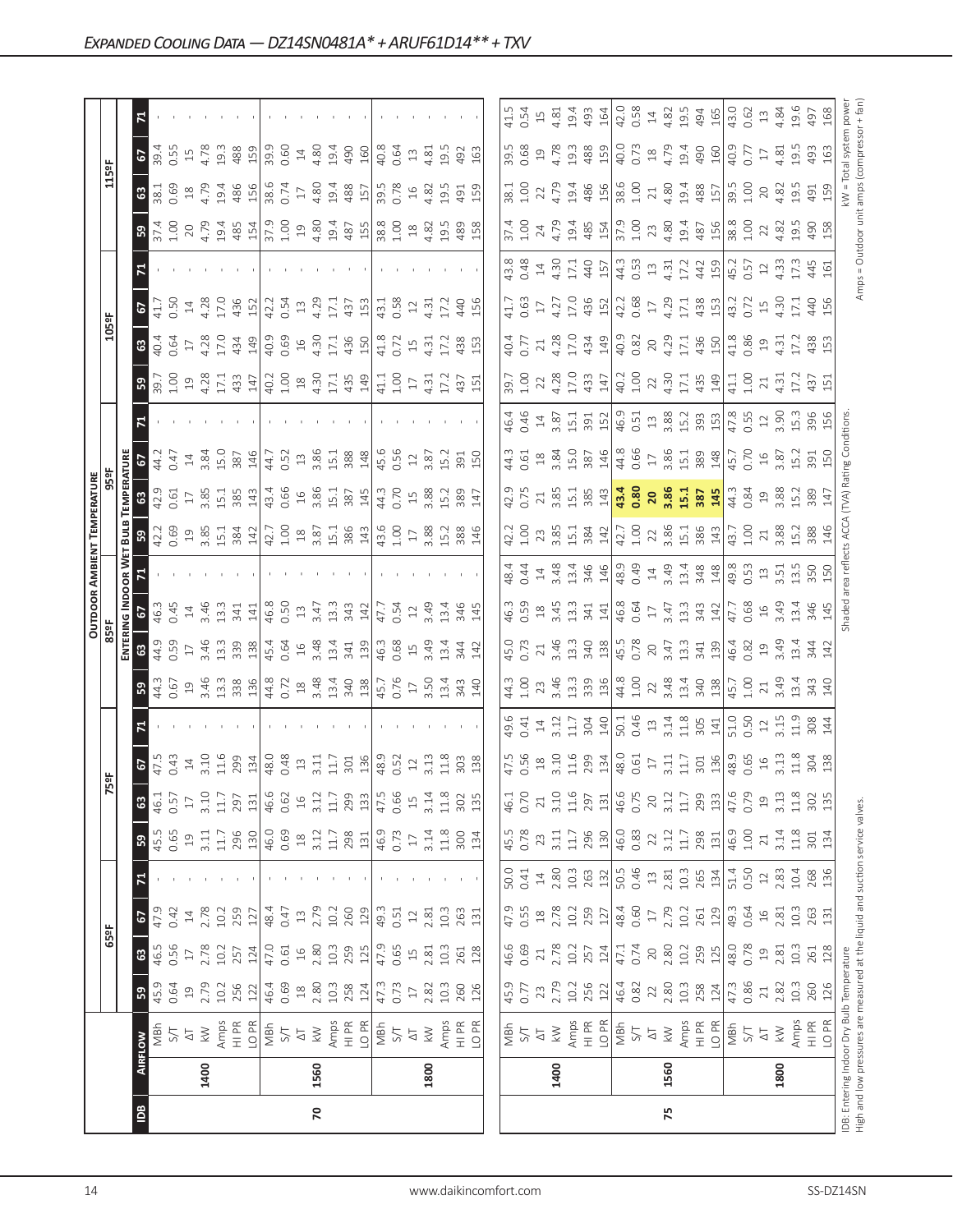|                                                                               |                |                        |            |                 |            |                                                   |            |            |              |                   |                          |                                              |                                                             |                                                    | <b>OUTDOOR AMBIENT TEMPERATURE</b>                                 |                                                             |                    |                                            |                                    |                                                                 |                    |                         |                                             |                   |                        |                                                                     |
|-------------------------------------------------------------------------------|----------------|------------------------|------------|-----------------|------------|---------------------------------------------------|------------|------------|--------------|-------------------|--------------------------|----------------------------------------------|-------------------------------------------------------------|----------------------------------------------------|--------------------------------------------------------------------|-------------------------------------------------------------|--------------------|--------------------------------------------|------------------------------------|-----------------------------------------------------------------|--------------------|-------------------------|---------------------------------------------|-------------------|------------------------|---------------------------------------------------------------------|
|                                                                               |                |                        |            | 65°F            |            |                                                   |            | r          | 5º           |                   |                          | 85°F                                         |                                                             |                                                    |                                                                    | 95 <sup>2</sup> F                                           |                    |                                            |                                    | 105°F                                                           |                    |                         |                                             | 115°F             |                        |                                                                     |
|                                                                               |                |                        |            |                 |            |                                                   |            |            |              |                   |                          |                                              | ENTERING INDOOR WET                                         |                                                    | BulB                                                               | <b>TEMPERATURE</b>                                          |                    |                                            |                                    |                                                                 |                    |                         |                                             |                   |                        |                                                                     |
| $\overline{5}$                                                                | <b>AIRFLOW</b> |                        | ${\tt S}$  | $\mathbbmss{3}$ | 67         | $\mathsf{z}$                                      | ${\tt s}$  | 63         |              | $\mathbf{z}$      | ${\tt S3}$               | $\mathbbmss{3}$                              | 2                                                           |                                                    | ន                                                                  | $\mathbf{G}$                                                | $\overline{5}$     | $\mathbf{z}$                               | ${\tt S3}$                         |                                                                 |                    | $\overline{\mathbf{r}}$ | ${\tt S3}$                                  | $\boldsymbol{63}$ | 2                      | $\Xi$                                                               |
|                                                                               |                | MBh                    | 46.1       | 46.8            | 48.2       | 50.2                                              | 45.7       | 46.4       |              | 49.8              | 44.5                     | 45.2                                         | 46.6                                                        | 48.6                                               | $\frac{42.5}{1.00}$                                                | $\sqrt{43.1}$                                               | 44.5               | 46.59                                      | 40.0<br>1.00                       | $rac{6}{40.6}$                                                  | 67<br>42.0<br>0.76 | 44.1                    | 37.7<br>1.00                                | 38.3              | $-39.7$                | 41.8<br>0.66                                                        |
|                                                                               |                | S/T                    | 1.00       | 0.82            | 0.68       | 0.54                                              | $1.00$     | 0.83       |              | 0.54              | 1.00                     | 0.86                                         | 0.72                                                        | 0.57                                               |                                                                    | 0.88                                                        | 0.74               |                                            |                                    |                                                                 |                    | 0.61                    |                                             | 1.00              | 0.81                   |                                                                     |
|                                                                               | 1400           | Delta T<br>$\leqslant$ | 2.79<br>27 | 25<br>2.78      | 2.78<br>22 | 2.80<br>$\stackrel{\textstyle\circ}{\mathcal{A}}$ | 3.11<br>27 | 3.10<br>25 | $22$<br>3.10 | $\frac{18}{3.12}$ | 3.46<br>27               | 25<br>3.46                                   | $22$<br>3.46<br>13.3                                        | $18$<br>3.48                                       | $\begin{array}{c} 27 \\ 3.85 \\ 15.1 \\ 384 \\ \hline \end{array}$ | 25<br>3.85                                                  | $\frac{22}{3.84}$  | 18<br>3.87                                 | 4.28<br>26                         | 25<br>4.28                                                      | 4.28<br>$\gtrsim$  | $18$<br>4.30            | 4.79<br>$27\,$                              | 4.79<br>26        | 4.78<br>22             | 4.81<br>$\Xi$                                                       |
|                                                                               |                | AMPS                   | 10.2       | 10.2            | 10.2       | 10.3                                              | 11.7       | $11.7\,$   | 11.6         | 11.7              | 13.3                     | 13.3                                         |                                                             | 13.4                                               |                                                                    |                                                             |                    |                                            |                                    |                                                                 | 17.0               | 17.1                    | 19.4                                        | 19.4              | 19.3                   | 19.4                                                                |
|                                                                               |                | $\frac{\alpha}{\pi}$   | 256        | 258             | 259        | 264                                               | 297        | 298        | 300          | 304               | 339                      | 340                                          | 342                                                         |                                                    |                                                                    | $15.1$ 386                                                  | 15.0<br>387        | 15.1<br>392                                | 17.1<br>433                        | 17.0<br>435<br>149                                              | 436                | 441                     | 486                                         | 487               | 489                    | 493                                                                 |
|                                                                               |                | LO PR                  | 123        | 124             | 128        | 133                                               | 130        | 132        | 135          | $\frac{140}{1}$   |                          | $\frac{138}{2}$                              | $\frac{142}{2}$                                             | 345                                                |                                                                    |                                                             |                    | 152                                        | $148$                              |                                                                 | $\frac{151}{2}$    | 158                     | 155                                         | 156               | 159                    | 164                                                                 |
|                                                                               |                | MBh                    | 46.6       | 47.3            | 48.7       | 50.8                                              | 46.2       | 46.9       | 48.3         | 50.3              | $\frac{137}{45.0}$       | 45.7                                         | 47.1<br>0.77                                                |                                                    | 43.0                                                               | 43.6                                                        | $\frac{147}{45.0}$ | 47.1                                       | 40.5                               | 41.1                                                            | 42.5               | 44.6                    | 38.2                                        | 38.8              | 40.2                   | 42.3                                                                |
|                                                                               |                | $S/T$                  | 1.00       | 0.87            | 0.73       | 0.59                                              | 1.00       | 0.88       | 0.74         | 0.59              |                          | 0.91                                         |                                                             | $49.1$<br>0.62<br>18                               | 1.00                                                               | 1.00                                                        |                    | 0.64                                       | $1.00$                             | 1.00                                                            | 0.81               | 0.66                    | 1.00                                        | 1.00              | 0.86                   | 0.71                                                                |
|                                                                               |                | Delta T                | 26         | 24              | $21\,$     | $17\,$                                            | 26         | 24         | 21           | $17\,$            | 26                       | $24\,$                                       | $21\,$                                                      |                                                    | 26                                                                 |                                                             | 21                 | $17\,$                                     | 26                                 | 24                                                              | $20\,$             | $17\,$                  | 27                                          | 25                | 22                     | $^{28}$                                                             |
| 80                                                                            | 1560           | $\leqslant$            | 2.80       | 2.80            | 2.79       | 2.82                                              | 3.12       | 3.12       | 3.11         | 3.14              | 3.48                     |                                              | 3.47                                                        | 3.49                                               | 3.86                                                               |                                                             | 3.86               |                                            | 4.30                               | 4.29                                                            | 4.29               | 4.31                    | 4.80                                        | 4.80              | 4.80                   | 4.82                                                                |
|                                                                               |                | AMPS                   | $10.3$     | 10.2            | 10.2       | $10.3$                                            | $11.7\,$   | $11.7\,$   | 11.7         | 11.8              | 13.4                     | $3.48$<br>13.4                               | 13.3                                                        | $13.4$<br>$348$<br>$148$                           | 15.1<br>386<br>144                                                 | $\begin{array}{c} 24 \\ 3.86 \\ 15.1 \\ 387 \\ \end{array}$ | 15.1               | 3.88<br>15.2                               | 17.1                               | 17.1                                                            | 17.1               | 17.2                    | 19.4                                        | 19.4              | 19.4                   | 19.5                                                                |
|                                                                               |                | HI PR                  | 258        | 259             | 261        | 266                                               | 299        | 300        |              | 306               | 341                      |                                              |                                                             |                                                    |                                                                    |                                                             | 389                |                                            |                                    | 436<br>151                                                      |                    | 443                     | 488                                         |                   | 490                    | 495                                                                 |
|                                                                               |                | LO <sub>PR</sub>       | 124        | 126             | 129        | 134                                               | 132        | 133        | 301<br>136   | 142               | 138                      | 342<br>140                                   | $rac{343}{4}$                                               |                                                    |                                                                    |                                                             | 149                | 394<br>154                                 | 435<br>149                         |                                                                 | 438<br>154         | 159                     | 156                                         | 489<br>158        | 161                    | 166                                                                 |
|                                                                               |                | MBh                    | 47.6       | 48.2            | 49.6       | 51.7                                              | 47.1       | 47.8       |              | 51.2              |                          |                                              |                                                             |                                                    | 43.9                                                               | 44.5                                                        | 45.9               |                                            | 41.4                               | 42.0                                                            | 43.4               | 45.5                    | 39.1                                        | 39.7              | 41.1                   | 43.2                                                                |
|                                                                               |                | 5/1                    | 1.00       | 0.91            | 0.77       | 0.62                                              | $1.00$     | 0.92       | 49.78        | 0.63              | 46.0<br>1.00             | $46.6$<br>0.95<br>23                         | 48.0<br>0.80                                                | 50.1<br>0.66                                       | 1.00                                                               | 1.00                                                        | 0.82               | 48.0<br>0.68                               | 1.00                               | 1.00                                                            | 0.85               | 0.70                    | 1.00                                        | 1.00              | 0.90                   | 0.75                                                                |
|                                                                               |                | Delta T                | 25         | 23              | 20         | $16$                                              | 25         | 23         | 20           | $\frac{1}{6}$     | 25                       |                                              | $20$                                                        |                                                    | 25                                                                 | 23                                                          | $20$               | $\frac{16}{1}$                             | 24                                 | 23                                                              | $\overline{19}$    | $16$                    | 26                                          | 24                | $20$                   | $\Box$                                                              |
|                                                                               | 1800           | $\leqslant$            | 2.82       | 2.81            | 2.81       | 2.83                                              | 3.14       | 3.13       | 3.13         | 3.15              | 3.49                     | 3.49                                         | 3.49                                                        | $16$<br>$3.51$                                     | 3.88                                                               | 3.88                                                        | 3.87               | 3.90                                       | 4.31                               | 4.31                                                            | 4.31               | 4.33                    | 4.82                                        | 4.82              | 4.81                   | 4.84                                                                |
|                                                                               |                | <b>AMPS</b>            | 10.3       | 10.3            | 10.3       | 10.4                                              | $11.8$     | $11.8\,$   | 11.8         | 11.9              | 13.4                     | 13.4                                         | 13.4                                                        | 13.5                                               |                                                                    | 15.2                                                        | 15.2               | 15.3                                       | 17.2                               | 17.2                                                            | 17.2               | 17.3                    | 19.5                                        | 19.5              | 19.5                   | 19.6                                                                |
|                                                                               |                | $\frac{\alpha}{\pi}$   | 261        | 262             | 264        | 268                                               | 301        | 302        | 304          | 308               | 343                      | 344                                          | 346                                                         | 351                                                | 15.2<br>389                                                        | 390                                                         | 392                | 396                                        | 438                                | 439                                                             | 441                | 445                     | 490                                         | 491               | 493                    | 498                                                                 |
|                                                                               |                | LO PR                  | 127        | 128             | 132        | 137                                               | 134        | 136        | 139          | 144               |                          |                                              | 145                                                         | 151                                                | 146                                                                | 148                                                         | 151                | 156                                        | 152                                | 153                                                             | 156                | 162                     | 159                                         | 160               | 163                    | 168                                                                 |
|                                                                               |                |                        |            |                 |            |                                                   |            |            |              |                   | 141                      | 142                                          |                                                             |                                                    |                                                                    |                                                             |                    |                                            |                                    |                                                                 |                    |                         |                                             |                   |                        |                                                                     |
|                                                                               |                | MBh                    | 46.9       | 47.6            | 48.9       | 51.0                                              | 46.5       | 47.2       | 48.5         | 50.6              | 45.3                     | 46.0                                         | 47.3                                                        | 49.4                                               | 43.3                                                               | 43.9                                                        | 45.3               | 47.4                                       | 40.7                               | 41.4                                                            | 42.8               | 44.8                    | 38.4                                        | 39.1              | 40.5                   |                                                                     |
|                                                                               |                |                        |            |                 |            |                                                   |            |            |              |                   |                          |                                              |                                                             |                                                    |                                                                    |                                                             |                    |                                            |                                    |                                                                 |                    |                         |                                             |                   |                        | 42.6<br>0.77                                                        |
|                                                                               |                | $S/\overline{T}$       | 1.00       | 0.93            | 0.79       |                                                   | $1.00$     | 0.94       | 0.80         | 0.65              | 1.00                     | 1.00                                         | 0.82                                                        | 0.67                                               | 1.00                                                               | 1.00                                                        | 0.84               | 0.69                                       | 1.00                               | 1.00                                                            | 0.86               | 0.72                    | 1.00                                        | 1.00              | 1.00                   |                                                                     |
|                                                                               |                | Delta T                | $30$       | $28$            | 25         | 22                                                | 30         | 28         | 25           | 22                | 30                       | 29                                           | 25                                                          | 22                                                 | 30                                                                 |                                                             | 25                 | 22                                         | 30                                 | 28                                                              | 25                 | 21                      | $31$                                        | 29                | 26                     | 22                                                                  |
|                                                                               | 1400           | $\lesssim$             | 2.79       | 2.79            | 2.78       | 2.81                                              | 3.11       | 3.11       | 3.11         | 3.13              | 3.47<br>13.3             | $3.47$<br>$13.3$                             | 3.46                                                        | 3.49                                               |                                                                    |                                                             | $3.85$<br>15.1     |                                            | 4.29                               | 4.29                                                            | 4.28               | 4.31                    | 4.80                                        | 4.79              | 4.79                   | 4.81                                                                |
|                                                                               |                | AMPS                   | 10.2       | 10.2            | 10.2       | 10.3                                              | 11.7       | $11.7\,$   | 11.7         | 11.8<br>305       |                          |                                              | 13.3                                                        |                                                    |                                                                    |                                                             |                    |                                            | 17.1                               | 17.1                                                            | 17.0               | 17.2                    | 19.4                                        | 19.4              | 19.4                   | 19.5                                                                |
|                                                                               |                | $\frac{\alpha}{\pi}$   | 258        | 259             | 261        | 265                                               | 298        | 299        | 301          |                   | 340                      | 341                                          | 343                                                         |                                                    |                                                                    |                                                             | 389                |                                            |                                    |                                                                 |                    |                         | 487                                         |                   | 490                    |                                                                     |
|                                                                               |                | LO PR                  | 125        | 126             | 129        | 135                                               | 132        | 134        | 137          | 142               | 139                      | 140                                          | 143                                                         | $\begin{array}{c} 13.4 \\ 34.8 \\ 149 \end{array}$ | $3.386$<br>$15.1$<br>$384$                                         | $\begin{array}{c} 28 \\ 3.86 \\ 15.1 \\ 87 \\ \end{array}$  | $\frac{149}{2}$    | $3.87$<br>$15.2$<br>$393$<br>$154$         | 435                                | 436                                                             | 438<br>154         | 442                     | 156                                         | 488<br>158        | 161                    | 494<br>166                                                          |
|                                                                               |                | NBh                    | 47.4       | 48.1            | 49.4       | 51.5                                              | 47.0       | 47.7       | 49.0         | 51.1              | $45.8$<br>$1.00$<br>$30$ | $46.5$<br>$1.00$<br>$28$<br>$3.48$<br>$13.4$ | 47.8<br>0.87                                                | 49.9<br>0.72                                       | 43.8<br>1.00<br>29<br>3.87<br>15.2<br>387<br>146                   | 44.4                                                        | 45.89              | 47.9<br>0.74                               | 41.2                               | 41.9                                                            | 43.3               | 45.3                    | $38.9$<br>$1.00$                            | 39.6              | 41.0                   | 43.1                                                                |
|                                                                               |                | $5/1$                  | $1.00$     | 0.98            | 0.84       | 0.69                                              | $1.00\,$   | 0.98       | 0.84         | 0.70              |                          |                                              |                                                             |                                                    |                                                                    | 1.00                                                        |                    |                                            | 1.00                               | $1.00$                                                          | 0.91               | 0.77                    |                                             | 1.00              | 1.00                   | 0.82                                                                |
|                                                                               |                | Delta T                | 29         | $28$            | $24\,$     | $21\,$                                            | 29         | 27         | $24$<br>3.12 | $21$              |                          |                                              |                                                             |                                                    |                                                                    | 27                                                          | 24<br>3.86         |                                            | 29                                 |                                                                 | 24                 | 21                      | $30\frac{1}{4}$                             | $28$<br>4.81      | $25$<br>4.80           |                                                                     |
| 85                                                                            | 1560           | $\leqslant$            | 2.81       | 2.80            | 2.80       | 2.82                                              | 3.13       | 3.12       |              | 3.14              | 3.48                     |                                              |                                                             |                                                    |                                                                    | 3.87                                                        |                    |                                            |                                    |                                                                 | 4.30               | 4.32                    |                                             |                   |                        |                                                                     |
|                                                                               |                | AMPS                   | $10.3$     | 10.3            | $10.3$     | 10.4                                              | $11.8$     | $11.7\,$   | 11.7         | 11.8              | 13.4                     |                                              |                                                             |                                                    |                                                                    |                                                             | 15.1               |                                            |                                    |                                                                 |                    | 17.2                    | 19.5                                        | 19.5              | 19.4                   |                                                                     |
|                                                                               |                | $\frac{P}{T}$          | 259        | 261             | 262        | 267                                               | 300        | 301        | 303<br>138   | 307               | 342<br>140               | 343                                          |                                                             | $21$<br>$3.50$<br>$13.49$<br>$349$                 |                                                                    | 15.2<br>389<br>147                                          | 390<br>150         | $21$<br>$3.89$<br>$15.2$<br>$395$<br>$156$ | $4.30$<br>$17.1$<br>$436$<br>$151$ | $\begin{array}{c} 27 \\ 4.30 \\ 17.1 \\ 438 \\ 153 \end{array}$ | 17.1<br>439<br>156 | 444                     | 489                                         | 490               | 492                    |                                                                     |
|                                                                               |                | LO PR                  | 126        | 128             | 131        | 136                                               | 134        | 135        |              | 144               |                          | 142                                          | $\begin{array}{c} 24 \\ 3.48 \\ 13.4 \\ 345 \\ \end{array}$ |                                                    |                                                                    |                                                             |                    |                                            |                                    |                                                                 |                    | 161                     | 158                                         | 159               | 162                    | $\begin{array}{c} 22 \\ 4.83 \\ 4.95 \\ 4.96 \\ \hline \end{array}$ |
|                                                                               |                | NBh                    | 48.3       | 49.0            | 50.3       | 52.4                                              | 47.9       | 48.6       | 49.9         | 52.0              | 46.7<br>1.00             | 47.4<br>1.00                                 | 48.7<br>0.91                                                | 50.8<br>0.76                                       | 44.7<br>1.00                                                       | 45.3                                                        | 46.7<br>0.93       | 48.8<br>0.78                               | $42.2$<br>1.00                     | 42.8                                                            | 44.2               | 46.3                    | 39.9                                        | 40.5              | 41.9                   | 44.0<br>0.86                                                        |
|                                                                               |                | $5/1$                  | 1.00       | 1.00            | 0.88       | 0.73                                              | 1.00       | $1.00\,$   | 0.88         | 0.74              |                          |                                              |                                                             |                                                    |                                                                    | 1.00                                                        |                    |                                            |                                    | 1.00                                                            | 0.95               | 0.80                    | 1.00                                        | 1.00              | 001                    |                                                                     |
|                                                                               |                | Delta T                | $28$       | 26              | 23         | 20                                                | 28         | 26         | 23           | $\gtrsim$         | 28<br>3.50               | $\sqrt{2}$                                   | 23                                                          | 20<br>3.52                                         | $28$<br>3.89                                                       | 26<br>3.89                                                  | 23.88              | $20$<br>$3.90$                             | $28$                               | 26                                                              | $23$<br>4.31       | $\overline{a}$          | 29                                          | 27                | $24\,$                 | $\mathrel{\mathop{\mathbf{21}}}\nolimits$                           |
|                                                                               | 1800           | $\leqslant$            | 2.82       | 2.82            | 2.82       | 2.84                                              | 3.14       | 3.14       | 3.14         | 3.16              |                          | 3.50                                         | 3.49                                                        |                                                    |                                                                    |                                                             |                    |                                            | 4.32                               | 4.32                                                            |                    | 4.34                    | 4.83                                        | 4.82              | 4.82                   | 4.84                                                                |
|                                                                               |                | AMPS                   | 10.4       | 10.4            | $10.3$     | 10.4                                              | 11.8       | 11.8       | 11.8         | 11.9              | 13.5                     | 13.5                                         | 13.4                                                        | 13.5                                               | 15.2<br>390                                                        | 15.2                                                        | 15.2               | 15.3                                       | 17.2                               | 17.2                                                            | 17.2               | 17.3                    | 19.5                                        | 19.5              | 19.5                   | 19.6                                                                |
|                                                                               |                | $\frac{P}{T}$          | 262        | 263             | 265        | 269                                               | 302        | 303        | 305          | 310               | 345                      | 346                                          | 347                                                         | 352<br>153                                         |                                                                    | $\frac{391}{150}$                                           | 393                | 397<br>158                                 | 439<br>154                         | 440                                                             | 442                | 446<br>163              | 491<br>160                                  | 492               | 494                    | 499                                                                 |
|                                                                               |                | LO PR                  | 129        | 130             | 133        | 139                                               | 136        | 138        | 141          | 146               | 143                      | 144                                          | 14 <sub>1</sub>                                             |                                                    |                                                                    |                                                             |                    |                                            |                                    | 155                                                             | 158                |                         |                                             | 162               | 165                    | 170                                                                 |
| IDB: Entering Indoor Dry Bulb Temperature                                     |                |                        |            |                 |            |                                                   |            |            |              |                   |                          |                                              | shaded                                                      | area reflects AHRI                                 |                                                                    | Rating Conditions                                           |                    |                                            |                                    |                                                                 |                    |                         |                                             |                   | kW = Total system powe |                                                                     |
| High and low pressures are measured at the liquid and suction service valves. |                |                        |            |                 |            |                                                   |            |            |              |                   |                          |                                              |                                                             |                                                    |                                                                    |                                                             |                    |                                            |                                    |                                                                 |                    |                         | Amps = Outdoor unit amps (compressor + fan) |                   |                        |                                                                     |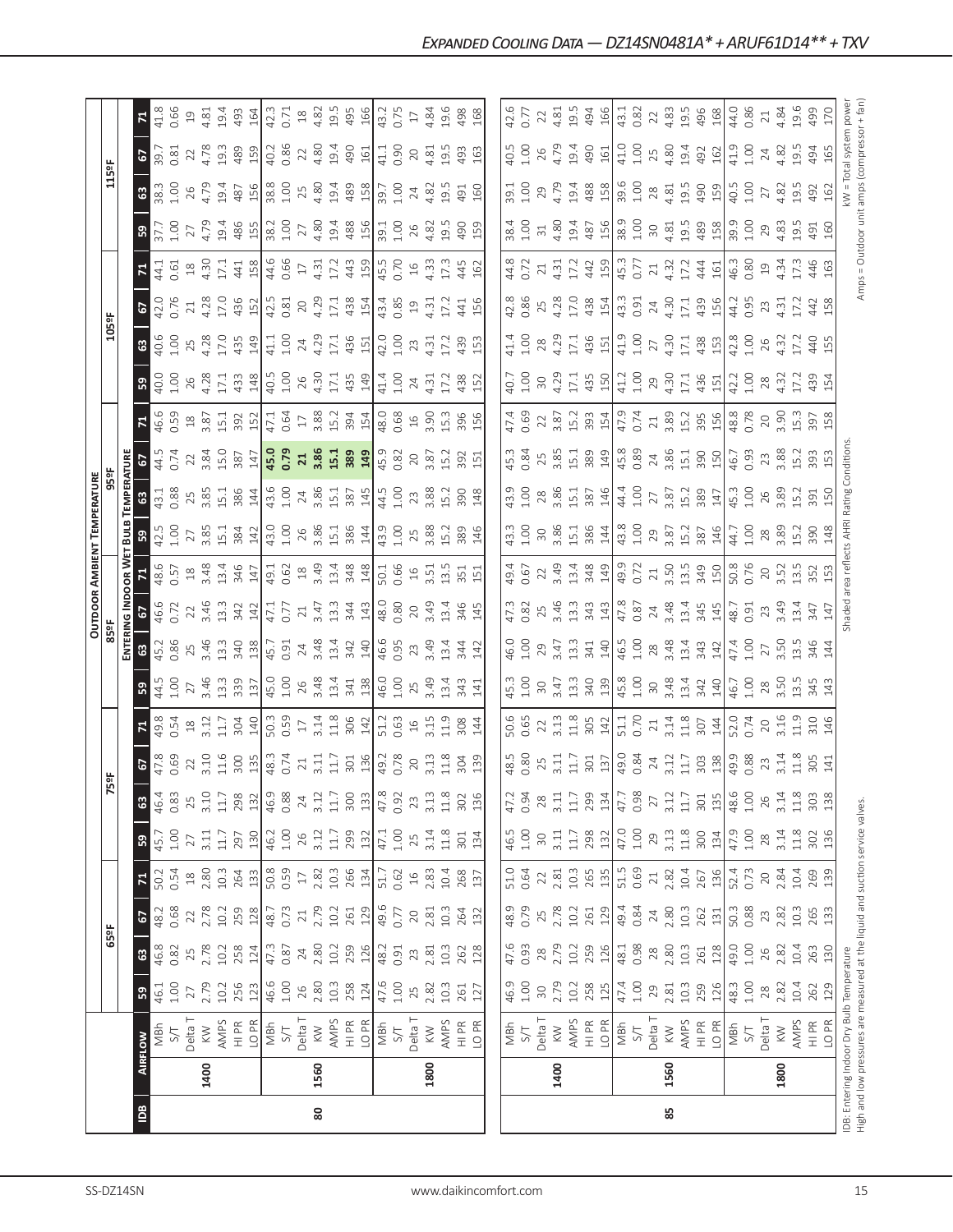|                |      |                                                                                                                            |            |                 |                  |                                             |                 |                 |                                                                                                                                                                                                                                                                                                                       |                                                      |                                                                                                                                                                                                                                                                                       |                                                                     |                                                   |                                                                                                                 | <b>OUTDOOR AMBIENT TEMPERATURE</b>                                                                                                |                                                                 |                                                             |                                                                                                                                                                                                                                                                                                                       |                            |                                    |                                    |                                                   |                                                                                                                                                                                                                                                                                                               |                                                                           |                    |                                             |
|----------------|------|----------------------------------------------------------------------------------------------------------------------------|------------|-----------------|------------------|---------------------------------------------|-----------------|-----------------|-----------------------------------------------------------------------------------------------------------------------------------------------------------------------------------------------------------------------------------------------------------------------------------------------------------------------|------------------------------------------------------|---------------------------------------------------------------------------------------------------------------------------------------------------------------------------------------------------------------------------------------------------------------------------------------|---------------------------------------------------------------------|---------------------------------------------------|-----------------------------------------------------------------------------------------------------------------|-----------------------------------------------------------------------------------------------------------------------------------|-----------------------------------------------------------------|-------------------------------------------------------------|-----------------------------------------------------------------------------------------------------------------------------------------------------------------------------------------------------------------------------------------------------------------------------------------------------------------------|----------------------------|------------------------------------|------------------------------------|---------------------------------------------------|---------------------------------------------------------------------------------------------------------------------------------------------------------------------------------------------------------------------------------------------------------------------------------------------------------------|---------------------------------------------------------------------------|--------------------|---------------------------------------------|
|                |      |                                                                                                                            |            | 65°F            |                  |                                             |                 |                 | 5ºF                                                                                                                                                                                                                                                                                                                   |                                                      |                                                                                                                                                                                                                                                                                       | 85°F                                                                |                                                   |                                                                                                                 |                                                                                                                                   |                                                                 |                                                             |                                                                                                                                                                                                                                                                                                                       |                            | 105°F                              |                                    |                                                   |                                                                                                                                                                                                                                                                                                               | 115°F                                                                     |                    |                                             |
|                |      |                                                                                                                            |            |                 |                  |                                             |                 |                 |                                                                                                                                                                                                                                                                                                                       |                                                      |                                                                                                                                                                                                                                                                                       | ENTERI                                                              | NG INDOOR WET                                     |                                                                                                                 | Bul                                                                                                                               | <b>EMPERATURE</b>                                               |                                                             |                                                                                                                                                                                                                                                                                                                       |                            |                                    |                                    |                                                   |                                                                                                                                                                                                                                                                                                               |                                                                           |                    |                                             |
| $\overline{5}$ |      | <b>AIRFLOW</b>                                                                                                             | ${\tt S}$  | $\mathbbmss{3}$ | 2                | $\mathbf{z}$                                | ${\tt S}$       | $\mathbbmss{3}$ | 2                                                                                                                                                                                                                                                                                                                     |                                                      | ္တ                                                                                                                                                                                                                                                                                    | $\mathbbmss{3}$                                                     | 2                                                 |                                                                                                                 | ន $\vert$                                                                                                                         |                                                                 | c,                                                          |                                                                                                                                                                                                                                                                                                                       | ၛၟ                         | $\mathbbmss{3}$                    | 5                                  |                                                   |                                                                                                                                                                                                                                                                                                               | $\mathbf{G}$                                                              | $rac{67}{5}$       |                                             |
|                |      | MBh                                                                                                                        | 45.9       | 46.5            | 47.9             |                                             | 45.5            | 46.1            | 47.5<br>0.46                                                                                                                                                                                                                                                                                                          |                                                      | 44.3                                                                                                                                                                                                                                                                                  | 44.9                                                                |                                                   |                                                                                                                 | 42.2<br>0.71                                                                                                                      | 42.9                                                            | 44.2                                                        |                                                                                                                                                                                                                                                                                                                       | 39.8<br>1.00               | 40.4                               | 41.8                               |                                                   | 37.5<br>1.00                                                                                                                                                                                                                                                                                                  | 38.1                                                                      |                    |                                             |
|                |      | 5/7                                                                                                                        | 0.66       | 0.59            | 0.45             |                                             | 0.67            | 0.59            |                                                                                                                                                                                                                                                                                                                       |                                                      |                                                                                                                                                                                                                                                                                       | 0.62                                                                |                                                   |                                                                                                                 |                                                                                                                                   | 0.64                                                            | 0.50                                                        |                                                                                                                                                                                                                                                                                                                       |                            | 0.66                               | 0.52                               |                                                   |                                                                                                                                                                                                                                                                                                               | 0.71                                                                      | 0.57               |                                             |
|                |      | $\overline{\Delta}$                                                                                                        | $\Xi$      | $\Box$          | $14\,$           |                                             | $\overline{19}$ | $17\,$          | $14$<br>$3.00$<br>$11.3$                                                                                                                                                                                                                                                                                              |                                                      | 0.69<br>19<br>3.36                                                                                                                                                                                                                                                                    | $17\,$                                                              | $\frac{14}{3.35}$                                 |                                                                                                                 | $19^{3.74}$                                                                                                                       | $\overline{17}$                                                 | $\ensuremath{\mathop{\mathop{\mathbf{1\text{}}}}\nolimits}$ |                                                                                                                                                                                                                                                                                                                       | 194.16                     | 17                                 | $13$                               |                                                   |                                                                                                                                                                                                                                                                                                               | $^{28}$                                                                   | $15$               |                                             |
|                | 1400 | $\gtrapprox$                                                                                                               | 2.69       | 2.69            | 2.69             |                                             | 3.01            | 3.01            |                                                                                                                                                                                                                                                                                                                       |                                                      |                                                                                                                                                                                                                                                                                       | 3.36                                                                |                                                   |                                                                                                                 |                                                                                                                                   | 3.74                                                            | 3.73                                                        |                                                                                                                                                                                                                                                                                                                       |                            | 4.16                               | 4.15                               |                                                   |                                                                                                                                                                                                                                                                                                               | 4.66                                                                      | 4.65               |                                             |
|                |      | Amps<br>HI PR                                                                                                              | 9.9        | 9.9             | $9.\overline{8}$ |                                             | $11.3$          | $11.3$          |                                                                                                                                                                                                                                                                                                                       |                                                      |                                                                                                                                                                                                                                                                                       | 12.9                                                                |                                                   |                                                                                                                 | 14.7                                                                                                                              | 14.6                                                            | 14.6                                                        |                                                                                                                                                                                                                                                                                                                       | 16.6<br>420                | 16.6                               | 16.6                               |                                                   |                                                                                                                                                                                                                                                                                                               | 18.9                                                                      | 18.8               |                                             |
|                |      |                                                                                                                            | 249        | 250             | 252              |                                             | 288             | 289             | 290<br>132                                                                                                                                                                                                                                                                                                            |                                                      | $12.9$<br>$328$<br>$134$                                                                                                                                                                                                                                                              | 330                                                                 | 331                                               |                                                                                                                 | 372                                                                                                                               | 373                                                             | 375                                                         |                                                                                                                                                                                                                                                                                                                       |                            | 421                                | 423                                |                                                   | $\begin{array}{c} 20 \\ 4.66 \\ 18.9 \\ 470 \\ 411 \end{array}$                                                                                                                                                                                                                                               | 471                                                                       | 473                |                                             |
|                |      | LO <sub>PR</sub>                                                                                                           | 121        | 122             | 125              |                                             | 128             | 129             |                                                                                                                                                                                                                                                                                                                       |                                                      |                                                                                                                                                                                                                                                                                       | 136                                                                 | 139                                               |                                                                                                                 | 140                                                                                                                               | 141                                                             | 144                                                         |                                                                                                                                                                                                                                                                                                                       | 145                        | 146                                | 149                                |                                                   |                                                                                                                                                                                                                                                                                                               | 153                                                                       | 156                |                                             |
|                |      | $\frac{1}{2}$                                                                                                              | 46.7       | 47.3            | 48.7             |                                             | 46.3            | 46.9            | 48.3<br>0.49                                                                                                                                                                                                                                                                                                          |                                                      |                                                                                                                                                                                                                                                                                       | 45.7                                                                | 47.1                                              |                                                                                                                 | 43.1<br>0.75                                                                                                                      | 43.7                                                            | 45.1                                                        |                                                                                                                                                                                                                                                                                                                       | $\frac{40.6}{1.00}$        | 41.2                               | 42.6                               |                                                   | $\begin{array}{r} 3.3 \\ 2.5 \\ 3.5 \\ 4.68 \end{array}$                                                                                                                                                                                                                                                      | 39.0                                                                      | 40.3               |                                             |
|                |      |                                                                                                                            | 0.70       | 0.62            | 0.49             |                                             | 0.70            | 0.63            |                                                                                                                                                                                                                                                                                                                       |                                                      |                                                                                                                                                                                                                                                                                       | 0.65                                                                | 0.52                                              |                                                                                                                 |                                                                                                                                   | 0.67                                                            | 0.54                                                        |                                                                                                                                                                                                                                                                                                                       |                            | 0.69                               | 0.56                               |                                                   |                                                                                                                                                                                                                                                                                                               | 0.75                                                                      | 0.61               |                                             |
|                |      | $\overline{\triangle}$                                                                                                     | $18$       | $16$            | $\Xi$            |                                             | $^{28}$         | $16$            | $\ensuremath{\mathop{\mathbb{Z}}}\xspace$                                                                                                                                                                                                                                                                             |                                                      |                                                                                                                                                                                                                                                                                       | $16$                                                                | $13$                                              |                                                                                                                 | $^{28}$                                                                                                                           | $16$                                                            | $13$                                                        |                                                                                                                                                                                                                                                                                                                       |                            | $\frac{1}{6}$                      | $12$                               |                                                   |                                                                                                                                                                                                                                                                                                               | $17\,$                                                                    | $13$               |                                             |
| 20             | 1600 | $\lesssim$                                                                                                                 | 2.71       | 2.71            | 2.70             |                                             | 3.02            | 3.02            | $3.02$<br>11.3                                                                                                                                                                                                                                                                                                        |                                                      |                                                                                                                                                                                                                                                                                       | 3.37                                                                | 3.37                                              |                                                                                                                 | $3.75$<br>14.7                                                                                                                    | 3.75                                                            | 3.75                                                        |                                                                                                                                                                                                                                                                                                                       | 4.18                       | 4.18                               | 4.17                               |                                                   |                                                                                                                                                                                                                                                                                                               | 4.67                                                                      | 4.67               |                                             |
|                |      | Amps                                                                                                                       | 9.9        | 9.9             | 9.9              |                                             | $11.4\,$        | $11.4\,$        |                                                                                                                                                                                                                                                                                                                       |                                                      |                                                                                                                                                                                                                                                                                       | 13.0                                                                | 13.0                                              |                                                                                                                 |                                                                                                                                   | 14.7                                                            | 14.7                                                        |                                                                                                                                                                                                                                                                                                                       | 16.7                       | 16.7                               | 16.6                               |                                                   | 18.9                                                                                                                                                                                                                                                                                                          | 18.9                                                                      | 18.9               |                                             |
|                |      | $H1$ PR                                                                                                                    | 251        | 252             | 254              |                                             | 290             | 291             | 293<br>135                                                                                                                                                                                                                                                                                                            |                                                      | $\begin{bmatrix} 1.1 & 0.73 & 0.73 \\ 0.73 & 0.33 & 0.53 \\ 0.33 & 0.33 & 0.33 \\ 0.33 & 0.33 & 0.33 \\ 0.33 & 0.33 & 0.33 \\ 0.33 & 0.33 & 0.33 \\ 0.33 & 0.33 & 0.33 \\ 0.33 & 0.33 & 0.33 \\ 0.33 & 0.33 & 0.33 \\ 0.33 & 0.33 & 0.33 \\ 0.33 & 0.33 & 0.33 \\ 0.33 & 0.33 & 0.33$ | 332                                                                 | 334                                               |                                                                                                                 | 375<br>142                                                                                                                        | 376<br>143                                                      | 377                                                         |                                                                                                                                                                                                                                                                                                                       | 422                        | 423                                | 425                                |                                                   | 473<br>154                                                                                                                                                                                                                                                                                                    | 474<br>155                                                                | 475<br>158         |                                             |
|                |      | LO <sub>PR</sub>                                                                                                           | 123        | 124             | 127              |                                             | 130             | 132             |                                                                                                                                                                                                                                                                                                                       |                                                      |                                                                                                                                                                                                                                                                                       |                                                                     | 141                                               |                                                                                                                 |                                                                                                                                   |                                                                 | 146                                                         |                                                                                                                                                                                                                                                                                                                       | 147                        | 149                                | 152                                |                                                   |                                                                                                                                                                                                                                                                                                               |                                                                           |                    |                                             |
|                |      | NBh                                                                                                                        | 47.7       | 48.4            | 49.7             |                                             | 47.3            | 47.9            | 49.3                                                                                                                                                                                                                                                                                                                  |                                                      |                                                                                                                                                                                                                                                                                       |                                                                     | 48.1                                              |                                                                                                                 |                                                                                                                                   | 44.7                                                            | 46.1                                                        |                                                                                                                                                                                                                                                                                                                       |                            | 42.2                               | 43.6                               |                                                   |                                                                                                                                                                                                                                                                                                               | 40.0                                                                      | 41.3               |                                             |
|                |      | 5/1                                                                                                                        | 0.71       | 0.63            | 0.50             |                                             | 0.71            | 0.64            | 0.50                                                                                                                                                                                                                                                                                                                  |                                                      | 46.1<br>0.74<br>17                                                                                                                                                                                                                                                                    | 46.8<br>0.66                                                        | 0.53                                              |                                                                                                                 | 44.1<br>1.00                                                                                                                      | 0.68                                                            | 0.55                                                        |                                                                                                                                                                                                                                                                                                                       | 41.6<br>1.00               | 0.70                               | 0.57                               |                                                   | 39.3<br>1.00                                                                                                                                                                                                                                                                                                  | 0.75                                                                      | 0.62               |                                             |
|                |      | $\overline{\triangle}$                                                                                                     | $17\,$     | $\overline{1}$  | $12$             |                                             | $\Box$          | 15              | $12$                                                                                                                                                                                                                                                                                                                  |                                                      |                                                                                                                                                                                                                                                                                       | $15$                                                                | $12\,$                                            |                                                                                                                 | $17\,$                                                                                                                            |                                                                 | $12\,$                                                      |                                                                                                                                                                                                                                                                                                                       | $17\,$                     | $15$                               | $\Xi$                              |                                                   |                                                                                                                                                                                                                                                                                                               | $16$                                                                      | $13$               |                                             |
|                | 1800 | $\gtrapprox$                                                                                                               | 2.72       | 2.72            | 2.71             |                                             | 3.04            | 3.03            | 3.03                                                                                                                                                                                                                                                                                                                  |                                                      | 3.39                                                                                                                                                                                                                                                                                  |                                                                     |                                                   |                                                                                                                 | 3.77                                                                                                                              | $15$<br>$3.77$                                                  | 3.76                                                        |                                                                                                                                                                                                                                                                                                                       | 4.19                       | 4.19                               | 4.18                               |                                                   | $18$<br>$4.69$<br>$19.0$                                                                                                                                                                                                                                                                                      | 4.69                                                                      | 4.68               |                                             |
|                |      | Amps                                                                                                                       | $10.0$     | 10.0            | 10.0             |                                             | 11.4            | $11.4\,$        | 11.4                                                                                                                                                                                                                                                                                                                  |                                                      | 13.1                                                                                                                                                                                                                                                                                  | 3.39<br>13.0<br>334                                                 | $3.38$<br>13.0                                    |                                                                                                                 | $14.8$                                                                                                                            | 14.8                                                            | 14.8                                                        |                                                                                                                                                                                                                                                                                                                       | 16.7                       | 16.7                               | 16.7                               |                                                   |                                                                                                                                                                                                                                                                                                               | 19.0                                                                      | 19.0               |                                             |
|                |      | $\frac{PR}{T}$                                                                                                             | 253        | 255             | 256              |                                             | 292             | 293             |                                                                                                                                                                                                                                                                                                                       |                                                      |                                                                                                                                                                                                                                                                                       |                                                                     | 336                                               |                                                                                                                 | 377                                                                                                                               |                                                                 | 380                                                         |                                                                                                                                                                                                                                                                                                                       |                            | 426                                | 427                                |                                                   |                                                                                                                                                                                                                                                                                                               |                                                                           | 478                |                                             |
|                |      | LO <sub>PR</sub>                                                                                                           | 125        | 127             | 130              |                                             | 133             | 134             | 295<br>137                                                                                                                                                                                                                                                                                                            |                                                      | 33<br>139                                                                                                                                                                                                                                                                             | 141                                                                 | $\frac{1}{4}$                                     |                                                                                                                 | 144                                                                                                                               | 378<br>146                                                      | 149                                                         |                                                                                                                                                                                                                                                                                                                       | 424<br>150                 | 151                                | 154                                |                                                   | 475<br>156                                                                                                                                                                                                                                                                                                    | 476<br>158                                                                | 161                |                                             |
|                |      |                                                                                                                            |            |                 |                  |                                             |                 |                 |                                                                                                                                                                                                                                                                                                                       |                                                      |                                                                                                                                                                                                                                                                                       |                                                                     |                                                   |                                                                                                                 |                                                                                                                                   |                                                                 |                                                             |                                                                                                                                                                                                                                                                                                                       |                            |                                    |                                    |                                                   |                                                                                                                                                                                                                                                                                                               |                                                                           |                    |                                             |
|                |      |                                                                                                                            | 45.9       | 46.5            | 47.9             | 50.0                                        | 45.5            | 46.1            |                                                                                                                                                                                                                                                                                                                       | 49.5                                                 | 44.3                                                                                                                                                                                                                                                                                  | 44.9                                                                | 46.3                                              | 48.4                                                                                                            |                                                                                                                                   | $^{9}$                                                          | 44.3                                                        | 46.3                                                                                                                                                                                                                                                                                                                  | 39.8                       |                                    | 41.8                               |                                                   | 37.5                                                                                                                                                                                                                                                                                                          | 38.2                                                                      | 39.5               | 41.6                                        |
|                |      | NBh<br>S/T                                                                                                                 | 0.79       | 0.71            | 0.58             | 0.44                                        | 0.80            | 0.72            | 47.5<br>0.59                                                                                                                                                                                                                                                                                                          | 0.44                                                 | 1.00                                                                                                                                                                                                                                                                                  | 0.75                                                                | 0.61                                              | 0.47                                                                                                            | $42.3$<br>1.00                                                                                                                    | 0.76                                                            | 0.63                                                        | 0.49                                                                                                                                                                                                                                                                                                                  | 1.00                       | 40.4<br>0.79                       | 0.65                               | $43.8$<br>0.51<br>14                              | 1.00                                                                                                                                                                                                                                                                                                          | 0.84                                                                      | 0.70               | 0.56                                        |
|                |      | $\overline{\circ}$                                                                                                         | 23         | $21\,$          | $^{26}$          | $\ensuremath{\mathop{\mathbb{1}}\nolimits}$ | 23              | 21              | $^{28}$                                                                                                                                                                                                                                                                                                               | $\ensuremath{\mathop{\mathop{\mathbf{1}}}\nolimits}$ | 23                                                                                                                                                                                                                                                                                    | $\sqrt{2}1$                                                         | $\ensuremath{\mathop{\boxtimes}\limits^{\infty}}$ |                                                                                                                 | 23                                                                                                                                | 21                                                              |                                                             |                                                                                                                                                                                                                                                                                                                       | 23                         | 21                                 | $17\,$                             |                                                   | 24                                                                                                                                                                                                                                                                                                            |                                                                           |                    | $15$                                        |
|                | 1400 | $\lesssim$                                                                                                                 | 2.69       | 2.69            | 2.68             | 2.71                                        | 3.01            | 3.00            | 3.00                                                                                                                                                                                                                                                                                                                  | 3.02                                                 |                                                                                                                                                                                                                                                                                       | 3.35<br>12.9                                                        | $3.35$<br>$12.9$                                  |                                                                                                                 |                                                                                                                                   |                                                                 |                                                             |                                                                                                                                                                                                                                                                                                                       |                            | 4.16                               |                                    | $4.18$<br>$16.7$                                  |                                                                                                                                                                                                                                                                                                               | $22$<br>4.66<br>18.9                                                      |                    |                                             |
|                |      | Amps                                                                                                                       | 9.9        | 9.9             | $9.\overline{8}$ | 9.9                                         | 11.3            | $11.3\,$        | 11.3                                                                                                                                                                                                                                                                                                                  | 11.4<br>295<br>137                                   | 3.36<br>12.9<br>329                                                                                                                                                                                                                                                                   |                                                                     |                                                   | $\begin{array}{c} 14 \\ 3.37 \\ 13.0 \\ 336 \\ \hline \end{array}$                                              | $3.74$<br>$14.6$<br>$373$<br>$140$                                                                                                | 3.73<br>14.6<br>141                                             | $\begin{array}{c} 18 \\ 3.73 \\ 14.6 \\ 375 \\ \end{array}$ | $\frac{14}{3.75}$ $\frac{14.7}{3.80}$                                                                                                                                                                                                                                                                                 | 4.16<br>16.6<br>420<br>145 | 16.6<br>421<br>146                 | 4.15<br>16.6<br>423<br>149         |                                                   | 4.66<br>18.9                                                                                                                                                                                                                                                                                                  |                                                                           | $194.65$<br>$18.8$ | 4.67<br>18.9                                |
|                |      | $\frac{P}{T}$                                                                                                              | 249        | 250             | 252              | 256                                         | 288             | 289             |                                                                                                                                                                                                                                                                                                                       |                                                      |                                                                                                                                                                                                                                                                                       | 330<br>136                                                          | 331                                               |                                                                                                                 |                                                                                                                                   |                                                                 |                                                             |                                                                                                                                                                                                                                                                                                                       |                            |                                    |                                    | 427<br>154                                        | 470                                                                                                                                                                                                                                                                                                           | 472<br>153                                                                | 473<br>156         | 478                                         |
|                |      | LO <sub>PR</sub>                                                                                                           | 121        | 122             | 125              | 130                                         | 128             | 129             |                                                                                                                                                                                                                                                                                                                       |                                                      |                                                                                                                                                                                                                                                                                       |                                                                     | 139                                               |                                                                                                                 |                                                                                                                                   |                                                                 |                                                             |                                                                                                                                                                                                                                                                                                                       |                            |                                    |                                    |                                                   | 151                                                                                                                                                                                                                                                                                                           |                                                                           |                    | 161                                         |
|                |      | MBh                                                                                                                        | 46.7       | 47.4            | 48.7             | 50.8                                        | 46.3            | 47.0            | $\begin{array}{c} 291 \\ 132 \\ 48.3 \\ 0.62 \\ 17 \end{array}$                                                                                                                                                                                                                                                       | 50.48<br>0.48                                        |                                                                                                                                                                                                                                                                                       | 45.8<br>0.78                                                        | 47.1<br>0.65                                      |                                                                                                                 |                                                                                                                                   |                                                                 | $\frac{45.1}{0.67}$                                         |                                                                                                                                                                                                                                                                                                                       | $40.6$<br>$1.00$<br>$22$   | 41.3                               | $42.6$<br>0.69<br>16               |                                                   |                                                                                                                                                                                                                                                                                                               | $\frac{9.0}{1.00}$                                                        | 40.3<br>0.74       | 42.4<br>0.60                                |
|                |      | S/T                                                                                                                        | 0.83       | 0.75            | 0.62             | 0.47                                        | 0.83            | 0.76            |                                                                                                                                                                                                                                                                                                                       |                                                      |                                                                                                                                                                                                                                                                                       |                                                                     |                                                   |                                                                                                                 |                                                                                                                                   |                                                                 |                                                             |                                                                                                                                                                                                                                                                                                                       |                            | 0.82                               |                                    |                                                   |                                                                                                                                                                                                                                                                                                               |                                                                           |                    |                                             |
|                |      | $\overline{\triangle}$                                                                                                     | $22\,$     | $20$            | $\Box$           | $\Xi$                                       | 22              | 20              |                                                                                                                                                                                                                                                                                                                       | $13$                                                 |                                                                                                                                                                                                                                                                                       |                                                                     | $17\,$                                            |                                                                                                                 |                                                                                                                                   |                                                                 |                                                             |                                                                                                                                                                                                                                                                                                                       |                            |                                    |                                    |                                                   |                                                                                                                                                                                                                                                                                                               | $\gtrsim$                                                                 | $18 \n4.67$        | $\ensuremath{\mathop{\mathbb{1}}\nolimits}$ |
| 75             | 1600 | $\lesssim$                                                                                                                 | 2.71       | 2.70            | 2.70             | 2.72                                        | 3.02            | 3.02            |                                                                                                                                                                                                                                                                                                                       |                                                      |                                                                                                                                                                                                                                                                                       |                                                                     |                                                   |                                                                                                                 |                                                                                                                                   |                                                                 |                                                             |                                                                                                                                                                                                                                                                                                                       |                            |                                    |                                    |                                                   |                                                                                                                                                                                                                                                                                                               | 4.67<br>18.9                                                              |                    |                                             |
|                |      | Amps<br>HI PR                                                                                                              | 9.9        | 9.9             | 9.9              | $10.0$                                      | 11.4            | $11.4\,$        |                                                                                                                                                                                                                                                                                                                       |                                                      |                                                                                                                                                                                                                                                                                       |                                                                     |                                                   |                                                                                                                 |                                                                                                                                   |                                                                 |                                                             |                                                                                                                                                                                                                                                                                                                       |                            |                                    |                                    |                                                   |                                                                                                                                                                                                                                                                                                               |                                                                           |                    |                                             |
|                |      |                                                                                                                            | 251        | 252             | 254              | 258<br>132                                  | 290             | 291             | $3.01$ $\frac{3}{1}$ $\frac{3}{2}$ $\frac{3}{2}$ $\frac{1}{4}$ $\frac{3}{4}$ $\frac{3}{4}$ $\frac{3}{4}$ $\frac{3}{4}$ $\frac{3}{4}$ $\frac{3}{4}$ $\frac{3}{4}$ $\frac{3}{4}$ $\frac{3}{4}$ $\frac{3}{4}$ $\frac{3}{4}$ $\frac{3}{4}$ $\frac{3}{4}$ $\frac{3}{4}$ $\frac{3}{4}$ $\frac{3}{4}$ $\frac{3}{4}$ $\frac{$ | 3.04<br>11.4<br>297<br>140                           | $\begin{array}{c} 45.1 \\ 1.00 \\ 2.2 \\ 3.37 \\ 13.0 \\ 13.7 \\ \end{array}$                                                                                                                                                                                                         | $\begin{array}{c} 20 \\ 3.37 \\ 13.0 \\ 33.2 \\ \hline \end{array}$ | 3.36<br>12.34<br>141                              | $\frac{1}{3}$ $\frac{3}{5}$ $\frac{3}{3}$ $\frac{3}{3}$ $\frac{3}{3}$ $\frac{3}{3}$ $\frac{3}{3}$ $\frac{4}{3}$ | $\begin{bmatrix} 43.1 \\ 1.00 \\ 2.7 \\ 3.75 \\ 4.7 \\ 5.75 \\ 4.7 \\ 5.7 \\ 4.2 \\ 1.42 \\ 1.42 \\ 1.42 \\ 1.42 \\ 1.43 \\ 1.44$ | $\frac{13.7}{0.80}$<br>$\frac{20}{3.75}$<br>$\frac{14.7}{3.74}$ | 3.74<br>14.7<br>378<br>146                                  | $\begin{bmatrix} 1,2 \\ 1,5 \\ 2,3 \\ 3,7 \\ 4,8 \\ 5,8 \\ 14,8 \\ 6 \end{bmatrix}$                                                                                                                                                                                                                                   | 4.18<br>16.7<br>422<br>147 | $4.17$<br>$16.6$<br>$423$<br>$149$ | $4.17$<br>$16.6$<br>$425$<br>$152$ | $44.7$<br>0.55<br>0.55<br>4.19<br>42<br>42<br>457 | $\begin{array}{c} 38.3 \\ 1.00 \\ 2.3 \\ 4.67 \\ 3.9 \\ 4.73 \\ 4.73 \\ 4.54 \\ 1.54 \\ 1.54 \\ 1.54 \\ 1.54 \\ 1.54 \\ 1.54 \\ 1.54 \\ 1.54 \\ 1.54 \\ 1.55 \\ 1.55 \\ 1.56 \\ 1.57 \\ 1.58 \\ 1.59 \\ 1.59 \\ 1.59 \\ 1.59 \\ 1.59 \\ 1.59 \\ 1.59 \\ 1.59 \\ 1.59 \\ 1.59 \\ 1.59 \\ 1.59 \\ 1.59 \\ 1.59$ | 474                                                                       | 18.9<br>476<br>158 | $4.69$<br>$4.9.0$<br>$4.80$<br>$163$        |
|                |      | LO PR                                                                                                                      | 123        | 124             | 127              |                                             | 130             | 132             |                                                                                                                                                                                                                                                                                                                       |                                                      |                                                                                                                                                                                                                                                                                       |                                                                     |                                                   |                                                                                                                 |                                                                                                                                   |                                                                 |                                                             |                                                                                                                                                                                                                                                                                                                       |                            |                                    |                                    |                                                   |                                                                                                                                                                                                                                                                                                               |                                                                           |                    |                                             |
|                |      | NBh                                                                                                                        | 47.7       | 48.4            | 49.7             | 51.8                                        | 47.3            | 48.0            |                                                                                                                                                                                                                                                                                                                       | 51.49<br>0.49                                        | 46.2<br>1.00                                                                                                                                                                                                                                                                          | 46.8<br>0.79                                                        | 48.1<br>0.65                                      | 50.2<br>0.51                                                                                                    | 44.1<br>1.00                                                                                                                      | 44.8<br>0.81                                                    | 46.1<br>0.67                                                | $\begin{bmatrix} 2 & 2 & 3 \\ 4 & 5 & 2 \\ 0 & 5 & 2 \\ 3 & 7 & 8 \\ 3 & 6 & 7 \\ 3 & 3 & 6 \\ 4 & 6 & 6 \\ 6 & 7 & 8 \\ 7 & 8 & 9 \\ 8 & 9 & 10 \\ 10 & 10 & 10 \\ 11 & 10 & 10 \\ 13 & 10 & 10 \\ 14 & 10 & 10 & 10 \\ 15 & 10 & 10 & 10 \\ 16 & 10 & 10 & 10 \\ 17 & 10 & 10 & 10 \\ 18 & 10 & 10 & 10 \\ 19 & 10$ | 41.6<br>1.00               | 42.3                               | 43.6<br>0.70                       | 45.7<br>0.55                                      | 39.4<br>1.00                                                                                                                                                                                                                                                                                                  | 40.0                                                                      | 41.4<br>0.75       | 43.4<br>0.61                                |
|                |      | $5/1$                                                                                                                      | 0.83       | 0.76            | 0.62             | 0.48                                        | 0.84            | 0.76            |                                                                                                                                                                                                                                                                                                                       |                                                      |                                                                                                                                                                                                                                                                                       |                                                                     |                                                   |                                                                                                                 |                                                                                                                                   |                                                                 |                                                             |                                                                                                                                                                                                                                                                                                                       |                            |                                    |                                    |                                                   |                                                                                                                                                                                                                                                                                                               | 1.00                                                                      |                    |                                             |
|                |      | $\overline{\mathbb{Q}}$                                                                                                    | $21\,$     | $\mathfrak{Q}$  | $\frac{16}{1}$   | $12$                                        | $\geq$          | 19              | $\exists 6$                                                                                                                                                                                                                                                                                                           | $\frac{12}{3.05}$                                    | $\sqrt{21}$                                                                                                                                                                                                                                                                           | $\Xi$                                                               | $16$                                              | $12$<br>3.40                                                                                                    | $21\,$                                                                                                                            | 19<br>3.76                                                      | 16<br>3.76                                                  |                                                                                                                                                                                                                                                                                                                       | $21\,$                     | $\overline{19}$                    | $15$                               | $12\,$                                            | 22                                                                                                                                                                                                                                                                                                            | $20$                                                                      | $\overline{17}$    | $13\,$                                      |
|                | 1800 | $\gtrapprox$                                                                                                               | 2.72       | 2.72            | 2.71             | 2.74                                        | 3.03            | 3.03            | 3.03                                                                                                                                                                                                                                                                                                                  |                                                      | 3.39                                                                                                                                                                                                                                                                                  | 3.38                                                                | 3.38                                              |                                                                                                                 | 3.77                                                                                                                              |                                                                 |                                                             |                                                                                                                                                                                                                                                                                                                       | 4.19                       | 4.19                               | 4.18                               | 4.21                                              | 4.69                                                                                                                                                                                                                                                                                                          | 4.69                                                                      | 4.68               | 4.70                                        |
|                |      | Amps                                                                                                                       | $10.0\,$   | 10.0            | 10.0             | 10.1                                        | 11.4            | 11.4            | 11.4                                                                                                                                                                                                                                                                                                                  | $\frac{5}{11}$                                       | 13.0                                                                                                                                                                                                                                                                                  | 13.0                                                                | 13.0                                              | 13.1                                                                                                            | 14.8                                                                                                                              | 14.8                                                            | 14.7                                                        | 14.9<br>384                                                                                                                                                                                                                                                                                                           | 16.7                       | 16.7                               | $-91$                              | 16.8                                              | 19.0                                                                                                                                                                                                                                                                                                          | 19.0<br>476                                                               | 19.0<br>478        | 19.1                                        |
|                |      | LO PR<br>$\frac{P}{H}$                                                                                                     | 254<br>126 | 255<br>127      | 130<br>257       | 135<br>261                                  | 293<br>133      | 294<br>134      | 295<br>137                                                                                                                                                                                                                                                                                                            | 300<br>142                                           | 333<br>139                                                                                                                                                                                                                                                                            | 334<br>141                                                          | 336<br>144                                        | 149<br>341                                                                                                      | 144                                                                                                                               | 378<br>146                                                      | 149<br>380                                                  |                                                                                                                                                                                                                                                                                                                       | 425<br>150                 | 426<br>151                         | 427<br>154                         | 432<br>159                                        | 475<br>156                                                                                                                                                                                                                                                                                                    | 158                                                                       | 161                | 166<br>482                                  |
|                |      |                                                                                                                            |            |                 |                  |                                             |                 |                 |                                                                                                                                                                                                                                                                                                                       |                                                      |                                                                                                                                                                                                                                                                                       |                                                                     |                                                   |                                                                                                                 |                                                                                                                                   |                                                                 |                                                             |                                                                                                                                                                                                                                                                                                                       |                            |                                    |                                    |                                                   |                                                                                                                                                                                                                                                                                                               |                                                                           |                    |                                             |
|                |      | High and low pressures are measured at the liquid and suction service valves.<br>IDB: Entering Indoor Dry Bulb Temperature |            |                 |                  |                                             |                 |                 |                                                                                                                                                                                                                                                                                                                       |                                                      |                                                                                                                                                                                                                                                                                       |                                                                     | Shaded area reflects ACCA                         |                                                                                                                 |                                                                                                                                   |                                                                 | (TVA) Rating Conditions                                     |                                                                                                                                                                                                                                                                                                                       |                            |                                    |                                    |                                                   |                                                                                                                                                                                                                                                                                                               | <w =="" powe<br="" system="" total="">= Outdoor unit amps (compressor</w> |                    |                                             |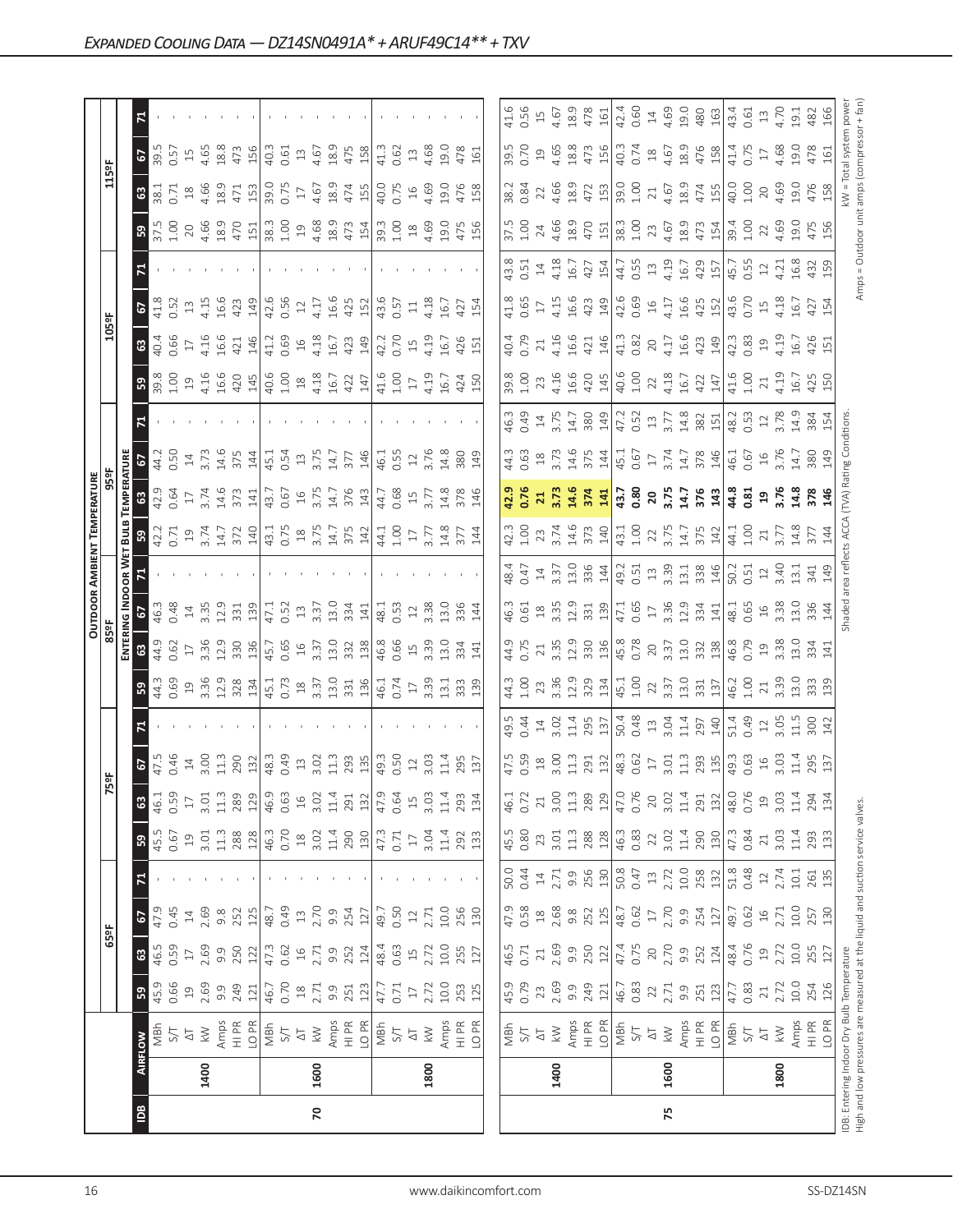|                                                                                                                            |                |                                                                                                                                                                                                                                                                                                                                                                                                                                                               |                                    |                                                       |                          |                    |                   |                           |                   |                             |                            |                                                                              |                                  |                                                             | <b>OUTDOOR AMBIENT TEMPERATURE</b> |                   |                               |                                                                                  |                                    |                     |                    |                                           |                                            |                      |                   |                |
|----------------------------------------------------------------------------------------------------------------------------|----------------|---------------------------------------------------------------------------------------------------------------------------------------------------------------------------------------------------------------------------------------------------------------------------------------------------------------------------------------------------------------------------------------------------------------------------------------------------------------|------------------------------------|-------------------------------------------------------|--------------------------|--------------------|-------------------|---------------------------|-------------------|-----------------------------|----------------------------|------------------------------------------------------------------------------|----------------------------------|-------------------------------------------------------------|------------------------------------|-------------------|-------------------------------|----------------------------------------------------------------------------------|------------------------------------|---------------------|--------------------|-------------------------------------------|--------------------------------------------|----------------------|-------------------|----------------|
|                                                                                                                            |                |                                                                                                                                                                                                                                                                                                                                                                                                                                                               |                                    | 65°F                                                  |                          |                    |                   |                           | 5º                |                             |                            | asse                                                                         |                                  |                                                             |                                    | 95 <sup>2</sup> F |                               |                                                                                  |                                    | 105°F               |                    |                                           |                                            | 115°F                |                   |                |
|                                                                                                                            |                |                                                                                                                                                                                                                                                                                                                                                                                                                                                               |                                    |                                                       |                          |                    |                   |                           |                   |                             |                            | Enteri                                                                       | NG INDOOR W                      |                                                             | BulB                               | TEMPERATURI       |                               |                                                                                  |                                    |                     |                    |                                           |                                            |                      |                   |                |
| $\overline{5}$                                                                                                             | <b>AIRFLOW</b> |                                                                                                                                                                                                                                                                                                                                                                                                                                                               | ${\tt S3}$                         | $\mathbbmss{3}$                                       | $rac{67}{48.1}$          | $\mathbf{z}$       | $\mathbf{B}$      | $\boldsymbol{\mathsf{3}}$ | $\frac{175}{29}$  | $\mathbf{z}$                | ${\tt S3}$                 | $\mathbbmss{3}$                                                              | 2                                |                                                             | ន                                  | $\frac{3}{3}$     | e,                            | Σ,                                                                               | ${\tt S3}$                         | $\frac{3}{2}$       | 67<br>42.0<br>0.78 | $\boldsymbol{\pi}$                        | ${\tt S3}$                                 | $\boldsymbol{63}$    | 2                 | $\mathbf{z}$   |
|                                                                                                                            |                | T/S<br>S/T                                                                                                                                                                                                                                                                                                                                                                                                                                                    | 46.1<br>0.91                       | 46.8                                                  |                          | 50.2<br>0.56       | $\sqrt{45.7}$     | 46.4                      |                   | 49.8<br>0.57                | $\frac{44.5}{1.00}$        | 45.2                                                                         | 46.5<br>0.73                     | 48.6                                                        | $\frac{42.5}{1.00}$                |                   | 44.5<br>0.75                  | 46.6<br>0.61                                                                     | $\frac{40.0}{1.00}$                | $\frac{1}{40.7}$    |                    | 44.1                                      | 37.8                                       | 38.4                 | $39.7$<br>0.83    | 41.8<br>0.69   |
|                                                                                                                            |                |                                                                                                                                                                                                                                                                                                                                                                                                                                                               |                                    | 0.84                                                  | 0.70                     |                    | $1.00$            | 0.84                      |                   |                             |                            | 0.87                                                                         |                                  | 0.59                                                        |                                    | 0.89              |                               |                                                                                  |                                    |                     |                    | 0.63                                      |                                            | 1.00                 |                   |                |
|                                                                                                                            |                | $\mathop{\triangleleft}\limits_{{\mathbb{K}}}$                                                                                                                                                                                                                                                                                                                                                                                                                | $27$<br>$2.69$                     | 2.69                                                  | 22<br>2.69               | $\frac{18}{2.71}$  | 27                | $25$<br>3.01              | $\frac{22}{3.00}$ | $\frac{18}{3.02}$           | 27                         | 26<br>3.36                                                                   | 22<br>3.35                       | $\frac{19}{3.37}$                                           | $\frac{27}{3.74}$                  | $25$<br>3.74      | <b>22</b><br>3.73             | $18$<br>3.75                                                                     | 27<br>4.16                         | 25<br>4.16          | $22\,$             | $\begin{array}{c} 18 \\ 4.18 \end{array}$ | 28<br>4.66                                 | $26$<br>4.66         | 23                | $\overline{c}$ |
|                                                                                                                            | 1400           |                                                                                                                                                                                                                                                                                                                                                                                                                                                               |                                    |                                                       |                          |                    | 3.01              |                           |                   |                             | 3.36                       |                                                                              |                                  |                                                             |                                    |                   |                               |                                                                                  |                                    |                     | 4.15               |                                           |                                            |                      | 4.65              | 4.68           |
|                                                                                                                            |                |                                                                                                                                                                                                                                                                                                                                                                                                                                                               |                                    |                                                       | $9.\overline{8}$         | 9.9                | $11.3$            | 11.3                      | 11.3              | 11.4<br>295                 | 12.9<br>329                | 12.9<br>330                                                                  | 12.9<br>332                      |                                                             | 14.7<br>373                        | 14.6<br>374       |                               | 14.7                                                                             | 16.6                               | 16.6                | 16.6               | 16.7                                      | 18.9                                       | 18.9                 | 18.8              | 18.9           |
|                                                                                                                            |                | $\begin{array}{c}\n\text{Amps} \\ \text{Ampr} \\ \text{Ampr} \\ \text{Ampr} \\ \text{Ampr} \\ \text{Ampr} \\ \text{Ampr} \\ \text{Ampr} \\ \text{Ampr} \\ \text{Ampr} \\ \text{Ampr} \\ \text{Ampr} \\ \text{Ampr} \\ \text{Ampr} \\ \text{Ampr} \\ \text{Ampr} \\ \text{Ampr} \\ \text{Ampr} \\ \text{Ampr} \\ \text{Ampr} \\ \text{Ampr} \\ \text{Ampr} \\ \text{Ampr} \\ \text{Ampr} \\ \text{Ampr} \\ \text{Ampr} \\ \text{A$                             | $9.9$<br>$749$                     | $9.9$<br>$250$<br>$12\frac{1}{4}$<br>$6.88$<br>$2.71$ | 252                      | 257                | 288               | 289                       | 291               |                             |                            |                                                                              |                                  | $13.0$<br>$336$<br>$144$                                    |                                    |                   | 14.6<br>376<br>145.3<br>45.79 | 380                                                                              | 420                                | 421                 | 423                | 427                                       | 471                                        | 472                  | 474               | 478            |
|                                                                                                                            |                |                                                                                                                                                                                                                                                                                                                                                                                                                                                               |                                    |                                                       |                          | 131                | 128               | 130                       | $\frac{133}{2}$   | 138                         |                            | 136                                                                          | 139                              |                                                             | 140                                | 142               |                               | 150                                                                              | 145                                | 147                 | 150                | 155                                       | 152                                        | 153                  | 156               | 162            |
|                                                                                                                            |                |                                                                                                                                                                                                                                                                                                                                                                                                                                                               | 47.0<br>1.00                       |                                                       | $\frac{126}{48.9}$       | 51.0<br>0.60       | 46.6              | 47.2                      | 48.5              | 50.6                        | $\frac{135}{45.4}$<br>1.00 | 46.0<br>0.91<br>25                                                           | 47.4<br>0.77                     | $49.4$<br>0.63<br>17                                        | $43.\overline{3}$                  | 44.0<br>0.93      |                               | $\begin{array}{c} 47.4 \\ 0.65 \\ 17 \\ 3.77 \\ 14.8 \\ 32 \\ 15 \\ \end{array}$ | 40.8                               | 41.5                | 42.8               | 44.9                                      | 38.6                                       | 39.2                 | 40.6              | 42.6           |
|                                                                                                                            |                |                                                                                                                                                                                                                                                                                                                                                                                                                                                               |                                    |                                                       |                          |                    | $1.00$            | 0.88                      | 0.75              | 0.60                        |                            |                                                                              |                                  |                                                             | 1.00                               |                   |                               |                                                                                  | 1.00                               | 1.00                | 0.81               | 0.67                                      | 1.00                                       | 1.00                 | 0.86              | 0.72           |
|                                                                                                                            |                |                                                                                                                                                                                                                                                                                                                                                                                                                                                               | 26                                 |                                                       | $\sqrt{21}$              | $17\,$             | 26                | 24                        | $21\,$            | $17\,$                      |                            |                                                                              | $21\,$                           |                                                             |                                    |                   | $21\,$                        |                                                                                  | 26                                 | 24                  | 21                 | $17\,$                                    | 27                                         | 25                   | 22                | $^{28}$        |
| 80                                                                                                                         | 1600           |                                                                                                                                                                                                                                                                                                                                                                                                                                                               | 2.71                               |                                                       | 2.70                     |                    | 3.02              |                           | 3.02              | 3.04                        |                            |                                                                              | 3.37                             |                                                             | 26<br>3.75                         | 24<br>3.75        |                               |                                                                                  | 4.18                               | 4.18                | 4.17               | 4.19                                      |                                            | 4.67                 | 4.67              | 4.69           |
|                                                                                                                            |                |                                                                                                                                                                                                                                                                                                                                                                                                                                                               |                                    | 9.9                                                   | 9.9                      | 2.72<br>10.0       | 11.4              | $3.02$<br>11.4            | 11.3              | 11.5                        | $3.37$<br>$13.0$           | $3.37$<br>13.0                                                               | 13.0                             | $3.39$<br>$13.1$<br>$339$<br>$147$                          | 14.7                               | 14.7              | $3.75$<br>14.7                |                                                                                  | 16.7                               | 16.7                | 16.6               | 16.7                                      | 4.68<br>18.9                               | 18.9                 | 18.9              | 19.0           |
|                                                                                                                            |                |                                                                                                                                                                                                                                                                                                                                                                                                                                                               |                                    |                                                       |                          |                    | 291               | 292                       |                   | 298                         |                            |                                                                              |                                  |                                                             |                                    |                   |                               |                                                                                  |                                    |                     |                    |                                           | 473                                        |                      | 476               |                |
|                                                                                                                            |                |                                                                                                                                                                                                                                                                                                                                                                                                                                                               | $9.9$<br>$252$<br>$123$            | 253                                                   | 255                      | 259                | 131               | 132                       | 293               | 140                         | $\frac{331}{137}$          | $\begin{bmatrix} 33 \\ 28 \end{bmatrix}$                                     |                                  |                                                             | 375                                | $\frac{376}{144}$ | 378                           |                                                                                  | 423<br>148                         | 424<br>149          | 426                | 430                                       | 154                                        | 474<br>156           | 159               | 480<br>164     |
|                                                                                                                            |                | $\begin{array}{c}\n\text{Amps} \\ \text{H} \text{ PR} \\ \text{O} \text{ PMR} \\ \text{M} \text{ S/T}\n\end{array}$                                                                                                                                                                                                                                                                                                                                           |                                    | 48.6                                                  |                          |                    |                   | 48.2                      |                   |                             |                            |                                                                              | $\frac{142}{48.7}$               |                                                             |                                    | 45.0              | 46.3                          |                                                                                  |                                    | 42.5                | 43.9               | 45.9                                      | 39.6                                       | 40.2                 | 41.6              |                |
|                                                                                                                            |                |                                                                                                                                                                                                                                                                                                                                                                                                                                                               | $48.0$<br>$1.00$                   | 0.88                                                  | 50.0                     | 52.0<br>0.61       | 47.6<br>1.00      | 0.89                      | 49.6<br>0.75      | 51.61<br>0.61<br>16<br>3.05 | 46.4<br>1.00<br>25<br>3.39 |                                                                              |                                  | 50.4<br>0.64<br>17                                          | 44.4<br>1.00                       | 1.00              | 0.80                          | 48.4<br>0.66                                                                     | 41.9<br>1.00                       | 1.00                | 0.82               | 0.68                                      | 1.00                                       | 1.00                 | 0.87              | 43.7<br>0.73   |
|                                                                                                                            |                | $\overline{\triangle}$                                                                                                                                                                                                                                                                                                                                                                                                                                        |                                    | 23                                                    | $20$                     | $\frac{1}{6}$      | 25                | 23                        | $20$              |                             |                            |                                                                              |                                  |                                                             |                                    |                   |                               | $16$                                                                             | 25                                 | 23                  | 20                 |                                           | 26                                         | 24                   | 21                | $17\,$         |
|                                                                                                                            | 1800           | $\lesssim$                                                                                                                                                                                                                                                                                                                                                                                                                                                    | 25                                 | 2.72                                                  | 2.71                     | 2.74               | 3.04              |                           | 3.03              |                             |                            |                                                                              | 20<br>3.38                       | 3.40                                                        | $25$<br>$3.77$                     | 23<br>3.76        | 20<br>3.76                    | 3.78                                                                             | 4.19                               | 4.19                | 4.18               | $16$<br>4.21                              | 4.69                                       | 4.69                 | 4.68              | 4.71           |
|                                                                                                                            |                |                                                                                                                                                                                                                                                                                                                                                                                                                                                               | 10.0                               |                                                       |                          | 10.1               |                   | $3.03$<br>11.4            | 11.4              | 11.5                        | 13.1                       | $47.0$<br>0.91<br>24<br>3.39<br>13.0                                         | 13.0                             | 13.1                                                        | 14.8                               | 14.8              | 14.8                          | 14.9                                                                             | 16.7                               | 16.7                | 16.7               |                                           | 19.0                                       | 0.61                 | 0.61              | 19.1           |
|                                                                                                                            |                | Amps<br>HI PR<br>LO PR                                                                                                                                                                                                                                                                                                                                                                                                                                        |                                    | 10.0<br>255<br>128                                    | 10.0<br>257<br>131       |                    | 11.4              |                           |                   |                             |                            |                                                                              |                                  |                                                             |                                    |                   |                               |                                                                                  |                                    |                     |                    | 16.8                                      |                                            |                      |                   |                |
|                                                                                                                            |                |                                                                                                                                                                                                                                                                                                                                                                                                                                                               | 254<br>126                         |                                                       |                          | 261                | 293<br>133        |                           | 296               | 300                         | 334                        | 335                                                                          | 337                              | 341                                                         | 378                                | 379               | 381                           | 385                                                                              | 425                                | 426                 | 428                | 432                                       | 476                                        | 477                  | 478               | 483            |
|                                                                                                                            |                |                                                                                                                                                                                                                                                                                                                                                                                                                                                               |                                    |                                                       |                          | 136                |                   | 294                       | 138               | 143                         | 140                        | 141                                                                          | 144                              | 149                                                         | 145                                | 146               | 149                           |                                                                                  | 150                                | 152                 | 155                | 160                                       | 157                                        | 158                  | 161               | 166            |
|                                                                                                                            |                |                                                                                                                                                                                                                                                                                                                                                                                                                                                               |                                    |                                                       |                          |                    |                   |                           |                   |                             |                            |                                                                              |                                  |                                                             |                                    |                   |                               |                                                                                  |                                    |                     |                    |                                           |                                            |                      |                   |                |
|                                                                                                                            |                |                                                                                                                                                                                                                                                                                                                                                                                                                                                               |                                    | 47.5                                                  | 48.9                     | 50.9<br>0.66       | 46.5<br>1.00      | 47.1                      | 48.5              | 50.5                        | 45.3                       | 45.9                                                                         | 47.3                             | 49.4<br>0.69                                                | 43.3                               | 43.9              | 45.3                          | 47.3                                                                             | 40.8                               | 41.4                | 42.8               | 44.8                                      | 38.5                                       | 39.2                 | 40.5<br>0.93      | 42.6<br>0.79   |
|                                                                                                                            |                |                                                                                                                                                                                                                                                                                                                                                                                                                                                               |                                    | 0.94                                                  | 0.80                     |                    |                   | 0.95                      | 0.81              |                             | 1.00                       | 1.00                                                                         | 0.84                             |                                                             |                                    | 1.00              | 0.85                          | 0.71                                                                             | 1.00                               | 1.00                | 0.88               | 0.73                                      | 1.00                                       | 1.00                 |                   |                |
|                                                                                                                            |                |                                                                                                                                                                                                                                                                                                                                                                                                                                                               | $46.9$<br>$1.00$<br>$31$<br>$2.70$ |                                                       |                          |                    | $\Xi$             | 29                        |                   | $0.67$<br>22<br>3.03        | $\overline{31}$            |                                                                              |                                  |                                                             | $\overline{31}$                    |                   |                               |                                                                                  | $\overline{31}$                    | 29                  | 25                 | 22                                        | 32                                         |                      |                   | 23             |
|                                                                                                                            | 1400           |                                                                                                                                                                                                                                                                                                                                                                                                                                                               |                                    | 29<br>2.70                                            |                          | 2.72               |                   | 3.01                      | $\frac{26}{3.01}$ |                             |                            | 29<br>3.36                                                                   | 26<br>3.36                       |                                                             | 3.74                               | $29$<br>$3.74$    |                               |                                                                                  | 4.17                               | 4.17                | 4.16               |                                           |                                            |                      | $26$<br>4.66      |                |
|                                                                                                                            |                |                                                                                                                                                                                                                                                                                                                                                                                                                                                               |                                    | 9.9                                                   | $260$<br>$2.69$<br>$9.9$ |                    | $3.01$<br>$1.1.3$ | 11.3                      | 11.3              |                             |                            |                                                                              | 12.9                             |                                                             | 14.7                               | 14.7              | 26<br>3.74<br>14.6            |                                                                                  | 16.6                               | 16.6                | 16.6               |                                           | $4.67$<br>$18.9$                           | $30$<br>4.66<br>18.9 | 18.9              | 4.68<br>19.0   |
|                                                                                                                            |                |                                                                                                                                                                                                                                                                                                                                                                                                                                                               |                                    |                                                       |                          |                    |                   | 291                       |                   |                             |                            |                                                                              |                                  |                                                             |                                    |                   |                               |                                                                                  | 422                                |                     |                    |                                           | 472                                        |                      |                   |                |
|                                                                                                                            |                | $\begin{array}{c}\n\text{MBD} \\ \text{MBD} \\ \text{MBD} \\ \text{MBD} \\ \text{MBD} \\ \text{MBD} \\ \text{MBD} \\ \text{MBD} \\ \text{MBD} \\ \text{MBD} \\ \text{MBD} \\ \text{MBD} \\ \text{MBD} \\ \text{MBD} \\ \text{MBD} \\ \text{MBD} \\ \text{MBD} \\ \text{MBD} \\ \text{MBD} \\ \text{MBD} \\ \text{MBD} \\ \text{MBD} \\ \text{MBD} \\ \text{MBD} \\ \text{MBD} \\ \text{MBD} \\ \text{MBD} \\ \text{MBD} \\ \text{MBD} \\ \text{MBD} \\ \text$ | 9.9<br>251<br>123                  | $\frac{252}{124}$<br>$\frac{124}{48.98}$              | 253<br>128               | 10.0<br>258<br>13] | 290<br>130        | 132                       | 292<br>135        | 11.4<br>297<br>140          | 3.36<br>12.9<br>330<br>137 | $\begin{array}{c c} 12.9 \\ 331 \\ 46.8 \\ 28 \\ 33.3 \\ \hline \end{array}$ | 333                              | $\begin{array}{c} 22 \\ 3.38 \\ 13.0 \\ 337 \\ \end{array}$ | $\frac{374}{142}$                  | $375$<br>$143$    | $377$<br>146                  | $\begin{array}{c} 22 \\ 3.76 \\ 14.8 \\ 381 \\ 48.2 \\ 6.75 \\ \end{array}$      | 147                                | 423<br>149          | 424<br>152         | 4.18<br>16.7<br>429<br>157                | 154                                        | 473<br>155           | 475<br>158        | 479<br>163     |
|                                                                                                                            |                |                                                                                                                                                                                                                                                                                                                                                                                                                                                               | $47.7$<br>1.00                     |                                                       | 49.7                     | 51.8<br>0.70       | $47.3$<br>1.00    | 48.0                      | 49.3<br>0.85      | 51.4<br>0.71                |                            |                                                                              |                                  |                                                             |                                    | 44.7              | 46.1<br>0.89                  |                                                                                  |                                    | 42.3                | 43.6<br>0.91       | 45.7<br>0.77                              | 39.3<br>1.00                               | 40.0                 | $\frac{1}{41.3}$  | 43.4<br>0.82   |
|                                                                                                                            |                |                                                                                                                                                                                                                                                                                                                                                                                                                                                               |                                    |                                                       |                          |                    |                   | 0.98                      |                   |                             | 46.1<br>1.00<br>30<br>3.38 |                                                                              | $\frac{1}{48.1}$<br>0.87<br>3.37 | 50.2                                                        | 44.1<br>1.00                       |                   |                               |                                                                                  | 41.6<br>1.00                       | 1.00                |                    |                                           |                                            | 1.00                 | 1.00              |                |
|                                                                                                                            |                |                                                                                                                                                                                                                                                                                                                                                                                                                                                               |                                    | $28$<br>$2.71$                                        |                          | $\gtrsim$          | $30\,$            | 28                        | $24$<br>3.02      | $\frac{21}{3.05}$           |                            |                                                                              |                                  |                                                             |                                    | 28<br>3.76        | 24<br>3.75                    |                                                                                  | $30\,$                             | $28$                | 24                 | $21$<br>4.20                              | $\Xi$                                      | 29                   | 25                | 22             |
| 85                                                                                                                         | 1600           | $\lesssim$                                                                                                                                                                                                                                                                                                                                                                                                                                                    | $30$<br>$2.71$                     |                                                       | 2.71                     | 2.73<br>10.0       | 3.03              | 3.03                      |                   |                             |                            |                                                                              |                                  | $21$<br>3.40                                                | 3.76                               |                   |                               |                                                                                  |                                    |                     | 4.18               |                                           | 4.68                                       | 4.68                 | 4.67              | 4.70           |
|                                                                                                                            |                |                                                                                                                                                                                                                                                                                                                                                                                                                                                               |                                    | $10.0$                                                | 9.9                      |                    | 11.4              | $11.4\,$                  |                   | 11.5                        | 13.0                       | 13.0                                                                         | 13.0                             |                                                             | 14.8                               | 14.7              | 14.7                          |                                                                                  |                                    |                     | 16.7               |                                           |                                            | 19.0                 | 18.9              |                |
|                                                                                                                            |                | Amps<br>HI PR                                                                                                                                                                                                                                                                                                                                                                                                                                                 | 10.0<br>253<br>125                 | 254                                                   | 256                      | 260                | 292               | 293                       | 11.4<br>295       | 299                         | 333                        | 334                                                                          | 335                              | $\begin{array}{c} 13.1 \\ 340 \\ 148 \end{array}$           | $\frac{377}{44}$                   | $\frac{378}{146}$ | 379                           | $\begin{array}{c} 21 \\ 3.78 \\ 14.8 \\ 384 \\ 154 \end{array}$                  | $4.18$<br>$16.7$<br>$424$<br>$149$ | 4.18<br>16.7<br>425 | 427                | 16.8<br>431<br>159                        | 19.0<br>474                                | 475                  | 477               | 19.0<br>481    |
|                                                                                                                            |                | LO PR                                                                                                                                                                                                                                                                                                                                                                                                                                                         |                                    | 127                                                   | 130                      | 135                | 132               | 134                       | 137               | 142                         | 139                        | 140                                                                          | 143                              |                                                             |                                    |                   | 149                           |                                                                                  |                                    | 151                 | 154                |                                           | 156                                        | 157                  | 161               | 166            |
|                                                                                                                            |                | 1/SM<br>NBM                                                                                                                                                                                                                                                                                                                                                                                                                                                   | 48.7                               | 49.4                                                  | 50.7<br>0.85             | 52.8<br>0.71       | 48.3              | 49.0                      | 50.3              | 52.4                        | 47.2<br>1.00               | 47.8                                                                         | 49.1<br>0.88                     | 51.2<br>0.74                                                | 45.1<br>1.00                       | 45.8              | 47.1<br>0.90                  | 49.2<br>0.76                                                                     | $42.6$<br>$1.00$                   | 43.3                | 44.6               | 46.7                                      | 40.4                                       | 41.0                 | 42.4<br>1.00      | 44.4<br>0.83   |
|                                                                                                                            |                |                                                                                                                                                                                                                                                                                                                                                                                                                                                               | 1.00                               | 0.98                                                  |                          |                    | $1.00$            | $1.00$                    | 0.85              | 0.71                        |                            | 1.00                                                                         |                                  |                                                             |                                    | 1.00              |                               |                                                                                  |                                    | 1.00                | 0.92               | 0.78                                      | 1.00                                       | 1.00                 |                   |                |
|                                                                                                                            |                | $\Delta\top$                                                                                                                                                                                                                                                                                                                                                                                                                                                  | 29                                 | 27                                                    | $\overline{24}$          | 20                 | 29                | 27                        | 24                | $\geqslant$                 | 29                         | 27                                                                           | $24$<br>3.39                     | $20\,$                                                      | 29<br>3.77                         | $\overline{27}$   | $\frac{23}{3.77}$             | 20<br>3.79                                                                       | 29                                 | $\overline{27}$     | 23                 | 20                                        | 30                                         | $28$                 | 24                | 21             |
|                                                                                                                            | 1800           | $\lesssim$                                                                                                                                                                                                                                                                                                                                                                                                                                                    | 2.73                               | 2.73                                                  | 2.72                     | 2.74               | 3.04              | 3.04                      | 3.03              | 3.06                        | 3.39                       | 3.39                                                                         |                                  | 3.41                                                        |                                    | 3.77              |                               |                                                                                  | 4.20                               | 4.19                | 4.19               | 4.21                                      | 4.70                                       | 4.69                 | 4.69              | 4.71           |
|                                                                                                                            |                | Amps<br>HI PR                                                                                                                                                                                                                                                                                                                                                                                                                                                 | 10.0                               | 10.0                                                  | $10.0$                   | 10.1               | 11.5              | 11.5                      | 11.4              | $\frac{5}{11}$              | 13.1                       | $\overline{13.1}$                                                            | 13.0                             | 13.7                                                        | 14.8                               | 14.8              | 14.8                          | 14.9                                                                             | 16.8                               | $\frac{1}{2}$       | <u>ت ما</u>        | 6.8                                       | 0.61                                       | 19.0                 | 0.61              | 19.1           |
|                                                                                                                            |                |                                                                                                                                                                                                                                                                                                                                                                                                                                                               | 255                                | 256                                                   | 258<br>132               | 262<br>137         | 294<br>135        | 295<br>137                | 297               | 301                         | 335                        | 336                                                                          | 338                              | 342                                                         | 379                                | 380               | 382                           | 386                                                                              | 426<br>152                         | 427                 | 429                | 433<br>162                                | 477<br>159                                 | 478<br>160           | 480               | 484            |
|                                                                                                                            |                | LO <sub>PR</sub>                                                                                                                                                                                                                                                                                                                                                                                                                                              | 128                                | 129                                                   |                          |                    |                   |                           | 140               | 145                         | 141                        | 143                                                                          | 146                              |                                                             |                                    |                   |                               |                                                                                  |                                    | 153                 | 157                |                                           |                                            |                      | 163               | 168            |
| High and low pressures are measured at the liquid and suction service valves.<br>IDB: Entering Indoor Dry Bulb Temperature |                |                                                                                                                                                                                                                                                                                                                                                                                                                                                               |                                    |                                                       |                          |                    |                   |                           |                   |                             |                            |                                                                              | haded                            | area refl                                                   | ects AHRI Rating Condition         |                   |                               |                                                                                  |                                    |                     |                    |                                           | Amps = Outdoor unit amps (compressor + fan | $\geq$               | Total system powe |                |
|                                                                                                                            |                |                                                                                                                                                                                                                                                                                                                                                                                                                                                               |                                    |                                                       |                          |                    |                   |                           |                   |                             |                            |                                                                              |                                  |                                                             |                                    |                   |                               |                                                                                  |                                    |                     |                    |                                           |                                            |                      |                   |                |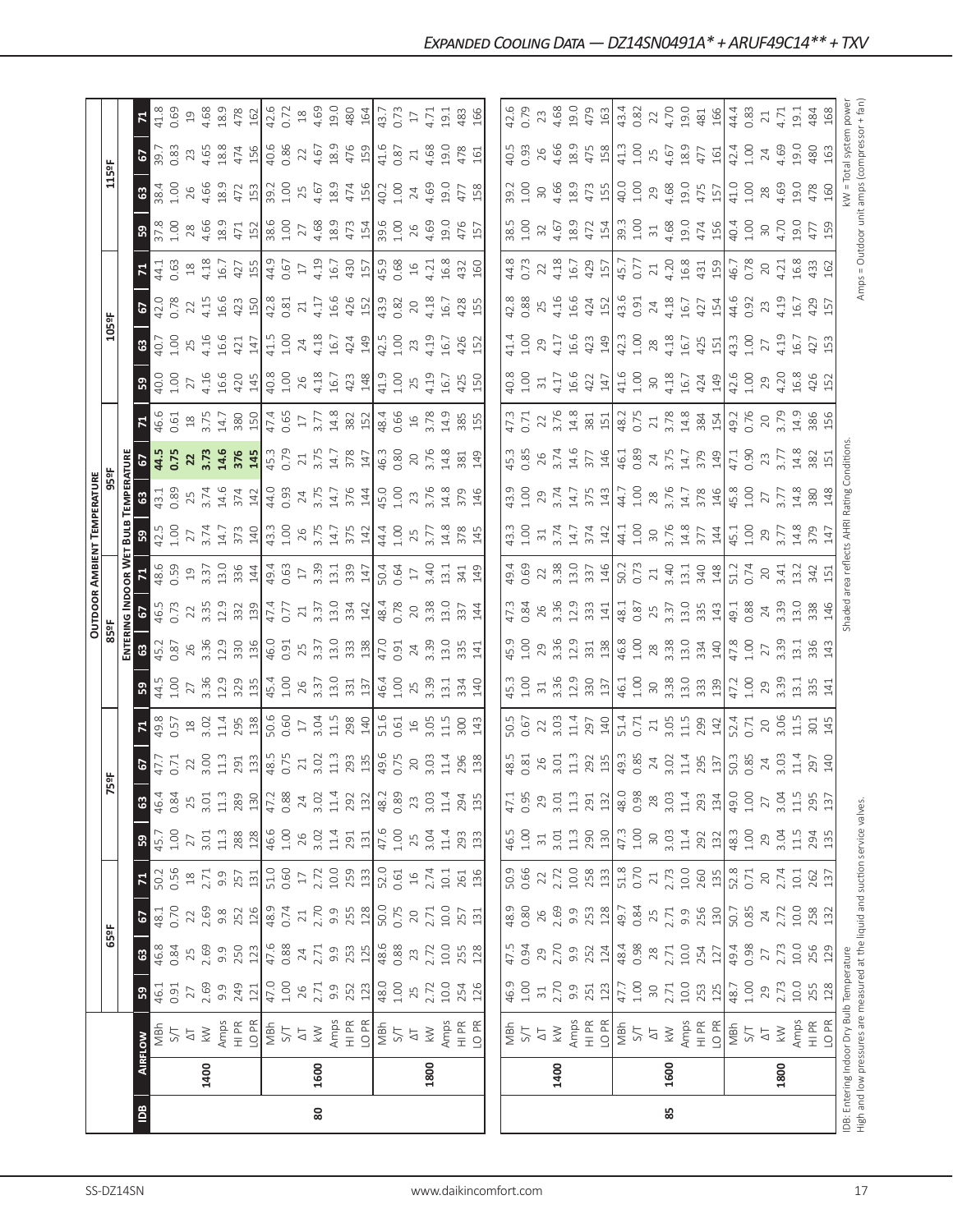|                |      |                                                                                                                            |                 |                 |               |        |                                           |                         |                                                                                                                                                                                                                                                                                                                                 |                                                                                             |                                                                                                                                                                                                                                                                           |                                                                                                                                |                                           |                                                                                                                                                                                                                                                                                                                                                                                                                                                                                                                                                                                       | <b>OUTDOOR AMBIENT TEMPERATURE</b>                                                        |                                                                                                                                                                                                                                                                                                                     |                                                                              |             |                                                                                                                                                                                                                                                                                                               |                                                                                                                                                                                                                                                                                                     |                                                                                                                                                                                                                                                                            |                                                                                                                                                  |                                                                                                                                                                                                                                                                                                                                                      |                                                                    |                                                                                                                                                                                                                                                                                           |
|----------------|------|----------------------------------------------------------------------------------------------------------------------------|-----------------|-----------------|---------------|--------|-------------------------------------------|-------------------------|---------------------------------------------------------------------------------------------------------------------------------------------------------------------------------------------------------------------------------------------------------------------------------------------------------------------------------|---------------------------------------------------------------------------------------------|---------------------------------------------------------------------------------------------------------------------------------------------------------------------------------------------------------------------------------------------------------------------------|--------------------------------------------------------------------------------------------------------------------------------|-------------------------------------------|---------------------------------------------------------------------------------------------------------------------------------------------------------------------------------------------------------------------------------------------------------------------------------------------------------------------------------------------------------------------------------------------------------------------------------------------------------------------------------------------------------------------------------------------------------------------------------------|-------------------------------------------------------------------------------------------|---------------------------------------------------------------------------------------------------------------------------------------------------------------------------------------------------------------------------------------------------------------------------------------------------------------------|------------------------------------------------------------------------------|-------------|---------------------------------------------------------------------------------------------------------------------------------------------------------------------------------------------------------------------------------------------------------------------------------------------------------------|-----------------------------------------------------------------------------------------------------------------------------------------------------------------------------------------------------------------------------------------------------------------------------------------------------|----------------------------------------------------------------------------------------------------------------------------------------------------------------------------------------------------------------------------------------------------------------------------|--------------------------------------------------------------------------------------------------------------------------------------------------|------------------------------------------------------------------------------------------------------------------------------------------------------------------------------------------------------------------------------------------------------------------------------------------------------------------------------------------------------|--------------------------------------------------------------------|-------------------------------------------------------------------------------------------------------------------------------------------------------------------------------------------------------------------------------------------------------------------------------------------|
|                |      |                                                                                                                            |                 | 65°F            |               |        |                                           |                         | 5°F                                                                                                                                                                                                                                                                                                                             |                                                                                             |                                                                                                                                                                                                                                                                           | 85°F                                                                                                                           |                                           |                                                                                                                                                                                                                                                                                                                                                                                                                                                                                                                                                                                       |                                                                                           |                                                                                                                                                                                                                                                                                                                     |                                                                              |             |                                                                                                                                                                                                                                                                                                               | 105°F                                                                                                                                                                                                                                                                                               |                                                                                                                                                                                                                                                                            |                                                                                                                                                  | 115°F                                                                                                                                                                                                                                                                                                                                                |                                                                    |                                                                                                                                                                                                                                                                                           |
|                |      |                                                                                                                            |                 |                 |               |        |                                           |                         |                                                                                                                                                                                                                                                                                                                                 |                                                                                             |                                                                                                                                                                                                                                                                           | ENTERI                                                                                                                         | NG INDOOR W                               |                                                                                                                                                                                                                                                                                                                                                                                                                                                                                                                                                                                       |                                                                                           |                                                                                                                                                                                                                                                                                                                     |                                                                              |             |                                                                                                                                                                                                                                                                                                               |                                                                                                                                                                                                                                                                                                     |                                                                                                                                                                                                                                                                            |                                                                                                                                                  |                                                                                                                                                                                                                                                                                                                                                      |                                                                    |                                                                                                                                                                                                                                                                                           |
| $\overline{B}$ |      | <b>AIRFLOW</b>                                                                                                             | 59              | $\mathbbmss{3}$ | <sub>2</sub>  |        | ${\tt S}$                                 | $\mathbbmss{3}$         | $rac{6}{60}$<br>$rac{3}{4}$<br>$rac{4}{4}$<br>$rac{4}{3}$                                                                                                                                                                                                                                                                       |                                                                                             | ន $\vert$                                                                                                                                                                                                                                                                 | $\mathbbmss{3}$                                                                                                                | $\frac{67}{586}$                          |                                                                                                                                                                                                                                                                                                                                                                                                                                                                                                                                                                                       | <b>53.6</b><br>53.6                                                                       |                                                                                                                                                                                                                                                                                                                     |                                                                              |             | 3.54                                                                                                                                                                                                                                                                                                          | $\mathbbmss{3}$                                                                                                                                                                                                                                                                                     | 57                                                                                                                                                                                                                                                                         |                                                                                                                                                  | $rac{63}{48.4}$                                                                                                                                                                                                                                                                                                                                      | $\mathbf{c}$                                                       |                                                                                                                                                                                                                                                                                           |
|                |      | MBh                                                                                                                        | 58.2            | 59.0            | 60.8          |        | 57.7<br>0.67                              | 58.5                    |                                                                                                                                                                                                                                                                                                                                 |                                                                                             |                                                                                                                                                                                                                                                                           | 57.0<br>0.62                                                                                                                   |                                           |                                                                                                                                                                                                                                                                                                                                                                                                                                                                                                                                                                                       |                                                                                           | 54.5<br>0.64                                                                                                                                                                                                                                                                                                        | 56.2                                                                         |             |                                                                                                                                                                                                                                                                                                               | $\frac{51.3}{0.67}$                                                                                                                                                                                                                                                                                 | $\frac{1}{53.53}$                                                                                                                                                                                                                                                          |                                                                                                                                                  |                                                                                                                                                                                                                                                                                                                                                      | 50.1                                                               |                                                                                                                                                                                                                                                                                           |
|                |      | 5/7                                                                                                                        | 0.67            | 0.59            | 0.46          |        |                                           | 0.60                    |                                                                                                                                                                                                                                                                                                                                 |                                                                                             |                                                                                                                                                                                                                                                                           |                                                                                                                                | 0.49                                      |                                                                                                                                                                                                                                                                                                                                                                                                                                                                                                                                                                                       |                                                                                           |                                                                                                                                                                                                                                                                                                                     | 0.51                                                                         |             |                                                                                                                                                                                                                                                                                                               |                                                                                                                                                                                                                                                                                                     |                                                                                                                                                                                                                                                                            |                                                                                                                                                  |                                                                                                                                                                                                                                                                                                                                                      | 0.58                                                               |                                                                                                                                                                                                                                                                                           |
|                |      | $\overline{\circ}$                                                                                                         | $\overline{19}$ | $\Box$          | 14            |        | $^{29}$                                   | $\Box$                  |                                                                                                                                                                                                                                                                                                                                 |                                                                                             |                                                                                                                                                                                                                                                                           | $17$<br>4.25                                                                                                                   |                                           |                                                                                                                                                                                                                                                                                                                                                                                                                                                                                                                                                                                       |                                                                                           | $17$<br>4.76                                                                                                                                                                                                                                                                                                        | 14.75                                                                        |             |                                                                                                                                                                                                                                                                                                               | $\overline{17}$                                                                                                                                                                                                                                                                                     | 13 <sub>5.33</sub>                                                                                                                                                                                                                                                         |                                                                                                                                                  |                                                                                                                                                                                                                                                                                                                                                      | $14_{\odot}$                                                       |                                                                                                                                                                                                                                                                                           |
|                | 1790 | $\gtrapprox$                                                                                                               | 3.35            | 3.35            | 3.34          |        | 3.78                                      | 3.78                    |                                                                                                                                                                                                                                                                                                                                 |                                                                                             |                                                                                                                                                                                                                                                                           |                                                                                                                                |                                           |                                                                                                                                                                                                                                                                                                                                                                                                                                                                                                                                                                                       |                                                                                           |                                                                                                                                                                                                                                                                                                                     |                                                                              |             |                                                                                                                                                                                                                                                                                                               | 5.33                                                                                                                                                                                                                                                                                                |                                                                                                                                                                                                                                                                            |                                                                                                                                                  |                                                                                                                                                                                                                                                                                                                                                      |                                                                    |                                                                                                                                                                                                                                                                                           |
|                |      | Amps<br>HI PR                                                                                                              | 13.2            | 13.2            | 13.1          |        | 15.1                                      | 15.1                    |                                                                                                                                                                                                                                                                                                                                 |                                                                                             |                                                                                                                                                                                                                                                                           |                                                                                                                                | $14.24$<br>$17.2$<br>$17.3$               |                                                                                                                                                                                                                                                                                                                                                                                                                                                                                                                                                                                       |                                                                                           | 19.6                                                                                                                                                                                                                                                                                                                | 19.6                                                                         |             |                                                                                                                                                                                                                                                                                                               | 22.2                                                                                                                                                                                                                                                                                                | 22.2                                                                                                                                                                                                                                                                       |                                                                                                                                                  | 18<br>6.00<br>488                                                                                                                                                                                                                                                                                                                                    |                                                                    |                                                                                                                                                                                                                                                                                           |
|                |      |                                                                                                                            | 258             | 259             | 261           |        | 298                                       | 299                     | $15.1$ 301                                                                                                                                                                                                                                                                                                                      |                                                                                             |                                                                                                                                                                                                                                                                           | $17.3$<br>$341$<br>$131$                                                                                                       |                                           |                                                                                                                                                                                                                                                                                                                                                                                                                                                                                                                                                                                       | $\begin{array}{c}\n 19 \\  4.76 \\  19.6 \\  386 \\  131 \\  54.5 \\  0.75\n \end{array}$ | 387                                                                                                                                                                                                                                                                                                                 | 389                                                                          |             | $\begin{array}{c}\n 23.736 \\  25.7374 \\  25.7474 \\  25.7574 \\  25.7574 \\  25.7574 \\  25.7574 \\  25.7574 \\  25.7574 \\  25.7574 \\  25.7574 \\  25.7574 \\  25.7574 \\  25.7574 \\  25.7574 \\  25.7574 \\  25.7574 \\  25.7574 \\  25.7574 \\  25.7574 \\  25.7574 \\  25.7574 \\  25.7574 \\  25.75$ | 436                                                                                                                                                                                                                                                                                                 | 438                                                                                                                                                                                                                                                                        | $47.00$<br>$1.00$ $0.01$ $0.03$<br>$0.01$ $0.03$ $0.03$<br>$0.01$ $0.03$ $0.03$<br>$0.04$ $0.03$ $0.04$<br>$0.04$ $0.04$ $0.04$<br>$0.04$ $0.04$ |                                                                                                                                                                                                                                                                                                                                                      | 25.3<br>490<br>150                                                 |                                                                                                                                                                                                                                                                                           |
|                |      | LO PR                                                                                                                      | 116             | 118             | 121           |        | 123                                       | 125                     |                                                                                                                                                                                                                                                                                                                                 |                                                                                             |                                                                                                                                                                                                                                                                           |                                                                                                                                | 134                                       |                                                                                                                                                                                                                                                                                                                                                                                                                                                                                                                                                                                       |                                                                                           | 136                                                                                                                                                                                                                                                                                                                 | 139                                                                          |             |                                                                                                                                                                                                                                                                                                               | 141                                                                                                                                                                                                                                                                                                 | 144                                                                                                                                                                                                                                                                        |                                                                                                                                                  | 148                                                                                                                                                                                                                                                                                                                                                  |                                                                    |                                                                                                                                                                                                                                                                                           |
|                |      | $\frac{1}{2}$                                                                                                              | 59.1            | 59.9            | 61.6          |        | 58.6                                      | 59.4                    |                                                                                                                                                                                                                                                                                                                                 |                                                                                             |                                                                                                                                                                                                                                                                           | 57.9<br>0.66<br>16                                                                                                             | 59.6<br>0.52                              |                                                                                                                                                                                                                                                                                                                                                                                                                                                                                                                                                                                       |                                                                                           | 55.3<br>0.68                                                                                                                                                                                                                                                                                                        | 57.0                                                                         |             |                                                                                                                                                                                                                                                                                                               | 52.1                                                                                                                                                                                                                                                                                                | 53.9<br>0.56                                                                                                                                                                                                                                                               |                                                                                                                                                  | 49.3<br>0.75                                                                                                                                                                                                                                                                                                                                         | 51.0                                                               |                                                                                                                                                                                                                                                                                           |
|                |      |                                                                                                                            | 0.70            | 0.62            | 0.49          |        | 0.71                                      | 0.63                    |                                                                                                                                                                                                                                                                                                                                 |                                                                                             |                                                                                                                                                                                                                                                                           |                                                                                                                                |                                           |                                                                                                                                                                                                                                                                                                                                                                                                                                                                                                                                                                                       |                                                                                           |                                                                                                                                                                                                                                                                                                                     | 0.54                                                                         |             |                                                                                                                                                                                                                                                                                                               | 0.70                                                                                                                                                                                                                                                                                                |                                                                                                                                                                                                                                                                            |                                                                                                                                                  |                                                                                                                                                                                                                                                                                                                                                      |                                                                    |                                                                                                                                                                                                                                                                                           |
|                |      | $\overline{\circ}$                                                                                                         | $^{28}$         | $16$            | $13$          |        | $\stackrel{\textstyle\circ}{\mathcal{A}}$ | $16$                    |                                                                                                                                                                                                                                                                                                                                 |                                                                                             |                                                                                                                                                                                                                                                                           |                                                                                                                                | $\ensuremath{\mathop{\mathbb{Z}}}\xspace$ |                                                                                                                                                                                                                                                                                                                                                                                                                                                                                                                                                                                       | $^{28}$                                                                                   | $16$                                                                                                                                                                                                                                                                                                                | $13$                                                                         |             |                                                                                                                                                                                                                                                                                                               | $16$                                                                                                                                                                                                                                                                                                | $\ensuremath{\mathsf{12}}$                                                                                                                                                                                                                                                 |                                                                                                                                                  | $17\,$                                                                                                                                                                                                                                                                                                                                               |                                                                    |                                                                                                                                                                                                                                                                                           |
| 20             | 2000 | $\geqslant$                                                                                                                | 3.37            | 3.37            | 3.36          |        | 3.80                                      | 3.79                    |                                                                                                                                                                                                                                                                                                                                 |                                                                                             |                                                                                                                                                                                                                                                                           |                                                                                                                                |                                           |                                                                                                                                                                                                                                                                                                                                                                                                                                                                                                                                                                                       |                                                                                           | 4.78                                                                                                                                                                                                                                                                                                                | 4.77                                                                         |             |                                                                                                                                                                                                                                                                                                               | 5.35                                                                                                                                                                                                                                                                                                | 5.34                                                                                                                                                                                                                                                                       |                                                                                                                                                  | 6.02                                                                                                                                                                                                                                                                                                                                                 | $0.61$<br>$14$<br>$6.01$                                           |                                                                                                                                                                                                                                                                                           |
|                |      |                                                                                                                            | 13.2            | 13.2            | 13.2          |        | 15.2                                      | 15.2                    |                                                                                                                                                                                                                                                                                                                                 |                                                                                             |                                                                                                                                                                                                                                                                           | $4.27$<br>17.3                                                                                                                 | 4.26                                      |                                                                                                                                                                                                                                                                                                                                                                                                                                                                                                                                                                                       |                                                                                           |                                                                                                                                                                                                                                                                                                                     | 19.6                                                                         |             |                                                                                                                                                                                                                                                                                                               | 22.3                                                                                                                                                                                                                                                                                                | 22.3                                                                                                                                                                                                                                                                       |                                                                                                                                                  |                                                                                                                                                                                                                                                                                                                                                      | 25.3                                                               |                                                                                                                                                                                                                                                                                           |
|                |      | Amps<br>HI PR                                                                                                              | 260             | 261             | 263           |        | 300                                       | 301                     | 61.1<br>0.49<br>13,79<br>15.1<br>303                                                                                                                                                                                                                                                                                            |                                                                                             |                                                                                                                                                                                                                                                                           | $343$<br>133                                                                                                                   | 345<br>136                                |                                                                                                                                                                                                                                                                                                                                                                                                                                                                                                                                                                                       | 4.78<br>19.7<br>388<br>136                                                                | $19.7$<br>$389$<br>$138$                                                                                                                                                                                                                                                                                            | 391                                                                          |             |                                                                                                                                                                                                                                                                                                               | 438<br>143                                                                                                                                                                                                                                                                                          | 440                                                                                                                                                                                                                                                                        |                                                                                                                                                  | 25.4<br>490<br>149                                                                                                                                                                                                                                                                                                                                   | 492<br>152                                                         |                                                                                                                                                                                                                                                                                           |
|                |      | LO PR                                                                                                                      | 118             | 120             | 123           |        | 125                                       | 127                     |                                                                                                                                                                                                                                                                                                                                 |                                                                                             |                                                                                                                                                                                                                                                                           |                                                                                                                                |                                           |                                                                                                                                                                                                                                                                                                                                                                                                                                                                                                                                                                                       |                                                                                           |                                                                                                                                                                                                                                                                                                                     | 141                                                                          |             |                                                                                                                                                                                                                                                                                                               |                                                                                                                                                                                                                                                                                                     | 146                                                                                                                                                                                                                                                                        |                                                                                                                                                  |                                                                                                                                                                                                                                                                                                                                                      |                                                                    |                                                                                                                                                                                                                                                                                           |
|                |      | NBh                                                                                                                        | 60.3            | 61.1            | 62.8          |        | 59.8                                      | 60.6                    |                                                                                                                                                                                                                                                                                                                                 |                                                                                             |                                                                                                                                                                                                                                                                           |                                                                                                                                |                                           |                                                                                                                                                                                                                                                                                                                                                                                                                                                                                                                                                                                       |                                                                                           | 56.5                                                                                                                                                                                                                                                                                                                | 58.2                                                                         |             |                                                                                                                                                                                                                                                                                                               | 53.4                                                                                                                                                                                                                                                                                                | 55.1                                                                                                                                                                                                                                                                       | $\sqrt{9.5}$ 8 8 8 5 5 5 5 5 5 5 5 5 7 6 5 7 6 7 9 7 5 0                                                                                         | 50.5                                                                                                                                                                                                                                                                                                                                                 | 52.2                                                               |                                                                                                                                                                                                                                                                                           |
|                |      | 5/1                                                                                                                        | 0.71            | 0.64            | 0.50          |        | 0.72                                      | 0.64                    | $62.3$<br>0.51<br>12                                                                                                                                                                                                                                                                                                            |                                                                                             |                                                                                                                                                                                                                                                                           |                                                                                                                                | $60.8$<br>0.53<br>12                      |                                                                                                                                                                                                                                                                                                                                                                                                                                                                                                                                                                                       | 55.7<br>0.76                                                                              | 0.69                                                                                                                                                                                                                                                                                                                | 0.55                                                                         |             | 52.5<br>1.00<br>17                                                                                                                                                                                                                                                                                            | 0.71                                                                                                                                                                                                                                                                                                | 0.57                                                                                                                                                                                                                                                                       |                                                                                                                                                  | 0.76                                                                                                                                                                                                                                                                                                                                                 | 0.63                                                               |                                                                                                                                                                                                                                                                                           |
|                |      | $\overline{\triangle}$                                                                                                     | $\Box$          | $15$            | $12$          |        | $\Box$                                    | $\overline{\mathbb{L}}$ |                                                                                                                                                                                                                                                                                                                                 |                                                                                             |                                                                                                                                                                                                                                                                           |                                                                                                                                |                                           |                                                                                                                                                                                                                                                                                                                                                                                                                                                                                                                                                                                       | $\Gamma$                                                                                  | $15$                                                                                                                                                                                                                                                                                                                | $12\,$                                                                       |             |                                                                                                                                                                                                                                                                                                               |                                                                                                                                                                                                                                                                                                     | $\Xi$                                                                                                                                                                                                                                                                      |                                                                                                                                                  | $16$                                                                                                                                                                                                                                                                                                                                                 | $13\,$                                                             |                                                                                                                                                                                                                                                                                           |
|                | 2250 | $\gtrapprox$                                                                                                               | 3.39            | 3.39            | 3.38          |        | 3.81                                      | 3.81                    |                                                                                                                                                                                                                                                                                                                                 |                                                                                             | 4.29                                                                                                                                                                                                                                                                      | 59.1<br>0.67<br>4.28                                                                                                           |                                           |                                                                                                                                                                                                                                                                                                                                                                                                                                                                                                                                                                                       |                                                                                           | 4.80                                                                                                                                                                                                                                                                                                                | 4.79                                                                         |             |                                                                                                                                                                                                                                                                                                               | $15$<br>5.37                                                                                                                                                                                                                                                                                        | 5.36                                                                                                                                                                                                                                                                       |                                                                                                                                                  |                                                                                                                                                                                                                                                                                                                                                      | 6.03                                                               |                                                                                                                                                                                                                                                                                           |
|                |      | Amps                                                                                                                       | 13.3            | 13.3            | 13.3          |        | 15.3                                      | 15.3                    |                                                                                                                                                                                                                                                                                                                                 |                                                                                             |                                                                                                                                                                                                                                                                           |                                                                                                                                |                                           |                                                                                                                                                                                                                                                                                                                                                                                                                                                                                                                                                                                       |                                                                                           | 19.8                                                                                                                                                                                                                                                                                                                | 19.7                                                                         |             |                                                                                                                                                                                                                                                                                                               | 22.4                                                                                                                                                                                                                                                                                                | 22.4                                                                                                                                                                                                                                                                       |                                                                                                                                                  | 6.04<br>25.5                                                                                                                                                                                                                                                                                                                                         | 25.4                                                               |                                                                                                                                                                                                                                                                                           |
|                |      |                                                                                                                            | 262             | 263             | 265           |        | 302                                       | 303                     | 3.80<br>15.2<br>305                                                                                                                                                                                                                                                                                                             |                                                                                             | 17.4<br>345                                                                                                                                                                                                                                                               | 17.4<br>346<br>135                                                                                                             | 4.28<br>17.4<br>347<br>138                |                                                                                                                                                                                                                                                                                                                                                                                                                                                                                                                                                                                       | $4.80$<br>$19.8$<br>$390$<br>$139$                                                        | 391                                                                                                                                                                                                                                                                                                                 | 393                                                                          |             | 5.37<br>22.4<br>439                                                                                                                                                                                                                                                                                           | 440                                                                                                                                                                                                                                                                                                 | 442                                                                                                                                                                                                                                                                        |                                                                                                                                                  | 492                                                                                                                                                                                                                                                                                                                                                  |                                                                    |                                                                                                                                                                                                                                                                                           |
|                |      | H PR<br>LO PR                                                                                                              | 121             | 122             | 125           |        | 128                                       | 129                     | 132                                                                                                                                                                                                                                                                                                                             |                                                                                             | 134                                                                                                                                                                                                                                                                       |                                                                                                                                |                                           |                                                                                                                                                                                                                                                                                                                                                                                                                                                                                                                                                                                       |                                                                                           | $\frac{1}{4}$                                                                                                                                                                                                                                                                                                       | 143                                                                          |             | 144                                                                                                                                                                                                                                                                                                           | 145                                                                                                                                                                                                                                                                                                 | 148                                                                                                                                                                                                                                                                        |                                                                                                                                                  | 152                                                                                                                                                                                                                                                                                                                                                  | 494<br>155                                                         |                                                                                                                                                                                                                                                                                           |
|                |      |                                                                                                                            |                 |                 |               |        |                                           |                         |                                                                                                                                                                                                                                                                                                                                 |                                                                                             |                                                                                                                                                                                                                                                                           |                                                                                                                                |                                           |                                                                                                                                                                                                                                                                                                                                                                                                                                                                                                                                                                                       |                                                                                           |                                                                                                                                                                                                                                                                                                                     |                                                                              |             |                                                                                                                                                                                                                                                                                                               |                                                                                                                                                                                                                                                                                                     |                                                                                                                                                                                                                                                                            |                                                                                                                                                  |                                                                                                                                                                                                                                                                                                                                                      |                                                                    |                                                                                                                                                                                                                                                                                           |
|                |      |                                                                                                                            | 58.3            | 59.1            | 60.8          | 63.4   | 57.8                                      | 58.6                    |                                                                                                                                                                                                                                                                                                                                 |                                                                                             |                                                                                                                                                                                                                                                                           | 57.1                                                                                                                           | $-8.8$                                    |                                                                                                                                                                                                                                                                                                                                                                                                                                                                                                                                                                                       | 53.7                                                                                      |                                                                                                                                                                                                                                                                                                                     | 56.2                                                                         | 58.8        |                                                                                                                                                                                                                                                                                                               |                                                                                                                                                                                                                                                                                                     |                                                                                                                                                                                                                                                                            | 47.6                                                                                                                                             |                                                                                                                                                                                                                                                                                                                                                      |                                                                    | 52.8                                                                                                                                                                                                                                                                                      |
|                |      | Hg<br>S/T                                                                                                                  | 0.80            | 0.72            | 0.59          | 0.44   | 0.80                                      | 0.73                    |                                                                                                                                                                                                                                                                                                                                 | 0.45                                                                                        | 56.3<br>0.83                                                                                                                                                                                                                                                              | 0.75                                                                                                                           | 0.62                                      |                                                                                                                                                                                                                                                                                                                                                                                                                                                                                                                                                                                       | 1.00                                                                                      | 54.5<br>0.77                                                                                                                                                                                                                                                                                                        | 0.64                                                                         | 0.49        | $50.5$<br>1.00                                                                                                                                                                                                                                                                                                | 0.79                                                                                                                                                                                                                                                                                                |                                                                                                                                                                                                                                                                            | 1.00                                                                                                                                             | $48.4$<br>0.85                                                                                                                                                                                                                                                                                                                                       | 50.71                                                              |                                                                                                                                                                                                                                                                                           |
|                |      | $\overline{\Delta}$                                                                                                        | 23              | 21              | $^{28}$       | $14\,$ | 23                                        | 21                      |                                                                                                                                                                                                                                                                                                                                 | $14\,$                                                                                      | 23                                                                                                                                                                                                                                                                        | 21                                                                                                                             |                                           |                                                                                                                                                                                                                                                                                                                                                                                                                                                                                                                                                                                       | 23                                                                                        | $\overline{21}$                                                                                                                                                                                                                                                                                                     |                                                                              |             | 23                                                                                                                                                                                                                                                                                                            | 21                                                                                                                                                                                                                                                                                                  |                                                                                                                                                                                                                                                                            | 24                                                                                                                                               |                                                                                                                                                                                                                                                                                                                                                      |                                                                    | 0.57                                                                                                                                                                                                                                                                                      |
|                | 1790 | $\lesssim$                                                                                                                 | 3.35            | 3.35            | 3.34          | 3.37   |                                           | 3.77                    |                                                                                                                                                                                                                                                                                                                                 |                                                                                             |                                                                                                                                                                                                                                                                           |                                                                                                                                |                                           |                                                                                                                                                                                                                                                                                                                                                                                                                                                                                                                                                                                       |                                                                                           |                                                                                                                                                                                                                                                                                                                     |                                                                              |             |                                                                                                                                                                                                                                                                                                               |                                                                                                                                                                                                                                                                                                     |                                                                                                                                                                                                                                                                            |                                                                                                                                                  |                                                                                                                                                                                                                                                                                                                                                      |                                                                    |                                                                                                                                                                                                                                                                                           |
|                |      |                                                                                                                            | 13.2            | 13.1            | 13.1          | 13.3   | $3.78$<br>15.1                            | 15.1                    |                                                                                                                                                                                                                                                                                                                                 | 3.80<br>15.2<br>306<br>13.3                                                                 |                                                                                                                                                                                                                                                                           |                                                                                                                                |                                           |                                                                                                                                                                                                                                                                                                                                                                                                                                                                                                                                                                                       |                                                                                           |                                                                                                                                                                                                                                                                                                                     |                                                                              |             |                                                                                                                                                                                                                                                                                                               |                                                                                                                                                                                                                                                                                                     |                                                                                                                                                                                                                                                                            |                                                                                                                                                  |                                                                                                                                                                                                                                                                                                                                                      |                                                                    |                                                                                                                                                                                                                                                                                           |
|                |      | Amps<br>HI PR                                                                                                              | 258             | 259             | 261           | 265    | 298                                       | 299                     |                                                                                                                                                                                                                                                                                                                                 |                                                                                             |                                                                                                                                                                                                                                                                           |                                                                                                                                |                                           |                                                                                                                                                                                                                                                                                                                                                                                                                                                                                                                                                                                       |                                                                                           |                                                                                                                                                                                                                                                                                                                     |                                                                              |             |                                                                                                                                                                                                                                                                                                               |                                                                                                                                                                                                                                                                                                     |                                                                                                                                                                                                                                                                            |                                                                                                                                                  |                                                                                                                                                                                                                                                                                                                                                      |                                                                    |                                                                                                                                                                                                                                                                                           |
|                |      | LO <sub>PR</sub>                                                                                                           | 116             | 118             | 121           | 126    | 123                                       | 125                     | $\frac{33}{25}$ $\frac{33}{25}$ $\frac{33}{25}$ $\frac{33}{25}$ $\frac{33}{25}$ $\frac{33}{25}$ $\frac{33}{25}$ $\frac{33}{25}$ $\frac{33}{25}$ $\frac{33}{25}$ $\frac{33}{25}$ $\frac{33}{25}$ $\frac{33}{25}$ $\frac{33}{25}$ $\frac{33}{25}$ $\frac{33}{25}$ $\frac{33}{25}$ $\frac{33}{25}$ $\frac{3$                       |                                                                                             | $\begin{array}{cccc}\n4.73 & 0.000 & 0.000 & 0.000 & 0.000 & 0.000 & 0.000 & 0.000 & 0.000 & 0.000 & 0.000 & 0.000 & 0.000 & 0.000 & 0.000 & 0.000 & 0.000 & 0.000 & 0.000 & 0.000 & 0.000 & 0.000 & 0.000 & 0.000 & 0.000 & 0.000 & 0.000 & 0.000 & 0.000 & 0.000 & 0.0$ | $4.25$<br>$1.25$<br>$1.37$<br>$1.37$<br>$1.37$<br>$1.37$<br>$1.37$<br>$1.37$<br>$1.37$<br>$1.37$<br>$1.37$<br>$1.37$<br>$1.37$ |                                           | $\begin{array}{cccc}\nG & \stackrel{\rightarrow}{\sim} & \stackrel{\rightarrow}{\sim} & \stackrel{\rightarrow}{\sim} & \stackrel{\rightarrow}{\sim} & \stackrel{\rightarrow}{\sim} & \stackrel{\rightarrow}{\sim} & \stackrel{\rightarrow}{\sim} & \stackrel{\rightarrow}{\sim} & \stackrel{\rightarrow}{\sim} & \stackrel{\rightarrow}{\sim} & \stackrel{\rightarrow}{\sim} & \stackrel{\rightarrow}{\sim} & \stackrel{\rightarrow}{\sim} & \stackrel{\rightarrow}{\sim} & \stackrel{\rightarrow}{\sim} & \stackrel{\rightarrow}{\sim} & \stackrel{\rightarrow}{\sim} & \stackrel{\$ | $4.76$<br>$9.86$<br>$9.87$<br>$9.87$<br>$9.87$<br>$9.78$<br>$9.78$<br>$9.78$<br>$1.96$    | $\frac{1}{2}$ $\frac{1}{3}$ $\frac{1}{3}$ $\frac{1}{3}$ $\frac{1}{3}$ $\frac{1}{3}$ $\frac{1}{3}$ $\frac{1}{3}$ $\frac{1}{3}$ $\frac{1}{3}$ $\frac{1}{2}$ $\frac{1}{3}$ $\frac{1}{2}$ $\frac{1}{3}$ $\frac{1}{3}$ $\frac{1}{3}$ $\frac{1}{3}$ $\frac{1}{3}$ $\frac{1}{3}$ $\frac{1}{3}$ $\frac{1}{3}$ $\frac{1}{3}$ | $18$<br>$4.75$<br>$19.9$<br>$389$<br>$13$                                    |             |                                                                                                                                                                                                                                                                                                               | $\begin{array}{c} 33.36 \\ 25.24 \\ 35.36 \\ 47.36 \\ 58.36 \\ 69.36 \\ 79.36 \\ 79.36 \\ 79.36 \\ 79.36 \\ 79.36 \\ 79.36 \\ 79.36 \\ 74.36 \\ 75.36 \\ 79.36 \\ 79.36 \\ 79.36 \\ 79.36 \\ 79.36 \\ 79.36 \\ 79.36 \\ 79.36 \\ 79.36 \\ 79.36 \\ 79.36 \\ 79.36 \\ 79.36 \\ 79.36 \\ 79.36 \\ 79$ | $\begin{array}{c} 53.66 & 52.7 & 32.7 & 32.8 & 41.7 & 52.7 & 52.7 & 52.7 & 52.7 & 52.7 & 52.7 & 52.7 & 52.7 & 52.7 & 52.7 & 52.7 & 52.7 & 52.7 & 52.7 & 52.7 & 52.7 & 52.7 & 52.7 & 52.7 & 52.7 & 52.7 & 52.7 & 52.7 & 52.7 & 52.7 & 52.7 & 52.7 & 52.7 & 52.7 & 52.7 & 5$ | $6.03$<br>$25.3$<br>$25.4$<br>$25.5$<br>$25.5$<br>$25.5$<br>$25.5$<br>$25.5$<br>$25.4$<br>$25.4$<br>$25.4$                                       | $\begin{array}{c}\n 225 \\  25.3 \\  6.03 \\  7.3 \\  8.4 \\  9.5 \\  10.8 \\  11 \\  9.6 \\  12.5 \\  13.6 \\  14.7 \\  15.6 \\  16.7 \\  17.6 \\  18.9 \\  19.5 \\  15.6 \\  19.5 \\  13.6 \\  15.6 \\  16.7 \\  19.7 \\  19.8 \\  13.8 \\  15.6 \\  16.8 \\  17.7 \\  18.8 \\  19.8 \\  19.8 \\  19.8 \\  19.8 \\  19.8 \\  19.8 \\  19.8 \\  19$ | $\begin{array}{c} 19 \\ 5.99 \\ 25.2 \\ 490 \\ \hline \end{array}$ | $\begin{array}{c} 0.03\\ 0.5,4\\ 495\\ 13,6\\ 0.60\\ 4\\ 0.60\\ 4\\ 0.60\\ 4\\ 0.7\\ 4\\ 0.7\\ 4\\ 0.7\\ 4\\ 0.7\\ 4\\ 0.7\\ 4\\ 0.7\\ 4\\ 0.7\\ 4\\ 0.7\\ 4\\ 0.7\\ 4\\ 0.7\\ 4\\ 0.7\\ 4\\ 0.7\\ 4\\ 0.7\\ 4\\ 0.7\\ 4\\ 0.7\\ 4\\ 0.7\\ 4\\ 0.7\\ 4\\ 0.7\\ 4\\ 0.7\\ 4\\ 0.7\\ 4\\ 0$ |
|                |      | MBh                                                                                                                        | 59.1<br>0.83    | 59.9            | 61.6          | 64.3   | 58.6<br>0.84                              | 59.4                    |                                                                                                                                                                                                                                                                                                                                 |                                                                                             |                                                                                                                                                                                                                                                                           |                                                                                                                                |                                           |                                                                                                                                                                                                                                                                                                                                                                                                                                                                                                                                                                                       |                                                                                           |                                                                                                                                                                                                                                                                                                                     |                                                                              |             |                                                                                                                                                                                                                                                                                                               |                                                                                                                                                                                                                                                                                                     |                                                                                                                                                                                                                                                                            |                                                                                                                                                  |                                                                                                                                                                                                                                                                                                                                                      | 51.0<br>0.74                                                       |                                                                                                                                                                                                                                                                                           |
|                |      | 5/7                                                                                                                        |                 | 0.75            | 0.62          | 0.47   |                                           | 0.76                    |                                                                                                                                                                                                                                                                                                                                 |                                                                                             |                                                                                                                                                                                                                                                                           |                                                                                                                                |                                           |                                                                                                                                                                                                                                                                                                                                                                                                                                                                                                                                                                                       |                                                                                           |                                                                                                                                                                                                                                                                                                                     |                                                                              |             |                                                                                                                                                                                                                                                                                                               |                                                                                                                                                                                                                                                                                                     |                                                                                                                                                                                                                                                                            |                                                                                                                                                  |                                                                                                                                                                                                                                                                                                                                                      |                                                                    |                                                                                                                                                                                                                                                                                           |
|                |      | $\overline{\Delta}$                                                                                                        | 22              | $20$            | $\Box$        | $13$   | $22\,$                                    | 20                      |                                                                                                                                                                                                                                                                                                                                 |                                                                                             |                                                                                                                                                                                                                                                                           |                                                                                                                                |                                           |                                                                                                                                                                                                                                                                                                                                                                                                                                                                                                                                                                                       |                                                                                           |                                                                                                                                                                                                                                                                                                                     |                                                                              |             |                                                                                                                                                                                                                                                                                                               |                                                                                                                                                                                                                                                                                                     |                                                                                                                                                                                                                                                                            |                                                                                                                                                  |                                                                                                                                                                                                                                                                                                                                                      |                                                                    |                                                                                                                                                                                                                                                                                           |
| 75             | 2000 | $\lesssim$                                                                                                                 | 3.37            | 3.37            | 3.36          | 3.39   | 3.79<br>15.2<br>300                       | 3.79                    |                                                                                                                                                                                                                                                                                                                                 |                                                                                             |                                                                                                                                                                                                                                                                           |                                                                                                                                |                                           |                                                                                                                                                                                                                                                                                                                                                                                                                                                                                                                                                                                       |                                                                                           |                                                                                                                                                                                                                                                                                                                     |                                                                              |             |                                                                                                                                                                                                                                                                                                               |                                                                                                                                                                                                                                                                                                     |                                                                                                                                                                                                                                                                            |                                                                                                                                                  |                                                                                                                                                                                                                                                                                                                                                      |                                                                    |                                                                                                                                                                                                                                                                                           |
|                |      | Amps<br>HI PR                                                                                                              | 13.2            | 13.2            | 13.2          | 13.3   |                                           | 15.2                    |                                                                                                                                                                                                                                                                                                                                 |                                                                                             |                                                                                                                                                                                                                                                                           |                                                                                                                                |                                           |                                                                                                                                                                                                                                                                                                                                                                                                                                                                                                                                                                                       |                                                                                           |                                                                                                                                                                                                                                                                                                                     |                                                                              |             |                                                                                                                                                                                                                                                                                                               |                                                                                                                                                                                                                                                                                                     |                                                                                                                                                                                                                                                                            |                                                                                                                                                  |                                                                                                                                                                                                                                                                                                                                                      |                                                                    |                                                                                                                                                                                                                                                                                           |
|                |      |                                                                                                                            | 260             | 261             | 263           | 267    |                                           | 301                     |                                                                                                                                                                                                                                                                                                                                 | $\begin{array}{ l } \hline 63.8 & 21.8 \\ 63.4 & 23.8 \\ 33.8 & 25.7 \\ \hline \end{array}$ |                                                                                                                                                                                                                                                                           |                                                                                                                                |                                           |                                                                                                                                                                                                                                                                                                                                                                                                                                                                                                                                                                                       |                                                                                           |                                                                                                                                                                                                                                                                                                                     | $\begin{array}{c} 57.0 \\ 0.67 \\ 1.77 \\ 4.9 \\ 9.1 \\ 14.1 \\ \end{array}$ |             |                                                                                                                                                                                                                                                                                                               |                                                                                                                                                                                                                                                                                                     |                                                                                                                                                                                                                                                                            |                                                                                                                                                  |                                                                                                                                                                                                                                                                                                                                                      | $\begin{array}{c} 18 \\ 6.01 \\ 2.5 \\ 492 \\ 15 \end{array}$      |                                                                                                                                                                                                                                                                                           |
|                |      | LO PR                                                                                                                      | 118             | 120             | 123           | 127    | 125                                       | 127                     |                                                                                                                                                                                                                                                                                                                                 |                                                                                             |                                                                                                                                                                                                                                                                           |                                                                                                                                |                                           |                                                                                                                                                                                                                                                                                                                                                                                                                                                                                                                                                                                       |                                                                                           |                                                                                                                                                                                                                                                                                                                     |                                                                              |             |                                                                                                                                                                                                                                                                                                               |                                                                                                                                                                                                                                                                                                     |                                                                                                                                                                                                                                                                            |                                                                                                                                                  |                                                                                                                                                                                                                                                                                                                                                      |                                                                    |                                                                                                                                                                                                                                                                                           |
|                |      | T/S<br>NBh                                                                                                                 | 60.3            | 61.1            | 62.9          | 65.5   | 59.85                                     | 60.6                    |                                                                                                                                                                                                                                                                                                                                 | $\begin{bmatrix} 0 & 0 & 0 \\ 0 & 0 & 0 \\ 0 & 0 & 0 \end{bmatrix}$ 3.83                    |                                                                                                                                                                                                                                                                           | $\frac{59.1}{0.80}$                                                                                                            | 60.8<br>0.66                              |                                                                                                                                                                                                                                                                                                                                                                                                                                                                                                                                                                                       | 55.7                                                                                      |                                                                                                                                                                                                                                                                                                                     | 58.3<br>0.68<br>4.79                                                         |             |                                                                                                                                                                                                                                                                                                               | $\frac{53.4}{0.84}$                                                                                                                                                                                                                                                                                 |                                                                                                                                                                                                                                                                            | 49.7<br>1.00                                                                                                                                     |                                                                                                                                                                                                                                                                                                                                                      | $\frac{2.2}{52.76}$                                                | 54.9<br>0.61<br>0.85.6<br>6.06                                                                                                                                                                                                                                                            |
|                |      |                                                                                                                            | 0.84            | 0.77            | 0.63          | 0.49   |                                           | 0.77                    |                                                                                                                                                                                                                                                                                                                                 |                                                                                             |                                                                                                                                                                                                                                                                           |                                                                                                                                |                                           |                                                                                                                                                                                                                                                                                                                                                                                                                                                                                                                                                                                       |                                                                                           |                                                                                                                                                                                                                                                                                                                     |                                                                              |             |                                                                                                                                                                                                                                                                                                               |                                                                                                                                                                                                                                                                                                     |                                                                                                                                                                                                                                                                            |                                                                                                                                                  |                                                                                                                                                                                                                                                                                                                                                      |                                                                    |                                                                                                                                                                                                                                                                                           |
|                |      | $\Delta \top$                                                                                                              | $21\,$          | 19              | $\frac{1}{2}$ |        | $21\,$                                    | $\frac{1}{2}$           |                                                                                                                                                                                                                                                                                                                                 |                                                                                             | 21<br>4.29                                                                                                                                                                                                                                                                | 20<br>4.28                                                                                                                     | $16$                                      |                                                                                                                                                                                                                                                                                                                                                                                                                                                                                                                                                                                       |                                                                                           | $19^{4.79}$                                                                                                                                                                                                                                                                                                         |                                                                              |             |                                                                                                                                                                                                                                                                                                               |                                                                                                                                                                                                                                                                                                     |                                                                                                                                                                                                                                                                            | $\frac{22}{6.04}$                                                                                                                                | $\frac{20}{6.04}$                                                                                                                                                                                                                                                                                                                                    | $\overline{\Box}$                                                  |                                                                                                                                                                                                                                                                                           |
|                | 2250 | $\lesssim$                                                                                                                 | 3.39            | 3.38            | 3.38          | 3.41   | 3.81                                      | 3.81                    |                                                                                                                                                                                                                                                                                                                                 |                                                                                             |                                                                                                                                                                                                                                                                           |                                                                                                                                | 4.27                                      |                                                                                                                                                                                                                                                                                                                                                                                                                                                                                                                                                                                       |                                                                                           |                                                                                                                                                                                                                                                                                                                     |                                                                              |             |                                                                                                                                                                                                                                                                                                               |                                                                                                                                                                                                                                                                                                     |                                                                                                                                                                                                                                                                            |                                                                                                                                                  |                                                                                                                                                                                                                                                                                                                                                      |                                                                    |                                                                                                                                                                                                                                                                                           |
|                |      | Amps                                                                                                                       | 13.3            | 13.3            | 13.3          | 13.4   | 15.3                                      | 15.2                    |                                                                                                                                                                                                                                                                                                                                 | 15.4                                                                                        |                                                                                                                                                                                                                                                                           |                                                                                                                                | 17.4                                      | $12$<br>$4.31$<br>$17.5$                                                                                                                                                                                                                                                                                                                                                                                                                                                                                                                                                              |                                                                                           | 0.8                                                                                                                                                                                                                                                                                                                 | 19.7<br>393                                                                  | 19.9<br>398 |                                                                                                                                                                                                                                                                                                               | 22.4                                                                                                                                                                                                                                                                                                | 2.3                                                                                                                                                                                                                                                                        | 25.5                                                                                                                                             | 25.4<br>493                                                                                                                                                                                                                                                                                                                                          |                                                                    |                                                                                                                                                                                                                                                                                           |
|                |      | $\frac{R}{I}$                                                                                                              | 262             | 263             | 265           | 270    | 303                                       | 304                     | $\frac{8}{3}$ , $\frac{1}{3}$ , $\frac{3}{3}$ , $\frac{5}{3}$ , $\frac{1}{3}$ , $\frac{1}{6}$ , $\frac{3}{6}$ , $\frac{4}{3}$ , $\frac{5}{3}$ , $\frac{3}{3}$ , $\frac{5}{3}$ , $\frac{3}{3}$ , $\frac{3}{3}$ , $\frac{3}{3}$ , $\frac{3}{3}$ , $\frac{3}{3}$ , $\frac{3}{3}$ , $\frac{3}{3}$ , $\frac{3}{3}$ , $\frac{3}{3}$ , | 310<br>137                                                                                  | 17.4<br>345<br>134                                                                                                                                                                                                                                                        | $17.4$<br>346                                                                                                                  | 348                                       | 352                                                                                                                                                                                                                                                                                                                                                                                                                                                                                                                                                                                   | $71$ $4.80$ $80$ $8$ $80$ $139$                                                           | 391                                                                                                                                                                                                                                                                                                                 |                                                                              |             | $23.4$<br>439                                                                                                                                                                                                                                                                                                 | 445                                                                                                                                                                                                                                                                                                 | 442<br>148                                                                                                                                                                                                                                                                 | 492<br>150                                                                                                                                       |                                                                                                                                                                                                                                                                                                                                                      | 03<br>25.4<br>495<br>15                                            | $rac{30}{160}$                                                                                                                                                                                                                                                                            |
|                |      | LO <sub>PR</sub>                                                                                                           | 121             | 122             | 125           | 130    | 128                                       | 129                     |                                                                                                                                                                                                                                                                                                                                 |                                                                                             |                                                                                                                                                                                                                                                                           |                                                                                                                                | 138                                       | 143                                                                                                                                                                                                                                                                                                                                                                                                                                                                                                                                                                                   |                                                                                           | $\overline{a}$                                                                                                                                                                                                                                                                                                      | 143                                                                          |             |                                                                                                                                                                                                                                                                                                               |                                                                                                                                                                                                                                                                                                     |                                                                                                                                                                                                                                                                            |                                                                                                                                                  | 152                                                                                                                                                                                                                                                                                                                                                  |                                                                    |                                                                                                                                                                                                                                                                                           |
|                |      | High and low pressures are measured at the liquid and suction service valves.<br>IDB: Entering Indoor Dry Bulb Temperature |                 |                 |               |        |                                           |                         |                                                                                                                                                                                                                                                                                                                                 |                                                                                             |                                                                                                                                                                                                                                                                           |                                                                                                                                |                                           |                                                                                                                                                                                                                                                                                                                                                                                                                                                                                                                                                                                       | shaded area reflects ACCA (TVA) Rating Conditions                                         |                                                                                                                                                                                                                                                                                                                     |                                                                              |             |                                                                                                                                                                                                                                                                                                               |                                                                                                                                                                                                                                                                                                     |                                                                                                                                                                                                                                                                            | = Outdoor unit amps (compressor                                                                                                                  | <w =="" powe<="" system="" th="" total=""><th></th><th></th></w>                                                                                                                                                                                                                                                                                     |                                                                    |                                                                                                                                                                                                                                                                                           |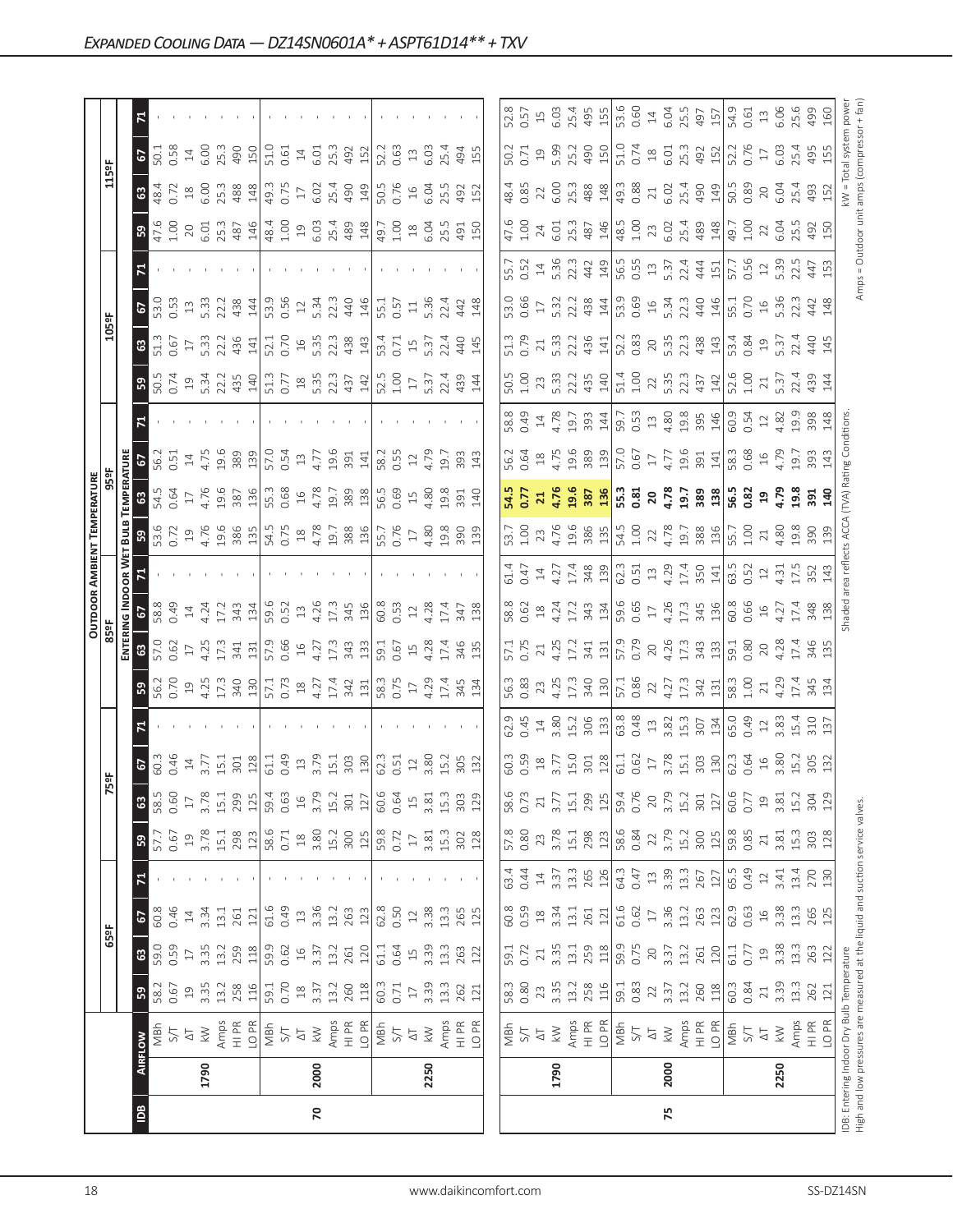|                |         |                                                                                                                                                                                                                                                                                                                                                                                                                                                                                            |                                                                                                                                                                                                                                                                                                                                                                                                                                                                   |                                                                           |                                                                                                                                                                                                                                                                                                                                            |                                                                                                                                                                                                                                                                                                                   |                                                                                                                                                                                                                                                                                                                                                      |                                                                              |                                          |                               |                                                                                            |                                                                 |                                                                                                                                                                                                                                                                                             |                                                                                     | <b>OUTDOOR AMBIENT TEMPERATURE</b>                                                                 |                                                                                                                |                                                                                                     |                                                                                                                                                                                                                                                                                                                                                            |                             |                                                                                      |                                                                                                                                                                                                                                                                                                               |                                                                                                                                                                                                                                                                                                     |                                                                           |                                                               |                                                            |                                                                                                                                                                                                                                                                                                                                 |
|----------------|---------|--------------------------------------------------------------------------------------------------------------------------------------------------------------------------------------------------------------------------------------------------------------------------------------------------------------------------------------------------------------------------------------------------------------------------------------------------------------------------------------------|-------------------------------------------------------------------------------------------------------------------------------------------------------------------------------------------------------------------------------------------------------------------------------------------------------------------------------------------------------------------------------------------------------------------------------------------------------------------|---------------------------------------------------------------------------|--------------------------------------------------------------------------------------------------------------------------------------------------------------------------------------------------------------------------------------------------------------------------------------------------------------------------------------------|-------------------------------------------------------------------------------------------------------------------------------------------------------------------------------------------------------------------------------------------------------------------------------------------------------------------|------------------------------------------------------------------------------------------------------------------------------------------------------------------------------------------------------------------------------------------------------------------------------------------------------------------------------------------------------|------------------------------------------------------------------------------|------------------------------------------|-------------------------------|--------------------------------------------------------------------------------------------|-----------------------------------------------------------------|---------------------------------------------------------------------------------------------------------------------------------------------------------------------------------------------------------------------------------------------------------------------------------------------|-------------------------------------------------------------------------------------|----------------------------------------------------------------------------------------------------|----------------------------------------------------------------------------------------------------------------|-----------------------------------------------------------------------------------------------------|------------------------------------------------------------------------------------------------------------------------------------------------------------------------------------------------------------------------------------------------------------------------------------------------------------------------------------------------------------|-----------------------------|--------------------------------------------------------------------------------------|---------------------------------------------------------------------------------------------------------------------------------------------------------------------------------------------------------------------------------------------------------------------------------------------------------------|-----------------------------------------------------------------------------------------------------------------------------------------------------------------------------------------------------------------------------------------------------------------------------------------------------|---------------------------------------------------------------------------|---------------------------------------------------------------|------------------------------------------------------------|---------------------------------------------------------------------------------------------------------------------------------------------------------------------------------------------------------------------------------------------------------------------------------------------------------------------------------|
|                |         |                                                                                                                                                                                                                                                                                                                                                                                                                                                                                            |                                                                                                                                                                                                                                                                                                                                                                                                                                                                   | 65°F                                                                      |                                                                                                                                                                                                                                                                                                                                            |                                                                                                                                                                                                                                                                                                                   |                                                                                                                                                                                                                                                                                                                                                      |                                                                              | 5ºF                                      |                               |                                                                                            | <b>B</b><br>85ºF                                                |                                                                                                                                                                                                                                                                                             |                                                                                     |                                                                                                    | 959                                                                                                            |                                                                                                     |                                                                                                                                                                                                                                                                                                                                                            |                             | 105°F                                                                                |                                                                                                                                                                                                                                                                                                               |                                                                                                                                                                                                                                                                                                     |                                                                           | 115°F                                                         |                                                            |                                                                                                                                                                                                                                                                                                                                 |
|                |         |                                                                                                                                                                                                                                                                                                                                                                                                                                                                                            |                                                                                                                                                                                                                                                                                                                                                                                                                                                                   |                                                                           |                                                                                                                                                                                                                                                                                                                                            |                                                                                                                                                                                                                                                                                                                   |                                                                                                                                                                                                                                                                                                                                                      |                                                                              |                                          |                               |                                                                                            |                                                                 | ENTERING INDOOR WET                                                                                                                                                                                                                                                                         |                                                                                     | <b>Bulb</b>                                                                                        | <b>TEMPERATURE</b>                                                                                             |                                                                                                     |                                                                                                                                                                                                                                                                                                                                                            |                             |                                                                                      |                                                                                                                                                                                                                                                                                                               |                                                                                                                                                                                                                                                                                                     |                                                                           |                                                               |                                                            |                                                                                                                                                                                                                                                                                                                                 |
| $\overline{5}$ | AIRFLOW |                                                                                                                                                                                                                                                                                                                                                                                                                                                                                            | 53                                                                                                                                                                                                                                                                                                                                                                                                                                                                | C3                                                                        | 2                                                                                                                                                                                                                                                                                                                                          | $\mathbf{r}$                                                                                                                                                                                                                                                                                                      | <b>58.1</b><br>58.1<br>1.00                                                                                                                                                                                                                                                                                                                          | $\boldsymbol{\mathsf{3}}$                                                    |                                          |                               |                                                                                            | $\mathbbmss{3}$                                                 | 2                                                                                                                                                                                                                                                                                           |                                                                                     | 59                                                                                                 | ${\tt G}$                                                                                                      |                                                                                                     |                                                                                                                                                                                                                                                                                                                                                            | ន្ធ                         |                                                                                      |                                                                                                                                                                                                                                                                                                               | 4                                                                                                                                                                                                                                                                                                   | 59                                                                        |                                                               | 2                                                          |                                                                                                                                                                                                                                                                                                                                 |
|                |         |                                                                                                                                                                                                                                                                                                                                                                                                                                                                                            | 58.6<br>0.92                                                                                                                                                                                                                                                                                                                                                                                                                                                      | 59.4<br>0.85                                                              | 61.1<br>0.71                                                                                                                                                                                                                                                                                                                               | 63.7                                                                                                                                                                                                                                                                                                              |                                                                                                                                                                                                                                                                                                                                                      | 58.9                                                                         | <b>67</b><br>60.6                        | 63.2                          | <b>59</b><br>56.6<br>1.00                                                                  | 57.4<br>0.88                                                    | 59.1<br>0.74                                                                                                                                                                                                                                                                                | 61.7<br>0.60                                                                        |                                                                                                    | 54.8<br>0.90                                                                                                   | 56.5<br>0.76                                                                                        | $\frac{59.1}{0.62}$                                                                                                                                                                                                                                                                                                                                        | $\frac{8}{50.8}$            | <b>63</b><br>51.6                                                                    | <b>67</b><br>53.3<br>0.78                                                                                                                                                                                                                                                                                     | 56.0<br>0.64                                                                                                                                                                                                                                                                                        | 47.9<br>1.00                                                              | <b>63</b><br>48.7<br>1.00                                     | 50.5<br>0.84                                               | 53.1<br>0.69                                                                                                                                                                                                                                                                                                                    |
|                |         |                                                                                                                                                                                                                                                                                                                                                                                                                                                                                            |                                                                                                                                                                                                                                                                                                                                                                                                                                                                   |                                                                           |                                                                                                                                                                                                                                                                                                                                            | 0.57                                                                                                                                                                                                                                                                                                              |                                                                                                                                                                                                                                                                                                                                                      | 0.85                                                                         |                                          | 0.57                          |                                                                                            |                                                                 |                                                                                                                                                                                                                                                                                             |                                                                                     |                                                                                                    |                                                                                                                |                                                                                                     |                                                                                                                                                                                                                                                                                                                                                            |                             |                                                                                      |                                                                                                                                                                                                                                                                                                               |                                                                                                                                                                                                                                                                                                     |                                                                           |                                                               |                                                            |                                                                                                                                                                                                                                                                                                                                 |
|                |         |                                                                                                                                                                                                                                                                                                                                                                                                                                                                                            | 27<br>3.35                                                                                                                                                                                                                                                                                                                                                                                                                                                        |                                                                           | $\frac{22}{3.34}$                                                                                                                                                                                                                                                                                                                          | $18$<br>3.38                                                                                                                                                                                                                                                                                                      | $27\,$                                                                                                                                                                                                                                                                                                                                               |                                                                              | 22                                       | $\frac{18}{3.80}$             | 27<br>4.25                                                                                 | 25<br>4.25                                                      | $22$<br>4.24                                                                                                                                                                                                                                                                                |                                                                                     |                                                                                                    | 25<br>4.76                                                                                                     | 22<br>4.75                                                                                          | 4.79                                                                                                                                                                                                                                                                                                                                                       |                             |                                                                                      | $\frac{21}{5.33}$                                                                                                                                                                                                                                                                                             |                                                                                                                                                                                                                                                                                                     | $\frac{28}{6.01}$                                                         | $26$<br>$6.00$                                                | 23                                                         |                                                                                                                                                                                                                                                                                                                                 |
|                | 1790    |                                                                                                                                                                                                                                                                                                                                                                                                                                                                                            |                                                                                                                                                                                                                                                                                                                                                                                                                                                                   |                                                                           |                                                                                                                                                                                                                                                                                                                                            |                                                                                                                                                                                                                                                                                                                   | 3.78                                                                                                                                                                                                                                                                                                                                                 |                                                                              | 3.77                                     |                               |                                                                                            |                                                                 |                                                                                                                                                                                                                                                                                             |                                                                                     |                                                                                                    |                                                                                                                |                                                                                                     |                                                                                                                                                                                                                                                                                                                                                            | 27<br>5.34<br>22.2<br>435   |                                                                                      |                                                                                                                                                                                                                                                                                                               |                                                                                                                                                                                                                                                                                                     |                                                                           |                                                               | 6.00                                                       |                                                                                                                                                                                                                                                                                                                                 |
|                |         |                                                                                                                                                                                                                                                                                                                                                                                                                                                                                            |                                                                                                                                                                                                                                                                                                                                                                                                                                                                   |                                                                           |                                                                                                                                                                                                                                                                                                                                            |                                                                                                                                                                                                                                                                                                                   | 15.1<br>299                                                                                                                                                                                                                                                                                                                                          |                                                                              |                                          |                               | 17.3<br>341                                                                                | 17.3<br>342                                                     |                                                                                                                                                                                                                                                                                             |                                                                                     |                                                                                                    |                                                                                                                |                                                                                                     |                                                                                                                                                                                                                                                                                                                                                            |                             |                                                                                      |                                                                                                                                                                                                                                                                                                               |                                                                                                                                                                                                                                                                                                     | 25.3<br>488                                                               | 25.3<br>489                                                   | 25.3                                                       |                                                                                                                                                                                                                                                                                                                                 |
|                |         | $\begin{array}{l} \left[ \begin{array}{l} \frac{1}{2} \\ 0 \\ 0 \\ 0 \\ 0 \\ \end{array} \right] \end{array} \begin{array}{l} \left[ \begin{array}{l} \frac{1}{2} \\ 0 \\ 0 \\ 0 \\ 0 \\ 0 \\ \end{array} \right] \end{array} \begin{array}{l} \left[ \begin{array}{l} \frac{1}{2} \\ 0 \\ 0 \\ 0 \\ 0 \\ 0 \\ \end{array} \right] \end{array} \begin{array}{l} \left[ \begin{array}{l} \frac{1}{2} \\ 0 \\ 0 \\ 0 \\ 0 \\ 0 \\ \end{array} \right] \end{array} \begin{array}{l} \left[ \$ | $13.2$<br>$758$<br>$11$                                                                                                                                                                                                                                                                                                                                                                                                                                           | $\begin{array}{c} 25 \\ 3.31 \\ 12.1 \\ 259 \\ 60 \\ 38 \\ 7 \end{array}$ | $\begin{array}{c} 13.7 \\ 15.7 \\ 16.7 \\ 17.8 \\ 18.7 \\ 19.7 \\ 19.7 \\ 19.7 \\ 19.7 \\ 19.7 \\ 19.7 \\ 19.7 \\ 19.7 \\ 19.7 \\ 19.7 \\ 19.7 \\ 19.7 \\ 19.7 \\ 19.7 \\ 19.7 \\ 19.7 \\ 19.7 \\ 19.7 \\ 19.7 \\ 19.7 \\ 19.7 \\ 19.7 \\ 19.7 \\ 19.7 \\ 19.7 \\ 19.7 \\ 19.7 \\ 19.7 \\ 19.7 \\ 19.7 \\ 19$                              | $\frac{13.3}{266}$<br>$\frac{126}{64.6}$<br>0.60                                                                                                                                                                                                                                                                  |                                                                                                                                                                                                                                                                                                                                                      | $\begin{array}{c} 25 \\ 3.78 \\ 15.1 \\ 300 \\ 125 \end{array}$              | 15.1<br>302<br>128                       | 15.2<br>306<br>133            | 130                                                                                        | 131                                                             | $\begin{array}{c}\n 17.3 \\  344 \\  159.8 \\  0.78 \\  14\n \end{array}$                                                                                                                                                                                                                   | $\begin{array}{c} 18 \\ 4 \\ 17 \\ 4 \\ 34 \\ 8 \\ 139 \\ \end{array}$              | 54.00<br>1.00<br>4.76<br>4.78<br>385                                                               | $\begin{array}{c}\n 19.6 \\  387 \\  \hline\n 137 \\  55.6 \\  0.93 \\  24.78 \\  \hline\n 4.78\n \end{array}$ | 19.6<br>389<br>57.3<br>57.9                                                                         | $\begin{array}{c c}\n 19.7 & 394 \\  \hline\n 394 & 60.65 \\  \hline\n 0.65 & 17\n \end{array}$                                                                                                                                                                                                                                                            |                             | $\begin{array}{c} 25 \\ 5.33 \\ 2.24 \\ 434 \\ \hline \end{array}$                   | 22.2<br>438<br>145                                                                                                                                                                                                                                                                                            | $\begin{array}{c}\n 18 \\  5.36 \\  22.3 \\  34.3 \\  56.8 \\  0.67 \\  1\n \end{array}$                                                                                                                                                                                                            | 147                                                                       |                                                               | 491<br>151                                                 | $19.03$<br>$6.03$<br>$495$<br>$15$                                                                                                                                                                                                                                                                                              |
|                |         |                                                                                                                                                                                                                                                                                                                                                                                                                                                                                            |                                                                                                                                                                                                                                                                                                                                                                                                                                                                   |                                                                           |                                                                                                                                                                                                                                                                                                                                            |                                                                                                                                                                                                                                                                                                                   | $\frac{124}{58.9}$<br>1.00                                                                                                                                                                                                                                                                                                                           |                                                                              |                                          |                               |                                                                                            |                                                                 |                                                                                                                                                                                                                                                                                             |                                                                                     |                                                                                                    |                                                                                                                |                                                                                                     |                                                                                                                                                                                                                                                                                                                                                            | 140                         |                                                                                      |                                                                                                                                                                                                                                                                                                               |                                                                                                                                                                                                                                                                                                     |                                                                           | 148                                                           |                                                            |                                                                                                                                                                                                                                                                                                                                 |
|                |         |                                                                                                                                                                                                                                                                                                                                                                                                                                                                                            |                                                                                                                                                                                                                                                                                                                                                                                                                                                                   |                                                                           |                                                                                                                                                                                                                                                                                                                                            |                                                                                                                                                                                                                                                                                                                   |                                                                                                                                                                                                                                                                                                                                                      | 59.7<br>0.89                                                                 | 61.4                                     | 64.1                          | 57.4                                                                                       | 58.2<br>0.91<br>25                                              |                                                                                                                                                                                                                                                                                             |                                                                                     | 54.8<br>1.00<br>26<br>4.78                                                                         |                                                                                                                |                                                                                                     |                                                                                                                                                                                                                                                                                                                                                            | 51.7                        |                                                                                      | 54.2<br>0.82                                                                                                                                                                                                                                                                                                  |                                                                                                                                                                                                                                                                                                     | 48.8                                                                      | 49.6                                                          | 51.3                                                       |                                                                                                                                                                                                                                                                                                                                 |
|                |         |                                                                                                                                                                                                                                                                                                                                                                                                                                                                                            |                                                                                                                                                                                                                                                                                                                                                                                                                                                                   |                                                                           |                                                                                                                                                                                                                                                                                                                                            |                                                                                                                                                                                                                                                                                                                   |                                                                                                                                                                                                                                                                                                                                                      |                                                                              | 0.75                                     | $0.61$<br>17                  | $1.00$<br>$26$                                                                             |                                                                 |                                                                                                                                                                                                                                                                                             |                                                                                     |                                                                                                    |                                                                                                                |                                                                                                     |                                                                                                                                                                                                                                                                                                                                                            | $1.00$<br>$26$              |                                                                                      |                                                                                                                                                                                                                                                                                                               |                                                                                                                                                                                                                                                                                                     | 1.00                                                                      | 1.00                                                          | 0.87                                                       |                                                                                                                                                                                                                                                                                                                                 |
|                |         |                                                                                                                                                                                                                                                                                                                                                                                                                                                                                            |                                                                                                                                                                                                                                                                                                                                                                                                                                                                   |                                                                           |                                                                                                                                                                                                                                                                                                                                            |                                                                                                                                                                                                                                                                                                                   |                                                                                                                                                                                                                                                                                                                                                      | 24                                                                           | 21                                       |                               |                                                                                            |                                                                 |                                                                                                                                                                                                                                                                                             |                                                                                     |                                                                                                    |                                                                                                                | 21                                                                                                  |                                                                                                                                                                                                                                                                                                                                                            |                             |                                                                                      | 21                                                                                                                                                                                                                                                                                                            |                                                                                                                                                                                                                                                                                                     | 27                                                                        | 25                                                            | 22                                                         |                                                                                                                                                                                                                                                                                                                                 |
| 80             | 2000    |                                                                                                                                                                                                                                                                                                                                                                                                                                                                                            |                                                                                                                                                                                                                                                                                                                                                                                                                                                                   |                                                                           |                                                                                                                                                                                                                                                                                                                                            |                                                                                                                                                                                                                                                                                                                   |                                                                                                                                                                                                                                                                                                                                                      |                                                                              | 3.79                                     | 3.82                          | 4.27                                                                                       |                                                                 |                                                                                                                                                                                                                                                                                             |                                                                                     |                                                                                                    |                                                                                                                | 4.77                                                                                                |                                                                                                                                                                                                                                                                                                                                                            |                             |                                                                                      | 5.34                                                                                                                                                                                                                                                                                                          | 5.38                                                                                                                                                                                                                                                                                                | 6.02                                                                      | 6.02                                                          | 6.01                                                       |                                                                                                                                                                                                                                                                                                                                 |
|                |         |                                                                                                                                                                                                                                                                                                                                                                                                                                                                                            |                                                                                                                                                                                                                                                                                                                                                                                                                                                                   |                                                                           |                                                                                                                                                                                                                                                                                                                                            |                                                                                                                                                                                                                                                                                                                   |                                                                                                                                                                                                                                                                                                                                                      | $3.79$<br>$15.2$<br>$302$<br>$127$                                           | 15.1                                     | 15.3                          | 17.4                                                                                       | $4.27$<br>17.3                                                  | 4.26<br>17.3                                                                                                                                                                                                                                                                                |                                                                                     |                                                                                                    |                                                                                                                |                                                                                                     |                                                                                                                                                                                                                                                                                                                                                            | $5.35$<br>22.3              |                                                                                      | 22.3                                                                                                                                                                                                                                                                                                          |                                                                                                                                                                                                                                                                                                     | 25.4                                                                      | 25.4                                                          | 25.3                                                       |                                                                                                                                                                                                                                                                                                                                 |
|                |         |                                                                                                                                                                                                                                                                                                                                                                                                                                                                                            |                                                                                                                                                                                                                                                                                                                                                                                                                                                                   |                                                                           |                                                                                                                                                                                                                                                                                                                                            |                                                                                                                                                                                                                                                                                                                   |                                                                                                                                                                                                                                                                                                                                                      |                                                                              |                                          |                               |                                                                                            |                                                                 |                                                                                                                                                                                                                                                                                             |                                                                                     |                                                                                                    |                                                                                                                |                                                                                                     |                                                                                                                                                                                                                                                                                                                                                            | 437                         |                                                                                      |                                                                                                                                                                                                                                                                                                               |                                                                                                                                                                                                                                                                                                     | 490                                                                       |                                                               | 493                                                        |                                                                                                                                                                                                                                                                                                                                 |
|                |         |                                                                                                                                                                                                                                                                                                                                                                                                                                                                                            |                                                                                                                                                                                                                                                                                                                                                                                                                                                                   |                                                                           |                                                                                                                                                                                                                                                                                                                                            |                                                                                                                                                                                                                                                                                                                   |                                                                                                                                                                                                                                                                                                                                                      |                                                                              |                                          |                               |                                                                                            |                                                                 |                                                                                                                                                                                                                                                                                             |                                                                                     |                                                                                                    |                                                                                                                |                                                                                                     |                                                                                                                                                                                                                                                                                                                                                            |                             |                                                                                      |                                                                                                                                                                                                                                                                                                               |                                                                                                                                                                                                                                                                                                     | $\frac{148}{2}$                                                           | 491                                                           | 153                                                        |                                                                                                                                                                                                                                                                                                                                 |
|                |         |                                                                                                                                                                                                                                                                                                                                                                                                                                                                                            | $\begin{array}{c}\n 19.4 \\  19.5 \\  0.96 \\  2.5 \\  7.3 \\  13.2 \\  2.60 \\  19.6 \\  19.5 \\  19.5 \\  13.3 \\  13.4 \\  14.6 \\  15.7 \\  13.9 \\  13.3 \\  14.7 \\  15.7 \\  16.6 \\  17.7 \\  18.8 \\  19.8 \\  13.3 \\  13.3 \\  14.7 \\  15.7 \\  16.6 \\  17.7 \\  18.8 \\  19.8 \\  19.8 \\  13.3 \\  13.3 \\  14.7 \\  15.7 \\  16.$                                                                                                                 | $\frac{25}{120}$<br>$\frac{1}{61}$<br>$\frac{3}{4}$<br>3                  |                                                                                                                                                                                                                                                                                                                                            | $\begin{array}{c} 3.3 \\ 1.3 \\ 2.68 \\ 1.2 \\ 6.5 \\ 6.5 \\ 7.4 \\ 1.0 \\ 6.5 \\ 1.4 \\ 3.41 \\ 3.41 \\ 3.41 \\ 3.42 \\ 3.42 \\ 3.43 \\ 3.44 \\ 3.45 \\ 3.45 \\ 3.47 \\ 3.49 \\ 3.49 \\ 3.49 \\ 3.41 \\ 3.42 \\ 3.43 \\ 3.45 \\ 3.47 \\ 3.49 \\ 3.49 \\ 3.49 \\ 3.49 \\ 3.49 \\ 3.49 \\ 3.49 \\ 3.49 \\ 3.49 \\$ | $\begin{array}{c c} 3.80 \\ 15.2 \\ 301 \\ 126 \\ 601 \\ 1.00 \end{array}$                                                                                                                                                                                                                                                                           | 60.9                                                                         | $\frac{304}{130}$<br>$\frac{62.6}{62.6}$ | $\frac{308}{153}$             | $\begin{array}{c} 343 \\ 131 \\ 58.6 \\ 1.00 \\ 4.29 \\ 4.29 \end{array}$                  | $\frac{343}{394}$<br>$\frac{393}{4}$<br>$\frac{393}{4}$         | $\frac{46}{130}$<br>$\frac{13}{11}$<br>$\frac{13}{11}$<br>$\frac{29}{11}$                                                                                                                                                                                                                   |                                                                                     | $\begin{array}{c}\n 19.7 \\  388 \\  19.0 \\  15.0 \\  1.0 \\  2.5 \\  4.80 \\  4.8\n \end{array}$ | $\begin{array}{c}\n 19.7 \\  389 \\  196 \\  694 \\  73 \\  4.80 \\  4.80\n \end{array}$                       | $\begin{array}{c} 19.6 \\ 391 \\ 141 \\ 58.6 \\ 0.81 \\ 20 \\ 4.79 \end{array}$                     | $4.80$<br>$9.8$<br>$9.9$<br>$9.4$<br>$1.2$<br>$0.6$<br>$0.6$                                                                                                                                                                                                                                                                                               | $\frac{142}{52.9}$          | $\begin{array}{c} 24 \\ 5.35 \\ 2.38 \\ 4.39 \\ 1.00 \\ 1.00 \\ \hline \end{array}$  | $rac{146}{15.4}$                                                                                                                                                                                                                                                                                              | $2445$<br>$445$<br>$1580$<br>$0.69$                                                                                                                                                                                                                                                                 |                                                                           | 50.8                                                          |                                                            | $\begin{bmatrix} 3 & 3 & 3 & 6 \\ 3 & 3 & 2 & 6 \\ 0 & 3 & 4 & 5 \\ 0 & 0 & 0 & 0 \\ 0 & 0 & 0 & 0 \\ 0 & 0 & 0 & 0 \\ 0 & 0 & 0 & 0 \\ 0 & 0 & 0 & 0 \\ 0 & 0 & 0 & 0 \\ 0 & 0 & 0 & 0 \\ 0 & 0 & 0 & 0 \\ 0 & 0 & 0 & 0 \\ 0 & 0 & 0 & 0 \\ 0 & 0 & 0 & 0 \\ 0 & 0 & 0 & 0 & 0 \\ 0 & 0 & 0 & 0 & 0 \\ 0 & 0 & 0 & 0 & 0 \\ $ |
|                |         |                                                                                                                                                                                                                                                                                                                                                                                                                                                                                            |                                                                                                                                                                                                                                                                                                                                                                                                                                                                   |                                                                           |                                                                                                                                                                                                                                                                                                                                            |                                                                                                                                                                                                                                                                                                                   |                                                                                                                                                                                                                                                                                                                                                      | 0.90                                                                         |                                          |                               |                                                                                            |                                                                 |                                                                                                                                                                                                                                                                                             |                                                                                     |                                                                                                    |                                                                                                                |                                                                                                     |                                                                                                                                                                                                                                                                                                                                                            |                             |                                                                                      |                                                                                                                                                                                                                                                                                                               |                                                                                                                                                                                                                                                                                                     | $\frac{50.0}{1.00}$                                                       | 1.00                                                          | 52.5<br>0.88                                               |                                                                                                                                                                                                                                                                                                                                 |
|                |         |                                                                                                                                                                                                                                                                                                                                                                                                                                                                                            |                                                                                                                                                                                                                                                                                                                                                                                                                                                                   |                                                                           | $20$                                                                                                                                                                                                                                                                                                                                       |                                                                                                                                                                                                                                                                                                                   | 25                                                                                                                                                                                                                                                                                                                                                   |                                                                              | 20                                       |                               |                                                                                            |                                                                 |                                                                                                                                                                                                                                                                                             |                                                                                     |                                                                                                    |                                                                                                                |                                                                                                     |                                                                                                                                                                                                                                                                                                                                                            | 25                          | 23                                                                                   |                                                                                                                                                                                                                                                                                                               |                                                                                                                                                                                                                                                                                                     | 26                                                                        | 24                                                            | $\gtrsim$                                                  |                                                                                                                                                                                                                                                                                                                                 |
|                | 2250    |                                                                                                                                                                                                                                                                                                                                                                                                                                                                                            |                                                                                                                                                                                                                                                                                                                                                                                                                                                                   | 3.39                                                                      | 3.38                                                                                                                                                                                                                                                                                                                                       |                                                                                                                                                                                                                                                                                                                   | 3.81                                                                                                                                                                                                                                                                                                                                                 |                                                                              | 3.80                                     | 0.62<br>16<br>3.84            |                                                                                            | 4.28                                                            | 4.28                                                                                                                                                                                                                                                                                        |                                                                                     |                                                                                                    |                                                                                                                |                                                                                                     |                                                                                                                                                                                                                                                                                                                                                            | 5.37                        | 5.37                                                                                 | 20 <sub>5.36</sub>                                                                                                                                                                                                                                                                                            | $16$<br>5.39                                                                                                                                                                                                                                                                                        | 6.O4                                                                      | 6.O4                                                          | 6.03                                                       |                                                                                                                                                                                                                                                                                                                                 |
|                |         |                                                                                                                                                                                                                                                                                                                                                                                                                                                                                            |                                                                                                                                                                                                                                                                                                                                                                                                                                                                   |                                                                           | 13.3                                                                                                                                                                                                                                                                                                                                       | 13.4                                                                                                                                                                                                                                                                                                              |                                                                                                                                                                                                                                                                                                                                                      | $23$<br>$3.81$<br>$15.3$                                                     | 15.2                                     | <b>15.4</b>                   |                                                                                            | 17.4                                                            | 17.4                                                                                                                                                                                                                                                                                        | 17.5                                                                                |                                                                                                    |                                                                                                                | 19.7                                                                                                | $16$<br>$4.82$<br>$19.9$                                                                                                                                                                                                                                                                                                                                   | 22.4                        | 22.4                                                                                 | 22.3                                                                                                                                                                                                                                                                                                          | 22.5                                                                                                                                                                                                                                                                                                | 25.5                                                                      | 25.5                                                          |                                                            | 25.6                                                                                                                                                                                                                                                                                                                            |
|                |         | Amps<br>HI PR<br>LO PR                                                                                                                                                                                                                                                                                                                                                                                                                                                                     | 13.3<br>263<br>121                                                                                                                                                                                                                                                                                                                                                                                                                                                | 13.3<br>264<br>123                                                        |                                                                                                                                                                                                                                                                                                                                            |                                                                                                                                                                                                                                                                                                                   | 15.3<br>303<br>128                                                                                                                                                                                                                                                                                                                                   |                                                                              | 306                                      | 310                           | 17.4<br>345                                                                                | 346                                                             | 348                                                                                                                                                                                                                                                                                         | 353                                                                                 | 19.8<br>391                                                                                        | 19.8<br>392                                                                                                    | 394                                                                                                 | 398                                                                                                                                                                                                                                                                                                                                                        | 440                         | 441                                                                                  | 443                                                                                                                                                                                                                                                                                                           | 447                                                                                                                                                                                                                                                                                                 | 492                                                                       |                                                               | 25.4<br>495<br>155                                         |                                                                                                                                                                                                                                                                                                                                 |
|                |         |                                                                                                                                                                                                                                                                                                                                                                                                                                                                                            |                                                                                                                                                                                                                                                                                                                                                                                                                                                                   |                                                                           | 266<br>125                                                                                                                                                                                                                                                                                                                                 | 270<br>130                                                                                                                                                                                                                                                                                                        |                                                                                                                                                                                                                                                                                                                                                      | $304$<br>$129$                                                               | 132                                      | 137                           | 134                                                                                        | 136                                                             | 139                                                                                                                                                                                                                                                                                         | 143                                                                                 | 139                                                                                                | 141                                                                                                            | 144                                                                                                 | 149                                                                                                                                                                                                                                                                                                                                                        | 144                         | 146                                                                                  | 149                                                                                                                                                                                                                                                                                                           | 154                                                                                                                                                                                                                                                                                                 | 151                                                                       | 493<br>152                                                    |                                                            | $499$<br>$160$                                                                                                                                                                                                                                                                                                                  |
|                |         |                                                                                                                                                                                                                                                                                                                                                                                                                                                                                            |                                                                                                                                                                                                                                                                                                                                                                                                                                                                   |                                                                           |                                                                                                                                                                                                                                                                                                                                            |                                                                                                                                                                                                                                                                                                                   |                                                                                                                                                                                                                                                                                                                                                      |                                                                              |                                          |                               |                                                                                            |                                                                 |                                                                                                                                                                                                                                                                                             |                                                                                     |                                                                                                    |                                                                                                                |                                                                                                     |                                                                                                                                                                                                                                                                                                                                                            |                             |                                                                                      |                                                                                                                                                                                                                                                                                                               |                                                                                                                                                                                                                                                                                                     |                                                                           |                                                               |                                                            |                                                                                                                                                                                                                                                                                                                                 |
|                |         |                                                                                                                                                                                                                                                                                                                                                                                                                                                                                            |                                                                                                                                                                                                                                                                                                                                                                                                                                                                   |                                                                           |                                                                                                                                                                                                                                                                                                                                            |                                                                                                                                                                                                                                                                                                                   |                                                                                                                                                                                                                                                                                                                                                      |                                                                              |                                          |                               |                                                                                            |                                                                 |                                                                                                                                                                                                                                                                                             |                                                                                     | 54.9                                                                                               |                                                                                                                | 57.5                                                                                                |                                                                                                                                                                                                                                                                                                                                                            |                             |                                                                                      |                                                                                                                                                                                                                                                                                                               | 56.9                                                                                                                                                                                                                                                                                                |                                                                           | 49.7                                                          |                                                            |                                                                                                                                                                                                                                                                                                                                 |
|                |         |                                                                                                                                                                                                                                                                                                                                                                                                                                                                                            |                                                                                                                                                                                                                                                                                                                                                                                                                                                                   |                                                                           |                                                                                                                                                                                                                                                                                                                                            |                                                                                                                                                                                                                                                                                                                   | 59.0<br>1.00                                                                                                                                                                                                                                                                                                                                         | 59.8<br>0.96                                                                 |                                          | 54.2                          | 57.5<br>1.00                                                                               | 58.3<br>0.98                                                    |                                                                                                                                                                                                                                                                                             | 62.7                                                                                |                                                                                                    | 55.8<br>1.00                                                                                                   |                                                                                                     | 60.1<br>0.72                                                                                                                                                                                                                                                                                                                                               | 51.8                        | 52.6<br>1.00                                                                         |                                                                                                                                                                                                                                                                                                               |                                                                                                                                                                                                                                                                                                     | $48.9$<br>$1.00$                                                          |                                                               | 51.4<br>0.94                                               | 54.1<br>0.79                                                                                                                                                                                                                                                                                                                    |
|                |         |                                                                                                                                                                                                                                                                                                                                                                                                                                                                                            |                                                                                                                                                                                                                                                                                                                                                                                                                                                                   |                                                                           |                                                                                                                                                                                                                                                                                                                                            |                                                                                                                                                                                                                                                                                                                   |                                                                                                                                                                                                                                                                                                                                                      |                                                                              | 61.6<br>0.82<br>25<br>3.78               | 0.68                          |                                                                                            |                                                                 |                                                                                                                                                                                                                                                                                             |                                                                                     | 1.00                                                                                               |                                                                                                                |                                                                                                     |                                                                                                                                                                                                                                                                                                                                                            |                             |                                                                                      |                                                                                                                                                                                                                                                                                                               |                                                                                                                                                                                                                                                                                                     |                                                                           | 1.00                                                          |                                                            |                                                                                                                                                                                                                                                                                                                                 |
|                |         |                                                                                                                                                                                                                                                                                                                                                                                                                                                                                            |                                                                                                                                                                                                                                                                                                                                                                                                                                                                   |                                                                           |                                                                                                                                                                                                                                                                                                                                            |                                                                                                                                                                                                                                                                                                                   | $\Xi$                                                                                                                                                                                                                                                                                                                                                |                                                                              |                                          |                               | $\approx$                                                                                  | 29                                                              |                                                                                                                                                                                                                                                                                             | 22                                                                                  | $\frac{31}{4.77}$                                                                                  | 29<br>4.77                                                                                                     |                                                                                                     |                                                                                                                                                                                                                                                                                                                                                            |                             | 29                                                                                   |                                                                                                                                                                                                                                                                                                               |                                                                                                                                                                                                                                                                                                     |                                                                           | $30\,$                                                        |                                                            | 23                                                                                                                                                                                                                                                                                                                              |
|                | 1790    |                                                                                                                                                                                                                                                                                                                                                                                                                                                                                            |                                                                                                                                                                                                                                                                                                                                                                                                                                                                   |                                                                           |                                                                                                                                                                                                                                                                                                                                            |                                                                                                                                                                                                                                                                                                                   |                                                                                                                                                                                                                                                                                                                                                      |                                                                              |                                          |                               | 4.26                                                                                       |                                                                 |                                                                                                                                                                                                                                                                                             |                                                                                     |                                                                                                    |                                                                                                                |                                                                                                     |                                                                                                                                                                                                                                                                                                                                                            |                             |                                                                                      |                                                                                                                                                                                                                                                                                                               |                                                                                                                                                                                                                                                                                                     |                                                                           |                                                               | 26<br>6.00<br>25.3                                         |                                                                                                                                                                                                                                                                                                                                 |
|                |         |                                                                                                                                                                                                                                                                                                                                                                                                                                                                                            |                                                                                                                                                                                                                                                                                                                                                                                                                                                                   |                                                                           |                                                                                                                                                                                                                                                                                                                                            |                                                                                                                                                                                                                                                                                                                   |                                                                                                                                                                                                                                                                                                                                                      |                                                                              |                                          |                               |                                                                                            |                                                                 |                                                                                                                                                                                                                                                                                             |                                                                                     |                                                                                                    |                                                                                                                |                                                                                                     |                                                                                                                                                                                                                                                                                                                                                            | $30$<br>5.34<br>22.3<br>437 |                                                                                      |                                                                                                                                                                                                                                                                                                               |                                                                                                                                                                                                                                                                                                     |                                                                           |                                                               |                                                            |                                                                                                                                                                                                                                                                                                                                 |
|                |         | MBh<br>S/T<br>S/T<br>S/T<br>S/T<br>PR<br>D<br>D<br>PR                                                                                                                                                                                                                                                                                                                                                                                                                                      | 59.5<br>1.00<br>3.7<br>3.7<br>260<br>21<br>20<br>21                                                                                                                                                                                                                                                                                                                                                                                                               |                                                                           |                                                                                                                                                                                                                                                                                                                                            |                                                                                                                                                                                                                                                                                                                   |                                                                                                                                                                                                                                                                                                                                                      | $\begin{array}{c} 29 \\ 3.78 \\ 15.1 \\ 301 \\ 127 \end{array}$              | 15.1<br>303<br>130                       | $22$ $3.81$ $3.5$ $3.5$ $3.5$ |                                                                                            |                                                                 |                                                                                                                                                                                                                                                                                             |                                                                                     |                                                                                                    |                                                                                                                |                                                                                                     |                                                                                                                                                                                                                                                                                                                                                            |                             |                                                                                      |                                                                                                                                                                                                                                                                                                               |                                                                                                                                                                                                                                                                                                     |                                                                           | $6.01$<br>$7.3$<br>$490$<br>$150$                             | 492                                                        |                                                                                                                                                                                                                                                                                                                                 |
|                |         |                                                                                                                                                                                                                                                                                                                                                                                                                                                                                            |                                                                                                                                                                                                                                                                                                                                                                                                                                                                   |                                                                           |                                                                                                                                                                                                                                                                                                                                            | $\begin{array}{c} 64.7 \\ 0.67 \\ 2.2 \\ 3.3 \\ 1.3 \\ 1.3 \\ 2.67 \\ 2.8 \\ 1.2 \\ 0.5 \\ 0.7 \\ 0 \\ \end{array}$                                                                                                                                                                                               |                                                                                                                                                                                                                                                                                                                                                      |                                                                              |                                          |                               | $\begin{array}{c}\n 17.3 \\  34.2 \\  \hline\n 13.4 \\  58.1 \\  \hline\n 0\n \end{array}$ | $4.26$<br>$17.3$<br>$34.3$<br>$19.2$<br>$19.2$<br>$28$<br>$4.2$ | $\begin{array}{c c} 60.1 & 0.84 \\ 0.84 & 0.73 \\ 0.64 & 0.73 \\ 0.73 & 0.88 \\ 0.88 & 0.73 \\ 0.88 & 0.73 \\ 0.88 & 0.73 \\ 0.88 & 0.73 \\ 0.88 & 0.73 \\ 0.88 & 0.73 \\ 0.88 & 0.73 \\ 0.88 & 0.73 \\ 0.88 & 0.73 \\ 0.88 & 0.73 \\ 0.88 & 0.73 \\ 0.88 & 0.73 \\ 0.88 & 0.73 \\ 0.88 & $ |                                                                                     | $\begin{array}{c}\n 19.7 \\  388 \\  151 \\  55.8 \\  1.00 \\  4.79 \\  4.79\n \end{array}$        | $\begin{array}{c}\n 19.6 \\  389 \\  130 \\  56.6 \\  1.00 \\  28 \\  4.79\n \end{array}$                      | $\begin{array}{c}\n 25 \\  4.76 \\  9.9 \\  390 \\  14.3 \\  50.9 \\  24.78 \\  4.78\n \end{array}$ |                                                                                                                                                                                                                                                                                                                                                            |                             |                                                                                      | $\begin{array}{c} 3.89 \\ 3.89 \\ 5.31 \\ 5.32 \\ 5.33 \\ 5.34 \\ 5.35 \\ 5.36 \\ 5.37 \\ 5.37 \\ 5.39 \\ 5.33 \\ 5.33 \\ 5.33 \\ 5.33 \\ 5.33 \\ 5.33 \\ 5.33 \\ 5.33 \\ 5.33 \\ 5.33 \\ 5.33 \\ 5.33 \\ 5.33 \\ 5.33 \\ 5.33 \\ 5.33 \\ 5.33 \\ 5.33 \\ 5.33 \\ 5.33 \\ 5.33 \\ 5.33 \\ 5.33 \\ 5.33 \\ 5.$ |                                                                                                                                                                                                                                                                                                     |                                                                           |                                                               | 153                                                        |                                                                                                                                                                                                                                                                                                                                 |
|                |         |                                                                                                                                                                                                                                                                                                                                                                                                                                                                                            |                                                                                                                                                                                                                                                                                                                                                                                                                                                                   |                                                                           |                                                                                                                                                                                                                                                                                                                                            |                                                                                                                                                                                                                                                                                                                   |                                                                                                                                                                                                                                                                                                                                                      | 60.7                                                                         |                                          | 65.0<br>0.71                  |                                                                                            |                                                                 |                                                                                                                                                                                                                                                                                             |                                                                                     |                                                                                                    |                                                                                                                |                                                                                                     |                                                                                                                                                                                                                                                                                                                                                            |                             |                                                                                      |                                                                                                                                                                                                                                                                                                               |                                                                                                                                                                                                                                                                                                     |                                                                           |                                                               |                                                            |                                                                                                                                                                                                                                                                                                                                 |
|                |         |                                                                                                                                                                                                                                                                                                                                                                                                                                                                                            |                                                                                                                                                                                                                                                                                                                                                                                                                                                                   |                                                                           |                                                                                                                                                                                                                                                                                                                                            |                                                                                                                                                                                                                                                                                                                   |                                                                                                                                                                                                                                                                                                                                                      |                                                                              | $62.4$<br>0.85<br>24<br>3.79             |                               |                                                                                            |                                                                 |                                                                                                                                                                                                                                                                                             |                                                                                     |                                                                                                    |                                                                                                                |                                                                                                     |                                                                                                                                                                                                                                                                                                                                                            |                             |                                                                                      |                                                                                                                                                                                                                                                                                                               |                                                                                                                                                                                                                                                                                                     |                                                                           | $\frac{6}{50.00}$<br>1.00<br>2.9<br>6.03                      | $\begin{bmatrix} 3.3 \\ 0.97 \\ 2.5 \\ 6.02 \end{bmatrix}$ |                                                                                                                                                                                                                                                                                                                                 |
|                |         |                                                                                                                                                                                                                                                                                                                                                                                                                                                                                            |                                                                                                                                                                                                                                                                                                                                                                                                                                                                   |                                                                           |                                                                                                                                                                                                                                                                                                                                            |                                                                                                                                                                                                                                                                                                                   |                                                                                                                                                                                                                                                                                                                                                      |                                                                              |                                          | $\frac{21}{3.83}$             |                                                                                            |                                                                 |                                                                                                                                                                                                                                                                                             |                                                                                     |                                                                                                    |                                                                                                                |                                                                                                     |                                                                                                                                                                                                                                                                                                                                                            |                             |                                                                                      |                                                                                                                                                                                                                                                                                                               |                                                                                                                                                                                                                                                                                                     |                                                                           |                                                               |                                                            |                                                                                                                                                                                                                                                                                                                                 |
| 85             | 2000    |                                                                                                                                                                                                                                                                                                                                                                                                                                                                                            |                                                                                                                                                                                                                                                                                                                                                                                                                                                                   |                                                                           |                                                                                                                                                                                                                                                                                                                                            |                                                                                                                                                                                                                                                                                                                   |                                                                                                                                                                                                                                                                                                                                                      |                                                                              |                                          |                               |                                                                                            |                                                                 |                                                                                                                                                                                                                                                                                             |                                                                                     |                                                                                                    |                                                                                                                |                                                                                                     |                                                                                                                                                                                                                                                                                                                                                            |                             |                                                                                      |                                                                                                                                                                                                                                                                                                               |                                                                                                                                                                                                                                                                                                     |                                                                           |                                                               |                                                            |                                                                                                                                                                                                                                                                                                                                 |
|                |         |                                                                                                                                                                                                                                                                                                                                                                                                                                                                                            |                                                                                                                                                                                                                                                                                                                                                                                                                                                                   |                                                                           |                                                                                                                                                                                                                                                                                                                                            |                                                                                                                                                                                                                                                                                                                   |                                                                                                                                                                                                                                                                                                                                                      |                                                                              |                                          |                               |                                                                                            |                                                                 |                                                                                                                                                                                                                                                                                             |                                                                                     |                                                                                                    |                                                                                                                |                                                                                                     |                                                                                                                                                                                                                                                                                                                                                            |                             |                                                                                      |                                                                                                                                                                                                                                                                                                               |                                                                                                                                                                                                                                                                                                     |                                                                           |                                                               | 25.4                                                       |                                                                                                                                                                                                                                                                                                                                 |
|                |         |                                                                                                                                                                                                                                                                                                                                                                                                                                                                                            |                                                                                                                                                                                                                                                                                                                                                                                                                                                                   |                                                                           |                                                                                                                                                                                                                                                                                                                                            |                                                                                                                                                                                                                                                                                                                   | $\begin{array}{c}\n3.79 \\ 1.51 \\ 3.00 \\ 3.00 \\ -1.00 \\ -1.00 \\ -1.00 \\ -1.00 \\ -1.00 \\ -1.00 \\ -1.00 \\ -1.00 \\ -1.00 \\ -1.00 \\ -1.00 \\ -1.00 \\ -1.00 \\ -1.00 \\ -1.00 \\ -1.00 \\ -1.00 \\ -1.00 \\ -1.00 \\ -1.00 \\ -1.00 \\ -1.00 \\ -1.00 \\ -1.00 \\ -1.00 \\ -1.00 \\ -1.00 \\ -1.00 \\ -1.00 \\ -1.00 \\ -1.00 \\ -1.00 \\ $ |                                                                              | $\frac{15.2}{305}$                       | 15.3<br>309<br>137            | $17.4$<br>344<br>134                                                                       | 17.4<br>345                                                     | $\frac{17.3}{347}$                                                                                                                                                                                                                                                                          | $4.28$ $17.4$ $3.49$ $4.19$ $17.5$ $17.5$ $17.5$ $17.5$ $17.5$ $17.5$ $17.5$ $17.5$ |                                                                                                    | 19.7<br>391<br>140                                                                                             |                                                                                                     | $\begin{array}{c} 22 \\ 4.79 \\ 4.99 \\ 29.8 \\ 39.5 \\ \hline \end{array} \begin{array}{c} 24 \\ 24 \\ 24 \\ 25 \\ 26 \\ 27 \\ 28 \\ 29 \\ 20 \\ 24 \\ 29 \\ 20 \\ 24 \\ 24 \\ 25 \\ 27 \\ 28 \\ 29 \\ 24 \\ 24 \\ 25 \\ 27 \\ 28 \\ 29 \\ 24 \\ 29 \\ 20 \\ 24 \\ 25 \\ 27 \\ 28 \\ 29 \\ 29 \\ 24 \\ 29 \\ 20 \\ 24 \\ 25 \\ 27 \\ 28 \\ 29 \\ 29 \\ 2$ |                             | 5.34<br>2.38<br>5.31<br>5.31<br>5.32<br>5.32<br>5.41<br>5.41<br>5.42<br>5.42<br>5.42 |                                                                                                                                                                                                                                                                                                               |                                                                                                                                                                                                                                                                                                     | $\begin{array}{c} 32.033344 \\ 20.03344 \\ 20.0344 \\ \hline \end{array}$ | 25.4<br>492<br>152                                            | 494<br>154                                                 |                                                                                                                                                                                                                                                                                                                                 |
|                |         |                                                                                                                                                                                                                                                                                                                                                                                                                                                                                            |                                                                                                                                                                                                                                                                                                                                                                                                                                                                   |                                                                           |                                                                                                                                                                                                                                                                                                                                            |                                                                                                                                                                                                                                                                                                                   |                                                                                                                                                                                                                                                                                                                                                      |                                                                              |                                          |                               |                                                                                            | 135                                                             |                                                                                                                                                                                                                                                                                             |                                                                                     |                                                                                                    |                                                                                                                |                                                                                                     |                                                                                                                                                                                                                                                                                                                                                            |                             |                                                                                      |                                                                                                                                                                                                                                                                                                               |                                                                                                                                                                                                                                                                                                     |                                                                           |                                                               |                                                            |                                                                                                                                                                                                                                                                                                                                 |
|                |         | $\begin{array}{ l l }\hline\hline\text{SPB}}{\text{SPB}} & \text{SPB} & \text{SPB} \\ \hline\text{SPB}} & \text{SPB} & \text{SPB} \\ \hline\end{array}$                                                                                                                                                                                                                                                                                                                                    | $\begin{array}{c c}\n\overline{63} & \overline{64} & \overline{64} \\ \overline{13} & \overline{13} & \overline{13} & \overline{13} \\ \overline{15} & \overline{13} & \overline{13} & \overline{13} \\ \overline{16} & \overline{13} & \overline{13} & \overline{13} \\ \overline{18} & \overline{13} & \overline{13} & \overline{13} \\ \overline{19} & \overline{13} & \overline{13} & \overline{13} \\ \overline{19} & \overline{13} & \overline{13} & \over$ |                                                                           | $\begin{array}{ccc}\n62 & 62 & 62 \\ 63 & 64 & 65 \\ 74 & 65 & 66 \\ 85 & 66 & 67 \\ 67 & 68 & 67 \\ 68 & 69 & 69 \\ 69 & 69 & 69 \\ 60 & 60 & 60 \\ 60 & 60 & 60 \\ 60 & 60 & 60 \\ 60 & 60 & 60 \\ 60 & 60 & 60 \\ 60 & 60 & 60 \\ 60 & 60 & 60 \\ 60 & 60 & 60 \\ 60 & 60 & 60 \\ 60 & 60 & 60 \\ 60 & 60 & 60 \\ 60 & 60 & 60 \\ 60 &$ | $\begin{array}{c}\n 21 \\  \hline\n 3.40 \\  \hline\n 13.4 \\  \hline\n 269 \\  \hline\n 150 \\  \hline\n 66.8 \\  \hline\n 0.71\n \end{array}$                                                                                                                                                                   | 61.1                                                                                                                                                                                                                                                                                                                                                 | $\begin{array}{c}\n 28 \\  3.80 \\  1.3 \\  2.3 \\  3.3 \\  4\n \end{array}$ |                                          | 66.2                          | $39.6$<br>1.00                                                                             | 60.4                                                            | 62.1<br>0.89                                                                                                                                                                                                                                                                                | 64.7<br>0.75                                                                        | $\frac{19.7}{390}$<br>$\frac{89}{50}$<br>$\frac{10}{50}$                                           | $57.8$<br>1.00                                                                                                 | $\frac{19.7}{392}$<br>$\frac{43}{19.5}$<br>591                                                      | 62.77                                                                                                                                                                                                                                                                                                                                                      |                             | 54.7                                                                                 | $\frac{23}{441}$<br>$\frac{48}{564}$                                                                                                                                                                                                                                                                          | $\begin{array}{c} 22 \\ 25.374 \\ 27.44 \\ 28.44 \\ 29.68 \\ 20.78 \\ 21.88 \\ 23.89 \\ 24.49 \\ 25.09 \\ 26.09 \\ 28.09 \\ 29.09 \\ 20.09 \\ 21.09 \\ 22.09 \\ 23.09 \\ 24.09 \\ 25.09 \\ 26.09 \\ 27.09 \\ 28.09 \\ 29.09 \\ 20.09 \\ 21.09 \\ 22.09 \\ 23.09 \\ 24.09 \\ 25.09 \\ 26.09 \\ 27.0$ | 51.0                                                                      | 51.8                                                          | $\frac{5}{5}$                                              | $\begin{array}{cccccccccc} 0.04 & 0.08 & 0.000 & 0.000 & 0.000 & 0.000 & 0.000 & 0.000 & 0.000 & 0.000 & 0.000 & 0.000 & 0.000 & 0.000 & 0.000 & 0.000 & 0.000 & 0.000 & 0.000 & 0.000 & 0.000 & 0.000 & 0.000 & 0.000 & 0.000 & 0.000 & 0.000 & 0.000 & 0.000 & 0.000 & 0.$                                                    |
|                |         |                                                                                                                                                                                                                                                                                                                                                                                                                                                                                            |                                                                                                                                                                                                                                                                                                                                                                                                                                                                   |                                                                           |                                                                                                                                                                                                                                                                                                                                            |                                                                                                                                                                                                                                                                                                                   | $1.00$                                                                                                                                                                                                                                                                                                                                               |                                                                              | 0.86                                     | 0.72                          |                                                                                            | 1.00                                                            |                                                                                                                                                                                                                                                                                             |                                                                                     |                                                                                                    |                                                                                                                |                                                                                                     |                                                                                                                                                                                                                                                                                                                                                            |                             | 1.00                                                                                 | 0.93                                                                                                                                                                                                                                                                                                          |                                                                                                                                                                                                                                                                                                     | 1.00                                                                      | 1.00                                                          | 0.98                                                       |                                                                                                                                                                                                                                                                                                                                 |
|                |         |                                                                                                                                                                                                                                                                                                                                                                                                                                                                                            |                                                                                                                                                                                                                                                                                                                                                                                                                                                                   | 27                                                                        | $\overline{24}$                                                                                                                                                                                                                                                                                                                            | 20                                                                                                                                                                                                                                                                                                                | 29                                                                                                                                                                                                                                                                                                                                                   | 27                                                                           | 24                                       | 20                            | 29                                                                                         | 27                                                              | 24                                                                                                                                                                                                                                                                                          | $20$                                                                                | 29                                                                                                 | 27                                                                                                             | 24                                                                                                  | 20                                                                                                                                                                                                                                                                                                                                                         |                             | 27                                                                                   | 23                                                                                                                                                                                                                                                                                                            | 20                                                                                                                                                                                                                                                                                                  | 30                                                                        | $28$                                                          | 24                                                         | 21                                                                                                                                                                                                                                                                                                                              |
|                | 2250    |                                                                                                                                                                                                                                                                                                                                                                                                                                                                                            | 3.40                                                                                                                                                                                                                                                                                                                                                                                                                                                              | 3.39                                                                      | 3.39                                                                                                                                                                                                                                                                                                                                       | $3.42$<br>13.5                                                                                                                                                                                                                                                                                                    | 3.82                                                                                                                                                                                                                                                                                                                                                 | 3.82                                                                         | 3.81                                     | 3.84                          | 4.30                                                                                       | 4.29                                                            | 4.28                                                                                                                                                                                                                                                                                        | 4.32                                                                                | 4.81                                                                                               | 4.80                                                                                                           | 4.80                                                                                                | $4.83$<br>19.9                                                                                                                                                                                                                                                                                                                                             | 5.38                        | 5.38                                                                                 | 5.37                                                                                                                                                                                                                                                                                                          | 5.40                                                                                                                                                                                                                                                                                                | 6.05<br>25.5                                                              | 6.05                                                          | 6.O4                                                       | 6.07                                                                                                                                                                                                                                                                                                                            |
|                |         | Amps                                                                                                                                                                                                                                                                                                                                                                                                                                                                                       | 13.4                                                                                                                                                                                                                                                                                                                                                                                                                                                              | 13.3                                                                      | 13.3                                                                                                                                                                                                                                                                                                                                       |                                                                                                                                                                                                                                                                                                                   | 15.3                                                                                                                                                                                                                                                                                                                                                 | 15.3                                                                         | 15 <sup>3</sup>                          | <b>15.4</b>                   | 17.5                                                                                       | 17.5                                                            | 17.4                                                                                                                                                                                                                                                                                        | 17.6                                                                                | 19.8                                                                                               | 19.8                                                                                                           | 19.8                                                                                                |                                                                                                                                                                                                                                                                                                                                                            | 22.4                        | 22.4                                                                                 | 2.4                                                                                                                                                                                                                                                                                                           | 22.5                                                                                                                                                                                                                                                                                                |                                                                           | 25.5                                                          | 25.5                                                       | 25.6                                                                                                                                                                                                                                                                                                                            |
|                |         | H PR<br>LO PR                                                                                                                                                                                                                                                                                                                                                                                                                                                                              | 264                                                                                                                                                                                                                                                                                                                                                                                                                                                               | 265<br>124                                                                | 267<br>127                                                                                                                                                                                                                                                                                                                                 | 271<br>132                                                                                                                                                                                                                                                                                                        | $304$<br>130                                                                                                                                                                                                                                                                                                                                         | $\begin{array}{c} 305 \\ 131 \end{array}$                                    | $\frac{307}{134}$                        | 312<br>139                    | 346<br>136                                                                                 | 348<br>137                                                      | 349                                                                                                                                                                                                                                                                                         | 354                                                                                 | 392                                                                                                | 393                                                                                                            | 395                                                                                                 | 399<br>150                                                                                                                                                                                                                                                                                                                                                 | 441                         | 442<br>148                                                                           | 444<br>150                                                                                                                                                                                                                                                                                                    | 448<br>155                                                                                                                                                                                                                                                                                          | 493<br>153                                                                | 494<br>154                                                    | 496<br>157                                                 | 501<br>162                                                                                                                                                                                                                                                                                                                      |
|                |         |                                                                                                                                                                                                                                                                                                                                                                                                                                                                                            | 123                                                                                                                                                                                                                                                                                                                                                                                                                                                               |                                                                           |                                                                                                                                                                                                                                                                                                                                            |                                                                                                                                                                                                                                                                                                                   |                                                                                                                                                                                                                                                                                                                                                      |                                                                              |                                          |                               |                                                                                            |                                                                 | 140                                                                                                                                                                                                                                                                                         |                                                                                     |                                                                                                    |                                                                                                                |                                                                                                     |                                                                                                                                                                                                                                                                                                                                                            |                             |                                                                                      |                                                                                                                                                                                                                                                                                                               |                                                                                                                                                                                                                                                                                                     |                                                                           |                                                               |                                                            |                                                                                                                                                                                                                                                                                                                                 |
|                |         | IDB: Entering Indoor Dry Bulb Temperature                                                                                                                                                                                                                                                                                                                                                                                                                                                  |                                                                                                                                                                                                                                                                                                                                                                                                                                                                   |                                                                           |                                                                                                                                                                                                                                                                                                                                            |                                                                                                                                                                                                                                                                                                                   |                                                                                                                                                                                                                                                                                                                                                      |                                                                              |                                          |                               |                                                                                            |                                                                 | Shaded                                                                                                                                                                                                                                                                                      | area reflects AHRI                                                                  |                                                                                                    | Rating Conditions                                                                                              |                                                                                                     |                                                                                                                                                                                                                                                                                                                                                            |                             |                                                                                      |                                                                                                                                                                                                                                                                                                               |                                                                                                                                                                                                                                                                                                     |                                                                           | <w =="" system<="" th="" total=""><th></th><th>power</th></w> |                                                            | power                                                                                                                                                                                                                                                                                                                           |
|                |         | High and low pressures are measured at the liquid and suction service valves.                                                                                                                                                                                                                                                                                                                                                                                                              |                                                                                                                                                                                                                                                                                                                                                                                                                                                                   |                                                                           |                                                                                                                                                                                                                                                                                                                                            |                                                                                                                                                                                                                                                                                                                   |                                                                                                                                                                                                                                                                                                                                                      |                                                                              |                                          |                               |                                                                                            |                                                                 |                                                                                                                                                                                                                                                                                             |                                                                                     |                                                                                                    |                                                                                                                |                                                                                                     |                                                                                                                                                                                                                                                                                                                                                            |                             |                                                                                      |                                                                                                                                                                                                                                                                                                               |                                                                                                                                                                                                                                                                                                     | Amps = Outdoor unit amps (compressor + fan                                |                                                               |                                                            |                                                                                                                                                                                                                                                                                                                                 |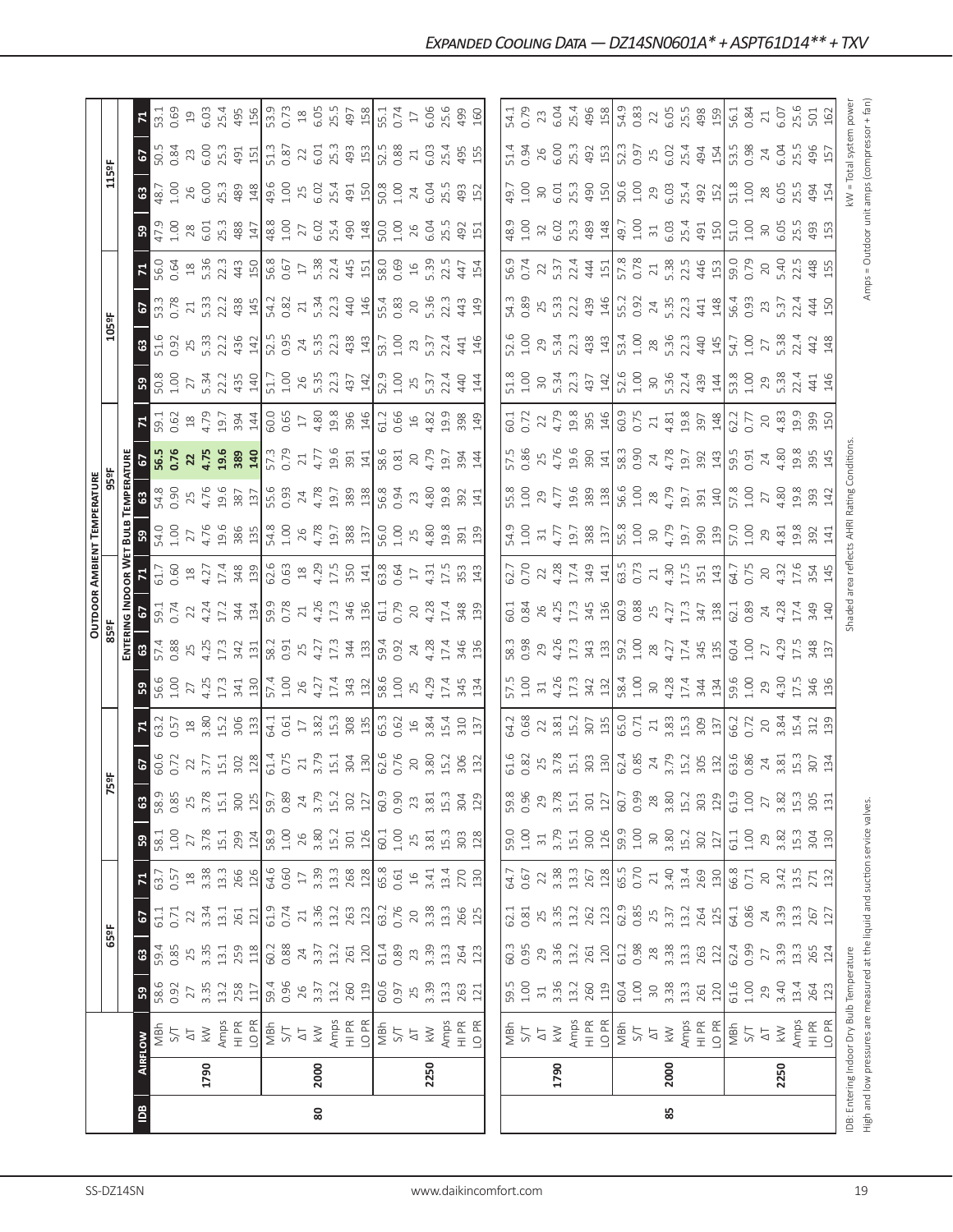#### **DZ14SN0181A\* / ARUF25B14A\*+TXV**

|      |      |      |       |       |       |       |      |       |       | <b>OUTDOOR AMBIENT TEMPERATURE</b> |       |       |      |      |      |      |      |
|------|------|------|-------|-------|-------|-------|------|-------|-------|------------------------------------|-------|-------|------|------|------|------|------|
|      | 65   | 60   | 55    | 50    | 47    | 45    | 40   | 35    | 30    | 25                                 | 20    | 17    | 15   | 10   | 5    | 0    | -5   |
| MBh  | 23.7 |      | 20.54 | 18.99 | 18.00 | 17.25 | 5.37 | L3.65 | 12.25 |                                    | 10.42 | 10.00 | 9.47 | 8.13 | 6.80 | 5.47 | 4.13 |
| T/R  | 36.0 | 33.6 | 31.2  | 28.8  | 27.3  | 26.2  | 23.3 | 20.7  | 18.6  | 17.0                               | 15.8  | 15.2  | 14.4 | 12.3 | 10.3 | 8.3  | 6.3  |
| kW   | 1.51 | 1.48 | 1.45  | 1.42  | 1.40  | 1.39  | 1.36 | 1.33  | 1.30  | 1.27                               | 1.24  | 1.22  | 1.21 | 1.18 | 1.15 | 1.12 | 1.09 |
| Amps | 7.2  | 6.6  | 6.1   | 5.7   | 5.5   | 5.3   | 5.0  | 4.7   | 4.4   | 4.2                                | 4.0   | 3.8   | 3.8  | 3.5  | 3.3  | 3.0  | 7.7  |
| COP  | 4.60 | 4.37 | 4.15  | 3.92  | 3.76  | 3.63  | 3.31 | 3.01  | 2.76  | 2.59                               | 2.46  | 2.40  | 2.29 | 2.02 | 1.74 | 1.43 | 1.11 |

#### **DZ14SN0241A\* / ARUF25B14A\*+TXV**

|            |       |       |       |       |       |       |            |      | <b>OUTDOOR AMBIENT TEMPERATURE</b> |       |       |       |       |       |      |             |      |
|------------|-------|-------|-------|-------|-------|-------|------------|------|------------------------------------|-------|-------|-------|-------|-------|------|-------------|------|
|            | 65    | 60    | 55    | 50    | 47    | 45    | 40         | 35   | 30                                 | 25    | 20    | 17    | 15    | 10    | 5    | $\mathbf 0$ | -5   |
| <b>MBh</b> | 30.74 | 28.63 | 26.55 | 24.50 | 23.20 | 22.20 | .70<br>19. | 7.43 | 15.59                              | 14.20 | 13.16 | .2.60 | 11.89 | 10.13 | 8.36 | 6.59        | 4.83 |
| T/R        | 32.7  | 30.5  | 28.3  | 26.1  | 24.7  | 23.6  | 21.0       | 18.6 | 16.6                               | 15.1  | 14.0  | 13.4  | 12.7  | 10.8  | 8.9  | 7.0         | 5.1  |
| kW         | 1.97  | 1.93  | 1.88  | 84.ء  | 1.81  | 1.79  | 1.75       | 1.70 | 66                                 | 1.61  | 1.57  | 54ء   | 1.52  | 1.48  | 1.43 | 1.39        | 1.34 |
| Amps       | 9.1   | 8.4   | 7.8   | 7.2   | 6.9   | 6.7   | 6.3        | 5.9  | 5.6                                | 5.3   | 5.0   | 4.8   | 4.7   | 4.4   | 4.1  | 3.7         | 3.3  |
| COP        | 4.57  | 4.36  | 4.14  | 3.91  | 3.76  | 3.63  | 3.31       | 3.00 | 2.76                               | 2.58  | 2.46  | 2.40  | 2.29  | 2.01  |      | 1.39        | 1.05 |

#### **DZ14SN0301A\* / ARUF29B14\*\* + TXV**

|            |       |       |       |       |       |       |       |                 | <b>OUTDOOR AMBIENT TEMPERATURE</b> |       |       |       |       |       |      |             |      |
|------------|-------|-------|-------|-------|-------|-------|-------|-----------------|------------------------------------|-------|-------|-------|-------|-------|------|-------------|------|
|            | 65    | 60    | 55    | 50    | 47    | 45    | 40    | 35 <sub>1</sub> | 30                                 | 25    | 20    | 17    | 15    | 10    | 5    | $\mathbf 0$ | -5   |
| <b>MBh</b> | 37.15 | 34.70 | 32.29 | 29.92 | 28.40 | 27.27 | 24.40 | 21.77           | 19.62                              | 18.03 | 16.84 | 16.20 | 15.39 | 13.35 | .32  | 9.29        | 7.25 |
| T/R        | 39.5  | 36.9  | 34.4  | 31.8  | 30.2  | 29.0  | 26.0  | 23.2            | 20.9                               | 19.2  | 17.9  | 17.2  | 16.4  | 14.2  | 12.0 | 9.9         | 7.7  |
| kW         | 2.48  | 2.42  | 2.37  | 2.31  | 2.27  | 2.25  | 2.19  | 2.14            | 2.08                               | 2.02  | 1.96  | L.93  | . 91  | 1.85  | 1.79 | 1.74        | 1.68 |
| Amps       | 11.9  | 10.9  | 10.1  | 9.4   | 9.0   | 8.8   | 8.3   | 7.8             | 7.4                                | 7.0   | 6.6   | 6.4   | 6.2   | 5.8   | 5.4  | 5.0         | 4.5  |
| COP        | 4.39  | 4.20  | 4.00  | 3.80  | 3.66  | 3.55  | 3.26  | 2.99            | 2.77                               | 2.61  | 2.51  | 2.46  | 2.36  | 2.12  | 1.85 | 1.57        | 1.27 |

#### **DZ14SN0361A\* / ARUF37C14\*\* + TXV**

|            |       |       |       |       |       |       |       |       |       | <b>OUTDOOR AMBIENT TEMPERATURE</b> |       |       |       |       |       |       |            |
|------------|-------|-------|-------|-------|-------|-------|-------|-------|-------|------------------------------------|-------|-------|-------|-------|-------|-------|------------|
|            | 65    | 60    | 55    | 50    | 47    | 45    | 40    | 35    | 30    | 25                                 | 20    | 17    | 15    | 10    | 5     | 0     | $-5$       |
| <b>MBh</b> | 42.72 | 39.94 | 37.21 | 34.52 | 32.80 | 31.52 | 28.28 | 25.30 | 22.87 | 21.06                              | 19.72 | 19.00 | 18.08 | 15.78 | 13.48 | 11.18 | 8.88       |
| T/R        | 37.0  | 34.6  | 32.2  | 29.9  | 28.4  | 27.3  | 24.5  | 21.9  | 19.8  | 18.2                               | 17.1  | 16.4  | 15.6  | 13.7  | 11.7  | 9.7   | 7.7        |
| kW         | 2.81  | 2.76  |       | 2.66  | 2.63  | 2.61  | 2.56  | 2.50  | 2.45  | 2.40                               | 2.35  | 2.32  | 2.30  | 2.25  | 2.20  | 2.15  | 2.10       |
| Amps       | 13.6  | 12.5  | l 1.6 | 10.8  | 10.3  | 10.0  | 9.4   | 8.9   | 8.4   | 7.9                                | 7.5   | 7.3   | 7.1   | 6.6   | 6.2   | 5.7   | 5.1        |
| <b>COP</b> | 4.46  | 4.24  | 4.03  | 3.81  | 3.66  | 3.55  | 3.24  | 2.96  | 2.73  | 2.57                               | 2.46  | 2.40  | 2.30  | 2.06  | 1.80  | 1.53  | $\pm 0.24$ |

#### **DZ14SN0421A\* / ARUF43C14\*\* + TXV**

|      |       |       |       |       |       |       |       |       | <b>OUTDOOR AMBIENT TEMPERATURE</b> |       |       |       |       |       |      |             |       |
|------|-------|-------|-------|-------|-------|-------|-------|-------|------------------------------------|-------|-------|-------|-------|-------|------|-------------|-------|
|      | 65    | 60    | 55    | 50    | 47    | 45    | 40    | 35    | 30                                 | 25    | 20    | 17    | 15    | 10    | 5    | $\mathbf 0$ | -5    |
| MBh  | 51.58 | 48.34 | 45.15 | 42.02 | 40.00 | 38.54 | 34.80 | 31.31 | 28.47                              | 26.37 | 24.83 | 24.00 | 22.93 | 20.27 | .60  | 14.93       | 12.27 |
| T/R  | 36.7  | 34.4  | 32.2  | 29.9  | 28.5  | 27.5  | 24.8  | 22.3  | 20.3                               | 18.8  |       | 17.1  | 16.3  | 14.4  | 12.5 | 10.6        | 8.7   |
| kW   | 3.41  | 3.34  | 3.27  | 3.21  | 3.17  | 3.14  | 3.08  | 3.01  | 2.94                               | 2.88  | 2.81  | 2.77  | 2.74  | 2.68  | 2.61 | 2.54        | 2.48  |
| Amps | 16.4  | 15.7  | 14.0  | 13.0  | 12.4  | 12.1  | 11.4  | 10.7  | 10.1                               | 9.5   | 9.0   | 8.7   | 8.5   | 8.0   | 7.4  | 6.8         | 6.1   |
| COP  | 4.44  | 4.24  | 4.04  | 3.84  | 3.70  | 3.60  | 3.32  | 3.05  | 2.84                               | 2.69  | 2.59  | 2.54  | 2.45  | 2.22  | .98  | 1.72        | 1.45  |

Calculations are based on nominal CFM and 70°F indoor dry bulb. Amps = Outdoor unit amps (comp.+fan)

Note: Shaded area is AHRI Rating Conditions at 47°F outdoor ambient temperature. 
W a Total system power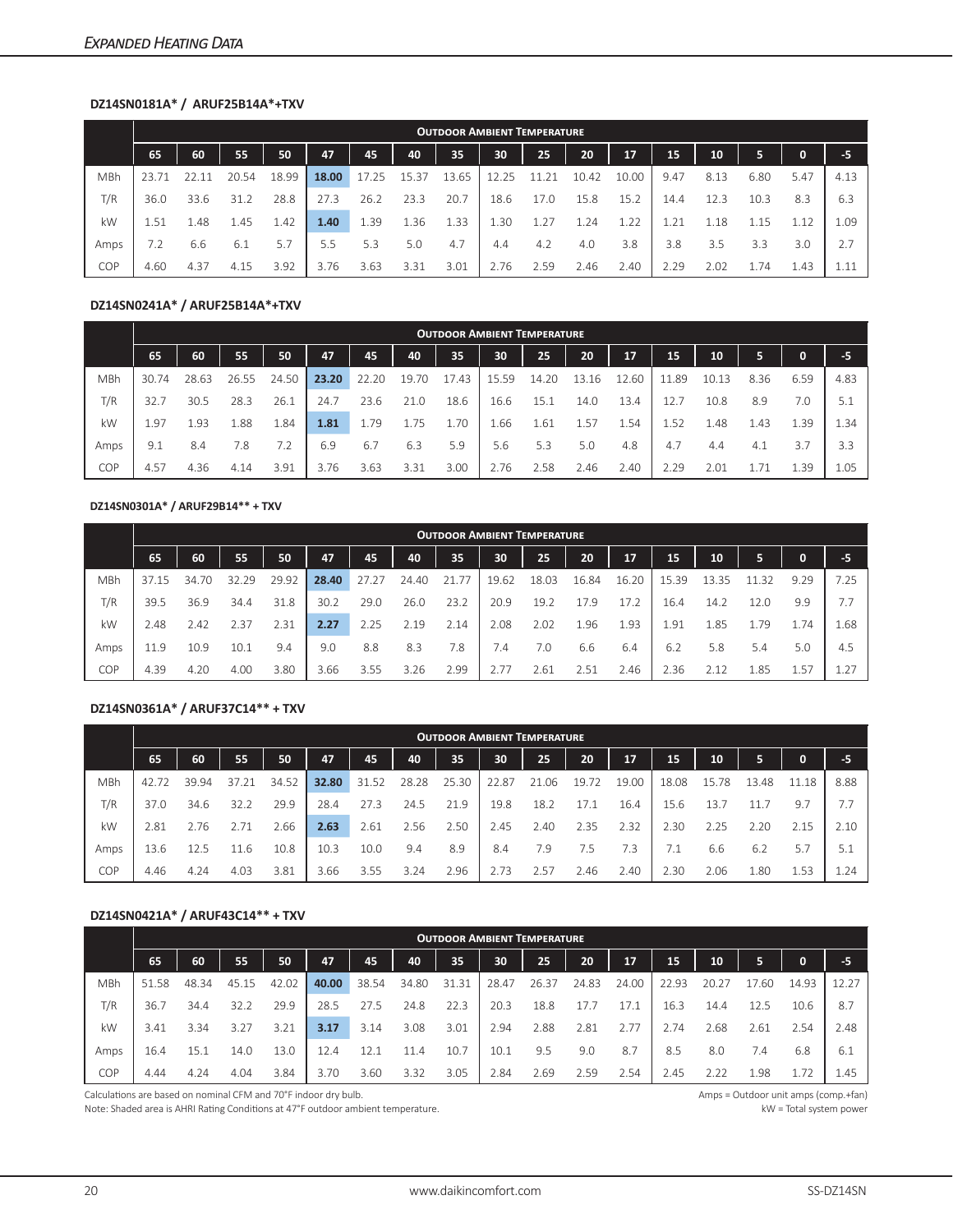#### **DZ14SN0421A\* - ARUF43D14A\*+TXV**

|      |       |       |       |       |       |       |       | <b>OUTDOOR AMBIENT TEMPERATURE</b> |       |       |       |                 |       |       |      |       |       |
|------|-------|-------|-------|-------|-------|-------|-------|------------------------------------|-------|-------|-------|-----------------|-------|-------|------|-------|-------|
|      | 65    | 60    | 55    | 50    | 47    | 45    | 40    | 35                                 | 30    | 25    | 20    | 17 <sup>1</sup> | 15    | 10    | 5    | 0     | $-5$  |
| MBh  | 51.58 | 48.34 | 45.15 | 42.02 | 40.00 | 38.54 | 34.80 | 31.31                              | 28.47 | 26.37 | 24.83 | 24.00           | 22.93 | 20.27 | 7.60 | 14.93 | 12.27 |
| T/R  | 37.9  | 35.5  | 33.2  | 30.9  | 29.4  | 28.3  | 25.6  | 23.0                               | 20.9  | 19.4  | 18.2  | 17.6            | 16.9  | 14.9  | 12.9 | 11.0  | 9.0   |
| kW   | 3.41  | 3.34  | 3.27  | 3.21  | 3.17  | 3.14  | 3.08  | 3.01                               | 2.94  | 2.88  | 2.81  | 2.77            | 2.74  | 2.68  | 2.61 | 2.54  | 2.48  |
| Amps | 16.5  | 15.2  | 14.0  | 13.0  | 12.5  | 12.2  | 11.4  | 10.7                               | 10.2  | 9.6   | 9.1   | 8.8             | 8.6   | 8.0   | 7.5  | 6.8   | 6.1   |
| COP  | 4.44  | 4.24  | 4.04  | 3.84  | 3.70  | 3.60  | 3.32  | 3.05                               | 2.84  | 2.69  | 2.59  | 2.54            | 2.45  | 2.22  | 1.98 | 1.72  | 1.45  |

#### **DZ14SN0481A\* - ARUF61D14A\*+TXV**

|            | <b>OUTDOOR AMBIENT TEMPERATURE</b> |       |       |       |       |       |       |       |       |       |       |       |       |           |       |              |       |
|------------|------------------------------------|-------|-------|-------|-------|-------|-------|-------|-------|-------|-------|-------|-------|-----------|-------|--------------|-------|
|            | 65                                 | 60    | 55    | 50    | 47    | 45    | 40    | 35    | 30    | 25    | 20    | 17    | 15    | 10        | 5     | $\mathbf{0}$ | -5    |
| <b>MBh</b> | 56.58                              | 53.20 | 49.88 | 46.61 | 44.50 | 42.97 | 39.18 | 35.56 | 32.58 | 30.41 | 28.84 | 28.00 | 26.90 | 24.<br>15 | 21.40 | 18.65        | 15.90 |
| T/R        | 33.7                               | 31.7  | 29.7  | 27.8  | 26.5  | 25.6  | 23.3  | 21.2  | 19.4  | 18.1  | 17.2  | 16.7  | 16.0  | 14.4      | 12.7  |              | 9.5   |
| kW         | 3.51                               | 3.48  | 3.44  | 3.40  | 3.38  | 3.36  | 3.33  | 3.29  | 3.25  | 3.22  | 3.18  | 3.16  | 3.14  | 3.10      | 3.07  | 3.03         | 2.99  |
| Amps       | 17.2                               | 15.8  | 14.6  | 13.6  | 13.0  | 12.6  | 11.8  | 11.1  | 10.5  | 9.9   | 9.4   | 9.0   | 8.8   | 8.2       | 7.6   | 7.0          | 6.2   |
| COP        | 4.72                               | 4.49  | 4.25  | 4.02  | 3.86  | 3.74  | 3.45  | 3.17  | 2.94  | 2.77  | 2.66  | 2.60  | 2.51  | 2.28      | 2.04  | 1.80         | 1.56  |

#### **DZ14SN0491A\* - ARUF49C14A\*+TXV**

|            | <b>OUTDOOR AMBIENT TEMPERATURE</b> |       |       |       |       |       |       |       |       |       |       |       |       |           |           |       |       |
|------------|------------------------------------|-------|-------|-------|-------|-------|-------|-------|-------|-------|-------|-------|-------|-----------|-----------|-------|-------|
|            | 65                                 | 60    | 55    | 50    | 47    | 45    | 40    | 35    | 30    | 25    | 20    | 17    | 15    | 10        | 5         | 0     | -5    |
| <b>MBh</b> | 59.32                              | 55.59 | 51.92 | 48.32 | 46.00 | 44.32 | 40.01 | 36.01 | 32.74 | 30.32 | 28.55 | 27.60 | 26.37 | 23<br>.31 | 20.<br>24 | 17.17 | 14.11 |
| T/R        | 39.2                               | 36.8  | 34.3  | 32.0  | 30.4  | 29.3  | 26.5  | 23.8  | 21.7  | 20.1  | 18.9  | 18.3  | 17.4  | 15.4      | 13.4      | 11.4  | 9.3   |
| kW         | 3.96                               | 3.87  | 3.79  | 3.70  | 3.64  | 3.61  | 3.52  | 3.43  | 3.34  | 3.25  | 3.16  | 3.11  | 3.08  | 2.99      | 2.90      | 2.81  | 2.72  |
| Amps       | 19.1                               | 17.5  | 16.2  | 15.1  | 14.5  | 14.1  | 13.2  | 12.4  | 11.7  | 11.1  | 10.5  | 10.1  | 9.9   | 9.3       | 8.6       | 7.9   | 7.1   |
| <b>COP</b> | 4.39                               | 4.21  | 4.02  | 3.83  | 3.70  | 3.60  | 3.33  | 3.08  | 2.87  | 2.73  | 2.64  | 2.60  | 2.51  | 2.29      | 2.05      | 1.79  | 1.52  |

#### **DZ14SN0601A\* - ASPT61D14A\***

|            | <b>OUTDOOR AMBIENT TEMPERATURE</b> |      |       |       |       |       |       |       |       |       |       |       |       |       |       |       |       |
|------------|------------------------------------|------|-------|-------|-------|-------|-------|-------|-------|-------|-------|-------|-------|-------|-------|-------|-------|
|            | 65                                 | 60   | 55    | 50    | 47    | 45    | 40    | 35    | 30    | 25    | 20    | 17    | 15    | 10    | 5     | 0     | -5    |
| <b>MBh</b> |                                    | 1.04 | 66.44 | 61.91 | 59.00 | 56.89 | 51.54 | 46.52 | 42.41 | 39.39 | 37.18 | 36.00 | 34.47 | 30.63 | 26.80 | 22.97 | 19.13 |
| T/R        | 38.9                               | 36.5 | 34.2  | 31.8  | 30.3  | 29.3  | 26.5  | 23.9  | 21.8  | 20.3  | 19.1  | 18.5  | 17.7  | 15.8  | 13.8  | 11.8  | 9.8   |
| kW         | 4.91                               | 4.79 | 4.67  | 4.55  | 4.48  | 4.43  | 4.31  | 4.20  | 4.08  | 3.96  | 3.84  | 3.77  | 3.72  | 3.60  | 3.48  | 3.36  | 3.25  |
| Amps       | 23.4                               | 21.5 | 19.8  | 18.4  | 17.6  | 17.2  | 16.1  | 15.1  | 14.3  | 13.5  | 12.8  | 12.3  | 12.0  | 11.2  | 10.4  | 9.5   | 8.5   |
| <b>COP</b> | 4.52                               | 4.35 | 4.17  | 3.99  | 3.86  | 3.76  | 3.50  | 3.25  | 3.05  | 2.92  | 2.84  | 2.80  | 2.71  | 2.49  | 2.25  | 2.00  | 1.73  |

Calculations are based on nominal CFM and 70°F indoor dry bulb. Amps = Outdoor unit amps (comp.+fan)

Note: Shaded area is AHRI Rating Conditions at 47°F outdoor ambient temperature. 
We area is AHRI Rating Conditions at 47°F outdoor ambient temperature.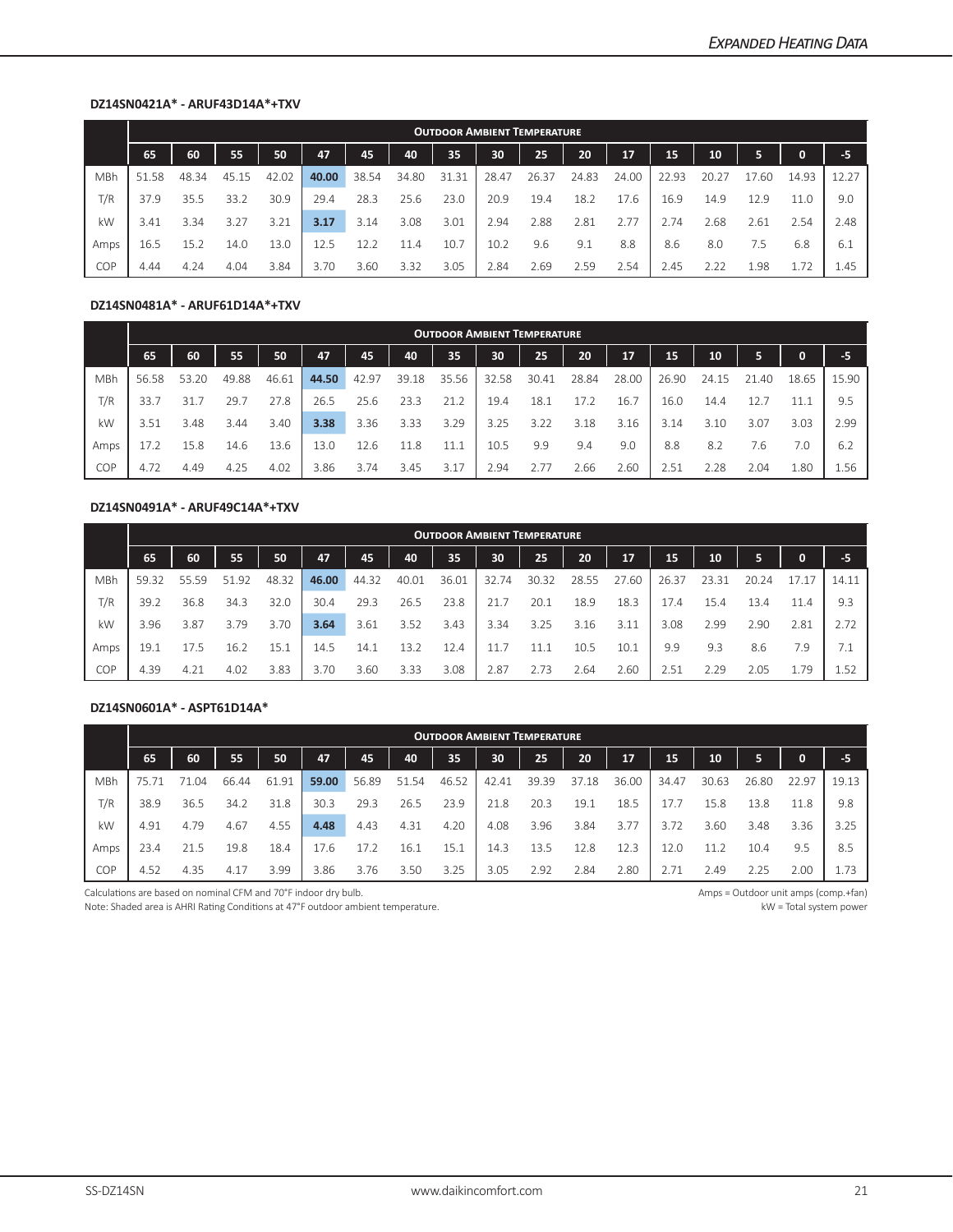|                            |                       | MODEL: DZ14SA0181K* + ARUF25B14** + TXV<br>Conditions: 80 °F IBD, 67 °F IWB @ 610 CFM |                        |                              |                            |                       | MODEL: DZ14SA0241K* + ARUF25B14** + TXV<br>Conditions: 80 °F IBD, 67 °F IWB @ 870 CFM |                        |
|----------------------------|-----------------------|---------------------------------------------------------------------------------------|------------------------|------------------------------|----------------------------|-----------------------|---------------------------------------------------------------------------------------|------------------------|
| <b>OUTDOOR</b><br>TEM. °F. | <b>TOTAL</b><br>BTU/H | <b>SENSIBLE</b><br>BTU/H                                                              | <b>LATENT</b><br>BTU/H | <b>TOTAL</b><br><b>WATTS</b> | <b>OUTDOOR</b><br>TEM. °F. | <b>TOTAL</b><br>BTU/H | <b>SENSIBLE</b><br>BTU/H                                                              | <b>LATENT</b><br>BTU/H |
| 75                         | 18,900                | 13,986                                                                                | 4,914                  | 1,180                        | 75                         | 25,100                | 19,076                                                                                | 6,024                  |
| 80                         | 18,650                | 14,077                                                                                | 4,573                  | 1,245                        | 80                         | 25,400                | 19,093                                                                                | 6,307                  |
| 85                         | 18,400                | 14,168                                                                                | 4,232                  | 1,310                        | 85                         | 24,500                | 19,110                                                                                | 5,390                  |
| 90                         | 18,000                | 14,036                                                                                | 3,964                  | 1,380                        | 90                         | 24,550                | 18,915                                                                                | 5,635                  |
| 95                         | 17,600                | 13,904                                                                                | 3,696                  | 1,450                        | 95                         | 23,400                | 18,720                                                                                | 4,680                  |
| 100                        | 17,100                | 13,675                                                                                | 3,425                  | 1,530                        | 100                        | 23,350                | 18,532                                                                                | 4,819                  |
| 105                        | 16,600                | 13,446                                                                                | 3,154                  | 1,610                        | 105                        | 22,100                | 18,343                                                                                | 3,757                  |
| 110                        | 16,150                | 13,474                                                                                | 2,676                  | 1,705                        | 110                        | 22,050                | 18,368                                                                                | 3,683                  |
| 115                        | 15,700                | 13,502                                                                                | 2,198                  | 1,800                        | 115                        | 20,900                | 18,392                                                                                | 2,508                  |
|                            |                       | TVA Conditions @ 95° OD DB, 75° ID DB 63° ID WB                                       |                        |                              |                            |                       | TVA Conditions @ 95° OD DB, 75° ID DB 63° ID WB                                       |                        |
| $95^\circ$                 | 17,000                | 13,600                                                                                | 3,400                  | 1,450                        | $95^\circ$                 | 22,600                | 18,532                                                                                | 4,068                  |

|                            |                       | MODEL: DZ14SA0301K* + ARUF29B14** + TXV<br>Conditions: 80 °F IBD, 67 °F IWB @ 870 CFM |                        |                              |                            |                       | MODEL: DZ14SA0361K* + ARUF37C14** + TXV<br>Conditions: 80 °F IBD, 67 °F IWB @ 1070 CFM |                        |  |
|----------------------------|-----------------------|---------------------------------------------------------------------------------------|------------------------|------------------------------|----------------------------|-----------------------|----------------------------------------------------------------------------------------|------------------------|--|
| <b>OUTDOOR</b><br>TEM. °F. | <b>TOTAL</b><br>BTU/H | <b>SENSIBLE</b><br>BTU/H                                                              | <b>LATENT</b><br>BTU/H | <b>TOTAL</b><br><b>WATTS</b> | <b>OUTDOOR</b><br>TEM. °F. | <b>TOTAL</b><br>BTU/H | <b>SENSIBLE</b><br>BTU/H                                                               | <b>LATENT</b><br>BTU/H |  |
| 75                         | 29,600                | 20,720                                                                                | 8,880                  | 1,880                        | 75                         | 37,700                | 26,390                                                                                 | 11,310                 |  |
| 80                         | 29,250                | 20,764                                                                                | 8,486                  | 1,995                        | 80                         | 37,250                | 26,443                                                                                 | 10,807                 |  |
| 85                         | 28,900                | 20,808                                                                                | 8,092                  | 2,110                        | 85                         | 36,800                | 26,496                                                                                 | 10,304                 |  |
| 90                         | 28,250                | 20,616                                                                                | 7,634                  | 2,230                        | 90                         | 36,000                | 26,272                                                                                 | 9,728                  |  |
| 95                         | 27,600                | 20,424                                                                                | 7,176                  | 2,350                        | 95                         | 35,200                | 26,048                                                                                 | 9,152                  |  |
| 100                        | 26,850                | 20,130                                                                                | 6,720                  | 2,490                        | 100                        | 34,200                | 25,640                                                                                 | 8,560                  |  |
| 105                        | 26.100                | 19,836                                                                                | 6,264                  | 2,630                        | 105                        | 33,200                | 25,232                                                                                 | 7,968                  |  |
| 110                        | 25,400                | 19,922                                                                                | 5,479                  | 2,790                        | 110                        | 32,300                | 25,333                                                                                 | 6,967                  |  |
| 115                        | 24,700                | 20,007                                                                                | 4,693                  | 2,950                        | 115                        | 31,400                | 25,434                                                                                 | 5,966                  |  |
|                            |                       | TVA Conditions @ 95° OD DB, 75° ID DB 63° ID WB                                       |                        |                              |                            |                       | TVA Conditions @ 95° OD DB, 75° ID DB 63° ID WB                                        |                        |  |
| $95^\circ$                 | 26,600                | 19,950                                                                                | 6,650                  | 2,360                        | $95^\circ$                 | 33,900                | 25,425                                                                                 | 8,475                  |  |

|                                                 |                       | MODEL: DZ14SA0181K* + ARUF25B14** + TXV<br>Conditions: 80 °F IBD, 67 °F IWB @ 610 CFM |                        |                              |  |
|-------------------------------------------------|-----------------------|---------------------------------------------------------------------------------------|------------------------|------------------------------|--|
| <b>TDOOR</b><br>м. ° F.                         | <b>TOTAL</b><br>BTU/H | <b>SENSIBLE</b><br>BTU/H                                                              | <b>LATENT</b><br>BTU/H | <b>TOTAL</b><br><b>WATTS</b> |  |
| 75                                              | 18,900                | 13,986                                                                                | 4,914                  | 1,180                        |  |
| 80                                              | 18,650                | 14,077                                                                                | 4,573                  | 1,245                        |  |
| 85                                              | 18,400                | 14,168                                                                                | 4,232                  | 1,310                        |  |
| 90                                              | 18,000                | 14,036                                                                                | 3,964                  | 1,380                        |  |
| 95                                              | 17,600                | 13,904                                                                                | 3,696                  | 1,450                        |  |
| 100                                             | 17,100                | 13,675                                                                                | 3,425                  | 1,530                        |  |
| 105                                             | 16,600                | 13,446                                                                                | 3,154                  | 1,610                        |  |
| 110                                             | 16,150                | 13,474                                                                                | 2,676                  | 1,705                        |  |
| 115                                             | 15,700                | 13,502                                                                                | 2,198                  | 1,800                        |  |
| TVA Conditions @ 95° OD DB, 75° ID DB 63° ID WB |                       |                                                                                       |                        |                              |  |
| $95^\circ$                                      | 17,000                | 13,600                                                                                | 3,400                  | 1,450                        |  |

|                         |                       | MODEL: DZ14SA0301K* + ARUF29B14** + TXV<br>Conditions: 80 °F IBD, 67 °F IWB @ 870 CFM |                        |                              |                            |                       | MODEL: DZ14SA0361K* + ARUF37C14** + TXV<br>Conditions: 80 °F IBD, 67 °F IWB @ 1070 CFM |                        |                              |
|-------------------------|-----------------------|---------------------------------------------------------------------------------------|------------------------|------------------------------|----------------------------|-----------------------|----------------------------------------------------------------------------------------|------------------------|------------------------------|
| <b>TDOOR</b><br>м. ° F. | <b>TOTAL</b><br>BTU/H | <b>SENSIBLE</b><br>BTU/H                                                              | <b>LATENT</b><br>BTU/H | <b>TOTAL</b><br><b>WATTS</b> | <b>OUTDOOR</b><br>TEM. °F. | <b>TOTAL</b><br>BTU/H | <b>SENSIBLE</b><br>BTU/H                                                               | <b>LATENT</b><br>BTU/H | <b>TOTAL</b><br><b>WATTS</b> |
| 75                      | 29,600                | 20,720                                                                                | 8,880                  | 1,880                        | 75                         | 37,700                | 26,390                                                                                 | 11,310                 | 2,430                        |
| 80                      | 29,250                | 20,764                                                                                | 8,486                  | 1,995                        | 80                         | 37,250                | 26,443                                                                                 | 10,807                 | 2,575                        |
| 85                      | 28,900                | 20,808                                                                                | 8,092                  | 2,110                        | 85                         | 36,800                | 26,496                                                                                 | 10,304                 | 2,720                        |
| 90                      | 28,250                | 20,616                                                                                | 7,634                  | 2,230                        | 90                         | 36,000                | 26,272                                                                                 | 9,728                  | 2,880                        |
| 95                      | 27,600                | 20,424                                                                                | 7,176                  | 2,350                        | 95                         | 35,200                | 26,048                                                                                 | 9,152                  | 3,040                        |
| 100                     | 26,850                | 20,130                                                                                | 6,720                  | 2,490                        | 100                        | 34,200                | 25,640                                                                                 | 8,560                  | 3,220                        |
| 105                     | 26,100                | 19,836                                                                                | 6,264                  | 2,630                        | 105                        | 33,200                | 25,232                                                                                 | 7,968                  | 3,400                        |
| 110                     | 25,400                | 19,922                                                                                | 5,479                  | 2,790                        | 110                        | 32,300                | 25,333                                                                                 | 6,967                  | 3,610                        |
| 115                     | 24.700                | 20,007                                                                                | 4,693                  | 2,950                        | 115                        | 31,400                | 25,434                                                                                 | 5,966                  | 3,820                        |
|                         |                       | TVA Conditions @ 95° OD DB, 75° ID DB 63° ID WB                                       |                        |                              |                            |                       | TVA Conditions @ 95° OD DB, 75° ID DB 63° ID WB                                        |                        |                              |
| $95^\circ$              | 26,600                | 19,950                                                                                | 6,650                  | 2,360                        | $95^\circ$                 | 33,900                | 25,425                                                                                 | 8,475                  | 3,050                        |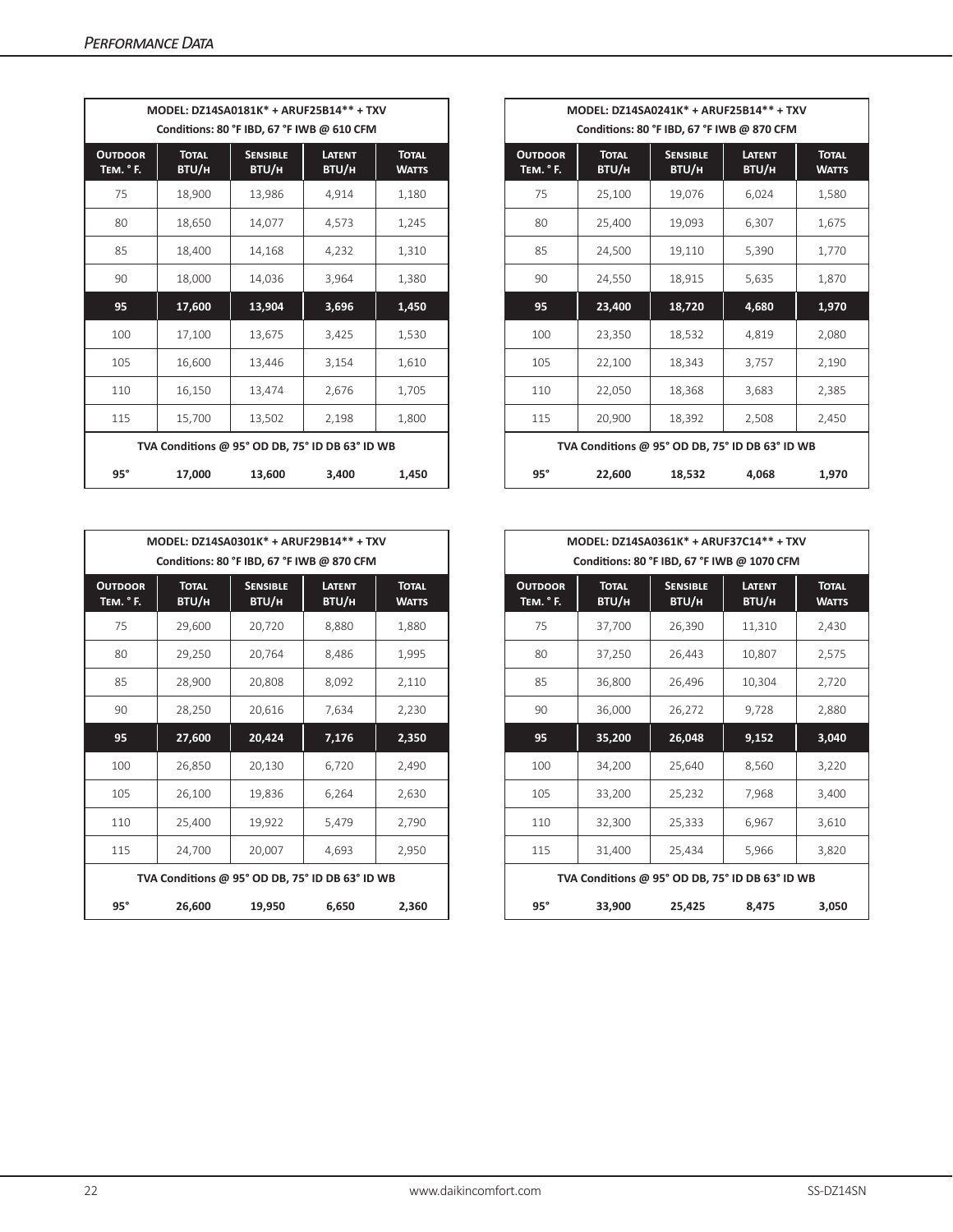|                            |                       | MODEL: DZ14SA0421K* + ARUF43C14** + TXV<br>Conditions: 80 °F IBD, 67 °F IWB @ 1300 CFM |                        |                              |                                    |                       |                          | MODEL: DZ14SA0481K + ARUF61D14** + TXV<br>Conditions: 80 °F IBD, 67 °F IWB @ 1560 CFM |  |
|----------------------------|-----------------------|----------------------------------------------------------------------------------------|------------------------|------------------------------|------------------------------------|-----------------------|--------------------------|---------------------------------------------------------------------------------------|--|
| <b>OUTDOOR</b><br>TEM. °F. | <b>TOTAL</b><br>BTU/H | <b>SENSIBLE</b><br>BTU/H                                                               | <b>LATENT</b><br>BTU/H | <b>TOTAL</b><br><b>WATTS</b> | <b>OUTDOOR</b><br><b>TEM.</b> ° F. | <b>TOTAL</b><br>BTU/H | <b>SENSIBLE</b><br>BTU/H | <b>LATENT</b><br>BTU/H                                                                |  |
| 75                         | 41.800                | 29,678                                                                                 | 12,122                 | 2,720                        | 75                                 | 48,300                | 35,742                   | 12,558                                                                                |  |
| 80                         | 41,300                | 29,935                                                                                 | 11,365                 | 2,870                        | 80                                 | 47,700                | 36,005                   | 11,696                                                                                |  |
| 85                         | 40,800                | 30,192                                                                                 | 10,608                 | 3,020                        | 85                                 | 47,100                | 36,267                   | 10,833                                                                                |  |
| 90                         | 39,900                | 29,916                                                                                 | 9,984                  | 3,190                        | 90                                 | 46,550                | 35,909                   | 10,642                                                                                |  |
| 95                         | 39,000                | 29,640                                                                                 | 9,360                  | 3,360                        | 95                                 | 45,000                | 35,550                   | 9,450                                                                                 |  |
| 100                        | 37,900                | 29,172                                                                                 | 8,728                  | 3,545                        | 100                                | 43,750                | 34,988                   | 8,763                                                                                 |  |
| 105                        | 36,800                | 28,704                                                                                 | 8,096                  | 3,730                        | 105                                | 42,500                | 34,425                   | 8,075                                                                                 |  |
| 110                        | 35,800                | 28,794                                                                                 | 7,006                  | 3,950                        | 110                                | 41,350                | 34,499                   | 6,852                                                                                 |  |
| 115                        | 34,800                | 28,884                                                                                 | 5,916                  | 4,170                        | 115                                | 40,200                | 34,572                   | 5,628                                                                                 |  |
|                            |                       | TVA Conditions @ 95° OD DB, 75° ID DB 63° ID WB                                        |                        |                              |                                    |                       |                          | TVA Conditions @ 95° OD DB, 75° ID DB 63° ID WB                                       |  |
| $95^\circ$                 | 37,600                | 28,952                                                                                 | 8,648                  | 3,360                        | $95^\circ$                         | 43,400                | 34,720                   | 8,680                                                                                 |  |

|                            |                       | MODEL: DZ14SA0491K* + ARUF49C14** + TXV<br>Conditions: 80 °F IBD, 67 °F IWB @ 1400 CFM |                        |                              |                            |                       | MODEL: DZ14SA0601K* + ASPT61D14** + TXV<br>Conditions: 80 °F IBD, 67 °F IWB @ 1790 CFM |                        |
|----------------------------|-----------------------|----------------------------------------------------------------------------------------|------------------------|------------------------------|----------------------------|-----------------------|----------------------------------------------------------------------------------------|------------------------|
| <b>OUTDOOR</b><br>TEM. °F. | <b>TOTAL</b><br>BTU/H | <b>SENSIBLE</b><br>BTU/H                                                               | <b>LATENT</b><br>BTU/H | <b>TOTAL</b><br><b>WATTS</b> | <b>OUTDOOR</b><br>TEM. °F. | <b>TOTAL</b><br>BTU/H | <b>SENSIBLE</b><br>BTU/H                                                               | <b>LATENT</b><br>BTU/H |
| 75                         | 47,700                | 33,867                                                                                 | 13,833                 | 3,000                        | 75                         | 60,600                | 42,420                                                                                 | 18,180                 |
| 80                         | 47,100                | 33,906                                                                                 | 13,194                 | 3,175                        | 80                         | 59,850                | 42,782                                                                                 | 17,069                 |
| 85                         | 46,500                | 33,945                                                                                 | 12,555                 | 3,350                        | 85                         | 59,100                | 43,143                                                                                 | 15,957                 |
| 90                         | 45,500                | 33,660                                                                                 | 11,840                 | 3,540                        | 90                         | 57,800                | 42,759                                                                                 | 15,041                 |
| 95                         | 44,500                | 33,375                                                                                 | 11,125                 | 3,730                        | 95                         | 56,500                | 42,375                                                                                 | 14,125                 |
| 100                        | 43,250                | 33,068                                                                                 | 10,183                 | 3,940                        | 100                        | 54,900                | 41,708                                                                                 | 13,192                 |
| 105                        | 42,000                | 32,760                                                                                 | 9,240                  | 4,150                        | 105                        | 53,300                | 41,041                                                                                 | 12,259                 |
| 110                        | 40,850                | 32,856                                                                                 | 7,995                  | 4,400                        | 110                        | 51,900                | 41,226                                                                                 | 10,675                 |
| 115                        | 39,700                | 32,951                                                                                 | 6,749                  | 4,650                        | 115                        | 50,500                | 41,410                                                                                 | 9,090                  |
|                            |                       | TVA Conditions @ 95° OD DB, 75° ID DB 63° ID WB                                        |                        |                              |                            |                       | TVA Conditions @ 95° OD DB, 75° ID DB 63° ID WB                                        |                        |
| $95^\circ$                 | 42.900                | 32.604                                                                                 | 10.296                 | 3,730                        | $95^\circ$                 | 54,500                | 41.420                                                                                 | 13,080                 |

|                         |                                                 | MODEL: DZ14SA0421K* + ARUF43C14** + TXV<br>Conditions: 80 °F IBD, 67 °F IWB @ 1300 CFM |                        |                              |  |  |
|-------------------------|-------------------------------------------------|----------------------------------------------------------------------------------------|------------------------|------------------------------|--|--|
| <b>TDOOR</b><br>м. ° F. | <b>TOTAL</b><br>BTU/H                           | <b>SENSIBLE</b><br>BTU/H                                                               | <b>LATENT</b><br>BTU/H | <b>TOTAL</b><br><b>WATTS</b> |  |  |
| 75                      | 41,800                                          | 29,678                                                                                 | 12,122                 | 2,720                        |  |  |
| 80                      | 41,300                                          | 29,935                                                                                 | 11,365                 | 2,870                        |  |  |
| 85                      | 40,800                                          | 30,192                                                                                 | 10,608                 | 3,020                        |  |  |
| 90                      | 39,900                                          | 29,916                                                                                 | 9,984                  | 3,190                        |  |  |
| 95                      | 39,000                                          | 29,640                                                                                 | 9,360                  | 3,360                        |  |  |
| 100                     | 37,900                                          | 29,172                                                                                 | 8,728                  | 3,545                        |  |  |
| 105                     | 36,800                                          | 28,704                                                                                 | 8,096                  | 3,730                        |  |  |
| 110                     | 35,800                                          | 28,794                                                                                 | 7,006                  | 3,950                        |  |  |
| 115                     | 34,800                                          | 28,884                                                                                 | 5,916                  | 4,170                        |  |  |
|                         | TVA Conditions @ 95° OD DB, 75° ID DB 63° ID WB |                                                                                        |                        |                              |  |  |
| $95^\circ$              | 37.600                                          | 28,952                                                                                 | 8.648                  | 3,360                        |  |  |

|                         |                       | MODEL: DZ14SA0491K* + ARUF49C14** + TXV<br>Conditions: 80 °F IBD, 67 °F IWB @ 1400 CFM |                        |                              |                                        |                       | MODEL: DZ14SA0601K* + ASPT61D14** + TXV<br>Conditions: 80 °F IBD, 67 °F IWB @ 1790 CFM |                        |                              |
|-------------------------|-----------------------|----------------------------------------------------------------------------------------|------------------------|------------------------------|----------------------------------------|-----------------------|----------------------------------------------------------------------------------------|------------------------|------------------------------|
| <b>TDOOR</b><br>м. ° F. | <b>TOTAL</b><br>BTU/H | <b>SENSIBLE</b><br>BTU/H                                                               | <b>LATENT</b><br>BTU/H | <b>TOTAL</b><br><b>WATTS</b> | <b>OUTDOOR</b><br>TEM. <sup>o</sup> F. | <b>TOTAL</b><br>BTU/H | <b>SENSIBLE</b><br>BTU/H                                                               | <b>LATENT</b><br>BTU/H | <b>TOTAL</b><br><b>WATTS</b> |
| 75                      | 47,700                | 33,867                                                                                 | 13,833                 | 3,000                        | 75                                     | 60,600                | 42,420                                                                                 | 18,180                 | 3,770                        |
| 80                      | 47,100                | 33,906                                                                                 | 13,194                 | 3,175                        | 80                                     | 59,850                | 42,782                                                                                 | 17,069                 | 4,010                        |
| 85                      | 46,500                | 33,945                                                                                 | 12,555                 | 3,350                        | 85                                     | 59,100                | 43,143                                                                                 | 15,957                 | 4,250                        |
| 90                      | 45,500                | 33,660                                                                                 | 11,840                 | 3,540                        | 90                                     | 57,800                | 42,759                                                                                 | 15,041                 | 4,505                        |
| 95                      | 44,500                | 33,375                                                                                 | 11,125                 | 3,730                        | 95                                     | 56,500                | 42,375                                                                                 | 14,125                 | 4,760                        |
| 100                     | 43,250                | 33,068                                                                                 | 10,183                 | 3,940                        | 100                                    | 54,900                | 41,708                                                                                 | 13,192                 | 5,045                        |
| 105                     | 42,000                | 32,760                                                                                 | 9,240                  | 4,150                        | 105                                    | 53,300                | 41,041                                                                                 | 12,259                 | 5,330                        |
| 110                     | 40,850                | 32,856                                                                                 | 7,995                  | 4,400                        | 110                                    | 51,900                | 41,226                                                                                 | 10,675                 | 5,670                        |
| 115                     | 39,700                | 32,951                                                                                 | 6,749                  | 4,650                        | 115                                    | 50,500                | 41,410                                                                                 | 9,090                  | 6,010                        |
|                         |                       | TVA Conditions @ 95° OD DB, 75° ID DB 63° ID WB                                        |                        |                              |                                        |                       | TVA Conditions @ 95° OD DB, 75° ID DB 63° ID WB                                        |                        |                              |
| $95^\circ$              | 42,900                | 32,604                                                                                 | 10,296                 | 3,730                        | $95^\circ$                             | 54.500                | 41,420                                                                                 | 13,080                 | 4,770                        |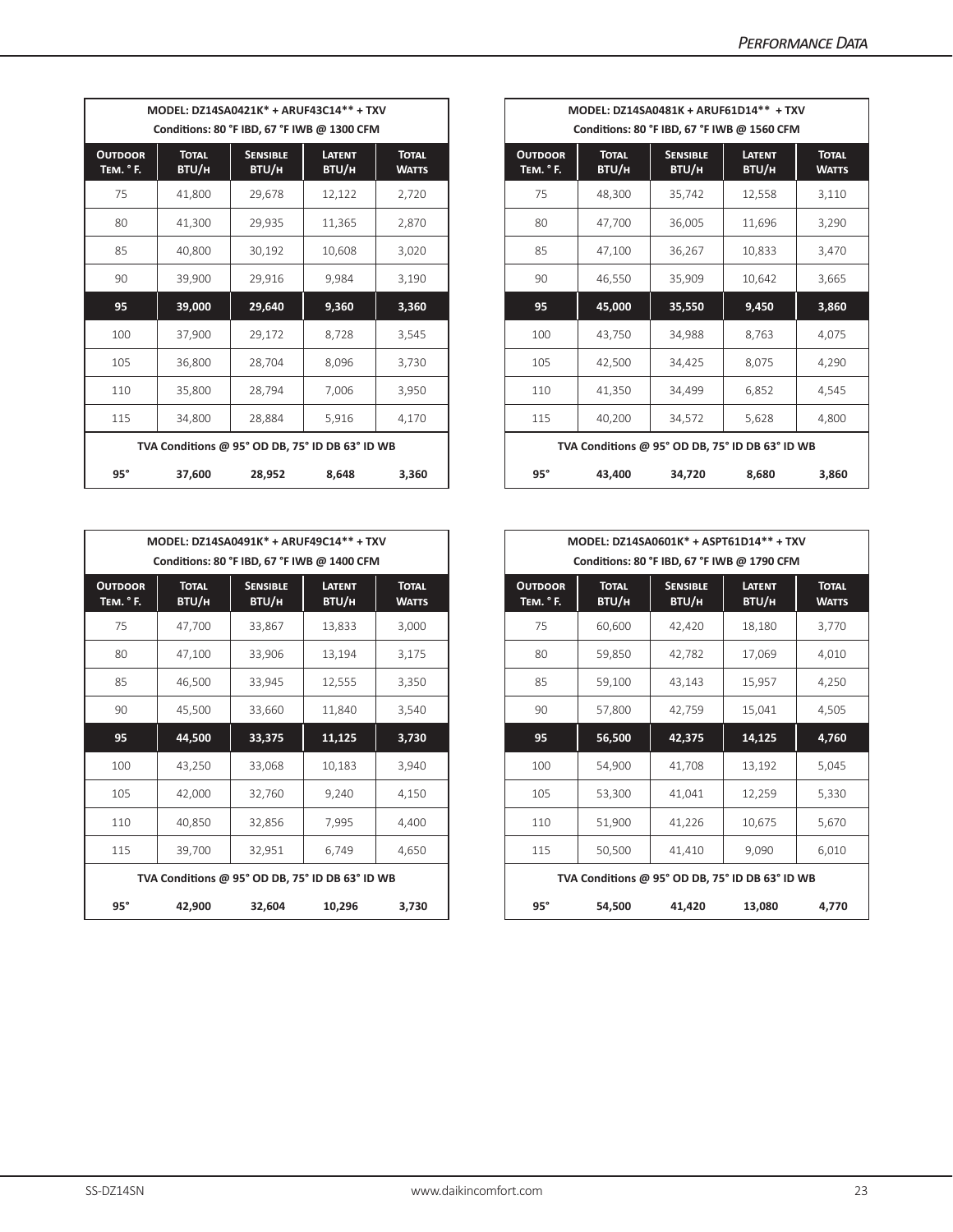*All AHRI system ratings are accessible in the Unitary Matchup Tool via Daikin City or in the Daikin System Configurator tool via PartnerLink.*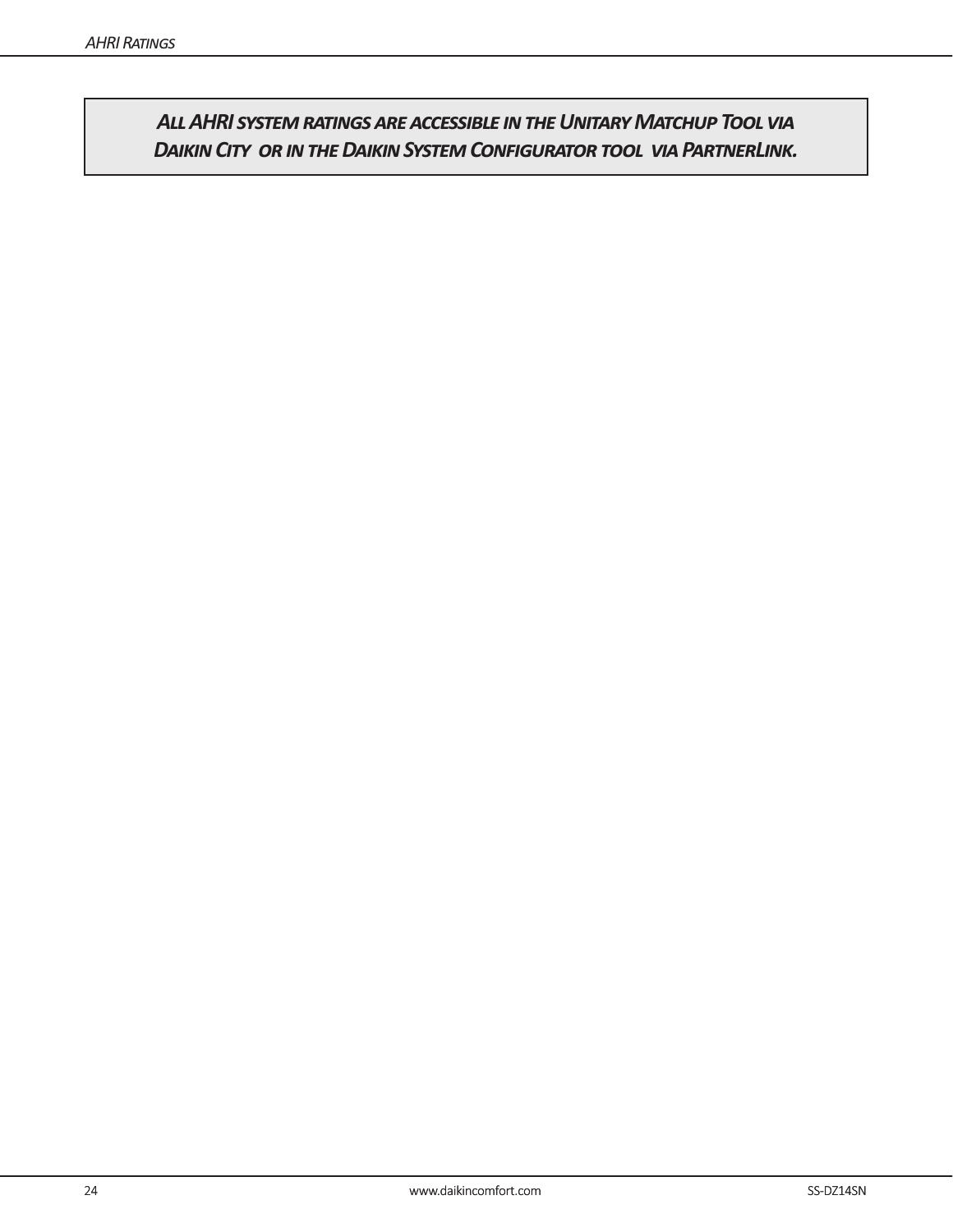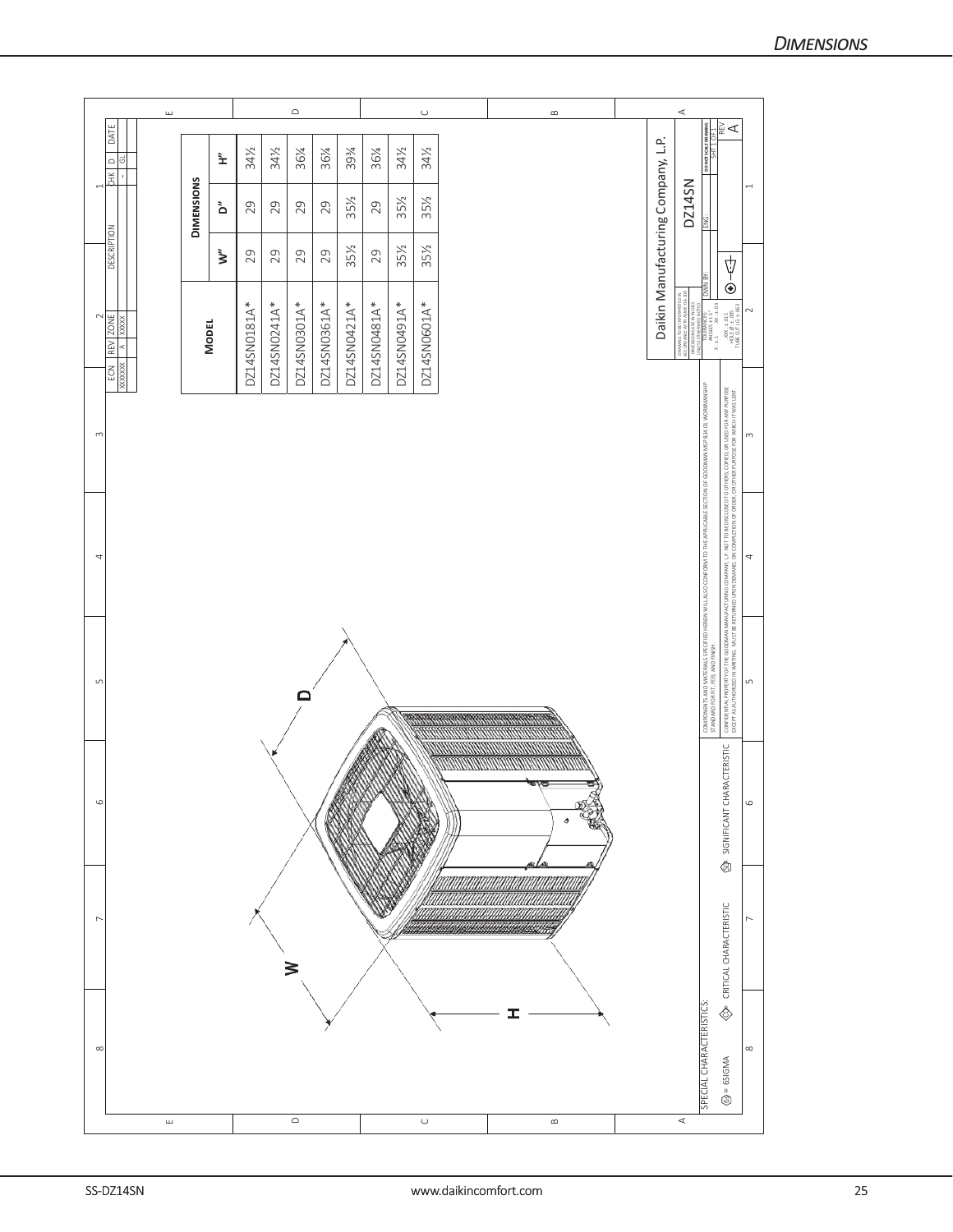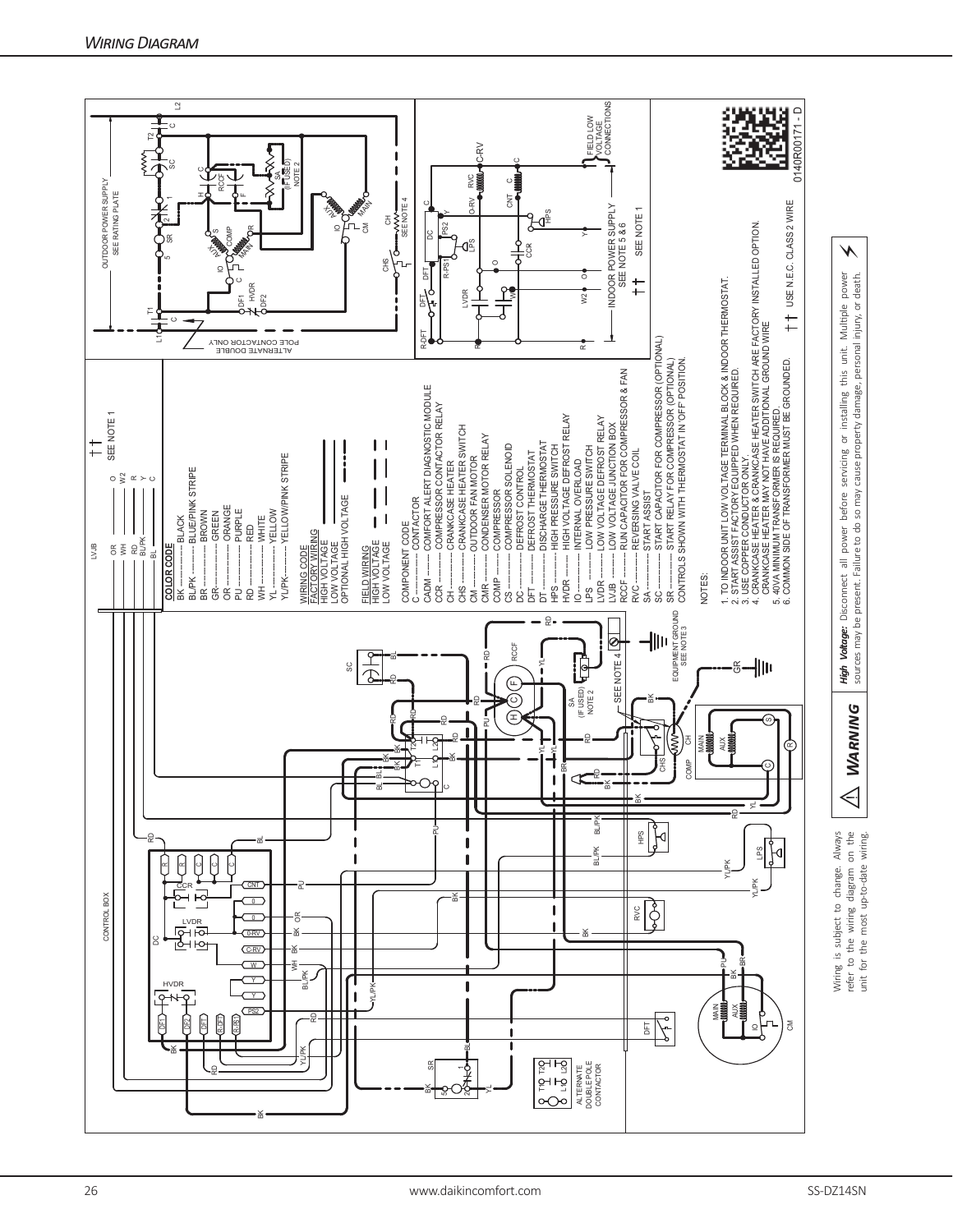| <b>ITEM#</b>        | <b>DESCRIPTION</b>        | DZ14SN<br>$018**$ | DZ14SN<br>$024**$ | DZ14SN<br>$030**$ | DZ14SN<br>$036***$ | DZ14SN<br>038 ** | DZ14SN<br>$042**$ | DZ14SN<br>048/049** | DZ14SN<br>060** |
|---------------------|---------------------------|-------------------|-------------------|-------------------|--------------------|------------------|-------------------|---------------------|-----------------|
| ABK-20              | Anchor Bracket Kit*       | X                 | X                 | X                 | X                  | X                | X                 | X                   | X               |
| ASC01               | Anti-Short Cycle Kit      | $\times$          | $\times$          | X                 | $\times$           | $\chi$           | $\times$          | $\chi$              | $\times$        |
| $CSR-U-1$           | Hard-start Kit            | X                 | X                 | $\chi$            | $\times$           | X                |                   |                     |                 |
| $CSR-U-2$           | Hard-start Kit            |                   |                   |                   | $\times$           | $\times$         | $\times$          | X                   | X               |
| CSR-U-3             | Hard-start Kit            |                   |                   |                   |                    |                  |                   | $\times$            | $\times$        |
| FSKO1A <sup>1</sup> | Freeze Protection Kit     | $\times$          | $\times$          | X                 | $\times$           | X                | $\times$          | $\times$            | $\times$        |
| LAKT01A             | Low-Ambient Kit           | $\chi$            | X                 | $\times$          | X                  | X                | X                 | $\times$            | $\chi$          |
| OT18-60 $A^2$       | <b>Outdoor Thermostat</b> | X                 | X                 | X                 | $\times$           | $\times$         | X                 | X                   | $\times$        |
| OT/EHR18-60         | Emergency Heat Relay Kit  | X                 | X                 | $\times$          | $\times$           | X                | X                 | X                   | $\times$        |
| TX2N4A <sup>3</sup> | <b>TXV Kit</b>            | $\times$          | $\times$          |                   |                    |                  |                   |                     |                 |
| TX3N4 <sup>3</sup>  | <b>TXV Kit</b>            |                   |                   | $\times$          | X                  | $\times$         |                   |                     |                 |
| TX5N4 <sup>3</sup>  | <b>TXV Kit</b>            |                   |                   |                   |                    |                  | $\times$          | X                   | X               |

\* Contains 20 brackets; four brackets needed to anchor unit to pad

<sup>1</sup> Installed on indoor coil

² Required for heat pump applications where ambient temperatures fall below 0 °F with 50% or higher relative humidity.

<sup>3</sup> Condensing units and heat pumps with reciprocating compressors require the use of start-assist components when used in conjunction with an indoor coil using a non-bleed thermal expansion valve refrigerant metering device. The TXV should always be sized based on the tonnage of the outdoor unit.